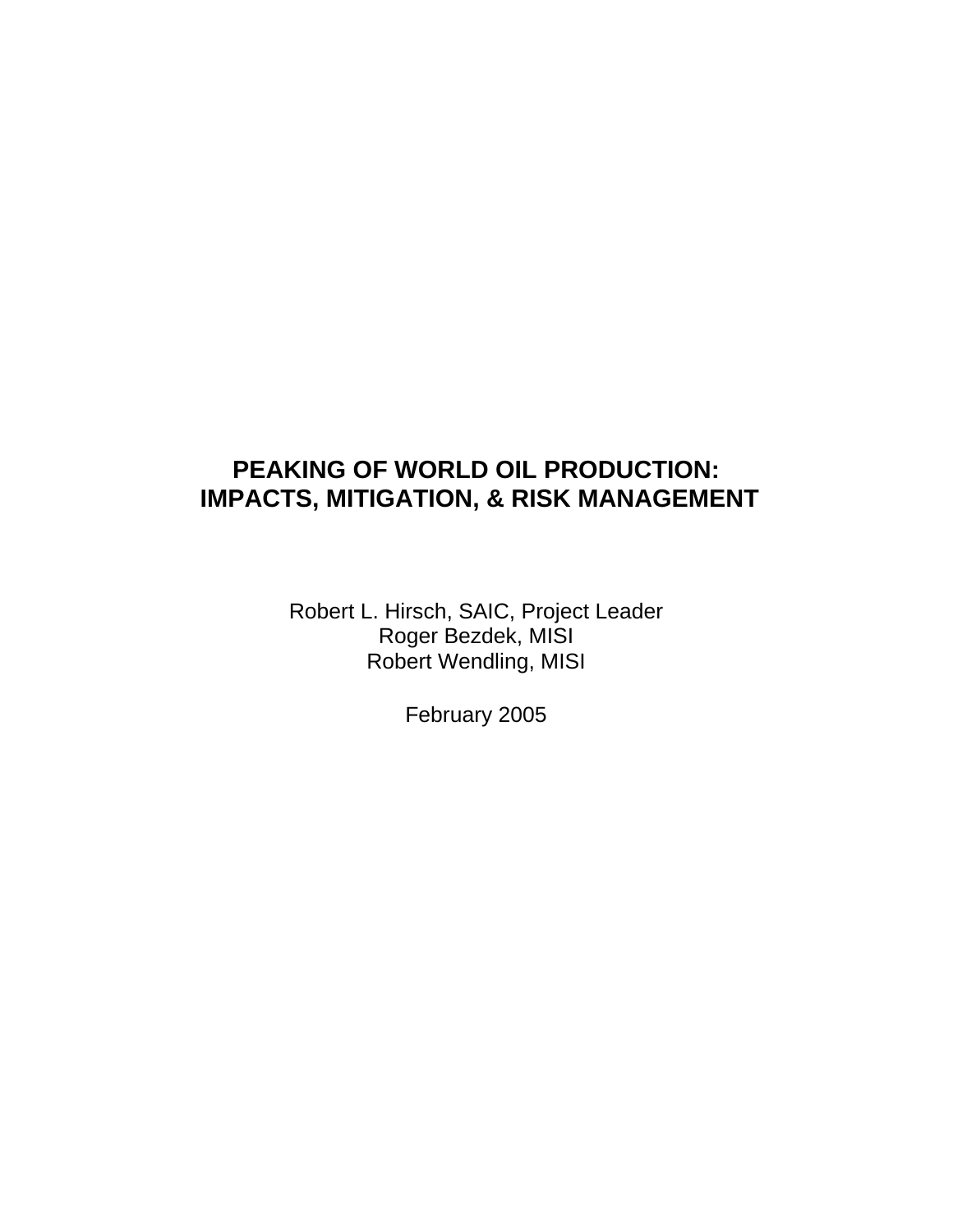#### **DISCLAIMER**

This report was prepared as an account of work sponsored by an agency of the United States Government. Neither the United States Government nor any agency thereof, nor any of their employees, makes any warranty, express or implied, or assumes any legal liability or responsibility for the accuracy, completeness, or usefulness of any information, apparatus, product, or process disclosed, or represents that its use would not infringe privately owned rights. Reference herein to any specific commercial product, process, or service by trade name, trademark, manufacturer, or otherwise does not necessarily constitute or imply its endorsement, recommendation, or favoring by the United States Government or any agency thereof. The views and opinions of authors expressed herein do not necessarily state or reflect those of the United States Government or any agency thereof.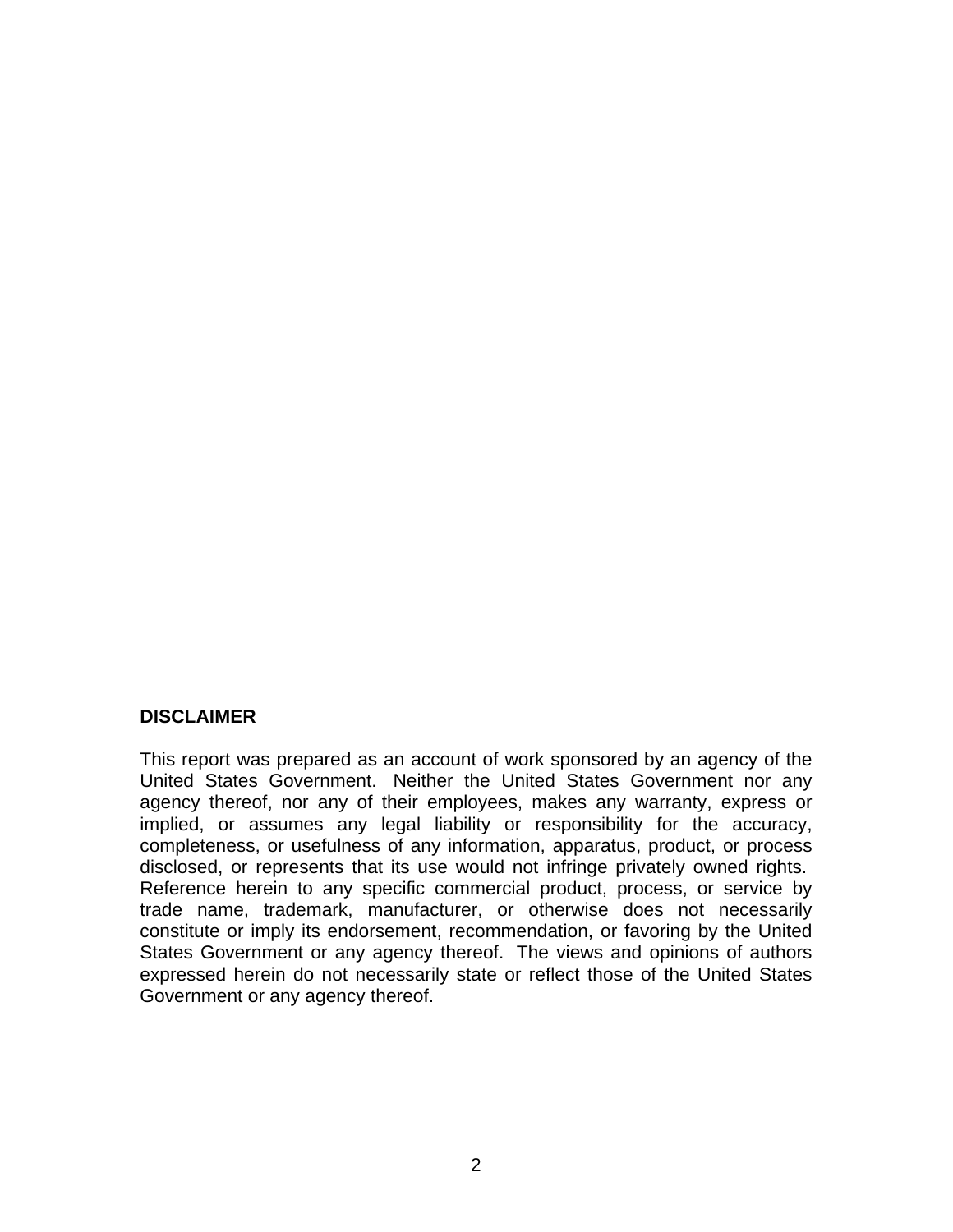## **TABLE OF CONTENTS**

#### **EXECUTIVE SUMMARY**

- **I. INTRODUCTION**
- **II. PEAKING OF WORLD OIL PRODUCTION**
- **III. WHY TRANSITION WILL BE TIME CONSUMING**
- **IV. LESSONS FROM PAST EXPERIENCE**
- **V. LEARNING FROM NATURAL GAS**
- **VI. MITIGATION OPTIONS & ISSUES** 
	- **A. Conservation**
	- **B. Improved Oil Recovery**
	- **C. Heavy Oil and Oil Sands**
	- **D. Gas-To-Liquids**
	- **E. Liquids from U.S Domestic Sources**
	- **F. Fuel Switching to Electricity**
	- **G. Other Fuel Switching**
	- **H. Hydrogen**
	- **I. Factors That Can Cause Delay**
- **VII. A WORLD PROBLEM**
- **VIII. THREE SCENARIOS**
- **IX. MARKET SIGNALS AS PEAKING IS APPROACHED**
- **X. WILD CARDS**
- **XI. SUMMARY AND CONCLUDING REMARKS**

#### **APPENDICES**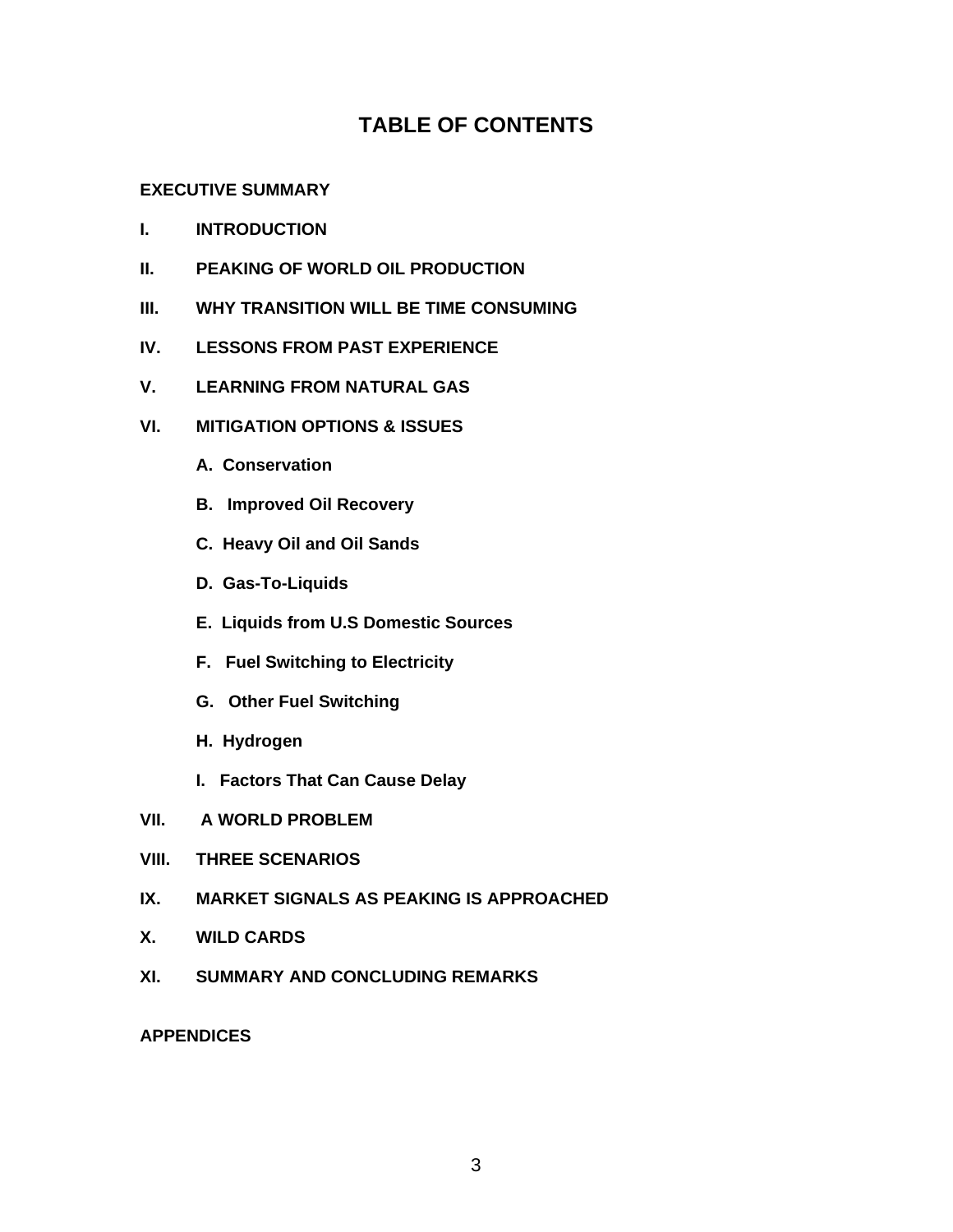# **EXECUTIVE SUMMARY**

The peaking of world oil production presents the U.S. and the world with an unprecedented risk management problem. As peaking is approached, liquid fuel prices and price volatility will increase dramatically, and, without timely mitigation, the economic, social, and political costs will be unprecedented. Viable mitigation options exist on both the supply and demand sides, but to have substantial impact, they must be initiated more than a decade in advance of peaking.

In 2003, the world consumed just under 80 million barrels per day (MM bpd) of oil. U.S. consumption was almost 20 MM bpd, two-thirds of which was in the transportation sector. The U.S. has a fleet of about 210 million automobiles and light trucks (vans, pick-ups, and SUVs). The average age of U.S. automobiles is nine years. Under normal conditions, replacement of only half the automobile fleet will require 10-15 years. The average age of light trucks is seven years. Under normal conditions, replacement of one-half of the stock of light trucks will require 9-14 years. While significant improvements in fuel efficiency are possible in automobiles and light trucks, any affordable approach to upgrading will be inherently time-consuming, requiring more than a decade to achieve significant overall fuel efficiency improvement.

Besides further oil exploration, there are commercial options for increasing world oil supply and for the production of substitute liquid fuels: 1) Improved Oil Recovery (IOR) can marginally increase production from existing reservoirs; one of the largest of the IOR opportunities is Enhanced Oil Recovery (EOR), which can help moderate oil production declines from reservoirs that are past their peak production: 2) Heavy oil / oil sands represents a large resource of lower grade oils, now primarily produced in Canada and Venezuela; those resources are capable of significant production increases;. 3) Coal liquefaction is a wellestablished technique for producing clean substitute fuels from the world's abundant coal reserves; and finally, 4) Clean substitute fuels can be produced from remotely located natural gas, but exploitation must compete with the world's growing demand for liquefied natural gas. However, world-scale contributions from these options will require 10-20 years of accelerated effort.

Dealing with world oil production peaking will be extremely complex, involve literally trillions of dollars and require many years of intense effort. To explore these complexities, three alternative mitigation scenarios were analyzed:

- Scenario I assumed that action is not initiated until peaking occurs.
- Scenario II assumed that action is initiated 10 years before peaking.
- Scenario III assumed action is initiated 20 years before peaking.

For this analysis estimates of the possible contributions of each mitigation option were developed, based on an assumed crash program rate of implementation.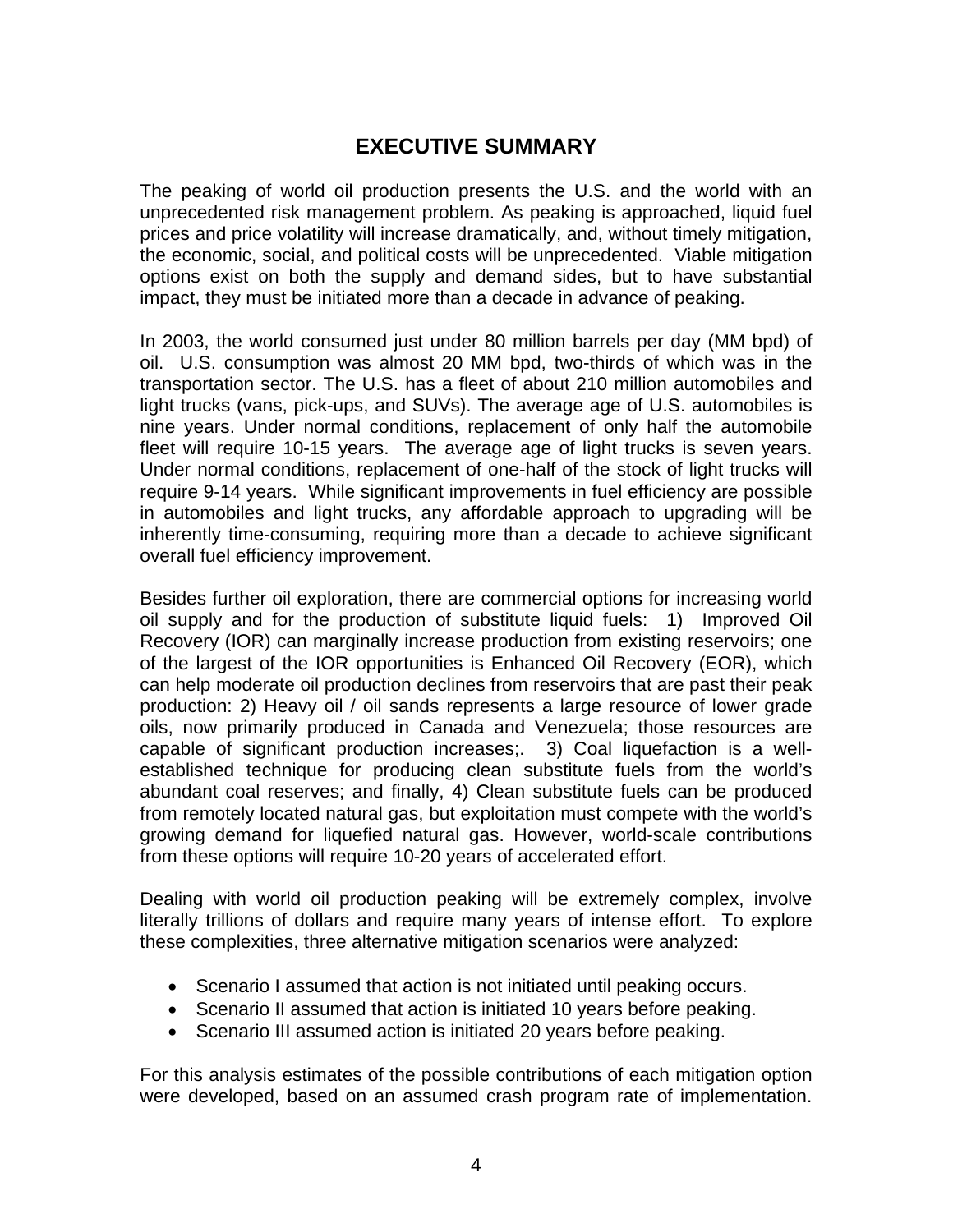Our approach was simplified in order to provide transparency and promote understanding. Our estimates are approximate, but the mitigation envelope that results is believed to be directionally indicative of the realities of such an enormous undertaking. The inescapable conclusion is that more than a decade will be required for the collective contributions to produce results that significantly impact world supply and demand for liquid fuels.

Important observations and conclusions from this study are as follows:

1. When world oil peaking will occur is not known with certainty. A fundamental problem in predicting oil peaking is the poor quality of and possible political biases in world oil reserves data. Some experts believe peaking may occur soon. This study indicates that "soon" is within 20 years.

2. The problems associated with world oil production peaking will not be temporary, and past "energy crisis" experience will provide relatively little guidance. The challenge of oil peaking deserves immediate, serious attention, if risks are to be fully understood and mitigation begun on a timely basis.

3. Oil peaking will create a severe liquid fuels problem for the transportation sector, not an "energy crisis" in the usual sense that term has been used.

4. Peaking will result in dramatically higher oil prices, which will cause protracted economic hardship in the United States and the world. However, the problems are not insoluble. Timely, aggressive mitigation initiatives addressing both the supply and the demand sides of the issue will be required.

5. In the developed nations, the problems will be especially serious. In the developing nations peaking problems have the potential to be much worse.

6. Mitigation will require a minimum of a decade of intense, expensive effort, because the scale of liquid fuels mitigation is inherently extremely large.

7. While greater end-use efficiency is essential, increased efficiency alone will be neither sufficient nor timely enough to solve the problem. Production of large amounts of substitute liquid fuels will be required. A number of commercial or near-commercial substitute fuel production technologies are currently available for deployment, so the production of vast amounts of substitute liquid fuels is feasible with existing technology.

8. Intervention by governments will be required, because the economic and social implications of oil peaking would otherwise be chaotic. The experiences of the 1970s and 1980s offer important guides as to government actions that are desirable and those that are undesirable, but the process will not be easy.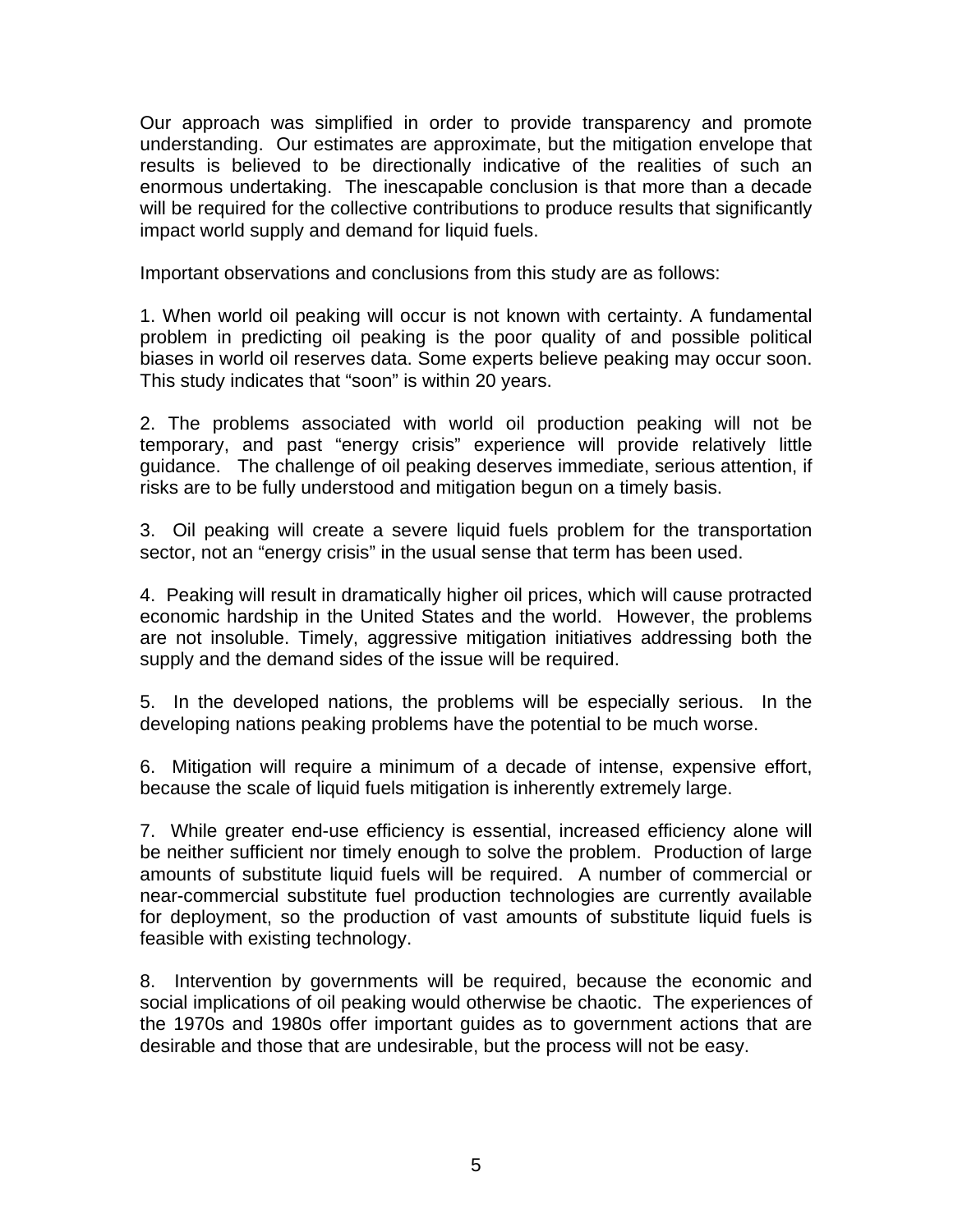Mitigating the peaking of world conventional oil production presents a classic risk management problem:

- Mitigation initiated earlier than required may turn out to be premature, if peaking is long delayed.
- If peaking is imminent, failure to initiate timely mitigation could be extremely damaging.

Prudent risk management requires the planning and implementation of mitigation well before peaking. Early mitigation will almost certainly be less expensive than delayed mitigation. A unique aspect of the world oil peaking problem is that its timing is uncertain, because of inadequate and potentially biased reserves data from elsewhere around the world. In addition, the onset of peaking may be obscured by the volatile nature of oil prices. Since the potential economic impact of peaking is immense and the uncertainties relating to all facets of the problem are large, detailed quantitative studies to address the uncertainties and to explore mitigation strategies are a critical need.

The purpose of this analysis was to identify the critical issues surrounding the occurrence and mitigation of world oil production peaking. We simplified many of the complexities in an effort to provide a transparent analysis. Nevertheless, our study is neither simple nor brief. We recognize that when oil prices escalate dramatically, there will be demand and economic impacts that will alter our simplified assumptions. Consideration of those feedbacks will be a daunting task but one that should be undertaken.

Our study required that we make a number of assumptions and estimates. We well recognize that in-depth analyses may yield different numbers. Nevertheless, this analysis clearly demonstrates that the key to mitigation of world oil production peaking will be the construction a large number of substitute fuel production facilities, coupled to significant increases in transportation fuel efficiency. The time required to mitigate world oil production peaking is measured on a decade time-scale. Related production facility size is large and capital intensive. How and when governments decide to address these challenges is yet to be determined.

Our focus on existing commercial and near-commercial mitigation technologies illustrates that a number of technologies are currently ready for immediate and extensive implementation. Our analysis was not meant to be limiting. We believe that future research will provide additional mitigation options, some possibly superior to those we considered. Indeed, it would be appropriate to greatly accelerate public and private oil peaking mitigation research. However, the reader must recognize that doing the research required to bring new technologies to commercial readiness takes time under the best of circumstances. Thereafter, more than a decade of intense implementation will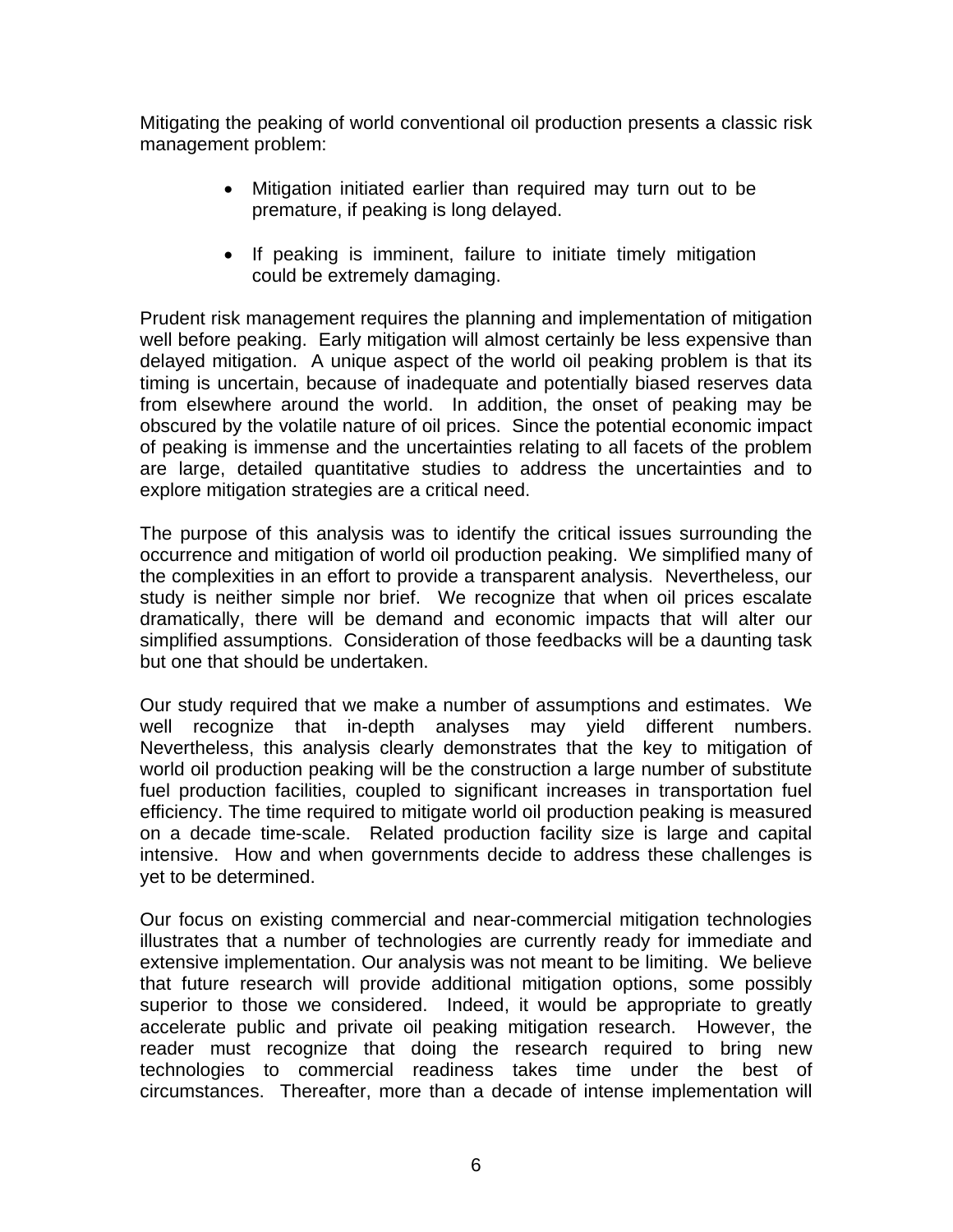be required for world scale impact, because of the inherently large scale of world oil consumption.

In summary, the problem of the peaking of world conventional oil production is unlike any yet faced by modern industrial society. The challenges and uncertainties need to be much better understood. Technologies exist to mitigate the problem. Timely, aggressive risk management will be essential.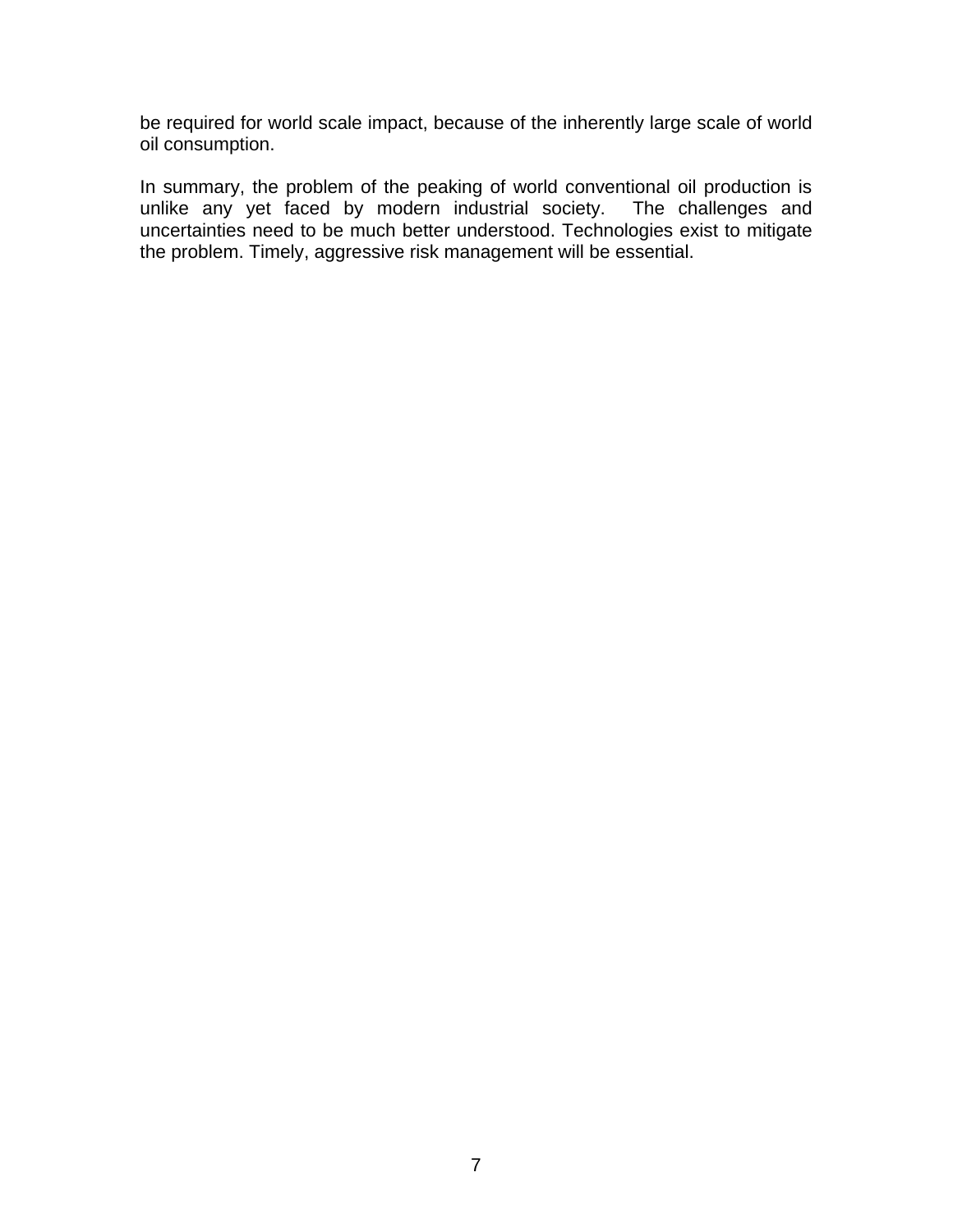## **I. INTRODUCTION**

Oil is the lifeblood of modern civilization. It fuels the vast majority of the world's mechanized transportation equipment – Automobiles, trucks, airplanes, trains, ships, farm equipment, the military, etc. Oil is also the primary feedstock for many of the chemicals that are essential to modern life. This study deals with the upcoming physical shortage of world conventional oil -- an event that has the potential to inflict disruptions and hardships on the economies of every country.

The earth's endowment of oil is finite and demand for oil continues to increase with time. Accordingly, geologists know that at some future date, conventional oil supply will no longer be capable of satisfying world demand. At that point world conventional oil production will have peaked and begin to decline.

A number of experts project that world production of conventional oil could occur in the relatively near future, as summarized in Table  $I-1$ <sup>1</sup> Such projections are fraught with uncertainties because of poor data, political and institutional selfinterest, and other complicating factors. The bottom line is that no one knows with certainty when world oil production will reach a peak, $^2$  but geologists have no doubt that it will happen.

| <b>Projected Date</b>                                                                    | <b>Source of Projection</b>                                                                  |
|------------------------------------------------------------------------------------------|----------------------------------------------------------------------------------------------|
| 2006-2007<br>2007-2009<br><b>After 2007</b><br>Before 2009<br>Before 2010<br>Around 2010 | <b>Bakhitari</b><br><b>Simmons</b><br><b>Skrebowski</b><br>Deffeyes<br>Goodstein<br>Campbell |
| <b>After 2010</b><br>2010-2020<br>2016                                                   | <b>World Energy Council</b><br>Laherrere<br>EIA (Nominal)                                    |
| <b>After 2020</b><br>2025 or later<br>No visible Peak                                    | <b>CERA</b><br>Shell<br>Lynch                                                                |

#### **Table I-1. Predictions of World Oil Production Peaking**

1

 $1$ A more detailed list is given in the following chapter in Table II-2.

 $2$  In this study we interchangeably refer to the peaking of world conventional oil production as "oil peaking" or simply as "peaking."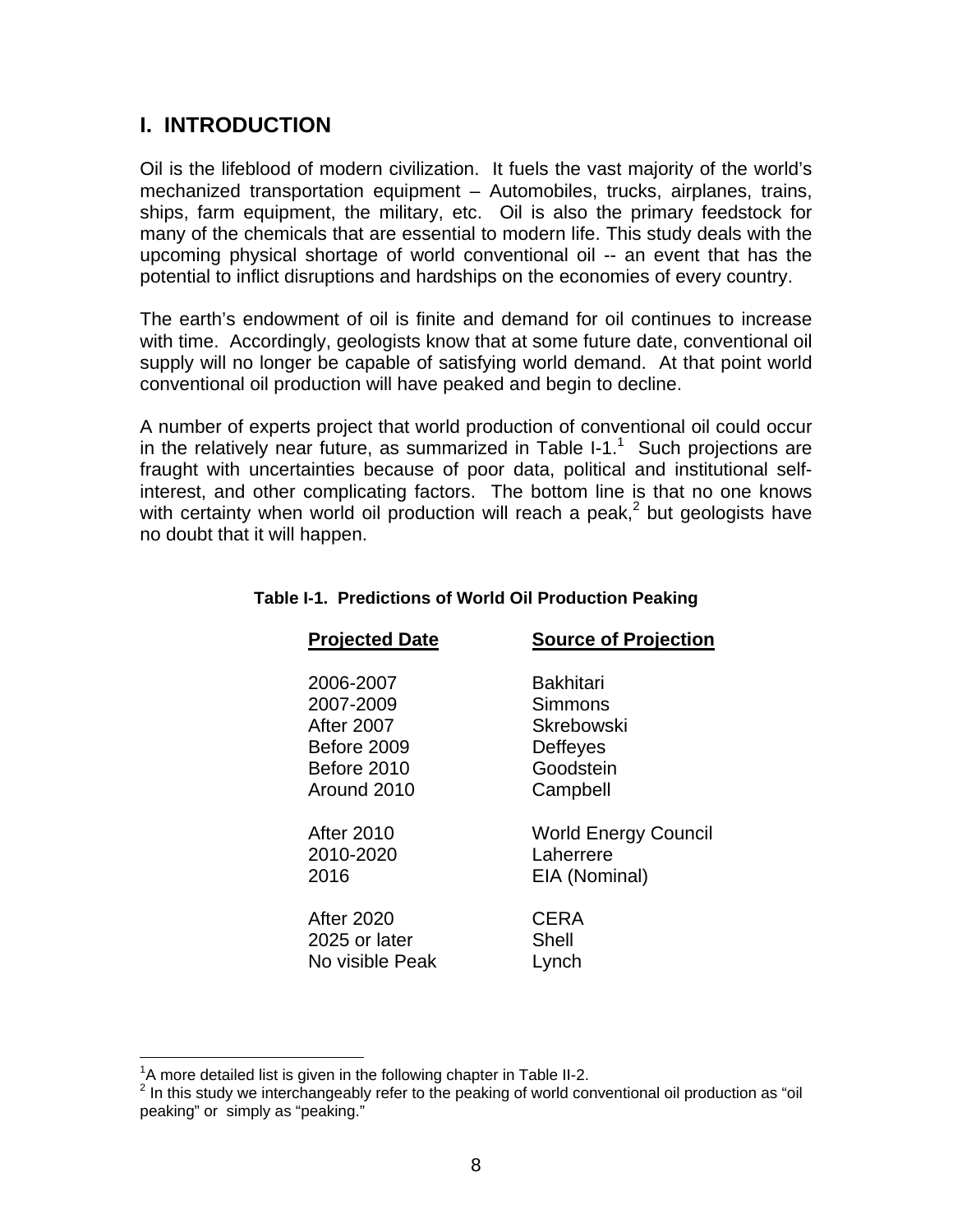Our aim in this study is to

- Summarize the difficulties of oil production forecasting;
- Identify the fundamentals that show why world oil production peaking is such a unique challenge;
- Show why mitigation will take a decade or more of intense effort;
- Examine the potential economic effects of oil peaking;
- Describe what might be accomplished under three example mitigation scenarios.
- Stimulate serious discussion of the problem, suggest more definitive studies, and engender interest in timely action to mitigate its impacts.

In Chapter II we describe the basics of oil production, the meaning of world conventional oil production peaking, the challenge of making accurate forecasts, and the effects that higher prices and advanced technology might have on oil production.

Because of the massive scale of oil use around the world, mitigation of oil shortages will be difficult, time consuming, and expensive. In Chapter III we describe the extensive and critical uses of U.S. oil and the long economic and mechanical lifetimes of existing liquid fuel consuming vehicles and equipment.

While it is impossible to predict the impact of world oil production peaking with any certainty, much can be learned from past oil disruptions, particularly the 1973 oil embargo and the 1979 Iranian oil shortage, as discussed in Chapter IV. In Chapter V we describe the developing shortages of U.S. natural gas, shortages that are occurring in spite of assurances of abundant supply provided just a few years ago. The parallels to world oil supply are disconcerting.

In Chapter VI we describe available mitigation options and related implementation issues. We limit our considerations to technologies that are near ready or currently commercially available for immediate deployment. Clearly, accelerated research and development holds promise for other options. However, the challenge related to extensive near-term oil shortages will require deployment of currently viable technologies, which is our focus.

Oil is a commodity found in over 90 countries, consumed in all countries, and traded on world markets. To illustrate and bracket the range of mitigation options, we developed three illustrative scenarios. Two assume action well in advance of the onset of world oil peaking – in one case, 20 years before peaking and in another case, 10 years in advance. Our third scenario assumes that no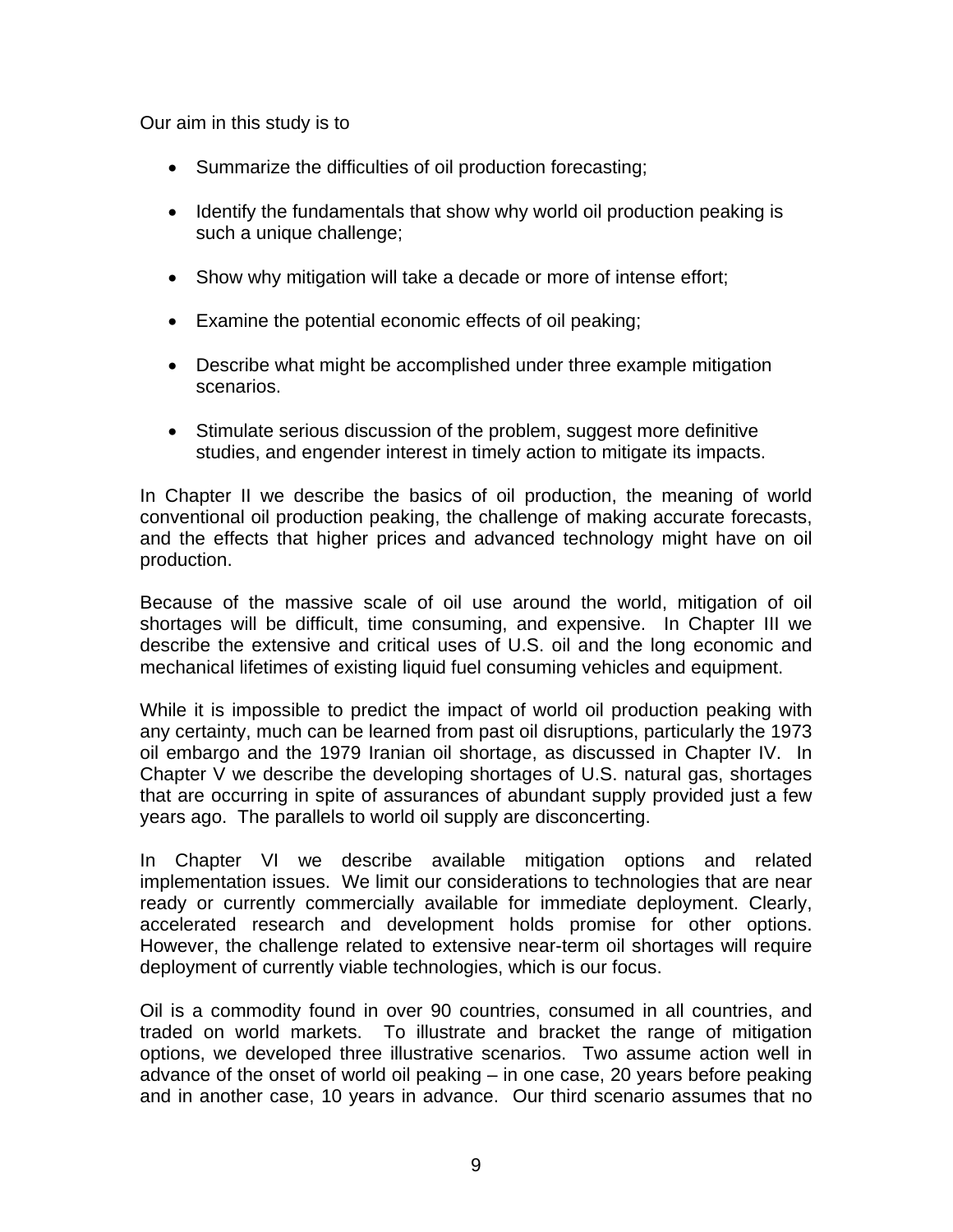action is taken prior to the onset of peaking. Our findings illustrate the magnitude of the problem and the importance of prudent risk management.

Finally, we touch on possible market signals that might foretell the onset of peaking and possible wildcards that might change the timing of world conventional oil production peaking. In conclusion, we frame the challenge of an unknown date for peaking, its potentially extensive economic impacts, and available mitigation options as a matter of risk management and prudent response. The reader is asked to contemplate three major questions:

- What are the risks of heavy reliance on optimistic world oil production peaking projections?
- Must we wait for the onset of oil shortages before actions are taken?
- What can be done to ensure that prudent mitigation is initiated on a timely basis?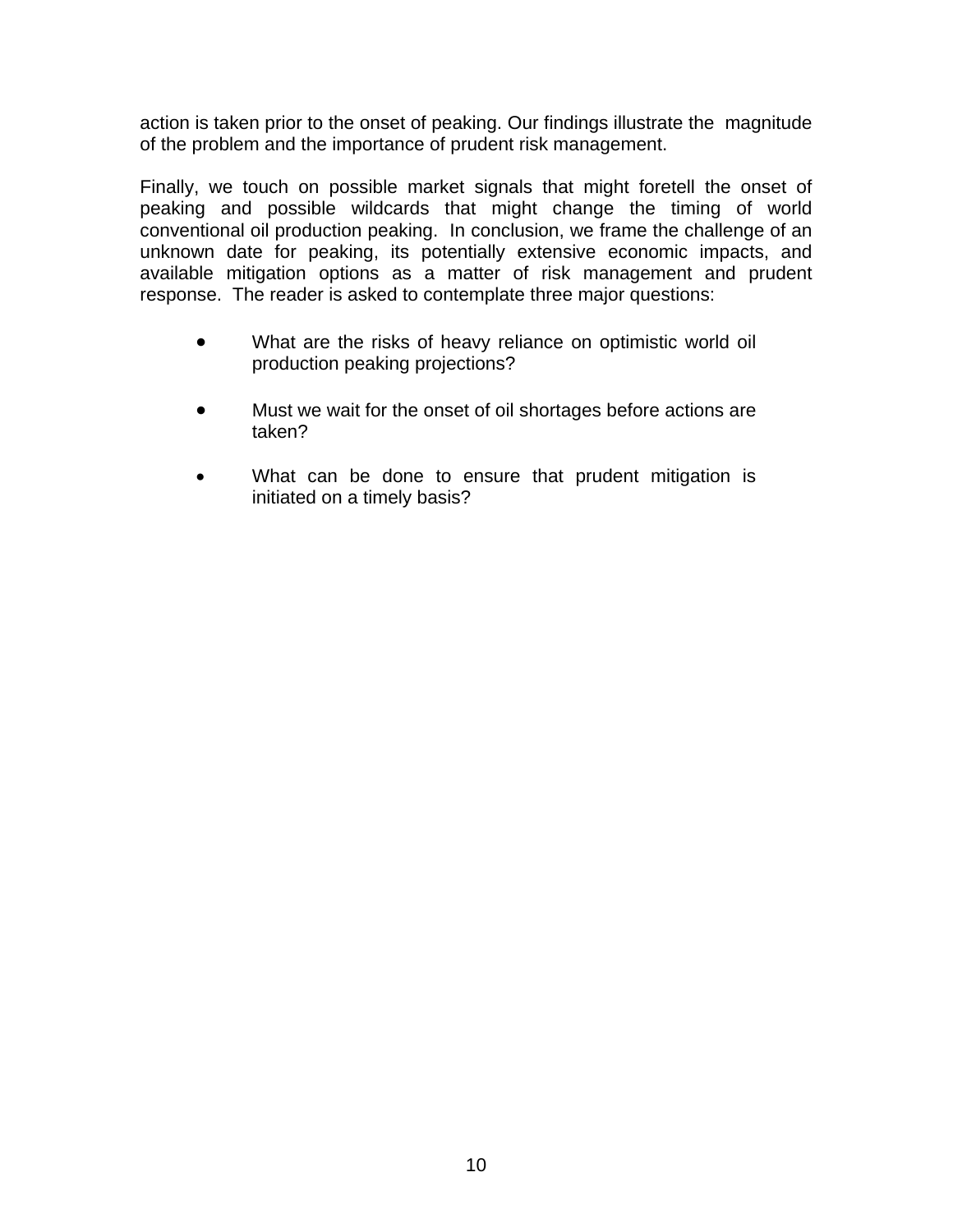# **II. PEAKING OF WORLD OIL PRODUCTION3**

#### **A. Background**

Oil was formed by geological processes millions of years ago and is typically found in underground reservoirs of dramatically different sizes, at varying depths, and with widely varying characteristics. The largest oil reservoirs are called "Super Giants," many of which were discovered in the Middle East. Because of their size and other characteristics, Super Giant reservoirs are generally the easiest to find, the most economic to develop, and the longest lived. The last Super Giant oil reservoirs discovered worldwide were found in 1967 and 1968. Since then, smaller reservoirs of varying sizes have been discovered in what are called "oil prone" locations worldwide -- oil is not found everywhere.

Geologists understand that oil is a finite resource in the earth's crust, and at some future date, world oil production will reach a maximum -- a peak -- after which production will decline. This logic follows from the well-established fact that the output of individual oil reservoirs rises after discovery, reaches a peak and declines thereafter. Oil reservoirs have lifetimes typically measured in decades, and peak production often occurs roughly a decade or so after discovery. It is important to recognize that oil production peaking is not "running out." Peaking is a reservoir's maximum oil production rate, which typically occurs after roughly half of the recoverable oil in a reservoir has been produced. In many ways, what is likely to happen on a world scale is similar to what happens to individual reservoirs, because world production is the sum total of production from many different reservoirs.

Because oil is usually found thousands of feet below the surface and because oil reservoirs normally do not have an obvious surface signature, oil is very difficult to find. Advancing technology has greatly improved the discovery process and reduced exploration failures. Nevertheless, oil exploration is still inexact and expensive.

Once oil has been discovered via an exploratory well, full-scale production requires many more wells across the reservoir to provide multiple paths that facilitate the flow of oil to the surface. This multitude of wells also helps to define the total recoverable oil in a reservoir – its so-called "reserves."

#### **B. Oil Reserves**

The concept of reserves is generally not well understood. "Reserves" is an estimate of the amount of oil in a reservoir that can be extracted at an assumed cost. Thus, a higher oil price outlook often means that more oil can be produced, but geology places an upper limit on price-dependent reserves growth; in well

 $\overline{a}$ 3 Portions of this chapter are taken from Hirsch, R.L. "Six Major Factors in Energy Planning*"*.

U.S. Department of Energy. National Energy Technology Laboratory. March 2004.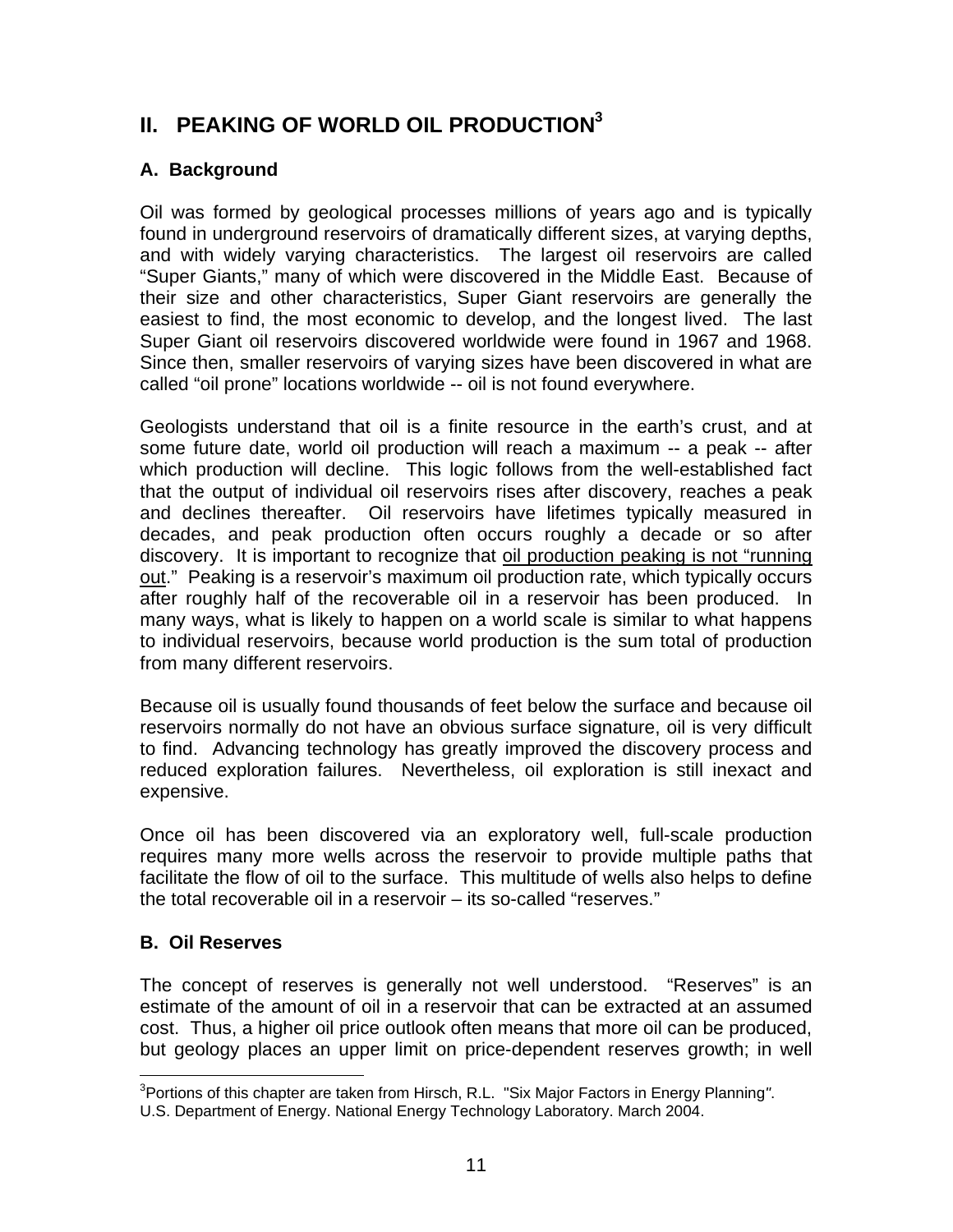managed oil fields, it is often 10-20 percent more than what is available at lower prices.

Reserves estimates are revised periodically as a reservoir is developed and new information provides a basis for refinement. Reserves estimation is a matter of gauging how much extractable oil resides in complex rock formations that exist typically one to three miles below the surface of the ground, using inherently limited information. Reserves estimation is a bit like a blindfolded person trying to judge what the whole elephant looks like from touching it in just a few places. It is not like counting cars in a parking lot, where all the cars are in full view.

Specialists who estimate reserves use an array of methodologies and a great deal of judgment. Thus, different estimators might calculate different reserves from the same data. Sometimes politics or self-interest influences reserves estimates, e.g., an oil reservoir owner may want a higher estimate in order to attract outside investment or to influence other producers.

Reserves and production should not be confused. Reserves estimates are but one factor in estimating future oil production from a given reservoir. Other factors include production history, understanding of local geology, available technology, oil prices, etc. An oil field can have large estimated reserves, but if the field is past its maximum production, the remaining reserves will be produced at a declining rate. This concept is important because satisfying increasing oil demand not only requires continuing to produce older oil reservoirs with their declining production, it also requires finding new ones, capable of producing sufficient quantities of oil to both compensate for shrinking production from older fields and to provide the increases demanded by the market.

#### **C. Production Peaking**

World oil demand is expected to grow 50 percent by  $2025.^4$  To meet that demand, ever-larger volumes of oil will have to be produced. Since oil production from individual reservoirs grows to a peak and then declines, new reservoirs must be continually discovered and brought into production to compensate for the depletion of older reservoirs. If large quantities of new oil are not discovered and brought into production somewhere in the world, then world oil production will no longer satisfy demand. That point is called the peaking of world conventional oil production.

When world oil production peaks, there will still be large reserves remaining. Peaking means that the rate of world oil production cannot increase; it also means that production will thereafter decrease with time.

 $\overline{a}$ 4 U.S. Department of Energy, Energy Information Administration, *International Energy Outlook – 2004*, April 2004.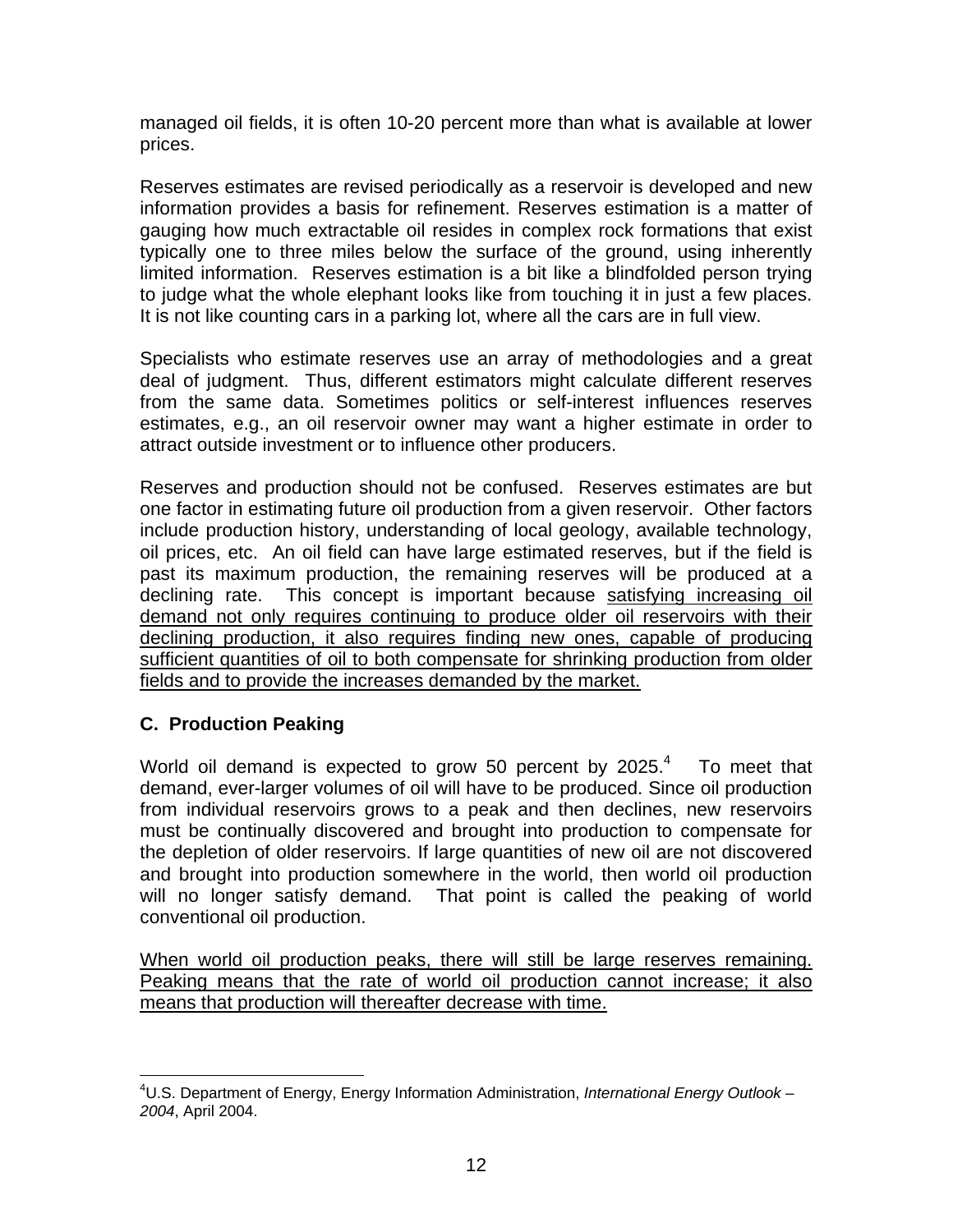The peaking of world oil production has been a matter of speculation from the beginning of the modern oil era in the mid 1800s. In the early days, little was known about petroleum geology, so predictions of peaking were no more than guesses without basis. Over time, geological understanding improved dramatically and guessing gave way to more informed projections, although the knowledge base involves numerous uncertainties even today.

Past predictions typically fixed peaking in the succeeding 10-20 year period. Most such predictions were wrong, which does not negate that peaking will someday occur. Obviously, we cannot know if recent forecasts are wrong until predicted dates of peaking pass without incident.

With a history of failed forecasts, why revisit the issue now? The reasons are as follows:

1. Extensive drilling for oil and gas has provided a massive worldwide database; current geological knowledge is much more extensive than in years past, i.e., we have the knowledge to make much better estimates than previously.

2. Seismic and other exploration technologies have advanced dramatically in recent decades, greatly improving our ability to discover new oil reservoirs. Nevertheless, the oil reserves discovered per exploratory well began dropping worldwide over a decade ago. We are finding less and less oil in spite of vigorous efforts, suggesting that nature may not have much more to provide.

3. Many credible analysts have recently become much more pessimistic about the possibility of finding the huge new reserves needed to meet growing world demand.

4. Even the most optimistic forecasts suggest that world oil peaking will occur in less than 25 years.

5. The peaking of world oil production could create enormous economic disruption, as only glimpsed during the 1973 oil embargo and the 1979 Iranian oil cut-off.

Accordingly, there are compelling reasons for in-depth, unbiased reconsideration.

#### **D. Types of Oil**

Oil is classified as "Conventional" and "Unconventional." Conventional oil is typically the highest quality, lightest oil, which flows from underground reservoirs with comparative ease. Unconventional oils are heavy, often tar-like. They are not readily recovered since production typically requires a great deal of capital investment and supplemental energy in various forms. For that reason, most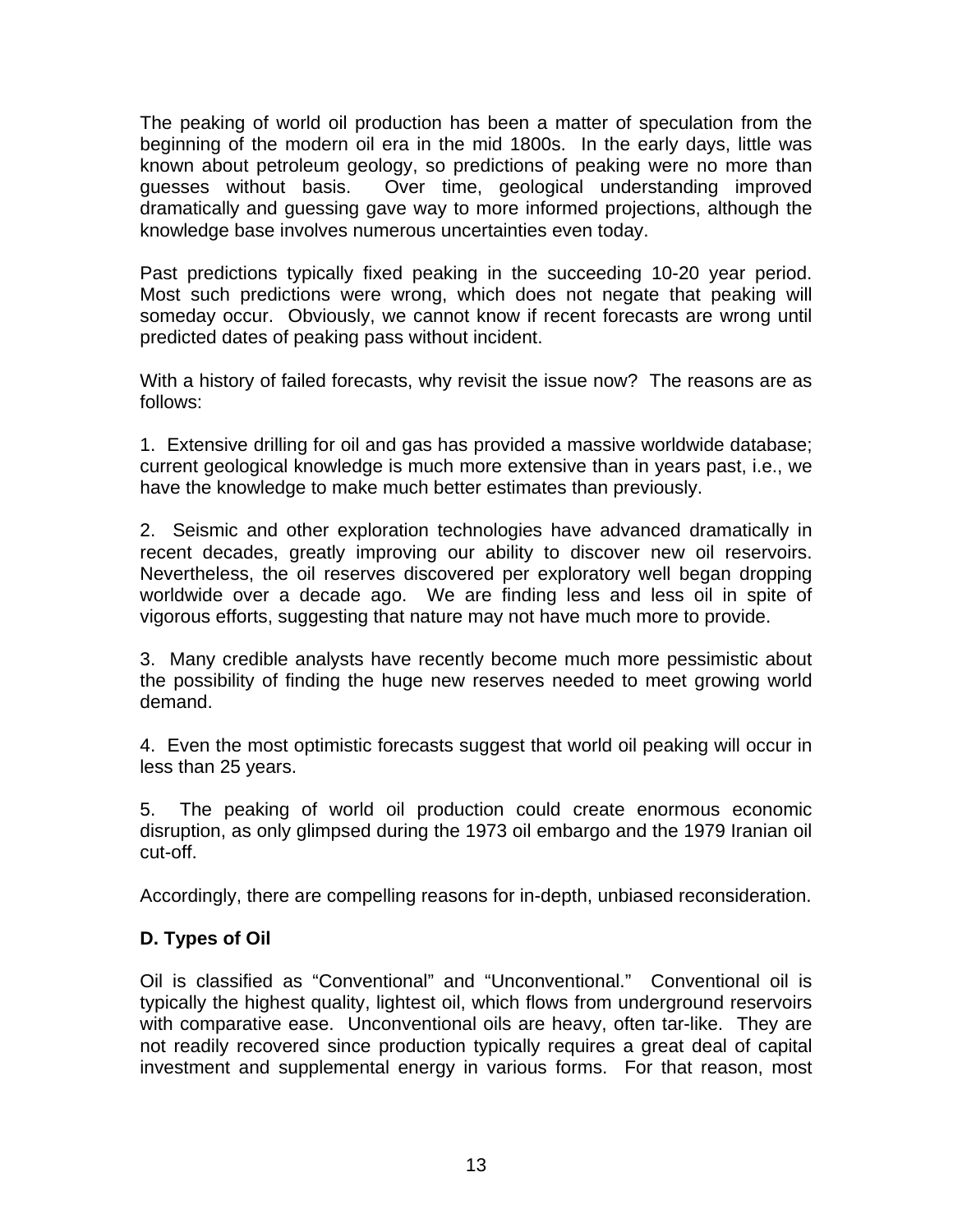current world oil production is conventional oil. $5$  (Unconventional oil production will be discussed in Chapter VI).

## **E. Oil Resources<sup>6</sup>**

Consider the world resource of conventional oil. In the past, higher prices led to increased estimates of conventional oil reserves worldwide. However, this pricereserves relationship has its limits, because oil is found in discrete packages (reservoirs) as opposed to the varying concentrations characteristic of many minerals. Thus, at some price, world reserves of recoverable conventional oil will reach a maximum because of geological fundamentals. Beyond that point, insufficient additional conventional oil will be recoverable at any realistic price. This is a geological fact that is often misunderstood by people accustomed to dealing with hard minerals, whose geology is fundamentally different. This misunderstanding often clouds rational discussion of oil peaking.

Future world recoverable reserves are the sum of the oil remaining in existing reservoirs plus the reserves to be added by future oil discoveries. Future oil production will be the sum of production from older reservoirs in decline, newer reservoirs from which production is increasing, and yet-to-be discovered reservoirs.

Because oil prices have been relatively high for the past decade, oil companies have conducted extensive exploration over that period, but their results have been disappointing. If recent trends hold, there is little reason to expect that exploration success will dramatically improve in the future. This situation is evident in Figure II-1, which shows the difference between annual world oil reserves additions minus annual consumption.<sup>7</sup> The image is one of a world moving from a long period in which reserves additions were much greater than consumption, to an era in which annual additions are falling increasingly short of annual consumption. This is but one of a number of trends that suggest the world is fast approaching the inevitable peaking of conventional world oil production.

## **F. Impact of Higher Prices and New Technology**

Conventional oil has been the mainstay of modern civilization for more than a century, because it is most easily brought to the surface from deep underground reservoirs, and it is the most easily refined into finished fuels. The U.S. was endowed with huge reserves of petroleum, which underpinned U.S. economic

 $\overline{a}$ 5 U.S. Department of Energy, Energy Information Administration, *International Energy Outlook – 2004,* April 2004. 6

 $6$  Total oil in place is called the "resource." However, only a part of the resource can be produced, because of geological complexities and economic limitations. That which is realistically recoverable is called "reserves," which varies within limits depending on oil prices. 7 <sup>7</sup> Aleklett, K. & Campbell, C.J. "The Peak and Decline of World Oil and Gas Production". Uppsala University, Sweden. ASPO web site. 2003.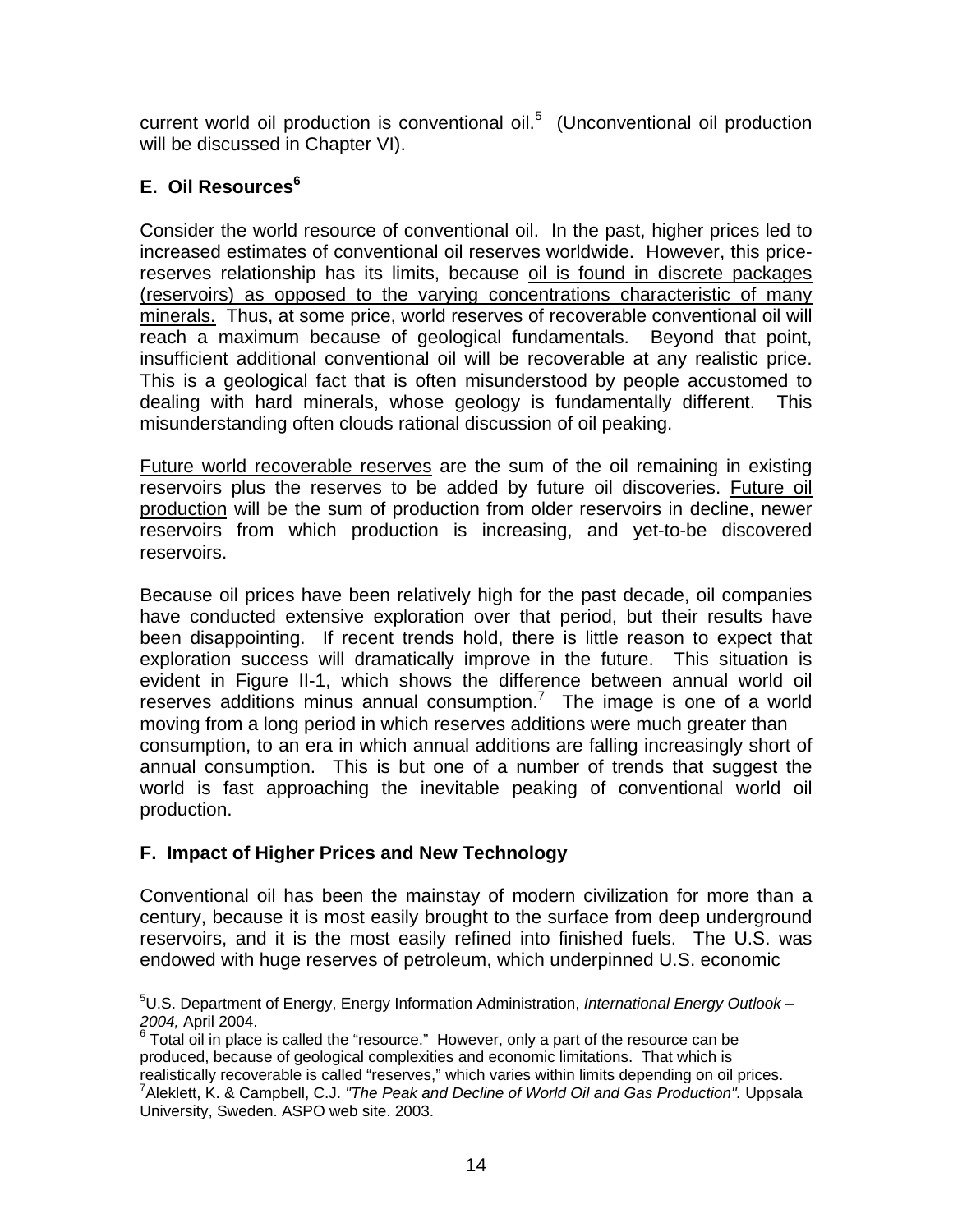

**Figure II-1. Net Difference Between Annual World Oil Reserves Additions and Annual Consumption** 

growth in the early and mid twentieth century. However, U.S. oil resources, like those in the world, are finite, and growing U.S. demand resulted in the peaking of U.S. oil production in the Lower 48 states in the early 1970s. With relatively minor exceptions, U.S. Lower 48 oil production has been in continuing decline ever since. Because U.S. demand for petroleum products continued to increase, the U.S. became an oil importer. Today, the U.S. depends on foreign sources for almost 60 percent of its needs, and future U.S. imports are projected to rise to 70 percent of demand by 2025.<sup>8</sup>

Over the past 50 years, exploration for and production of petroleum has been an increasingly more technological enterprise, benefiting from more sophisticated engineering capabilities, advanced geological understanding, improved instrumentation, greatly expanded computing power, more durable materials, etc. Today's technology allows oil reservoirs to be more readily discovered and better understood sooner than heretofore. Accordingly, reservoirs can be produced more rapidly, which provides significant economic advantages to the operators but also hastens peaking and depletion.

Some economists expect higher oil prices and improved technologies to continue to provide ever-increasing oil production for the foreseeable future. Most geologists disagree because they do not believe that there are many huge new oil reservoirs left to be found. Accordingly, geologists and other observers believe that supply will eventually fall short of growing world demand – and result in the peaking of world conventional oil production.

 $\overline{a}$ 

<sup>8</sup> U.S. Department of Energy, Energy Information Administration, *International Energy Outlook – 2004,* April 2004.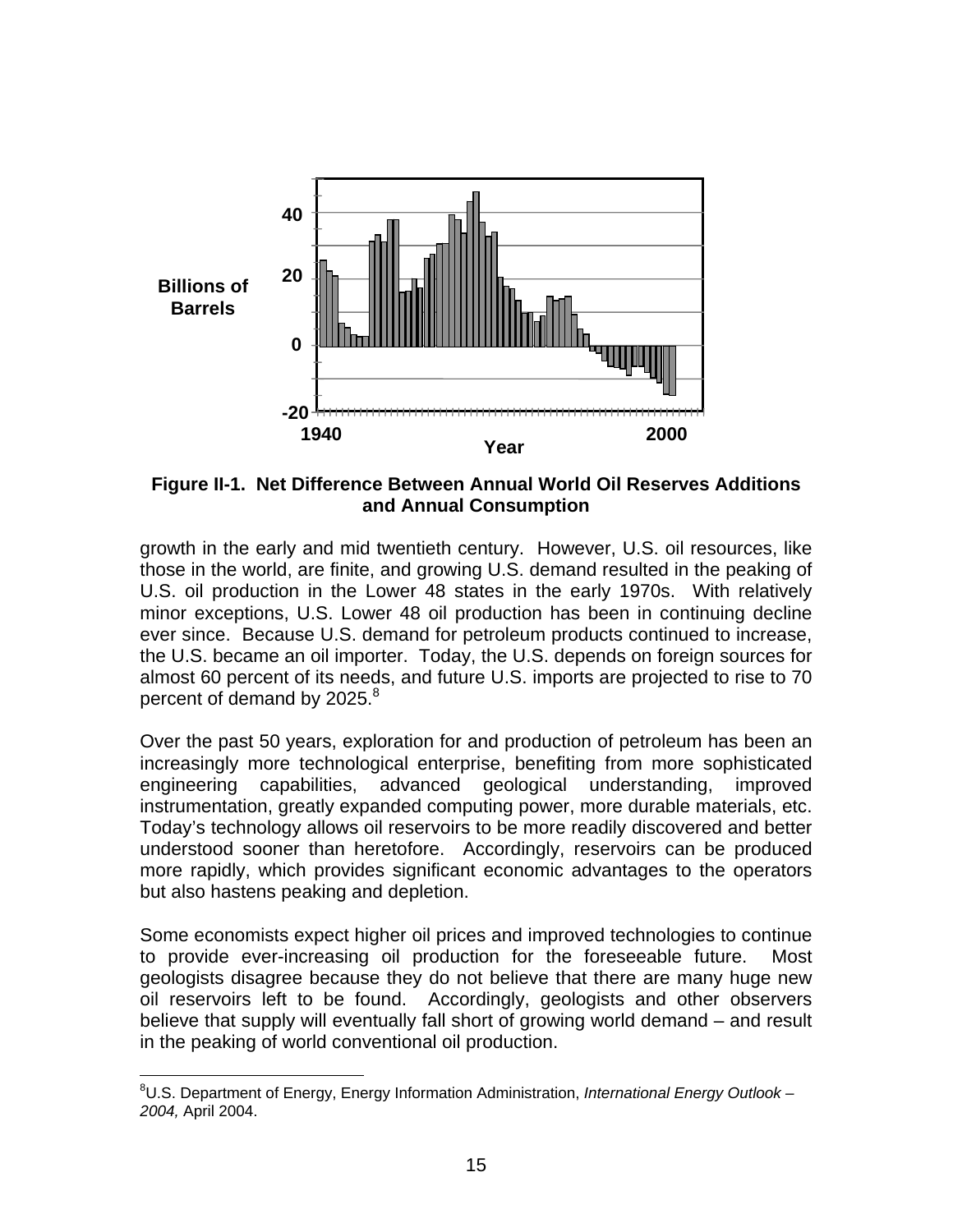To gain some insight into the effects of higher oil prices and improved technology on oil production, let us briefly examine related impacts in the U.S. Lower 48 states. This region is a useful surrogate for the world, because it was one of the world's richest, most geologically varied, and most productive up until 1970, when production peaked and started into decline. While the U.S. is the best available surrogate, it should be remembered that the decline rate in US production was in part impacted by the availability of large volumes of relatively low cost oil from the Middle East.

Figure II-2 shows EIA data for Lower 48 oil production, $9$  to which trend lines have been added that will aid our scenarios analysis later in the report. The trend lines show a relatively symmetric, triangular pattern. For reference, four notable petroleum market events are noted in the figure: the 1973 OPEC oil embargo, the 1979 Iranian oil crisis, the 1986 oil price collapse, and the 1991 Iraq war.



**Figure II-2. U.S. Lower 48 Oil Production, 1945-2000**

Figure II-3 shows Lower 48 historical oil production with oil prices and technology trends added. In constant dollars, oil prices increased by roughly a factor of three in 1973-74 and another factor of two in 1979-80. The modest production up-ticks in the mid 1980s and early 1990s are likely responses to the 1973 and 1979 oil price spikes, both of which spurred a major increase in U.S exploration and production investments. The delays in production response are inherent to the implementation of large-scale oil field investments. The fact that the

 $\overline{a}$ 

<sup>9</sup> U.S. Department of Energy, Energy Information Administration, *Long Term World Oil Supply*, April 18, 2000.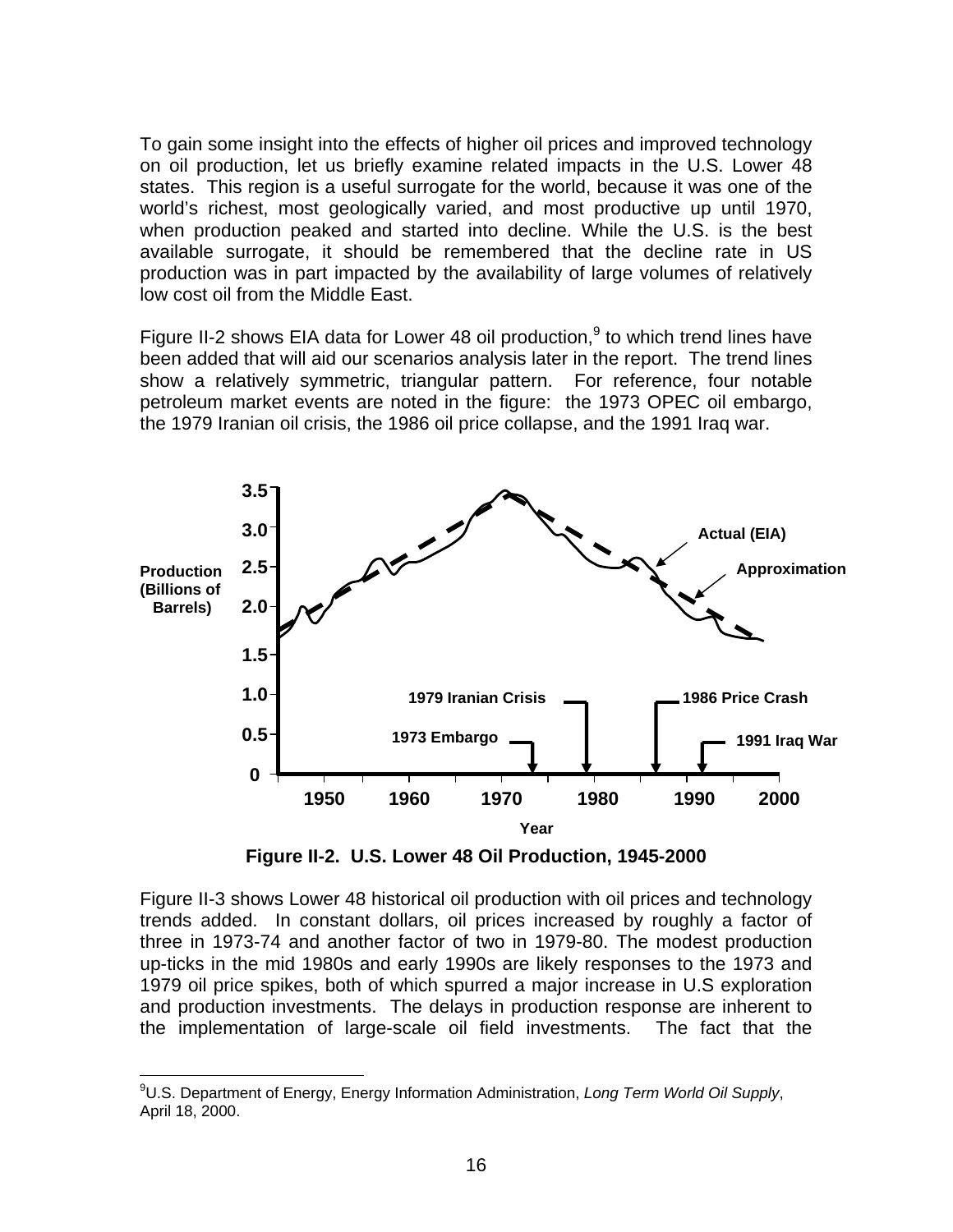production up-ticks were moderate was due to the absence of attractive exploration and production opportunities, because of geological realities.

Beyond oil price increases, the 1980s and 1990s were a golden age of oil field technology development, including practical 3-D seismic, economic horizontal drilling, and dramatically improved geological understanding. Nevertheless, as Figure II-3 shows, Lower 48 production still trended downward, showing no pronounced response to either price or technology. In light of this experience, there is good reason to expect that an analogous situation will exist worldwide after world oil production peaks: Higher prices and improved technology are unlikely to yield dramatically higher conventional oil production.<sup>10</sup>



**Figure II-3. Lower 48 Oil Production and Oil Prices** 

#### **G. Projections of the Peaking of World oil Production**

 $\overline{a}$ 

Projections of future world oil production will be the sum total of 1) output from all of the world's then existing producing oil reservoirs, which will be in various stages of development, and 2) all the yet-to-be discovered reservoirs in their various states of development. This is an extremely complex summation problem, because of the variability and possible biases in publicly available data. In practice, estimators use various approximations to predict future world oil

 $10$  The US Lower 48 experience occurred over a long period characterized at different times by production controls (Texas Railroad Commission), price and allocation controls (1970s), free market prices (since 1981), wild price swings, etc., as well as higher prices and advancing technology. Nevertheless, production peaked and moved into a relatively constant rate of decline.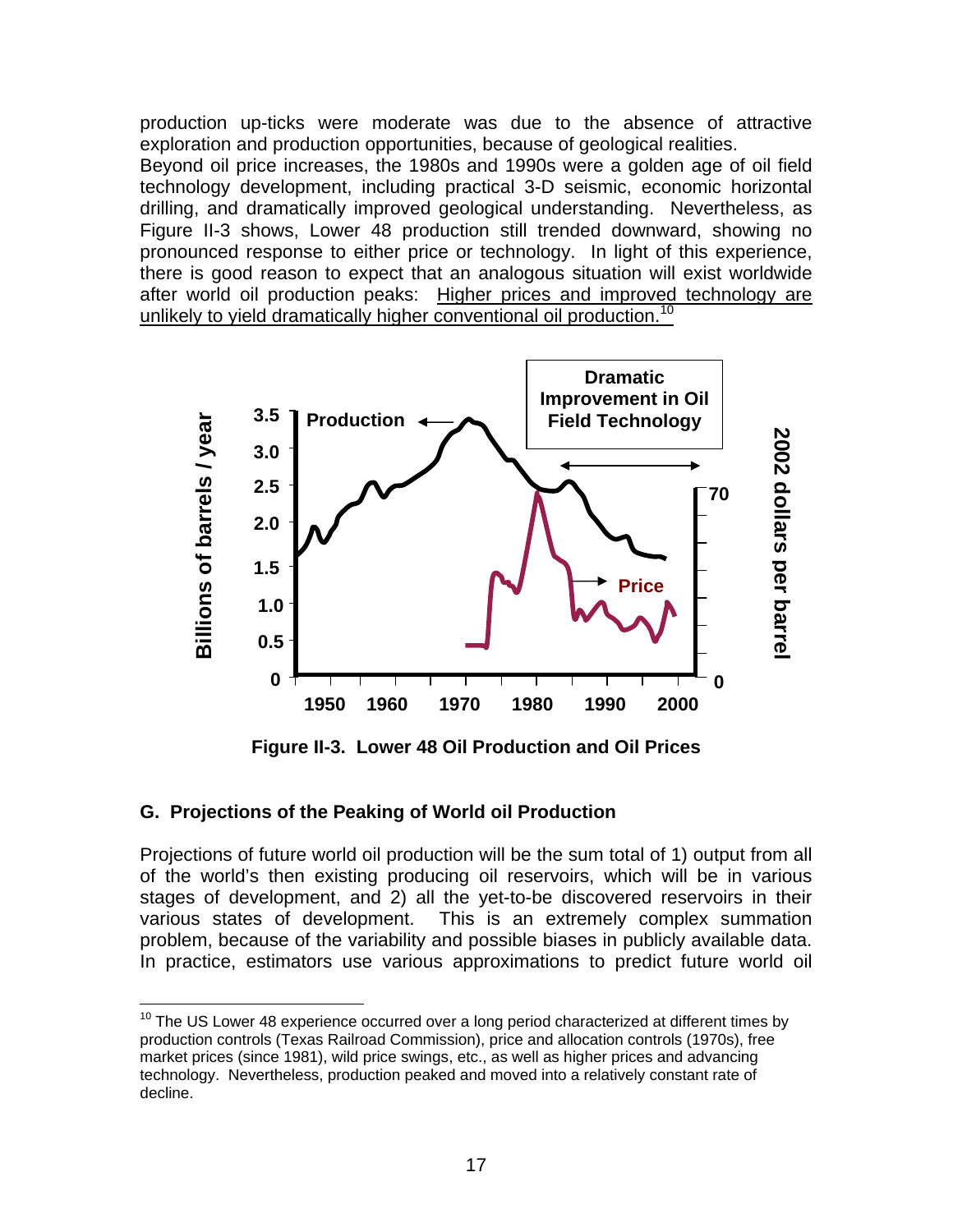production. The remarkable complexity of the problem can easily lead to incorrect conclusions, either positive or negative.

Various individuals and groups have used available information and geological estimates to develop projections for when world oil production might peak. A sampling of recent projections is shown in Table II-1.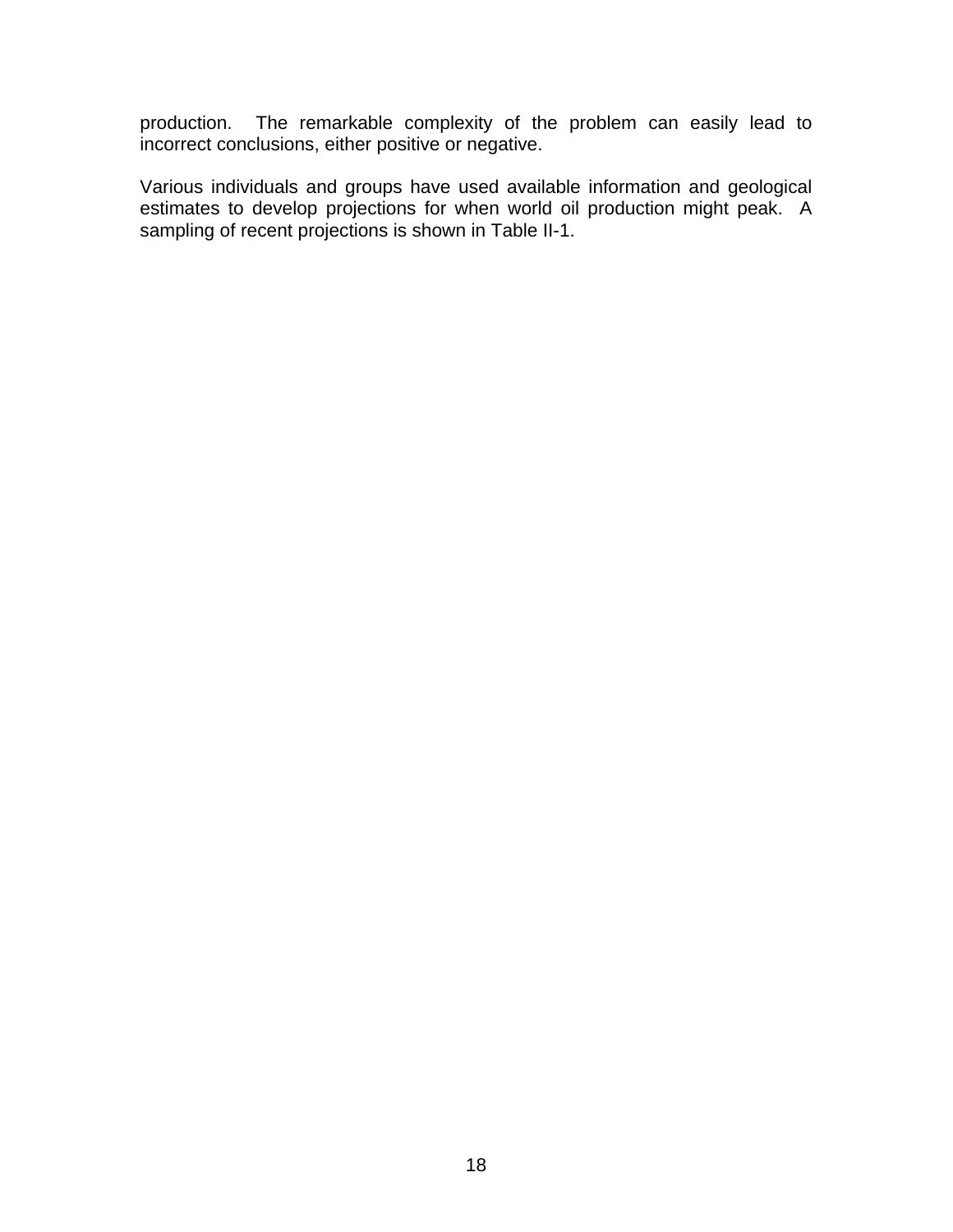| <b>Projected Date</b> | <b>Source of Projection</b>                                  | <b>Background &amp; Reference</b>          |  |  |
|-----------------------|--------------------------------------------------------------|--------------------------------------------|--|--|
| 2006-2007             | Bakhitari, A.M.S.                                            | Iranian Oil Executive <sup>11</sup>        |  |  |
| 2007-2009             | Simmons, M.R.                                                | Investment banker <sup>12</sup>            |  |  |
| <b>After 2007</b>     | Skrebowski, C.                                               | Petroleum journal Editor <sup>13</sup>     |  |  |
| Before 2009           | Deffeyes, K.S.                                               | Oil company geologist (ret.) <sup>14</sup> |  |  |
| Before 2010           | Goodstein, D.                                                | Vice Provost, Cal Tech <sup>15</sup>       |  |  |
| Around 2010           | Campbell, C.J.                                               | Oil company geologist (ret.) <sup>16</sup> |  |  |
|                       | World Energy Council World Non-Government Org. <sup>17</sup> |                                            |  |  |
| <b>After 2010</b>     |                                                              |                                            |  |  |
| 2010-2020             | Laherrere, J.                                                | Oil company geologist (ret.) <sup>18</sup> |  |  |
| 2016                  | EIA nominal case                                             | DOE analysis/ information <sup>19</sup>    |  |  |
|                       |                                                              |                                            |  |  |
| <b>After 2020</b>     | <b>CERA</b>                                                  | Energy consultants <sup>20</sup>           |  |  |
| 2025 or later         | Shell                                                        | Major oil company <sup>21</sup>            |  |  |

#### **Table II-1. Projections of the Peaking of World Oil Production**

 $\overline{a}$ 

<sup>&</sup>lt;sup>11</sup> Bakhtiari, A.M.S. "World Oil Production Capacity Model Suggests Output Peak by 2006-07." OGJ. April 26, 2004.<br><sup>12</sup>Simmons, M.R. ASPO Workshop. May 26, 2003.<br><sup>13</sup>Skrebowski, C. "Oil Field Mega Projects - 2004." *Petroleum Review*. January 2004.<br><sup>14</sup>Deffeves, K.S. *Hubbert's Peak-The Impending World Oil Shortage* 

<sup>2003.</sup> 

**<sup>15</sup>**Goodstein, D. *Out of Gas – The End of the Age of Oil*. W.W. Norton. 2004

<sup>&</sup>lt;sup>16</sup>Campbell, C.J. "Industry Urged to Watch for Regular Oil Production Peaks, Depletion Signals."<br>OGJ. July 14, 2003.

<sup>&</sup>lt;sup>17</sup>Drivers of the Energy Scene. World Energy Council. 2003.<br><sup>18</sup>Laherrere, J. Seminar Center of Energy Conversion. Zurich. May 7, 2003<br><sup>19</sup>DOE EIA. "Long Term World Oil Supply." April 18, 2000. See Appendix I for discussi

Witches." *CERA Alert.* April 7, 2004.<br><sup>21</sup>Davis, G. "Meeting Future Energy Needs*." The Bridge.* National Academies Press. Summer 2003.

<sup>&</sup>lt;sup>22</sup>Lynch, M.C. "Petroleum Resources Pessimism Debunked in Hubbert Model and Hubbert Modelers' Assessment." *Oil and Gas Journal,* July 14, 2003.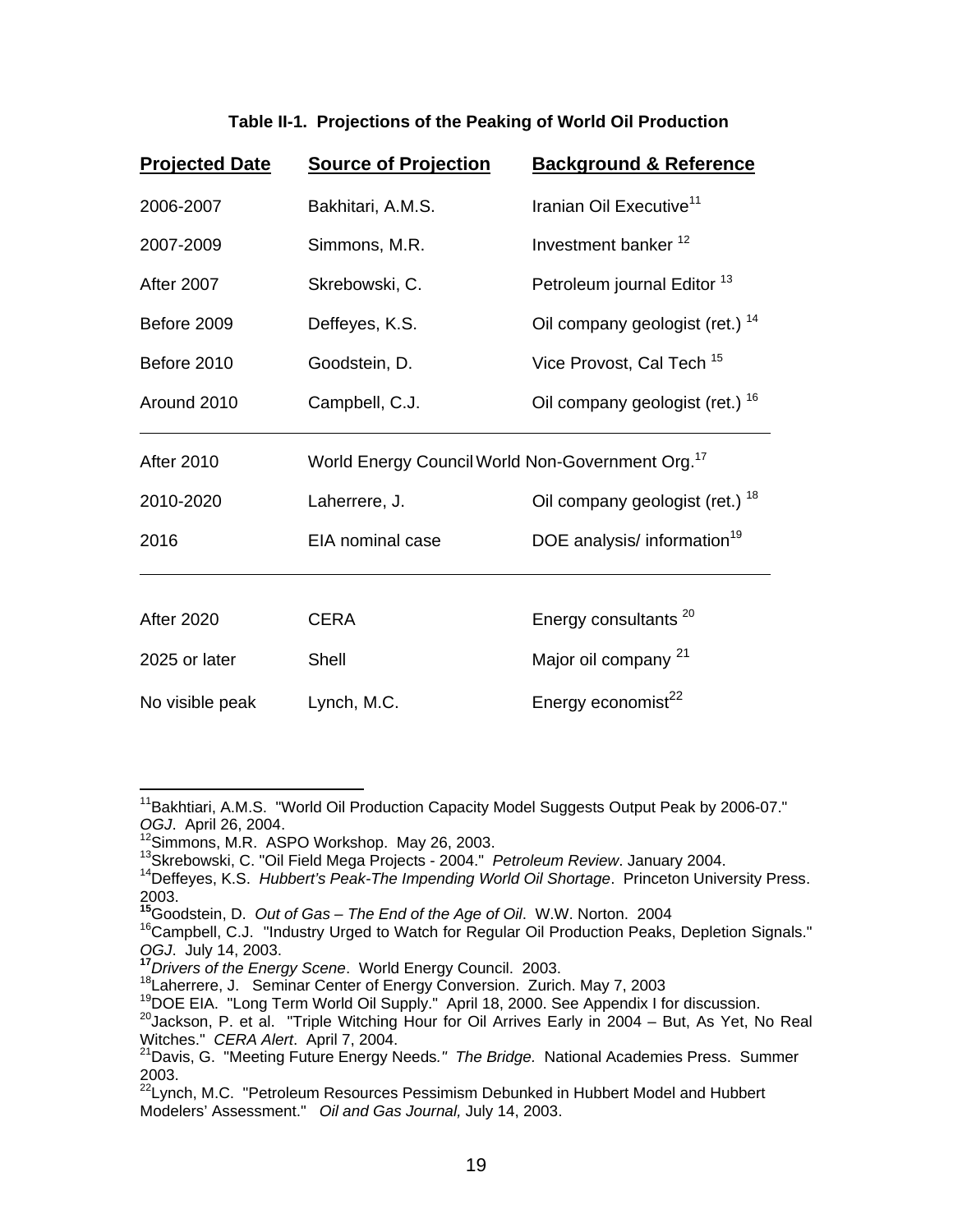## **III. WHY THE TRANSITION WILL BE SO TIME CONSUMING**

#### **A. Introduction**

Use of petroleum is pervasive throughout the U.S. economy. It is directly linked to all market sectors because all depend on oil-consuming capital stock. Oil price shocks and supply constraints can often be mitigated by temporary decreases in consumption; however, long term price increases resulting from oil peaking will cause more serious impacts. Here we examine historical oil usage patterns by market sector, provide a summary of current consumption patterns, identify the most important markets, examine the relationship between oil and capital stock, and provide estimates of the time and costs required to transition to more energy efficient technologies that can play a role in mitigating the adverse effects of world oil peaking.

#### **B. Historical U.S. Oil Consumption Patterns**

After the two oil price shocks and supply disruptions in 1973-74 and 1979, oil consumption in the U.S. decreased 13 percent, declining from nearly 35 quads in 1973 to 30 quads in 1983. However, overall consumption continued to grow after the 1983 low and has continuously increased over the last 20 years, reaching over 39 quads in 2003, as shown in Figure III-1. Of particular note are changes in three U.S. market sectors: 1) Oil consumption in the residential sector declined from eight percent of total oil consumption in 1973 to four percent in 2003, a decrease of 50 percent; 2) Oil consumption in the commercial sector declined from five percent to two percent, decreasing 58 percent; and 3) Consumption in the electric power sector fell from 10 percent in 1973 to three percent in 2003, decreasing 70 percent. These three market sectors currently account for 1.3 quads of oil consumption annually, representing nine percent of U.S. oil demand in 2003.

Oil consumption in other market sectors did not decrease. A 140 percent growth in GDP over the 1973-2003 period made it difficult to decrease oil consumption in the industrial and transportation sectors. $23$  In particular, personal transportation grew significantly over the past three decades, and total vehicle miles traveled for cars and light trucks more than doubled over the period.<sup>24</sup> From 1973 to 2003, consumption of oil in the industrial sector stayed relatively flat at just over nine quads, and the industrial sector's share of total U.S. consumption remained between 24 and 26 percent. In sharp contrast to all other sectors, U.S. oil consumption for transportation purposes has increased steadily every year, rising from just over 17 quads in 1973 to 26 quads in 2003. By 2003, the transportation sector accounted for two-thirds of the oil consumed in the U.S.

 $\overline{a}$ 23U.S. Department of Commerce, Bureau of Economic Analysis*, National Income and Product Accounts*, 2004.

<sup>24</sup>U.S. Department of Transportation, Federal Highway Administration, *Highway Statistics*, 2004.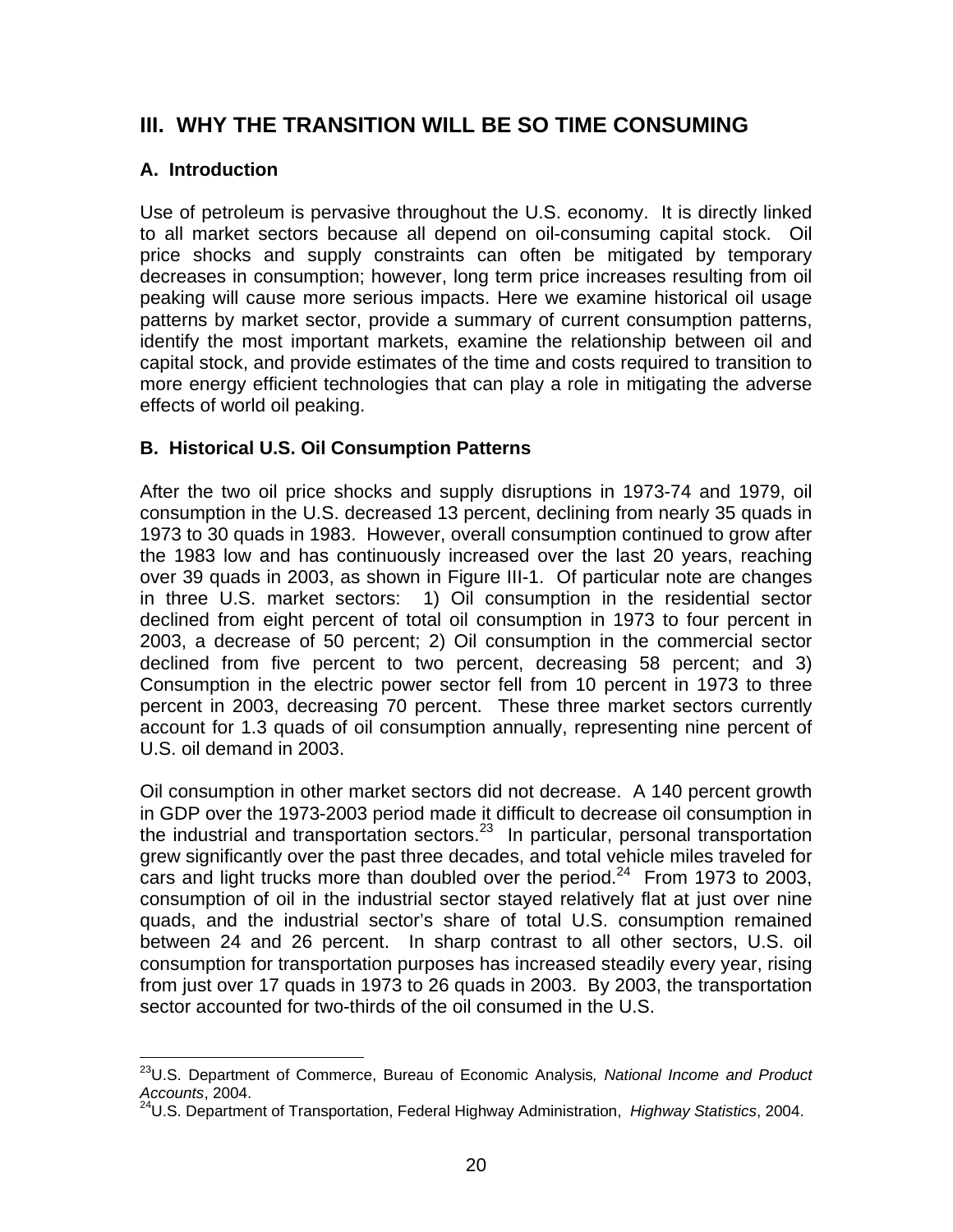

**Figure III-1. U.S. Petroleum Consumption by Sector, 1973-2003<sup>25</sup>**

#### **C. Petroleum in the Current U.S. Economy**

The 39 quad consumption of oil in the U.S. in 2003 is equivalent to 19.7 million barrels of oil per day (MM bpd), including almost 13.1 MM bpd consumed by the transportation sector and 4.9 MM bpd by the industrial sector, as shown in Table III-1. This table also shows the petroleum fuel types consumed by each sector. Motor gasoline consumption accounted for 45 percent of U.S. daily petroleum consumption, nearly 9 MM bpd, almost all of which was used in autos and light trucks. Distillate fuel oil was the second-most consumed oil product at almost 3.8 MM bpd (19 percent of consumption), and most was used as diesel fuel for medium and heavy trucks. Finally, the third most consumed oil product was liquefied petroleum gases, at 2.2 MM bpd equivalent (11 percent of total consumption), most of which was used in the industrial sector as feedstock by the chemicals industry. Only two other consuming areas exceeded the 1 MM bpd level: kerosene and jet fuel in the transportation sector, primarily for airplanes, and "other petroleum" by the industrial sector, primarily petroleum

 $\overline{a}$ 25U.S. Department of Energy, Energy Information Administration, *Monthly Energy Review*, 2004.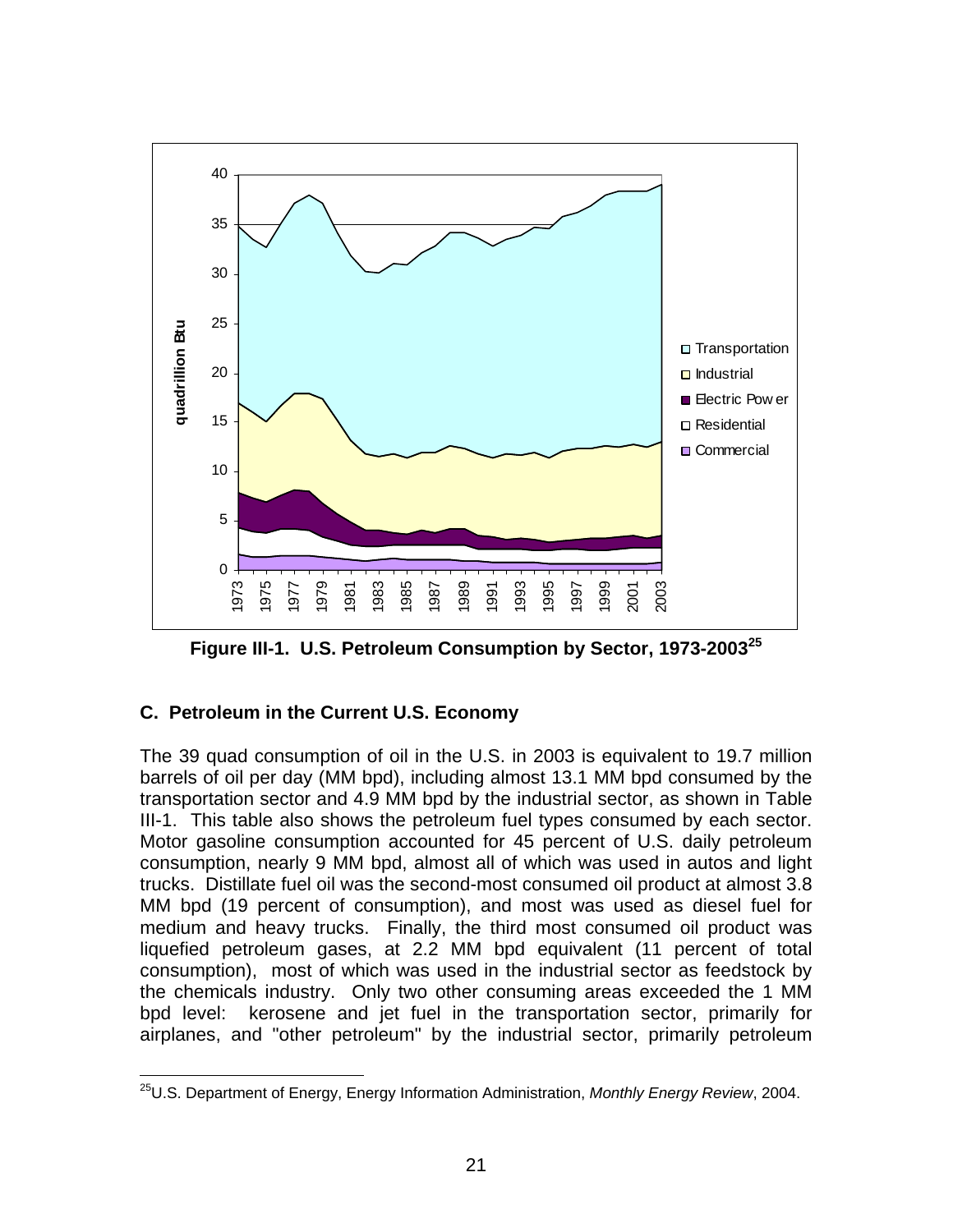feedstocks used to produce non-fuel products in the petroleum and chemical industries.

| Detailed Consumption of Fetroleum in the U.S.<br>by Fuel Type and Sector - 2003 <sup>26</sup><br>(Thousand of barrels per day) |     |                               |                   |                       |                 |        |  |
|--------------------------------------------------------------------------------------------------------------------------------|-----|-------------------------------|-------------------|-----------------------|-----------------|--------|--|
|                                                                                                                                |     | <b>Residential Commercial</b> | <b>Industrial</b> | <b>Transportation</b> | <b>Electric</b> | Total  |  |
| <b>Motor Gasoline</b>                                                                                                          |     | 20                            | 159               | 8,665                 | <b>Power</b>    | 8,844  |  |
| <b>Distillate Fuel Oil</b>                                                                                                     | 421 | 236                           | 603               | 2,455                 | 51              | 3,766  |  |
| <b>LPG</b>                                                                                                                     | 429 | 76                            | 1,648             | 10                    |                 | 2,163  |  |
| Kerosene/Jet Fuel                                                                                                              | 27  | 9                             |                   | 1,608                 |                 | 1,651  |  |
| Residual                                                                                                                       |     | 30                            | 87                | 250                   | 291             | 658    |  |
| Asphalt & Road Oil                                                                                                             |     |                               | 513               |                       |                 | 513    |  |
| Petroleum Coke                                                                                                                 |     |                               | 398               |                       | 61              | 459    |  |
| Lubricants                                                                                                                     |     |                               | 78                | 73                    |                 | 151    |  |
| <b>Aviation Gas</b>                                                                                                            |     |                               |                   | 18                    |                 | 18     |  |
| <b>Other Petroleum</b>                                                                                                         |     |                               | 1,435             |                       |                 | 1,435  |  |
| <b>Total</b>                                                                                                                   | 877 | 371                           | 4,928             | 13,079                | 403             | 19,658 |  |

# **Table III-1. Detailed Consumption of Petroleum in the U.S.**

#### **D. Capital Stock Characteristics in the Largest Consuming Sectors**

Energy efficiency improvements and technological changes are typically incorporated into products and services slowly, and their rate of market penetration is based on customer preferences and costs. In the 1974-1983 period, oil prices ratcheted up to newer, higher levels, which lead to significant energy efficiency improvements, energy fuel switching, and other more general technological changes. Some changes came about due to legislative mandates (corporate average fuel economy standards, CAFE) or subsidies (solar energy and energy efficiency tax credits), but many were the result of economic decisions to reduce long-term costs. Under a normal course of replacement based on historical trends, oil-consuming capital stock has been replaced in the U.S. over a period of 15 to 50 years and has cost consumers and businesses trillions of dollars, as discussed below.

Automobiles represent the largest single oil-consuming capital stock in the U.S. 130 million autos consume 4.9 MM bpd, or 25 percent of total consumption, as shown in Table III-2. Autos remain in the U.S. transportation fleet, or rolling stock, for a long time. While the financial-based current-cost, average age of autos is only 3.4 years, the average age of the stock is currently nine years.

 $\overline{a}$ 

 $^{26}$ U.S. Department of Energy, Energy Information Administration, Detailed annual petroleum consumption accounts by fuel and sector at www,eia.doe,gov, 2004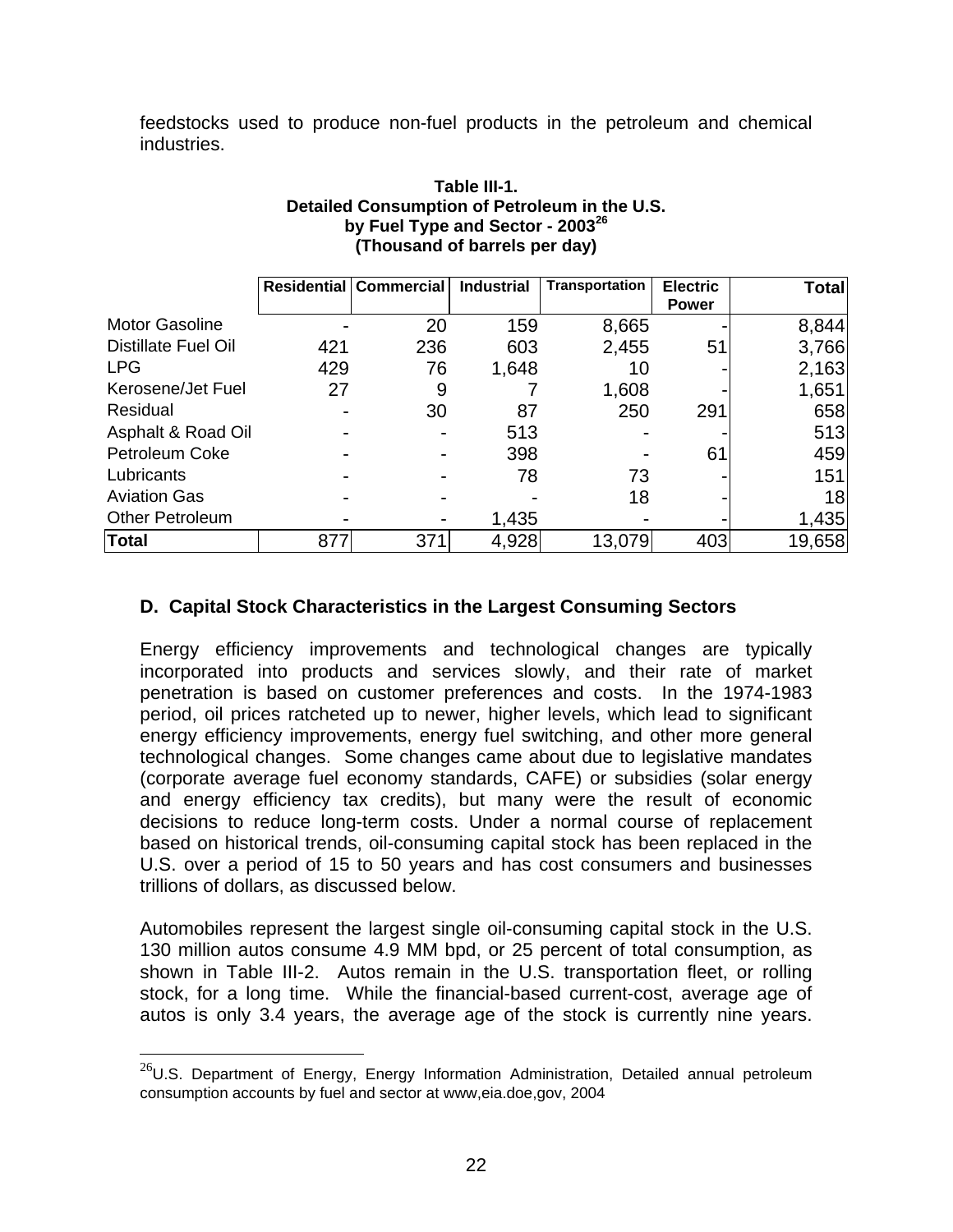Recent studies show that one half of the1990-model year cars will remain on the road 17 years later in 2007. At normal replacement rates, consumers will spend an estimated \$1.3 trillion (constant 2003 dollars) over the next 10-15 years just to replace one-half the stock of automobiles.<sup>27</sup>

|                                        |              | Light         | <b>Heavy</b>  | Air             |
|----------------------------------------|--------------|---------------|---------------|-----------------|
|                                        | <b>Autos</b> | <b>Trucks</b> | <b>Trucks</b> | <b>Carriers</b> |
| Oil consumption (MM bpd) <sup>28</sup> | 4.9          | 3.6           | 3.0           | 1.1             |
| Share of the U.S. total                | 25%          | 18%           | 16%           | 6%              |
| Current cost of net capital stock      |              |               |               |                 |
| (billion $$)^{29}$                     | \$571 B      | \$435 B       | \$686 B       | \$110 B         |
| Fleet size <sup>30</sup>               | 130 MM       | 80 MM         | 7 MM          | 8,500           |
| Number of annual purchases             | 8.5 MM       | 8.5 MM        | 500,000       | 400             |
| Average age of stock (years)           | 9            | 7             | 9             | 13              |
| Median lifetime (years)                | 17           | 16            | 28            | 22              |

#### **Table III-2. U.S. Capital Stock Profiles**

A similar situation exists with light trucks (vans, pick-ups, and SUVs), which consume 3.6 MM bpd of oil, accounting for 18 percent of total oil consumption. Light trucks are depreciated on a faster schedule, and their financial-based current-cost average age is 2.9 years. However, the average physical age of the rolling stock is seven years, and the median lifetime of light trucks is 16 years. At current replacement rates, one-half of the 80-million light trucks will be replaced in the next 9-14 years at a cost of \$1 trillion.

Seven million heavy trucks (including buses, highway trucks, and off-highway trucks) represent the third largest consumer of oil at 3.0 MM bpd, 16 percent of total consumption. The current-cost average age of heavy trucks is 5.0 years,

 $\overline{a}$  $27$  Because of the lack of national average "replacement value" estimates, current-cost net capital stock provides a suitable substitute for the estimates. Given the capital equipment depreciation schedule used, the total replacement value of the capital stock is projected to be 4.5 times higher than the current-cost net value

<sup>28</sup>U.S. Department of Energy, Energy Information Administration, *Annual Energy Outlook - 2004*, and Oak Ridge National Laboratory, *Transportation Energy Data Book #23*, 2003.

<sup>29</sup> U.S. Department of Commerce, Bureau of Economic Analysis, *Fixed Asset Tables, 1992-2002*. The estimate of net stock includes an adjustment for depreciation, defined as the decline in value of the stock of assets due to wear and tear, obsolescence, accidental damage, and aging. For most types of assets, estimates of depreciation are based on a geometric decline in value.

<sup>&</sup>lt;sup>30</sup> Oak Ridge National Laboratory, *Transportation Energy Data Book #23*, 2003; and U.S. Department of Transportation, Bureau of Transportation Statistics, *Active Air Carrier Fleet*; and Management Information Services, Inc., 2004.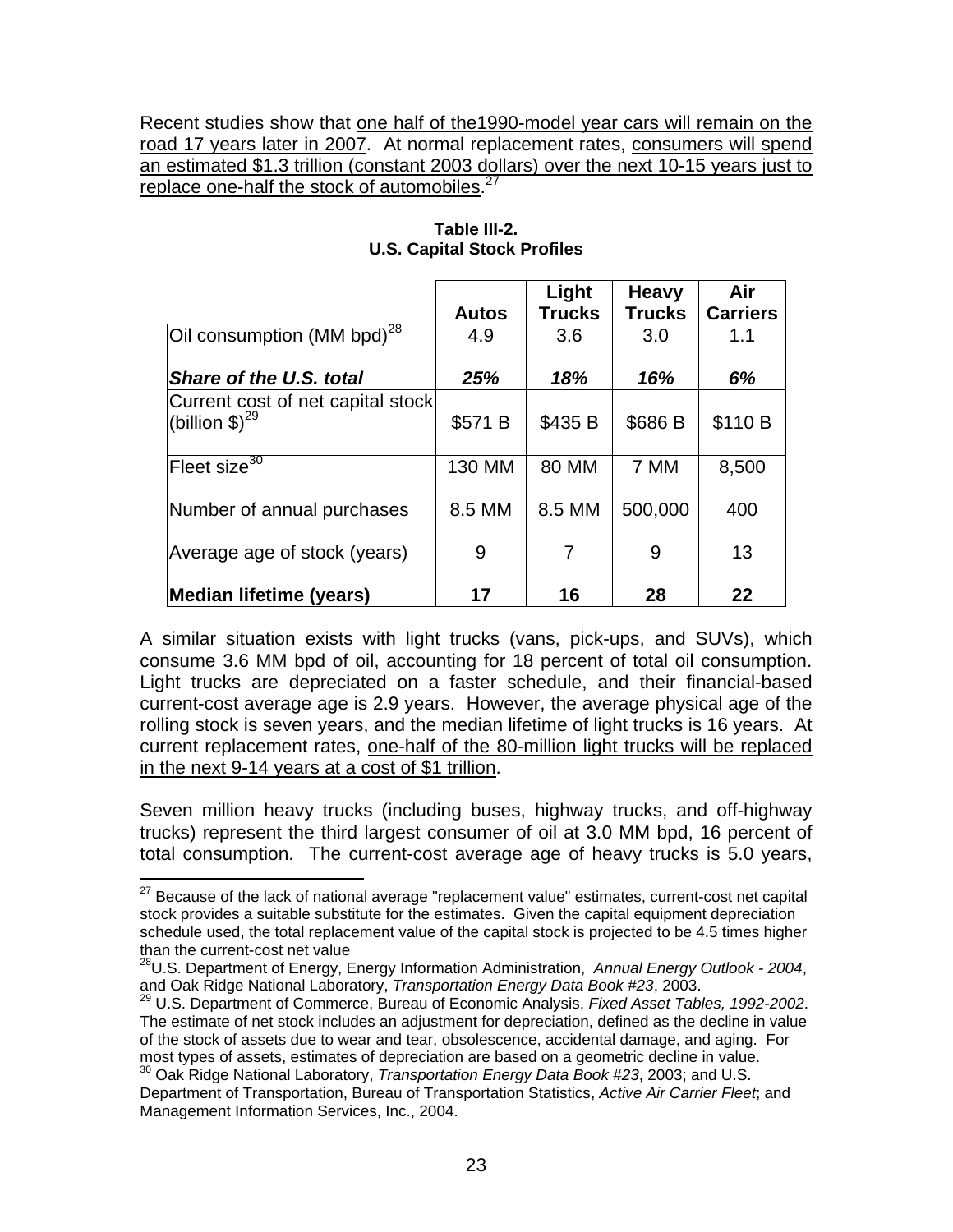but the median lifetime of this equipment is 28 years. The disparity in the average age and the median lifetime estimates indicate that a significant number of vehicles are 40-60 years old. At normal replacement levels, one-half of the heavy truck stock will be replaced by businesses in the next 15-20 years at a cost of \$1.5 trillion.

The fourth-largest consumer of oil is the airlines, which consume the equivalent of 1.1 MM bpd, representing six percent of U.S. consumption. The 8,500 aircraft have a current-cost average age of 9.1 years, and a median lifetime of 22 years. Airline deregulation and the events of September 11, 2001, have had significant effects on the industry, its ownership, and recent business decisions. At recent rates, airlines will replace one-half of their stock over the next 15-20 years at a cost of \$250 billion.

These four capital stock categories cover most transportation modes and represent 65 percent of the consumption of oil in the U.S. $31$  The three largest categories of autos, light trucks, and heavy trucks all utilize the internal combustion engine, whether gasoline- or diesel-burning. Clearly, advancements in energy efficiency and replacement in this capital stock (for instance, electrichybrid engines) would help mitigate the economic impacts of rising oil prices caused by world oil peaking. However, as described, the normal replacement rates of this equipment will require 10-20 years and cost trillions of dollars. We cannot conceive of any affordable government-sponsored "crash program" to accelerate normal replacement schedules so as to incorporate higher energy efficiency technologies into the privately-owned transportation sector; significant improvements in energy efficiency will thus be inherently time-consuming (of the order of a decade or more).

When oil prices increase associated with oil peaking, consumers and businesses will attempt to reduce their exposure by substitution or by decreases in consumption. In the short run, there may be interest in the substitution of natural gas for oil in some applications, but the current outlook for natural gas availability and price is cloudy for a decade or more. An increase in demand for electricity in rail transportation would increase the need for more electric power plants. In the short run, much of the burden of adjustment will likely be borne by decreases in consumption from discretionary decisions, since 67 percent of personal automobile travel and nearly 50 percent of airplane travel are discretionary.<sup>32</sup>

<sup>1</sup>  $31$ The largest remaining oil-consuming capital stock resides in the industrial sector. Oil consumption in the industrial sector is diverse, making it difficult to target specific capital stock and identify potential efficiency efforts or potential technology advancements. The largest oilconsuming industries include the chemical, lumber and wood, paper products, and petroleum industry itself. Functional usage of oil in the industry includes heat, process heat, power, feedstock, and lubrication. Finally, the equipment spans hundreds of disparate types of in situ engines, turbines, and agricultural, construction, and mining machinery.

<sup>32</sup>U.S. Department of Transportation, Bureau of Transportation Statistics, *American Travel Survey Profile* and Oak Ridge National Laboratory*, Transportation Energy Data Book - 2003.*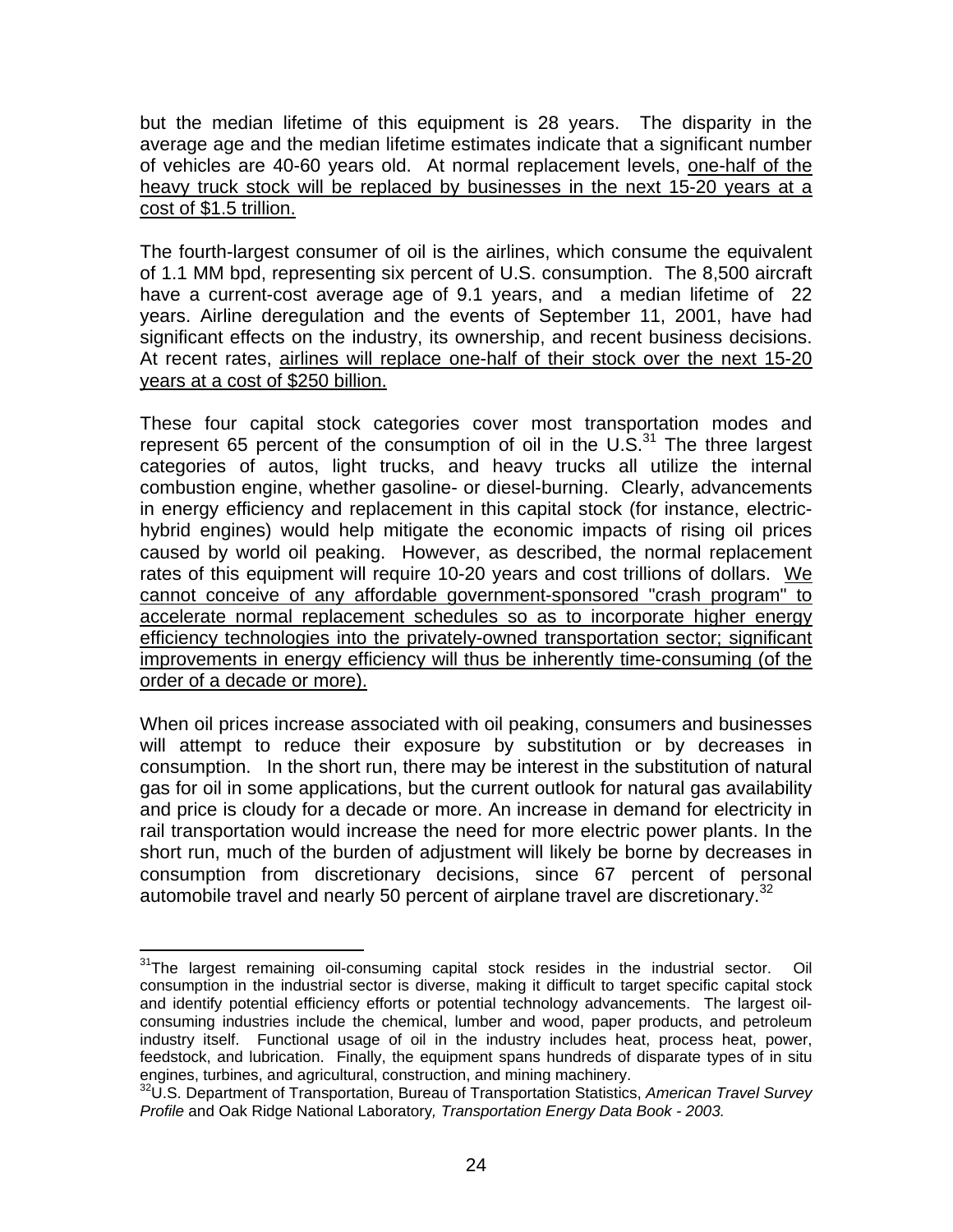#### **E. Consumption Outside the U.S.**

Oil consumption patterns differ in other countries. While two-thirds of U.S. oil use is in the transportation sector, worldwide that share is estimated about 55 percent. However, that difference is narrowing as world economic development is expanding transportation demands at an even faster pace. A portion of nontransportation oil consumption is switchable. As stated by EIA, "Oil's importance in other end-use sectors is likely to decline where other fuels are competitive, such as natural gas, coal, and nuclear, in the electric sector, but currently there is no alternative energy sources that compete economically with oil in the transportation sector.<sup>"33</sup> Because sector-by-sector oil consumption data for many counties is unavailable, a detailed analysis of world consumption was beyond the scope of this report. Nevertheless, it is clear that transportation is the primary market for oil worldwide.

#### **F. Transition Conclusions**

 $\overline{a}$ 

Any transition of liquid fueled, end-use equipment following oil peaking will be time consuming. The depreciated value of existing U.S. transportation capital stock is nearly \$2 trillion and would normally require 25 – 30 years to replace. At that rate, significantly more energy efficient equipment will only be slowly phased into the marketplace as new capital stock gradually replaces existing stock. Oil peaking will likely accelerate replacement rates, but the transition will still require decades and cost trillions of dollars.

<sup>33</sup> U.S. Department of Energy, Energy Information Administration. *International Energy Annual, 2004.* April 2004.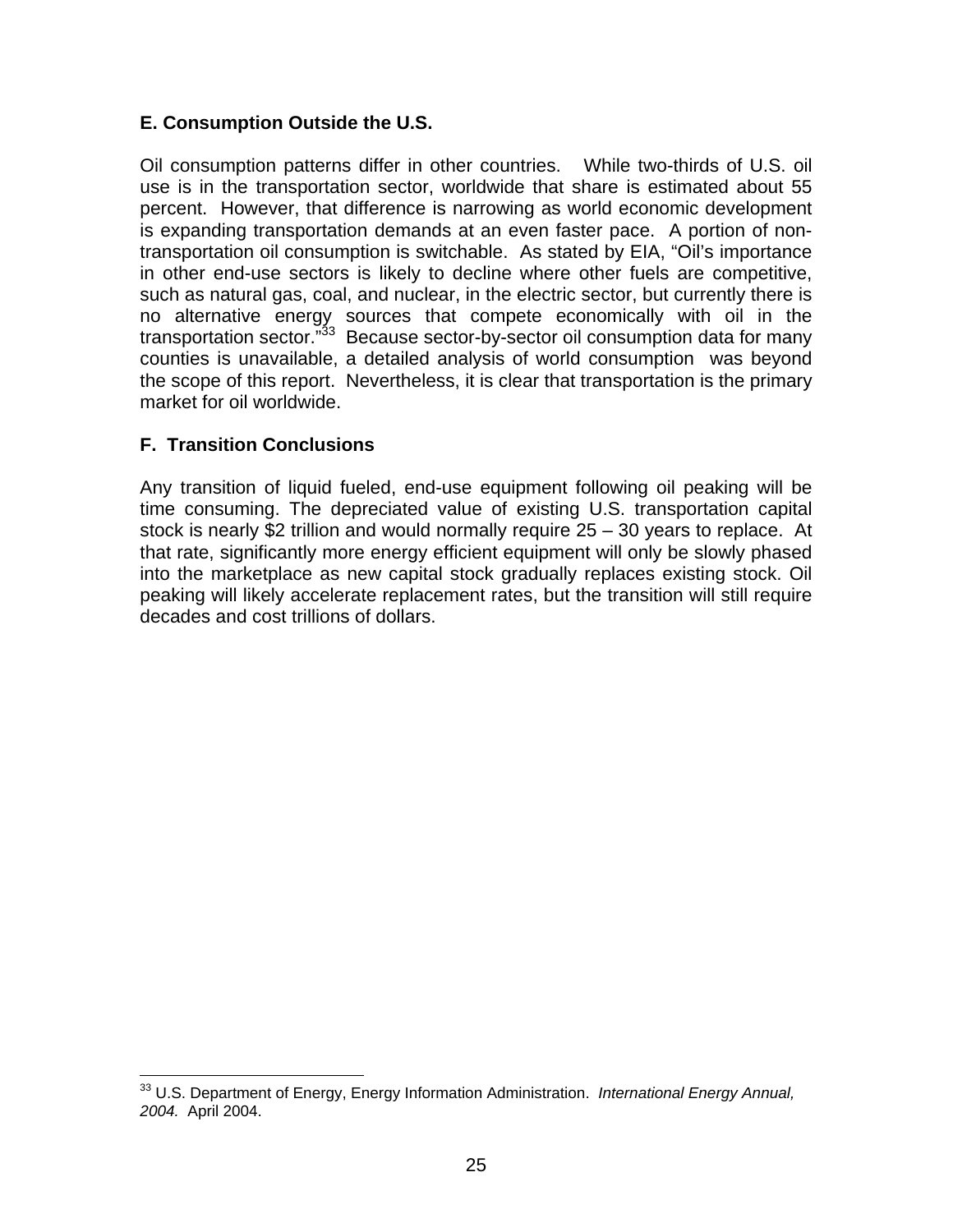## **IV. LESSONS AND IMPLICATIONS FROM PREVIOUS OIL SUPPLY DISRUPTIONS**

#### **A. Previous Oil Supply Shortfall and Disruptions**

There have been over a dozen global oil supply disruptions<sup>34</sup> over the past halfcentury, as summarized in Figure IV-1.



**Figure IV-1. Global Oil Supply Disruptions: 1954-2003**

Briefly,

- Disruptions ranged in duration from one to 44 months. Supply shortfalls were 0.3 - 4.6 MM bpd, and eight resulted in average gross supply shortfalls of at least 2 MM bpd.
- Percentage supply shortfalls varied from roughly one percent to nearly 14 percent of world production.

 $\overline{a}$ <sup>34</sup>U.S. Department of Energy, Energy Information Administration, "Latest Oil Supply Disruption Information," eia.doe.gov, 2004; U.S. Department of Energy, Energy Information Administration,. "World Oil Market and Oil Price Chronologies: 1970-2003," March 2004; U.S. Department of Energy, Energy Information Administration, "Global Oil Supply Disruptions Since 1951", 2001; U.S. Department of Energy, Energy Information Administration, *Annual Energy Review*, 2002;U.S. Department of Energy, Energy Information Administration, *International Petroleum Monthly*, April 2004.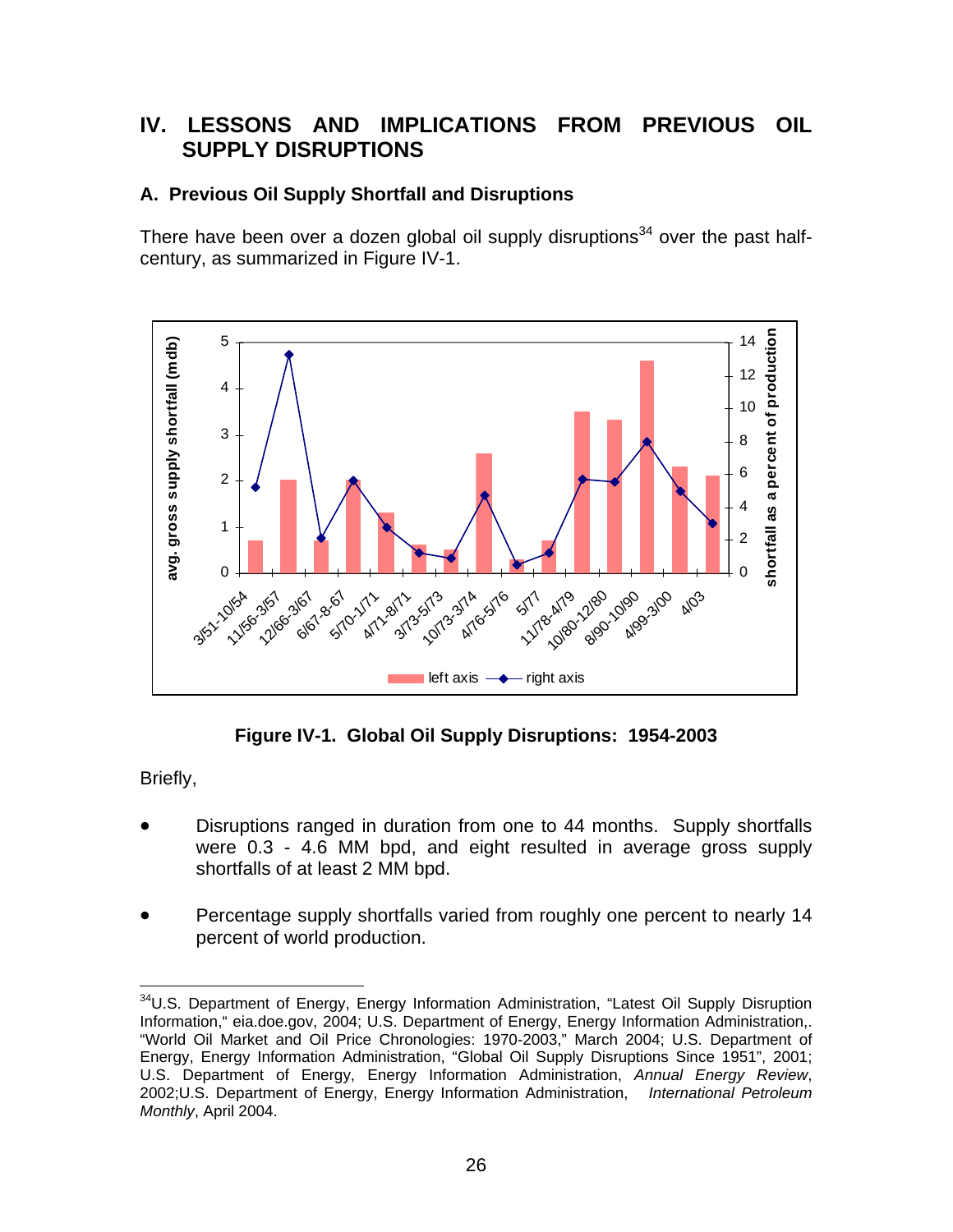- The most traumatic disruption, 1973-74, was not the most severe, but it nevertheless lead to greatly increased oil prices and significant worldwide economic damage.
- The second most traumatic disruption, 1979, was also neither the longest nor the most severe.

For purposes of this study, the 1973-74 and 1979 disruptions are taken as the most relevant, because they are believed to offer the best insights into what might occur when world oil production peaks.

#### **B. Difficulties in Deriving Implications From Past Experience**

Over the past 30 years, most economic studies of the impact of oil supply disruptions assumed that the interruptions were temporary and that each situation would shortly return to "normal." Thus, the major focus of most studies was determination of the appropriate fiscal and monetary policies required to minimize negative economic impacts and the development of policies to help the economy and labor market adjust until the disruption ended. $35$  Few economists considered a situation where the oil supply shortfall may be long-lived (a decade or more).

Since 1970, most large oil price increases were eventually followed by oil price declines, and, since these cycles were expected to be repeated, it was generally felt that "the problem will take care of itself as long at the government does nothing and does not interfere."36 The frequent and incorrect predictions of oil shortfalls have been often used to discredit future predictions of a longer-term problem and to discredit the need for appropriate long-term U.S. energy policies.

#### **C. How Oil Supply Shortfalls Affect the Global Economy**

 $\overline{a}$ <sup>35</sup>This is verified by the extensive literature review conducted by Donald W. Jones and Paul N. Leiby, "The Macroeconomic Impacts of Oil Price Shocks: A Review of the Literature and Issues," Oak Ridge National Laboratory, January 1996, and by Donald W. Jones, Paul N. Leiby, and Inja K Paik, "Oil Price Shocks and the Macroeconomy: What Has Been Learned Since 1996, *The Energy Journal*, 2003.

<sup>36</sup>See, for example, Leonardo Maugeri, "Oil: Never Cry Wolf – Why the Petroleum Age is Far From Over, " *Science*, Vol. 304, May 21, 2004, pp. 1114-1115; Michael C. Lynch, "Closed Coffin: Ending the Debate on 'The End of Cheap Oil,' A Commentary," DRI/WEFA, September 2001; Michael C. Lynch "Farce This Time: Renewed Pessimism About Oil Supply, 2000; Bjorn Lomborg, "Running on Empty?" *Guardian*, August 16, 2001; Mark Mills, "Stop Worrying About Oil Prices," 2001, fossilfuels.org; Jerry Taylor, "Markets Work Magic," Cato Institute, January 2002; *Rethinking Emergency Energy Policy*, U.S. Congressional Budget Office, December 1994.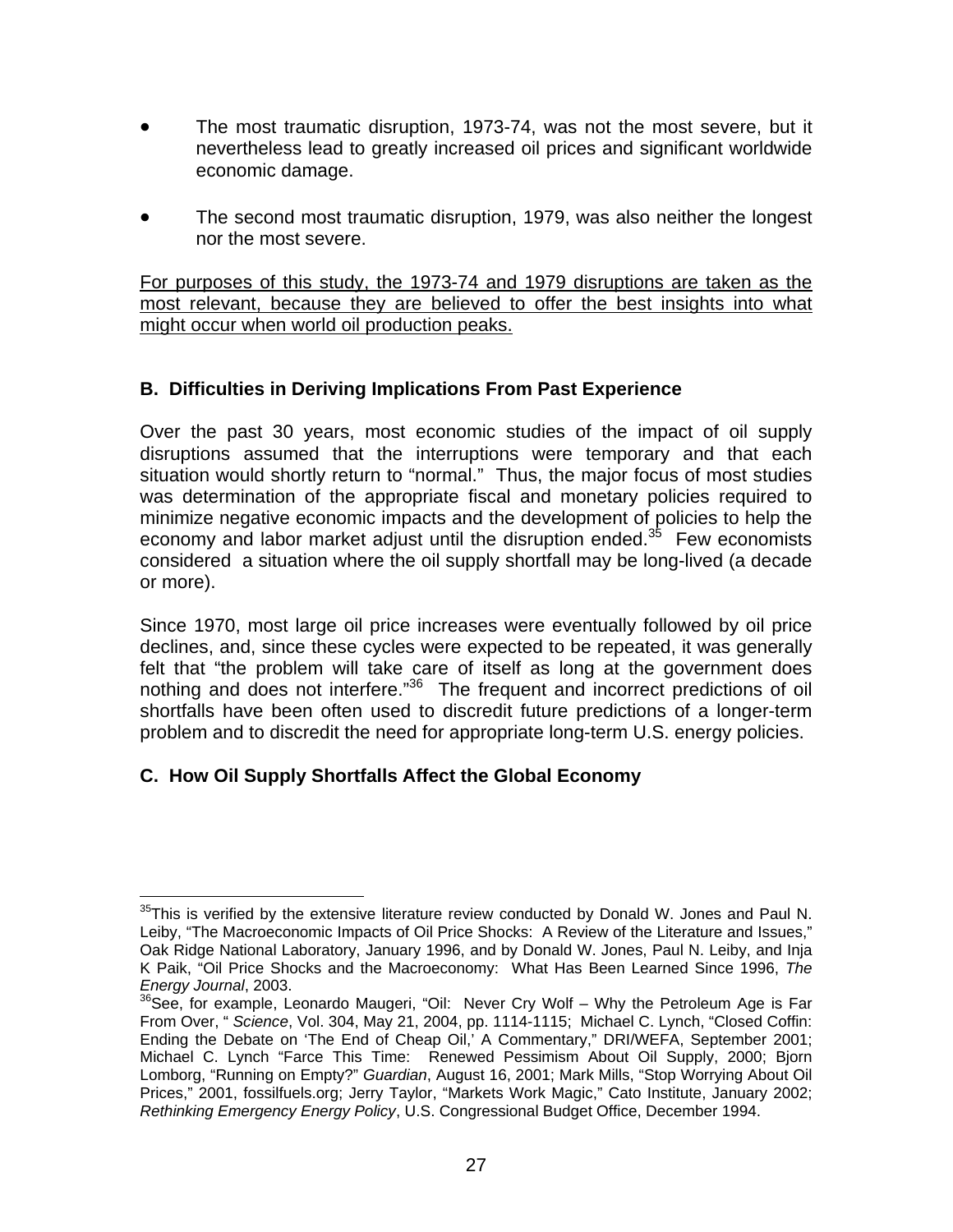Oil prices play a key role in the global economy, since the major impact of an oil supply disruption is higher oil prices. $37$  Oil price increases transfer income from oil importing to oil exporting countries, and the net impact on world economic growth is negative. For oil importing countries, increased oil prices reduce national income because spending on oil rises, and there is less available to spend on other goods and services. $38$  Not surprisingly, the larger the oil price increase and the longer higher prices are sustained, the more severe is the macroeconomic impact.

Higher oil prices result in increased costs for the production of goods and services, as well as inflation, unemployment, reduced demand for products other than oil, and lower capital investment. Tax revenues decline and budget deficits increase, driving up interest rates. These effects will be greater the more abrupt and severe the oil price increase and will be exacerbated by the impact on consumer and business confidence.

Government policies cannot eliminate the adverse impacts of sudden, severe oil disruptions, but they can minimize them. On the other hand, contradictory monetary and fiscal policies to control inflation can exacerbate recessionary income and unemployment effects. (See Appendix II for further discussion of past government actions).

## **D. The U.S. Experience**

As illustrated in Figure IV-2, oil price increases have preceded most U.S. recessions since 1969, and virtually every serious oil price shock was followed by a recession. Thus, while oil price spikes may not be necessary to trigger a recession in the U.S., they have proven to be sufficient over the past 30 years.

## **E. The Experience of Other Countries**

## **1. The Developed (OECD) Economies**

Estimates of the damage caused by past oil price disruptions vary substantially, but without a doubt, the effects were significant. Economic growth decreased in most oil importing countries following the disruptions of 1973-74 and 1979-80, and the impact of the first oil shock was accentuated by inappropriate policy responses.<sup>39</sup> Despite a decline in the ratio of oil consumption to GDP over the

 $\overline{a}$  $37$ This is the consensus of virtually every rigorous analysis of the problem; see, for example, the International Monetary Fund study conducted by Benjamin Hunt, Peter Isard, and Douglas Saxton, "The Macroeconomic Effects of Oil Price Shocks*," National Institute Economic Review*  No. 179, January 2002.

<sup>38&</sup>quot;The Impact of Higher Oil Prices on the World Economy," OECD Standing Group on Long-Term Cooperation, 2003.

<sup>&</sup>lt;sup>39</sup>See Lee, Ni, and Ratti, op. cit., and J.D. Hamilton and A.M. Herrera "Oil Shocks and Aggregate Macroeconomic Behavior: The Role of Monetary Policy," *Journal of Money, Credit and Banking*, 2003.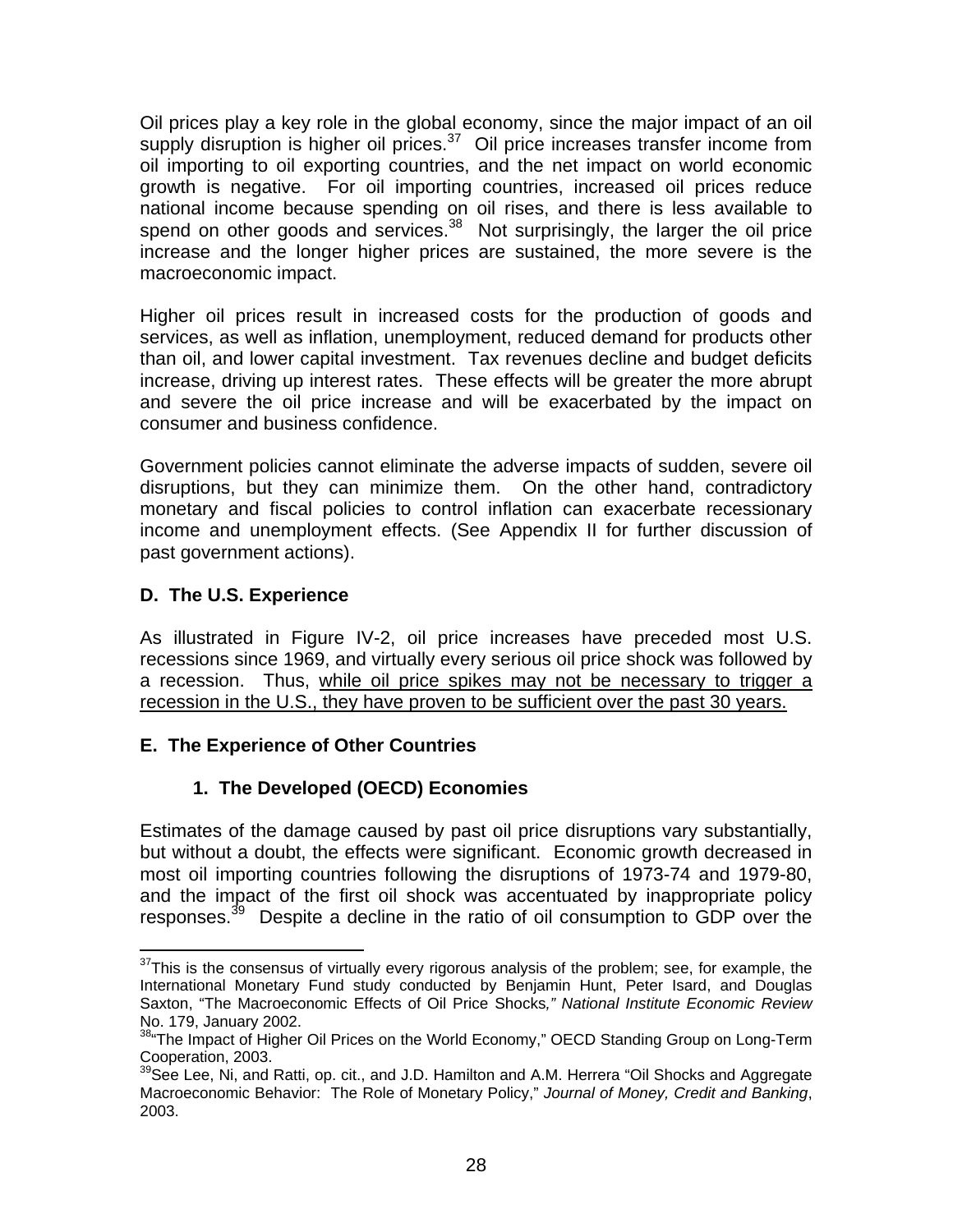past three decades, oil remains vital, and there is considerable empirical evidence regarding the effects of oil price shocks:



 **Figure IV-2. Oil Prices and U.S. Recessions: 1969-200340**

- The loss suffered by the OECD countries in the 1974/-75 recession amounted to \$350 billion (current dollars) / \$1.1 trillion 2003 dollars, although part of this loss was related to factors other than oil price.<sup>41</sup>
- The loss resulting from the 1979 oil disruption was about three percent of GDP (\$350 billion in current dollars) in 1980 rising to 4.25 percent (\$570 billion) in 1981, and accounted for much of the decline in economic growth and the increase in inflation and unemployment in the OECD in 1981-82.<sup>42</sup>

<sup>&</sup>lt;sup>40</sup> U.S. Joint Economic Committee and Management Information Services, Inc., 2004.

 $41$  This totals about \$1.1 trillion in 2003 dollars and was equivalent to a once-and-for-all reduction in real GDP of about seven percent; however, part of that loss was likely attributable to structural and cyclical economic factors unrelated to the oil-price shock. See Faith Bird, "Analysis of the Impact of High Oil Price on the Global Economy," International Energy Agency, 2003.

<sup>&</sup>lt;sup>42</sup> These losses totaled about \$700 billion and \$1.1 trillion, respectively in 2003 dollars. Losses of this magnitude are significant and represent the difference between vibrant, growing economies and economies in deep recession. There is considerable debate as to precisely how much of these losses was attributable to the oil price shocks, to fiscal and monetary policies, and to other factors.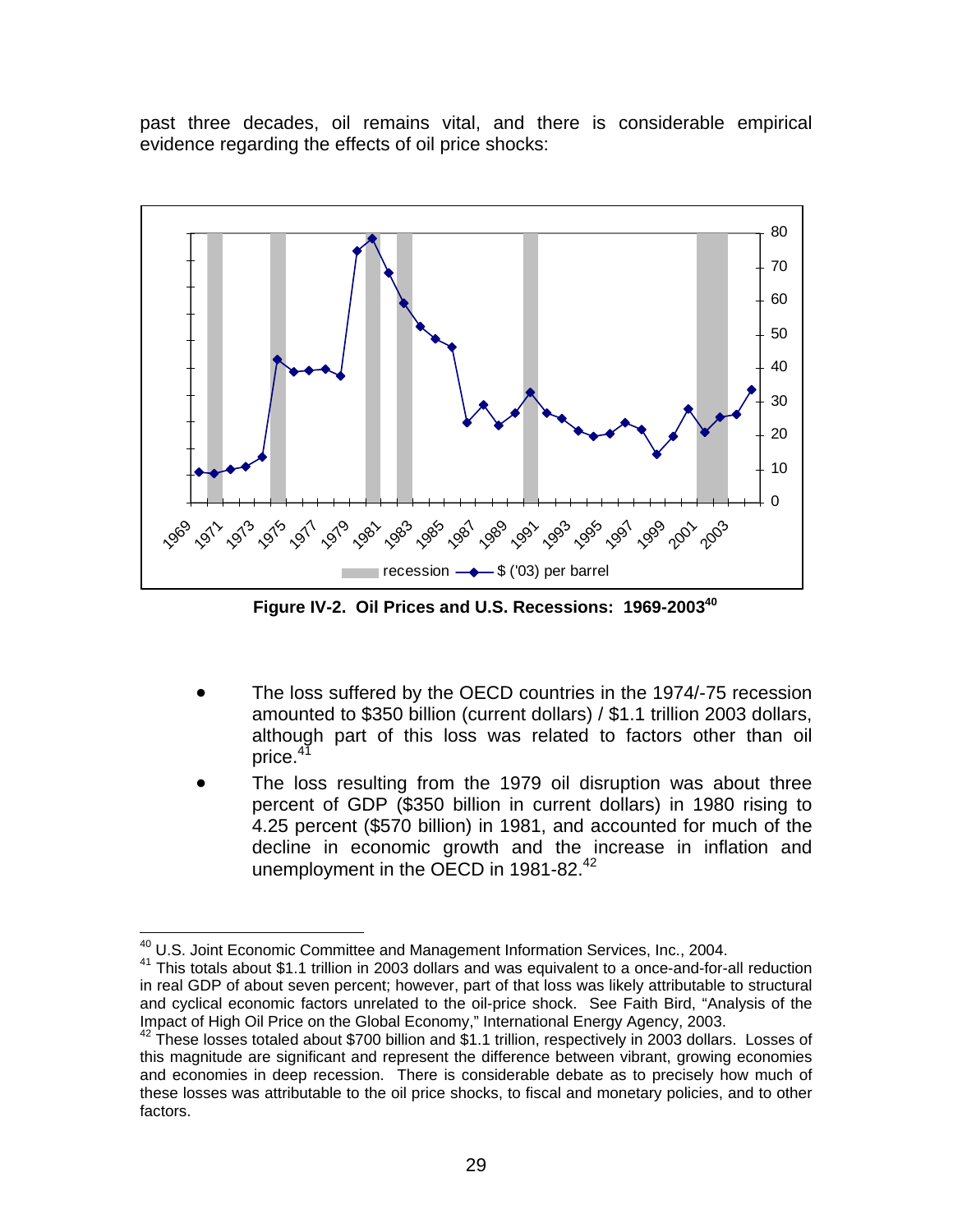- The effect of the 1990-91 oil price upsurge was more modest, because price increases were smaller; they did not persist; and oil intensity in OECD countries had declined.
- Although oil intensity and the share of oil in total imports have declined in recent years, OECD economies remain vulnerable to higher oil prices, because of the "life blood" nature of liquid fuel use.

#### **2. Developing Countries**

Developing countries suffer more than the developed countries from oil price increases because they generally use energy less efficiently and because energy-intensive manufacturing accounts for a larger share of their GDP. On average, developing countries use more than twice as much oil to produce a unit of output as developed countries, and oil intensity is increasing in developing countries as commercial fuels replace traditional fuels and industrialization/urbanization continues.<sup>43</sup>

The vulnerability of developing countries is exacerbated by their limited ability to switch to alternative fuels. In addition, an increase in oil import costs also can destabilize trade balances and increase inflation more in developing countries, where financial institutions and monetary authorities are often relatively unsophisticated. This problem is most pronounced for the poorest developing countries.

#### **F. Implications**

#### **1. The World Economy**

A shortfall of oil supplies caused by world conventional oil production peaking will sharply increase oil prices and oil price volatility. As oil peaking is approached, relatively minor events will likely have more pronounced impacts on oil prices and futures markets.

Oil prices remain a key determinant of global economic performance, and world economic growth over the past 50 years has been negatively impacted in the wake of increased oil prices. The greater the supply shortfall, the higher the price increases; the longer the shortfall, the greater will be the adverse economic affects.

The long-run impact of sustained, significantly increased oil prices associated with oil peaking will be severe. Virtually certain are increases in inflation and unemployment, declines in the output of goods and services, and a degradation of living standards. Without timely mitigation, the long-run impact on the

 $\overline{a}$  $43$ See Bird, op. cit., and OECD Standing Group on Long-Term Cooperation, op. cit.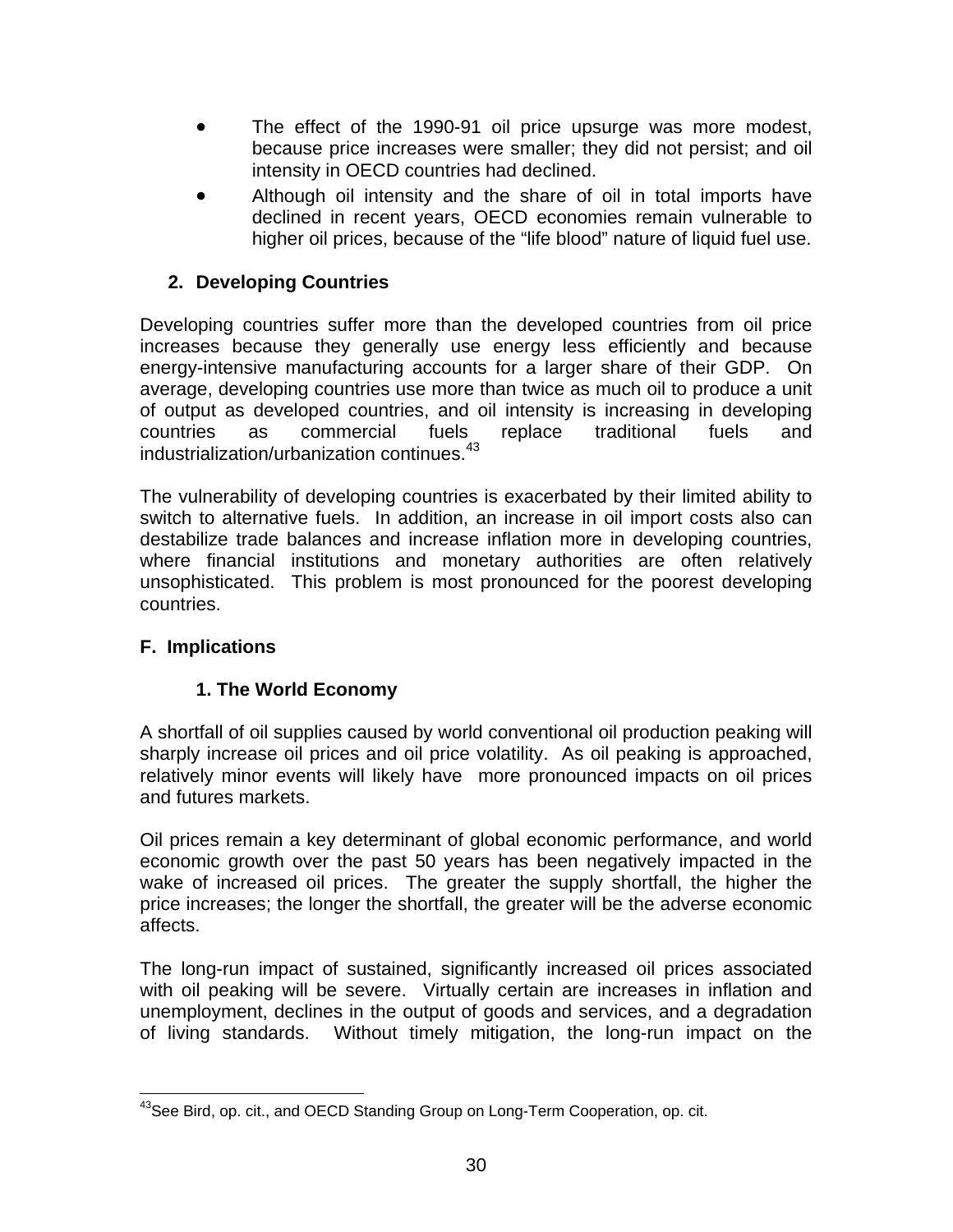developed economies will almost certainly be extremely damaging, while many developing nations will likely be even worse off.<sup>44</sup>

The impact of oil price changes will likely be asymmetric. The negative economic effects of oil price increases are usually not offset by the economic stimulus resulting from a fall in oil prices. The increase in economic growth in oil exporting countries provided by higher oil prices has been less than the loss of economic growth in importing countries, and these effects will likely continue in the future.<sup>45</sup>

#### **2. The United States**

1

For the U.S., each 50 percent sustained increase in the price of oil will lower real U.S. GDP by about 0.5 percent, and a doubling of oil prices would reduce GDP by a full percentage point. Depending on the U.S. economic growth rate at the time, this could be a sufficient negative impact to drive the country into recession. Thus, assuming an oil price in the \$25 per barrel range -- the 2002-2003 average, an increase of the price of oil to \$50 per barrel would cost the economy a reduction in GDP of around \$125 billion.

If the shortfall persisted or worsened (as is likely in the case of peaking), the economic impacts would be much greater. Oil supply disruptions over the past three decades have cost the U.S. economy about \$4 trillion, so supply shortfalls associated with the approach of peaking could cost the U.S. as much as all of the oil supply disruptions since the early 1970s combined.

The effects of oil shortages on the U.S. are also likely to be asymmetric. Oil supply disruptions and oil price increases reduce economic activity, but oil price declines have a less beneficial impact.<sup>46</sup> Oil shortfalls and price increases will cause larger responses in job destruction than job creation, and many more jobs may be lost in response to oil price increases than will be regained if oil prices were to decrease. These effects will be more pronounced when oil price volatility increases as peaking is approached. The repeated economic and job losses experienced during price spikes will not be replaced as prices decrease. As these cycles continue, the net economic and job losses will increase.

<sup>&</sup>lt;sup>44</sup>A \$10/bbl. increase in oil prices, if sustained for a year, will reduce global GDP by 0.6 percent, ignoring the secondary effects on confidence, stock markets, and policy responses; see Bird, op. cit. A sustained increase of \$10/bbl. would reduce economic growth by 0.5 percent in the industrialized countries and by 0.75 percent or more in the developing countries; see Ibid., OECD Standing Group on Long-Term Cooperation, op. cit., and International Monetary Fund, *World Economic Outlook*, September 2003. Larger oil price increases will have even more severe economic effects.

<sup>45</sup>K.A. Mork, "Business Cycles and the Oil Market," *Energy Journal*, special issue, 1994, pp. 15- 38.

<sup>&</sup>lt;sup>46</sup>See Mark Hooker, "Are Oil Shocks Inflationary? Asymmetric and Nonlinear Specification Versus Changes In Regime," Federal Reserve Board, December 1999.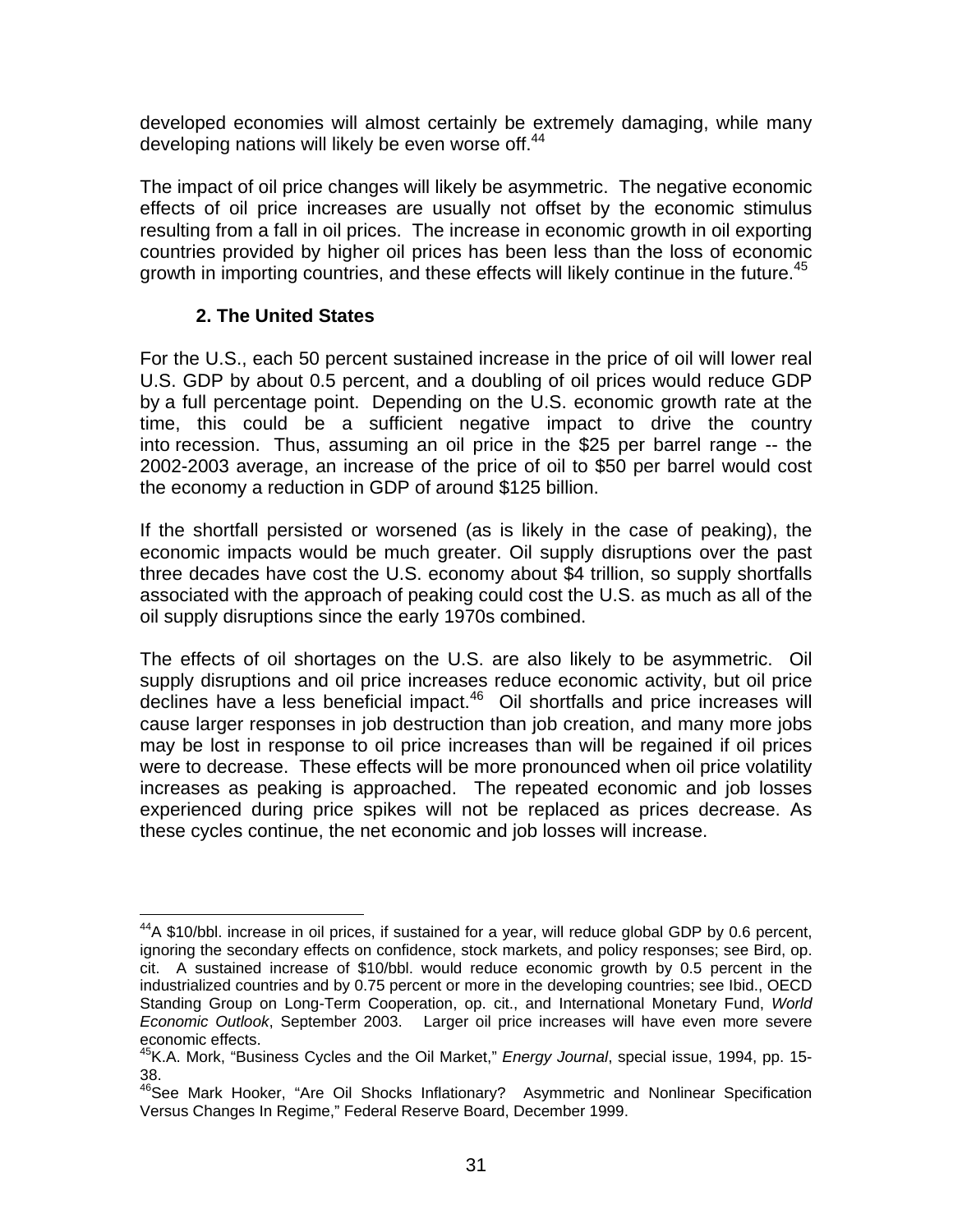Sectoral shifts will likely be pronounced. Even moderate oil disruptions could cause shifts among sectors and industries of ten percent or more of the labor force.47 Continuing oil shortages will likely have disruptive inter-sectoral, interindustry, and inter-regional effects, and the sectors that are (both directly and indirectly) oil-dependant could be severely impacted.<sup>48</sup>

Monetary policy is more effective in controlling the inflationary effects of a supply disruption than in averting related recessionary effects.<sup>49</sup> Thus, while appropriate monetary policy may be successful in lessening the inflationary impacts of oil price increases, it may do so at the cost of recession and increased unemployment. Monetary policies tend to be used to increase interest rates to control inflation, and it is the high interest rates that cause most of the economic damage. As peaking is approached, devising appropriate offsetting fiscal, monetary, and energy policies will become more difficult. Economically, the decade following peaking may resemble the 1970s, only worse, with dramatic increases in inflation, long-term recession, high unemployment, and declining living standards.<sup>50</sup>

 $\overline{a}$ <sup>47</sup>Hillard Huntington, "Energy Disruptions, Interfirm Price Effects, and the Aggregate Economy," Energy Modeling Forum, Stanford University, September 2002; S.J. Davis, and J. Haltiwanger, "Sectoral Job Creation and Destruction Response to Oil Price Changes," *Journal of Monetary Economics,* Vol. 48, 2001, pp. 465-512.<br><sup>48</sup>"Demand destruction" has often been identified as a solution, since oil price increases resulting

from a disruption will reduce demand and this will moderate further price increases. However, demand is reduced because the economy is devastated and large numbers of jobs are lost. Demand destruction – a polite word for economic and job losses – is the problem, not the solution. See the discussion in Roger Bezdek and Robert Wendling, "The Case Against Gas

Dependence," *Public Utilities Fortnightly*, Vol. 142, No. 4, April 2004, pp. 43-47.<br><sup>49</sup>Joint Economic Committee of the U.S. Congress, "10 Facts About Oil Prices," March 2003;<br>Mark Hooker, "Oil and the Macroeconomy Revisi  $50$ Nevertheless, during disruptions, public actions may be required to address societal risks. This creates a dilemma: In the event of a severe shortfall of long duration, government intervention of some sort may be required, and allocation plans to moderate the effects of this shortfall will likely be advocated. However, given the experience of the 1970s, many of the policies enacted in a crisis atmosphere will be, at best, sub-optimal. For example, in 1980, the Federal government

developed a Congressionally-mandated stand-by U.S. gasoline rationing plan which could, in some form, be implemented; see *Standby Gasoline Rationing Plan*, U.S. Department of Energy, Washington, D.C., June 1980.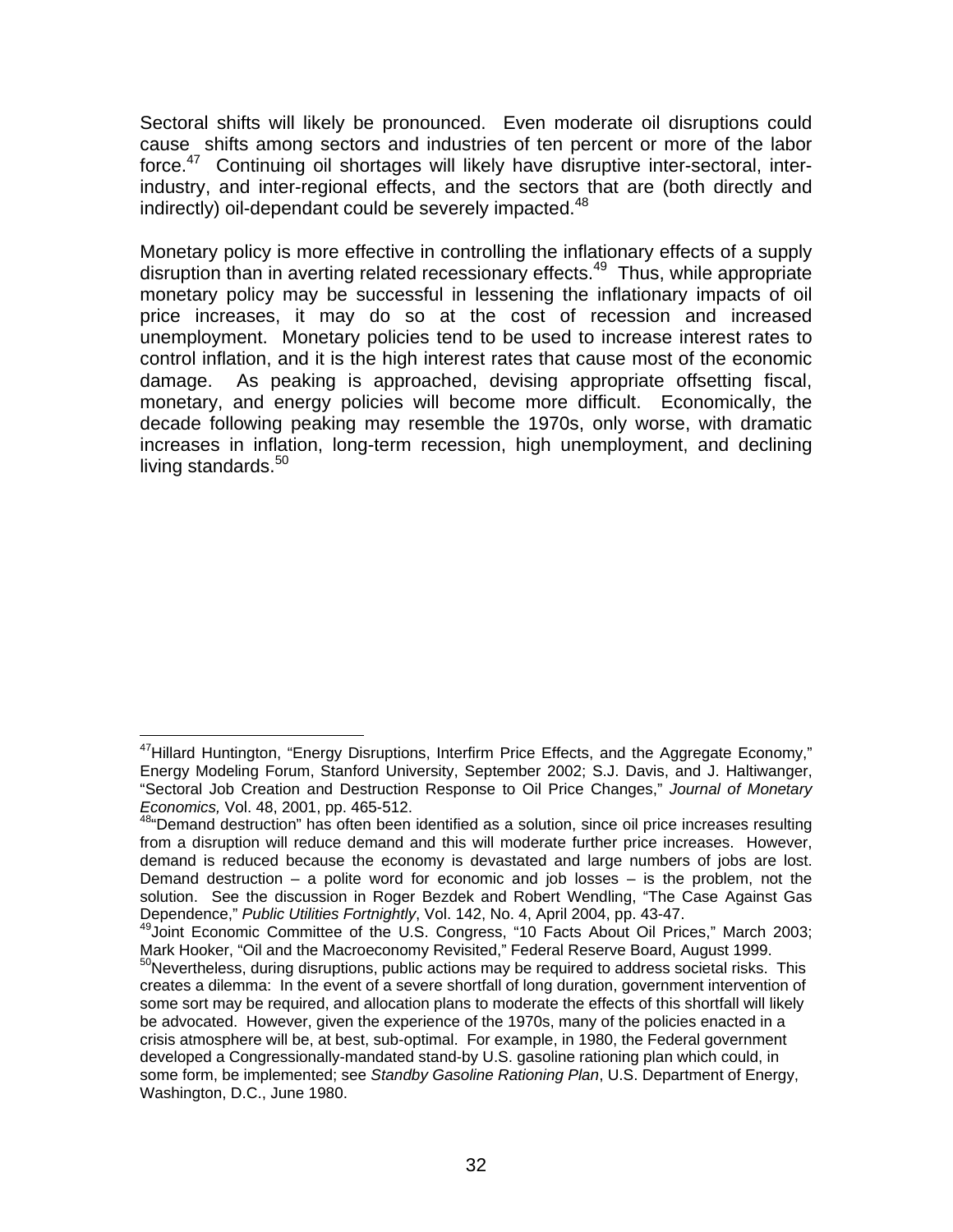# **V. LEARNING FROM THE NATURAL GAS EXPERIENCE**

#### **A. Introduction**

A dramatic example of the risks of over-reliance on geological resource projections is the experience with North American natural gas. Natural gas supplies roughly 20 percent of U.S. energy demand. It has been plentiful at real prices of roughly \$2/Mcf for almost two decades. Over the past 10 years, natural gas has become the fuel of choice for new electric power generation plants and, at present, virtually all new electric power generation plants use natural gas.

Part of the attractiveness of natural gas was resource estimates for the U.S. and Canada that promised growing supply at reasonable prices for the foreseeable future. That optimism turns out to have been misplaced, and the U.S. is now experiencing supply constraints and high natural gas prices. Supply difficulties are almost certain for at least the remainder of the decade. The North American natural gas situation provides some useful lessons relevant to the peaking of conventional world oil production.

#### **B. The Optimism**

1

As recently as 2001, a number of credible groups were optimistic about the ready availability of natural gas in North America. For example:

- In 1999 the National Petroleum Council stated "U.S. production is projected to increase from 19 trillion cubic feet (Tcf) in 1998 to 25 Tcf in 2010 and could approach 27 Tcf in 2015…. Imports from Canada are projected to increase from 3 Tcf in 1998 to almost 4 Tcf in 2010." 51
- In 2001 Cambridge Energy Research Associates (CERA) stated "The rebound in North American gas supply has begun and is expected to be maintained at least through 2005. In total, we expect a combination of US lower-48 activity, growth in Canadian supply, and growth in LNG imports to add 8.95 Bcf per day of production by 2005." <sup>52</sup>
- The U.S. Energy Department's Energy Information Administration (EIA) in 1999 projected that U.S. natural gas production would grow continuously from a level of 19.4 Tcf in 1998 to 27.1 Tcf in 2020.<sup>53</sup>

<sup>&</sup>lt;sup>51</sup>National Petroleum Council. Meeting the Challenges of the Nation's Growing Natural Gas Demand. December 1999.

<sup>52</sup>Esser, R. et al. Natural Gas Productive Capacity Outlook in North America - How Fast Can It Grow? Cambridge Energy Research Associates, Inc. 2001.

<sup>53</sup>U.S. Department of Energy, Energy Information Administration, *Annual Energy Outlook 2000*. December 1999.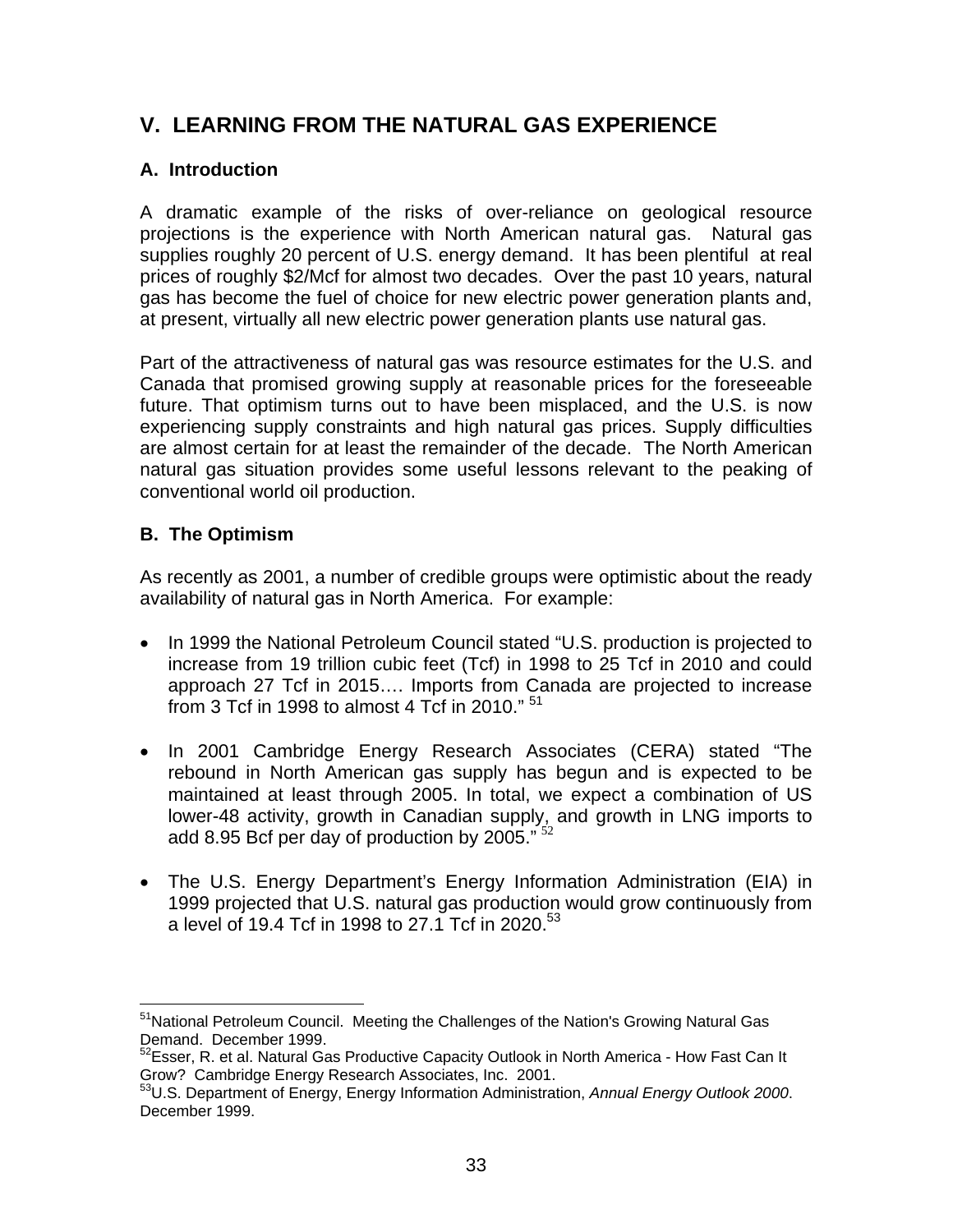#### **C. Today's Perspectives**

 $\overline{a}$ 

The current natural gas supply outlook has changed dramatically. Among those that believe the situation has changed for the worse are the following:

- CERA now finds that "The North American natural gas market is set for the longest period of sustained high prices in its history, even adjusting for inflation. Disappointing drilling results … have caused CERA to revise the outlook for North American supply downward … The downward revisions represent additional disappointing supply news, painting a more constrained picture for continental supply. Gas production in the United States (excluding Alaska) now appears to be in permanent decline, and modest gains in Canadian supply will not overcome the US downturn."54
- Raymond James & Associates finds that "Natural gas production continues to drop despite a 20 percent increase in U.S. drilling activity since April 2003."55 "U.S. natural gas production is heading firmly downwards…"<sup>56</sup>
- "Lehman now expects full-year U.S. production to decline by 4% following a 6% decline in 2003. …. Domestic production is forecast to fall to 41.0 billion cubic feet a day by 2008 from 46.8 in 2003 and 52.1 in 1998. After a sharp 12% fall in 2003, Canadian imports are seen dropping..."<sup>57</sup>
- The NPC now contends that "Current higher gas prices are the result of a fundamental shift in the supply and demand balance. North America is moving to a period in its history in which it will no longer be self-reliant in meeting its growing natural gas needs; production from traditional U.S. and Canadian basins has plateaued."<sup>58</sup>

Canada has been a reliable U.S. source of natural gas imports for decades. However, the Canadian situation has recently changed for the worse. For example: "Natural gas production in Alberta, the largest exporter to the huge U.S. market, slipped 2 percent last year despite record drilling and may have peaked in 2001, the Canadian province's energy regulator said on Thursday … Production peaked at 5.1 trillion cubic feet in 2001. … (EUB) forecast flat production in 2004 and an annual decline of 2.5 percent through at least 2013."<sup>59</sup>

54CERA Advisory Services*. The Worst is Yet to Come: Diverging Fundamentals Challenge the North American Gas Market*. Cambridge Energy Research Associates, Inc. Spring 2004.<br><sup>55</sup>Industry Trends (quoting Raymond James & Associates). *OGJ*. June 7, 2004.<br><sup>56</sup>Adkins, J.M. et al. "Energy Industry Brief". Raymond J

<sup>57</sup> Lehman Says US 1Q Gas Production Fell By 5.3%". Dow Jones. May 12, 2004.<br><sup>58</sup> National Petroleum Council. Balancing Natural Gas Policy – Fueling the Demands of a Growing *Economy: Volume I – Summary of Findings and Recommendations*. September 25, 2003.<br><sup>59</sup>Reuters. "Alberta Gas Output Falling Despite Record Drilling". June 6, 2004.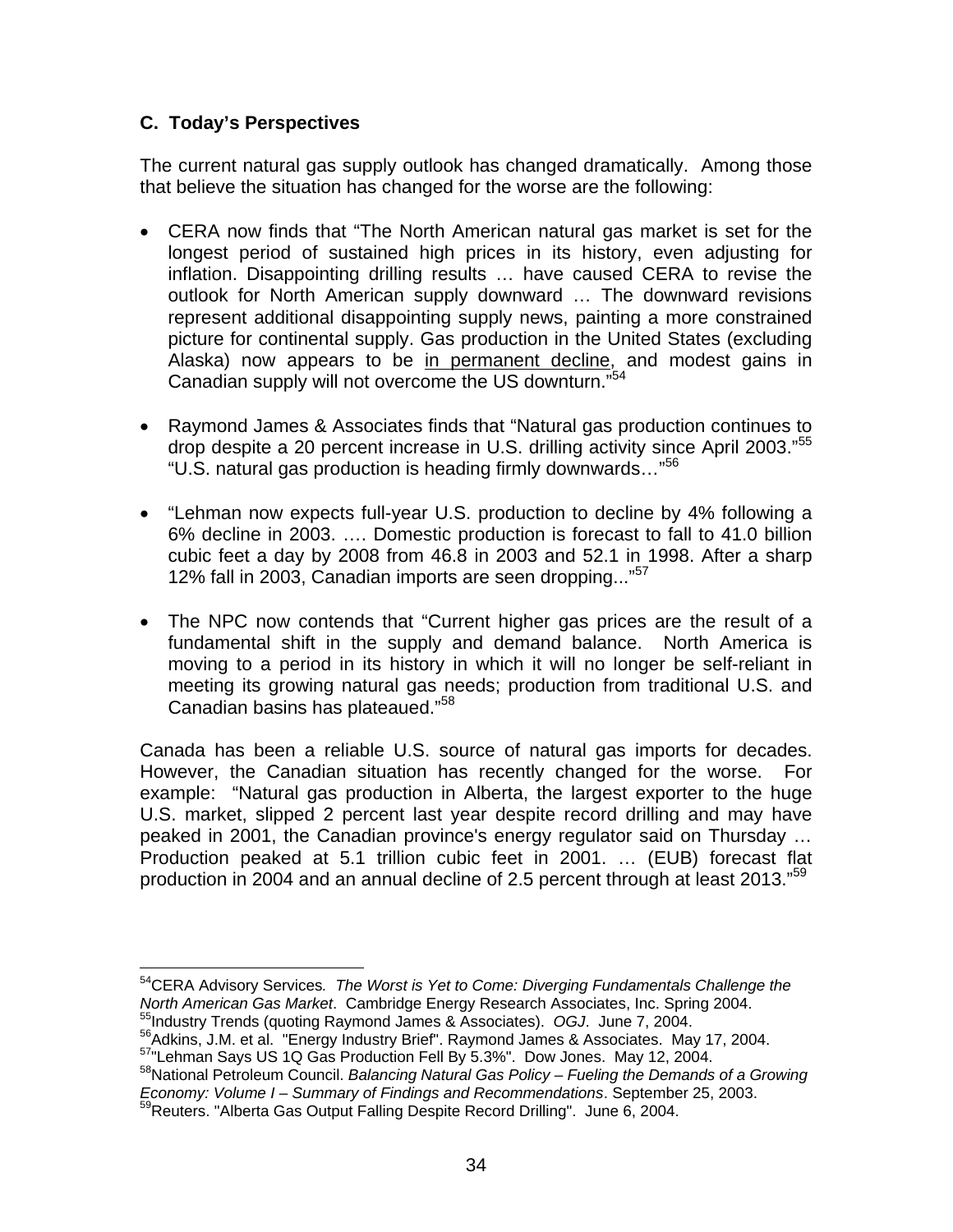#### **D. U.S. Natural Gas Price History**

EIA data show that U.S. natural gas prices were relatively stable in constant dollars from 1987 through 1998.<sup>60</sup> However, beginning in 2000, prices began to escalate -- they were roughly 50 percent higher in 2000 compared to 1998.<sup>61</sup> Skipping over the recession years of 2001 and 2002, prices in late 2003 and early 2004 further increased roughly 25 percent over 2000.<sup>62</sup>

While it is often inappropriate to extrapolate gas or oil prices into the future based on short term experience, a number of organizations are now projecting increased U.S. natural gas prices for a number of years. For example, CERA now expects natural gas prices to rise steadily through 2007.<sup>63</sup>

#### **E. LNG –Delayed Salvation**

With North American natural gas production suddenly changed, hopes of meeting future demand have turned to imports of liquefied natural gas (LNG).  $64$ The U.S. has four operating LNG terminals, and a number of proposals for new terminals have been advanced. Indeed, the Secretary of Energy and the Chairman of the Federal Reserve Board recently called for a massive buildup in LNG imports to meet growing U.S. natural gas demand.

But the construction of new terminals demands state and local approvals. Because of NIMBYism and fear of terrorism at LNG facilities, a number of the proposed terminals have been rejected. There are also objections from Mexico, which has been proposed as a host for LNG terminals to support west coast natural gas demands. $65$  In the Boston area there is an ongoing debate as to whether the nation's largest LNG terminal in Everett, Massachusetts, ought to be shut down, because of terrorist concerns.<sup>66</sup> Decommissioning of that terminal would exacerbate an already tight national natural gas supply situation. Public fears about LNG safety were heightened by an explosion at an LNG liquefaction plant in Algeria that killed 27 people in January 2004. Alternatively, some are considering locating LNG terminals offshore with gas pipelined underwater to land; related costs will be higher, but safety would be enhanced.

<sup>&</sup>lt;sup>60</sup>Natural Gas Markets and EIA's Information Program March 2000.

<sup>&</sup>lt;sup>61</sup>U.S. Department of Energy, Energy Information Administration, Natural Gas Annual 2002.<br><sup>62</sup>U.S. Department of Energy, Energy Information Administration, "Natural Gas Navigator." Last Updated 5/6/04.

<sup>&</sup>lt;sup>63</sup>CERA Advisory Services. "The Worst is Yet to Come: Diverging Fundamentals Challenge the North American Gas Market". Cambridge Energy Research Associates, Inc. Spring 2004.<br><sup>64</sup> The Alaska natural gas pipeline is at least 10 years from operation, maybe longer.<br><sup>65</sup> Flalka, J.J. & Gold, R. "Fears of Terrorism C

*Wall Street Journal. May 14, 2004.*<br><sup>66</sup> Bender, B. "DistriGas Contests Hazard Study Findings." *Boston Globe. J*une 2, 2004.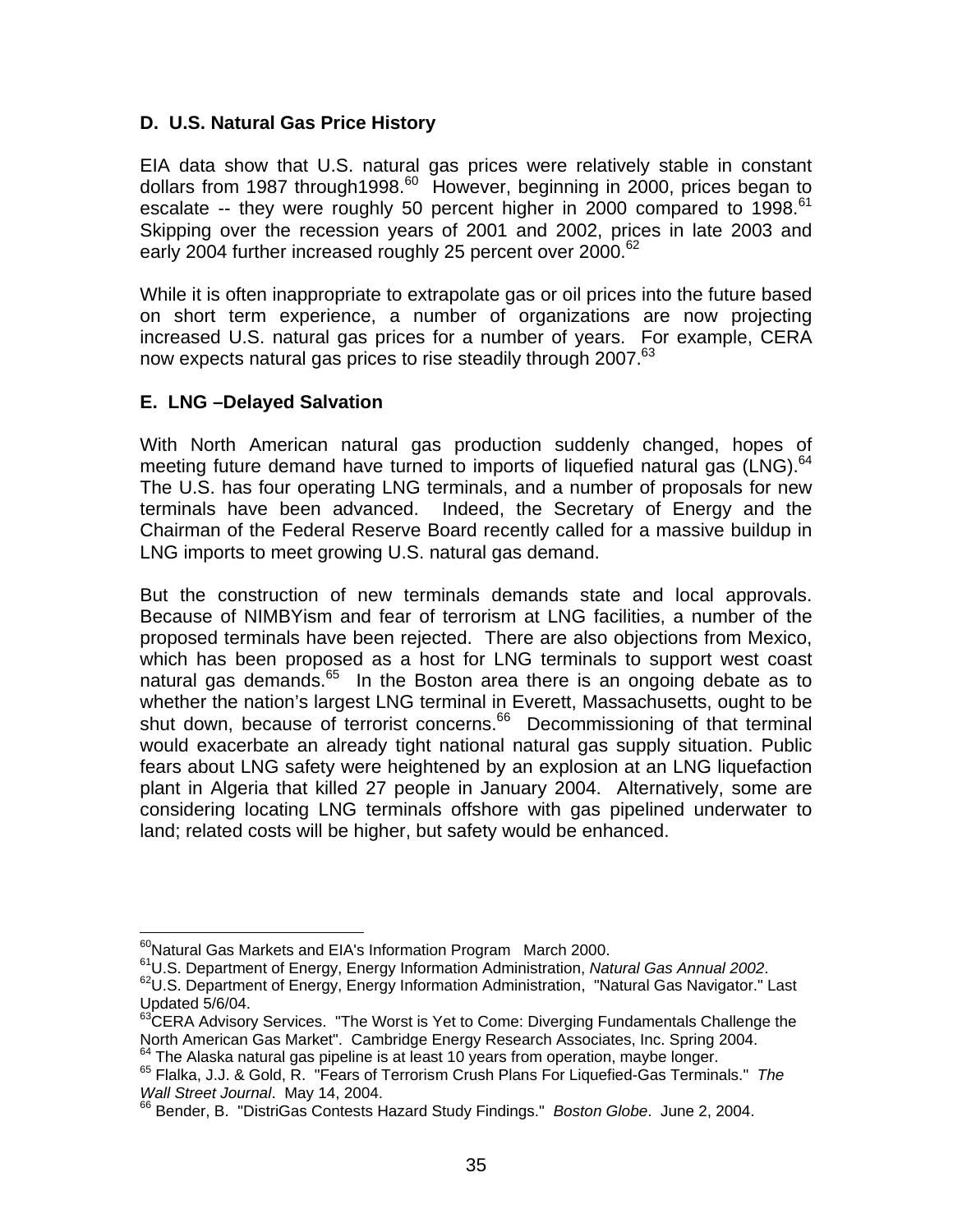#### **F. The U.S. Current Natural Gas Situation**

U.S. natural gas demand is increasing; North American natural gas production is declining or poised for decline as indicated in references 53, 54, and 55. The planned U.S. expansion of LNG imports is experiencing delays. U.S. natural gas supply shows every sign of deteriorating significantly before mitigation provides an adequate supply of low cost natural gas. Because of the time required to make major changes in the U.S. natural gas infrastructure and marketplace, forecasts of a decade of high prices and shortages are credible.

#### **G. Lessons Learned**

A full discussion of the complex dimensions of the current U.S. natural gas situation is beyond the scope of this study; such an effort would require careful consideration of geology, reserves estimation, natural gas exploration and production, government land restrictions, storage, weather, futures markets, etc. Nevertheless, we believe that the foregoing provides a basis for the following observations:

- Like oil reserves estimation, natural gas reserves estimation is subject to enormous uncertainty. North American natural gas reserves estimates now appear to have been excessively optimistic and North American natural gas production is now almost certainly in decline.
- High prices do not a priori lead to greater production. Geology is ultimately the limiting factor, and geological realities are clearest after the fact.
- Even when urgent, nation-scale energy problems arise, business-as-usual mitigation activities can be dramatically delayed or stopped by state and local opposition and other factors.

If experts were so wrong on their assessment of North American natural gas, are we really comfortable risking that the optimists are correct on world conventional oil production, which involves similar geological and technological issues?

If higher prices did not bring forth vast new supplies of North American natural gas, are we really comfortable that higher oil prices will bring forth huge new oil reserves and production, when similar geology and technologies are involved?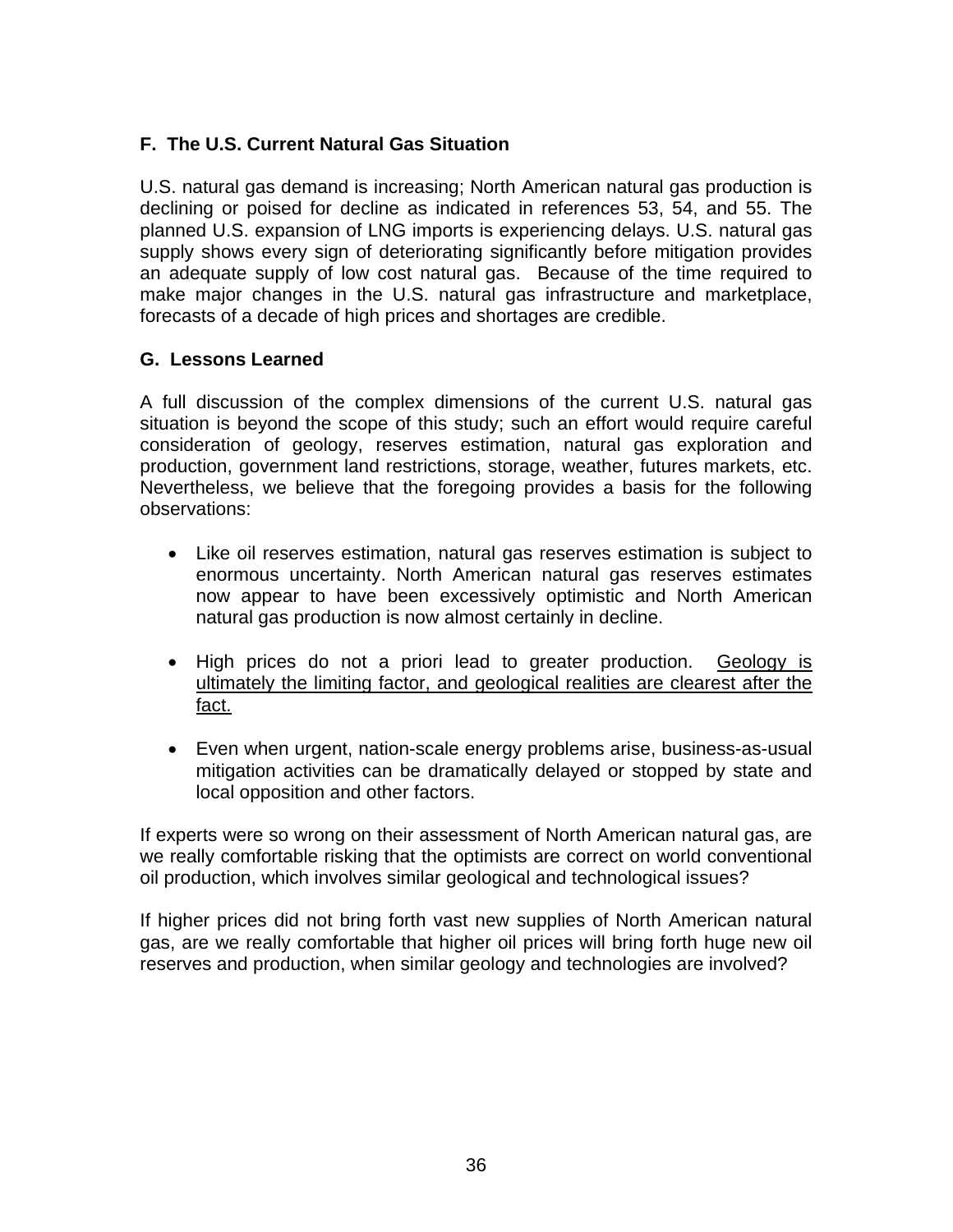# **VI. MITIGATION OPTIONS AND ISSUES**

### **A. Conservation**

Practical mitigation of the problems associated with world oil peaking must include fuel efficiency technologies that could impact on a large scale. Technologies that may offer significant fuel efficiency improvements fall into two categories: retrofits, which could improve the efficiency of existing equipment, and displacement technologies, which could replace existing, less efficient oilconsuming equipment. A comprehensive discussion of this subject is beyond the scope of this study, so we focus on what we believe to be the highest impact, existing technologies. Clearly, other technologies might contribute on a lesser scale.

From our prior discussion of current liquid fuel usage (Chapter III), it is clear that automobiles and light trucks (light duty vehicles or LDVs) represent the largest targets for consumption reduction. This should not be surprising: Auto and LDV fuel use is large, and fuel efficiency has not been a consumer priority for decades, largely due to the historically low cost of gasoline. An established but relatively little-used engine technology for LDVs in the U.S. is the diesel engine, which is up to 30 percent more efficient than comparable gasoline engines. Future U.S. use of diesels in LDVs has been problematic due to increasingly more stringent U.S. air emission requirements. European regulations are not as restrictive, so Europe has a high population of diesel LDVs – between 55 and 70 percent in some countries. <sup>67</sup>

A new technology in early commercial deployment is the hybrid system, based on either gasoline or diesel engines and batteries. In all-around driving tests, gasoline hybrids have been found to be 40 percent more efficient in small cars and 80 percent more efficient in family sedans.<sup>68</sup>

For retrofit application, neither diesel nor hybrid engines appear to have significant potential, so their use will likely be limited to new vehicles. Under business-as-usual market conditions, hybrids might reach roughly 10 percent onthe-road U.S. market share by 2015. $69$  That penetration rate is based on the fact that the technology has met many of the performance demands of a significant number of today's consumers and that gasoline hybrids use readily available fuel.

Government-mandated vehicle fuel efficiency requirements are virtually certain to be an element in the mitigation of world oil peaking. One result would almost certainly be the more rapid deployment of diesel and / or hybrid engines. Market

 $\overline{a}$ 67Harvan, R. "Diesel Use Surging". *World Refining*. June 2004.

<sup>&</sup>lt;sup>68</sup> Consumer Reports. August 2004. Page 49.<br><sup>69</sup>National Research Council. The Hydrogen Economy: Opportunities, Costs, Barriers, and R & D *Needs*. National Academy Press. 2004.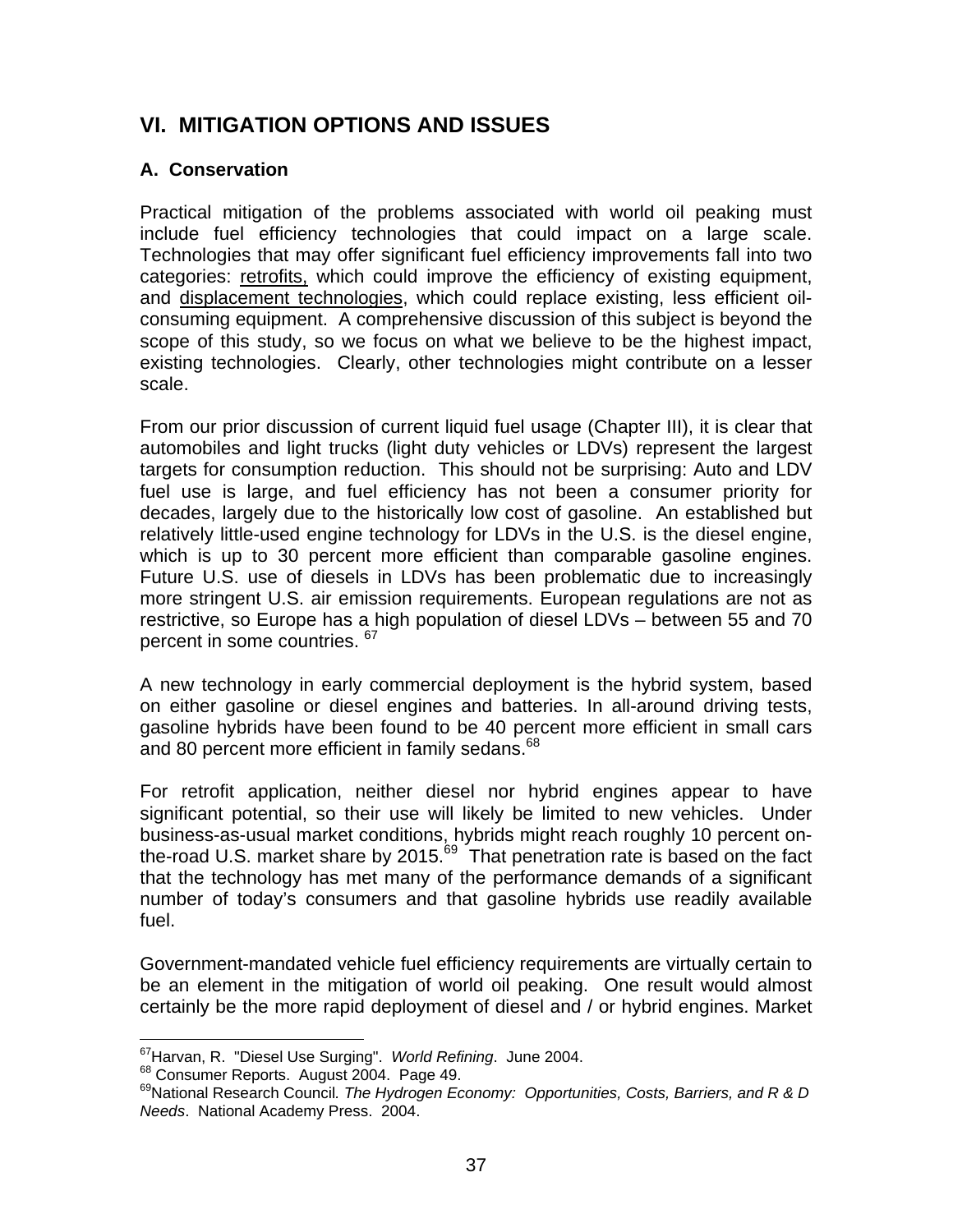penetration of these technologies cannot happen rapidly, because of the time and effort required for manufacturers to retool their factories for large-scale production and because of the slow turnover of existing stock. In addition, a shift from gasoline to diesel fuel would require a major refitting of refineries, which would take time.

Nation-scale retrofit of existing LDVs to provide improved fuel economy has not received much attention. One retrofit technology that might prove attractive for the existing LDV fleet is "displacement on demand" in which a number of cylinders in an engine are disabled when energy demand is low. The technology is now available on new cars, and fuel economy savings of roughly 20 percent have been claimed.<sup>70</sup> The feasibility and cost of such retrofits are not known, so we consider this option to be speculative.

It is difficult to project what the fuel economy benefits of hybrid or diesel LDVs might be on a national scale, because consumer preferences will likely change once the public understands the potential impacts of the peaking of world oil production. For example, the current emphasis on large vehicles and SUVs might well give way to preferences for smaller, much more fuel-efficient vehicles.

The fuel efficiency benefits that hybrids might provide for heavy-duty trucks and buses are likely smaller than for LDVs for a number of reasons, including the fact that there has long been a commercial demand for higher efficiency technologies in order to minimize fuel costs for these fleets.

Hybrids can also impact the medium duty truck fleet, which is now heavily populated with diesel engines. For example, road testing of diesel hybrids in FedEx trucks recently began, with fuel economy benefits of 33 percent claimed.<sup>71</sup> On the other hand, there appears to be limits to the fuel economy benefits of hybrid engines in large vehicles; for example, the fuel savings in hybrid buses might only be in the 10 percent range. $^{72}$ 

On the distant horizon, innovations in aircraft design may result in large fuel economy improvements. For example, a 25 to 50 percent fuel efficiency improvement may be possible with a new, blended wing aircraft.<sup>73</sup> Such benefits would require the purchase of entirely new equipment, requiring a decade or more for significant market penetration. Innovations for major liquid fuel savings for trains and ships may exist but are not widely publicized.

### **B. Improved Oil Recovery**

 $\overline{a}$ 

Management of an oil reservoir over its multi-decade life is influenced by a range

<sup>70</sup>Kerwin, K. "Chrysler Puts Some Muscle on the Street". *Business Week*. June 7, 2004.

<sup>&</sup>lt;sup>71</sup>Press release. Eaton Corp., March 30, 2004.<br><sup>72</sup>Press release. National Renewable Energy Technology Laboratory, February 8, 2002.<br><sup>73</sup>Homes, S. "A Silver Lining for Boeing". *Business Week*. May 24, 2004.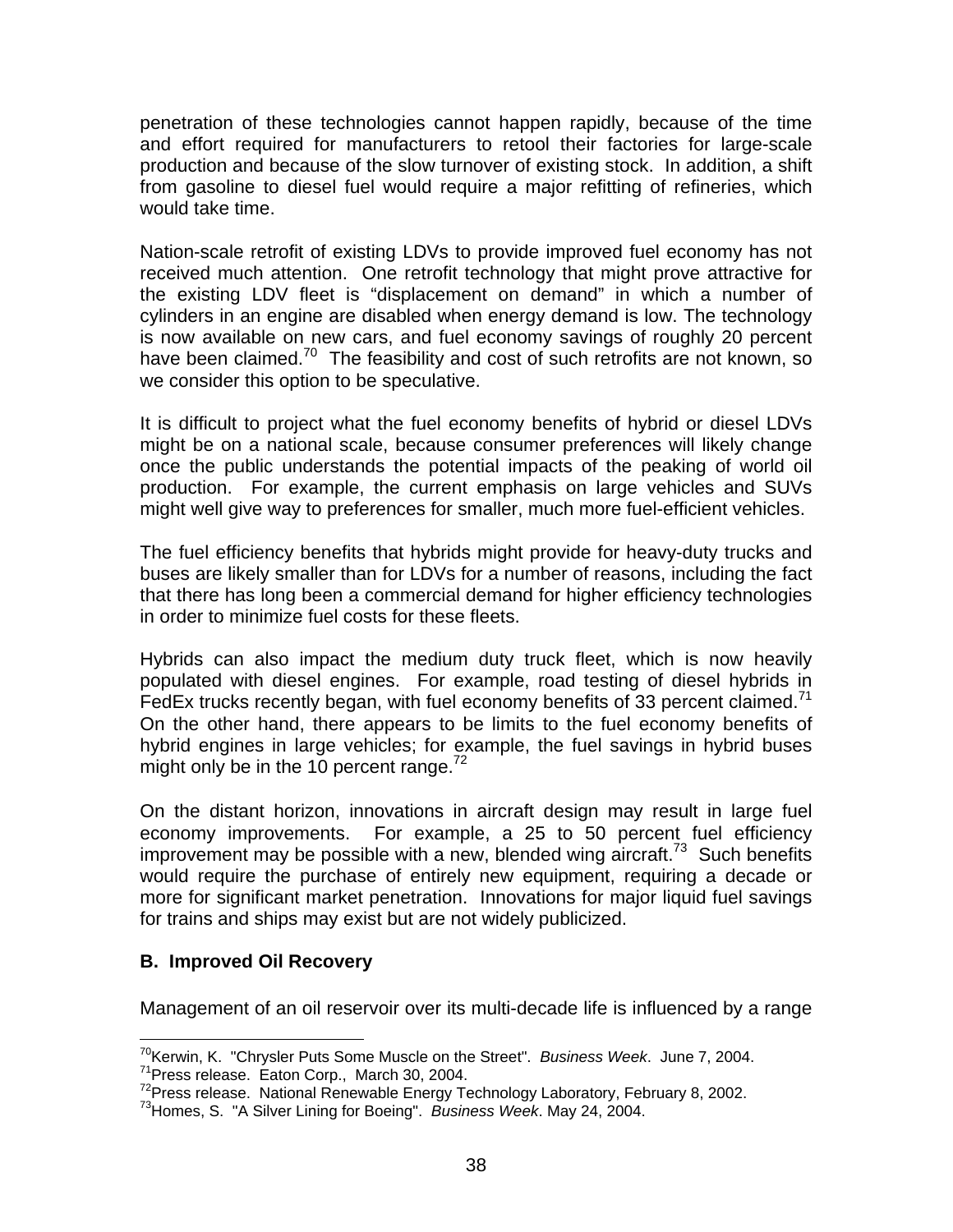of factors, including 1) actual and expected future oil prices; 2) production history, geology, and status of the reservoir; 3) cost and character of productionenhancing technologies; 4) timing of enhancements; 5) the financial condition of the operator; 6) political and environmental circumstances, 7) an operator's other investment opportunities, etc.

Improved Oil Recovery (IOR) is used to varying degrees on all oil reservoirs. IOR encompasses a variety of methods to increase oil production and to expand the volume of recoverable oil from reservoirs. Options include in-fill drilling, hydraulic fracturing, horizontal drilling, advanced reservoir characterization, enhanced oil recovery (EOR), and a myriad of other methods that can increase the flow and recovery of liquid hydrocarbons. IOR can also include many seemingly mundane efficiencies introduced in daily operations.<sup>74</sup>

IOR technologies are adapted on a case-by-case basis. It is not possible to estimate what IOR techniques or processes might be applied to a specific reservoir without having detailed knowledge of that reservoir. Such knowledge is rarely in the public domain for the large conventional oil reservoirs in the world; if it were, then a more accurate estimate of the timing of world oil peaking would be possible.

A particularly notable opportunity to increase production from existing oil reservoirs is the use of enhanced oil recovery technology (EOR), also known as tertiary recovery. EOR is usually initiated after primary and secondary recovery have provided most of what they can provide. Primary production is the process by which oil naturally flows to the surface because oil is under pressure underground. Secondary recovery involves the injection of water into a reservoir to force additional oil to the surface.

EOR has been practiced since the 1950s in various conventional oil reservoirs, particularly in the United States. The process that likely has the largest worldwide potential is miscible flooding wherein carbon dioxide  $(CO<sub>2</sub>)$ , nitrogen or light hydrocarbons are injected into oil reservoirs where they act as solvents to move residual oil. Of the three options,  $CO<sub>2</sub>$  flooding has proven to be the most frequently useful. Indeed, naturally occurring, geologically sourced  $CO<sub>2</sub>$  has been produced in Colorado and shipped via pipeline to west Texas and New Mexico for decades for EOR.  $CO<sub>2</sub>$  flooding can increase oil recovery by 7-15 percent of original oil in place (OOIP).<sup>75</sup> Because EOR is relatively expensive, it has not been widely deployed in the past. However, in a world dealing with peak conventional oil production and higher oil prices, it has significant potential.

 $\overline{a}$ <sup>74</sup>Williams, B. "Progress in IOR technology, economics deemed critical to staving off world's oil production peak". *OGJ*. August 4, 2003.<br><sup>75</sup>Williams, B. "Progress in IOR technology, economics deemed critical to staving off world's oil

production peak". *OGJ*. August 4, 2003; National Research Council. *Fuels to Drive Our Future*. National Academy Press. 1990.; "EOR Continues to Unlock Oil Resources". *OGJ*. April 12, 2004.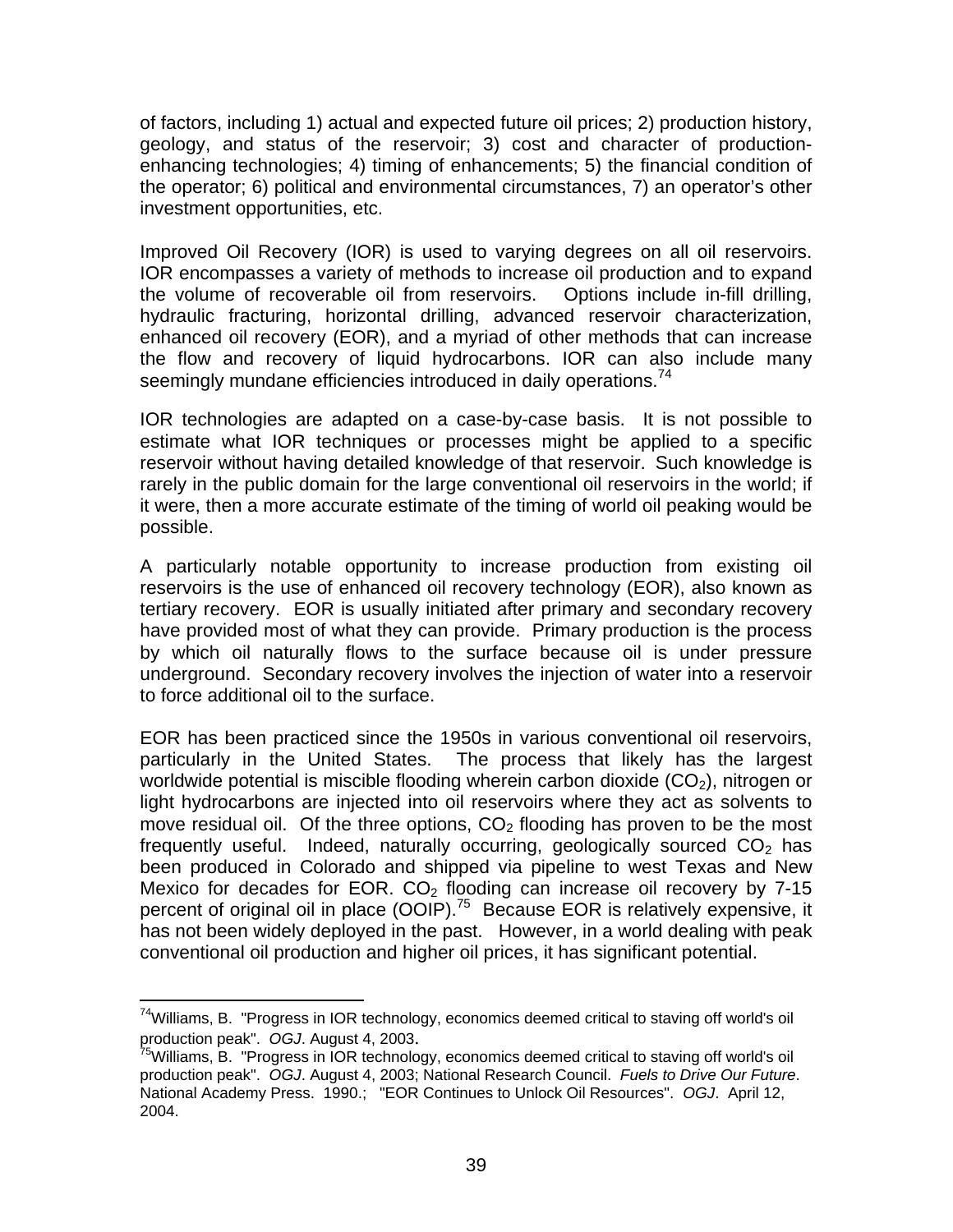Because of various cost considerations, enhanced oil recovery processes are typically not applied to a conventional oil reservoir until after oil production has peaked. Therefore, EOR is not likely to increase reservoir peak production. However, EOR can increase total recoverable conventional oil, and production from the reservoirs to which it is applied does not decline as rapidly as would otherwise be the case. This concept is notionally shown in Figure IV-1.



**Figure VI-1. The Timing of EOR Applications** 

## **C. Heavy Oil and Oil Sands**

This category of unconventional oil includes a variety of viscous oils that are called heavy oil, bitumen, oil sands, and tar sands. These oils have potential to play a much larger role in satisfying the world's needs for liquid fuels in the future.

The largest deposits of these oils exist in Canada and Venezuela, with smaller resources in Russia, Europe and the U.S. While the size of the Canadian and Venezuela resources are enormous, 3-4 trillion barrels in total, the amount of oil estimated to be economically recoverable is of the order of 600 billion barrels.<sup>76</sup> This relatively low fraction is in large part due to the extremely difficult task of extracting these oils.<sup>77</sup>

 $\overline{a}$  $76$ Economists will argue that this amount will increase with higher world oil prices, which is almost certainly correct. However, without careful analysis, estimation of the increased reserves would be strictly speculation.

<sup>&</sup>lt;sup>77</sup>These numbers are subject to revision upwards or downwards depending on future geological findings, advancing technology, or higher oil prices. Williams, B. "Heavy Hydrocarbons Playing Key Role in Peak Oil Debate, Future Supply". *OGJ*. July 28, 2003.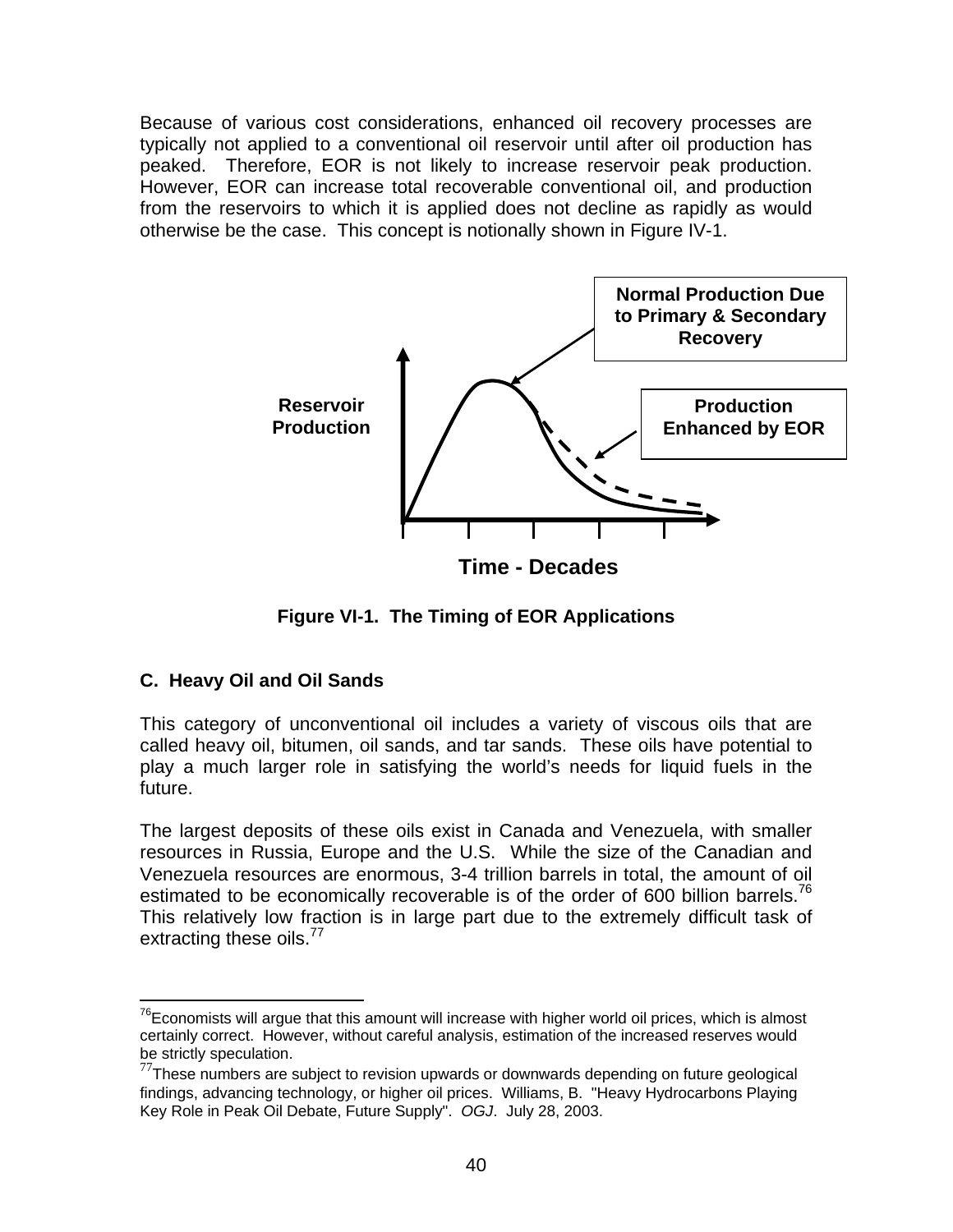Canadian oil sands production results in a range of products, only a part of which can be refined into finished fuels that can substitute for petroleum-based fuels. These high quality oil-sands-derived products are called synthetic crude oil (SCO). Other products from oil sands processing are Dilbit, a blend of diluent and bitumen, Synbit, a blend of synthetic crude oil and bitumen, and Syndilbit, a blend of Synbit and diluent. Current Canadian production is approximately 1 million bpd of which 600,000 bpd is synthetic crude oil and 400,000 bpd is lower grade bitumen.<sup>78</sup>

The reasons why the production of unconventional oils has not been more extensive is as follows: 1) Production costs for unconventional oils are typically much higher than for conventional oil; 2) Significant quantities of energy are required to recover and transport unconventional oils; and 3) Unconventional oils are of lower quality and, therefore, are more expensive to refine into clean transportation fuels than conventional oils.

Canadian oil sands have been in commercial production for decades. During that time, production costs have been reduced considerably, but costs are still substantially higher than conventional oil production. Canadian oil sands production currently uses large amounts of natural gas for heating and processing. Canada recently recognized that it no longer has the large natural gas resources once thought, so oil sands producers are considering building coal or nuclear plants as substitute energy sources to replace natural gas.<sup>79</sup> The overall efficiency of Canadian oil sands production is not publicly available but has been estimated to be less than 70 percent for total product, only a part of which is a high-quality substitute transport fuel.<sup>80</sup>

In addition to needing a substitute for natural gas for processing oil sands, there are a number of other major challenges facing the expansion of Canadian oil sands production, including water $^{81}$  and diluent availability, financial capital, and environmental issues, such as  $SO<sub>X</sub>$  and  $NO<sub>X</sub>$  emissions, waste water cleanup, and brine, coke, and sulfur disposition. In addition, because Canada is a signatory to the Kyoto Protocol and because oil sands production results in significant  $CO<sub>2</sub>$  emissions per barrel, there may be related constraints yet to be fully evaluated.

The current Canadian vision is to produce a total of about 5 MM bpd of products from oil sands by 2030. This is to include about 3 MM bpd of synthetic crude oil from which refined fuels can be produced, with the remainder being poorer quality bitumen that could be used for energy, power, and/or hydrogen and

<sup>1</sup> 

<sup>&</sup>lt;sup>78</sup> Gray, D. *"Oil Sands Conference Report". M*itretek. May 24, 2004.<br><sup>79</sup> "*Oil Sands Technology Roadmap*". Alberta Chamber of Resources. January 2004.

<sup>80</sup>Gray, D. *"Oil Sands Conference Report".* Mitretek. May 24, 2004.

 $81$  Underground steam recovery requires about 3 bbls of water per barrel of recovered bitumen. Mining operations need 4-6 bbls of water per bbl of bitumen. Ref.: Gray, D. *Oil Sands Conference Report.* Mitretek. May 24, 2004.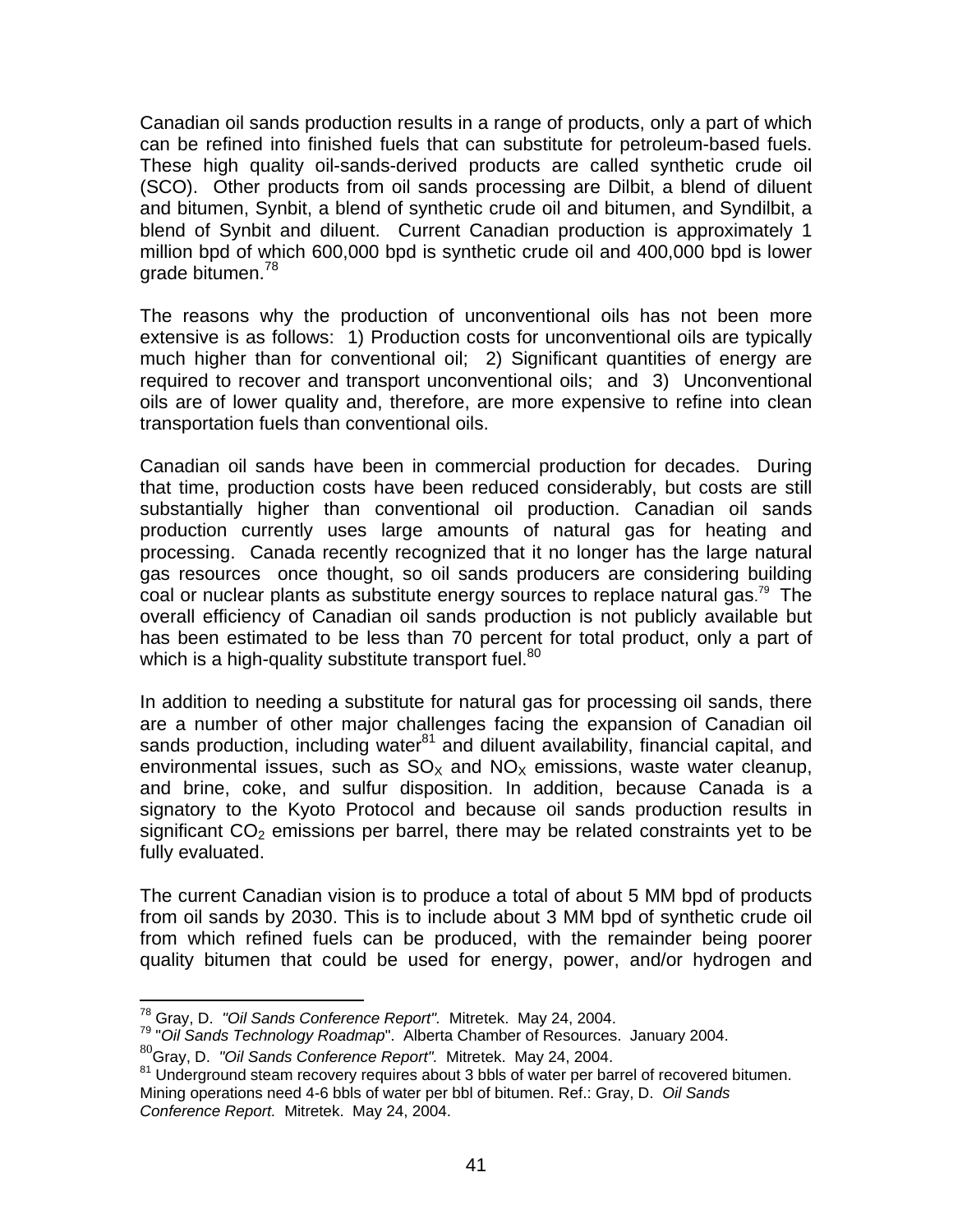petrochemicals production. 5 MM bpd would represent a five-fold increase from current levels of production. $82$  Another estimate of future production states that if all proposed oil sands projects proceed on schedule, industry could produce 3.5 MM bpd by 2017, representing 2 MM bpd of synthetic crude and 1.5 MM bpd of unprocessed lower-grade bitumen. $83$  It should be noted that not everyone supports this expansion. For example, the executive director of the Sierra Club of Canada, calls tar sands "... the world's dirtiest source of oil."<sup>84</sup>

Venezuela's extra-heavy crude oil and bitumen deposits are situated in the Orinoco Belt, located in Central Venezuela. There are currently a number of joint ventures between the Venezuelan oil company, PdVSA, and foreign partners to develop and produce this oil. In 2003, production was about 500,000 bpd of synthetic crude oil. That is expected to increase to 600,000 bpd by 2005.<sup>85</sup> While the weather in tropical Venezuela is more conducive to oil production operations than the bitter winters of Alberta, Canada, the political climate in Venezuela has been particularly unsettled in recent years, which could impact future production.

In closing, it is also worth noting that the bitumen yield from oil sands surface mining operations is about 0.6 barrels per ton of mined material, excluding overburden removal. This is similar to the yield from a good quality oil shale, but is less than Fisher-Tropsch liquid yields from coal, which is about 2.6 barrels per ton of coal. <sup>86</sup>

## **D. Gas-To-Liquids (GTL)**

Very large reservoirs of natural gas exist around the world, many in locations isolated from gas-consuming markets. Significant quantities of this "stranded gas" have been liquefied and transported to various markets in refrigerated, pressurized ships in the form of liquefied natural gas (LNG). Japan, followed by Korea, Spain and the U.S. were the largest importers of LNG in 2003. LNG accounted for an important fraction of all traded gas volumes in 2003, and that fraction is projected to continue to grow considerably in the future.<sup>87</sup>

Another method of bringing stranded natural gas to world markets is to disassociate the methane molecules, add steam, and convert the resultant mixture to high quality liquid fuels via the Fisher-Tropsch (F-T) process. As with coal liquefaction, F-T based GTL results in clean, finished fuels, ready for use in existing end-use equipment with only modest finishing and blending. This Gas-

<sup>82&</sup>quot; Oil Sands Technology Roadmap". Alberta Chamber of Resources. January 2004.

<sup>83</sup> Stott, J. "CERI: Alberta Oil Sands Industry Outlook 'Very Robust.'" OGJ. March 22, 2004.

<sup>84</sup>Jaremko, G. *"Green forces rally to divert oil sands' use of Arctic gas. Gas use by 2015 could* 

*surpass Mackenzie capacity".* The Edmonton Journal. April 15, 2004.<br><sup>85</sup>U.S. Department of Energy, Energy Information Administration, "*Country Analysis Briefs –* 

*Venezuela,*" June 2004.<br><sup>86</sup>Gray, D. "Oil Sands Conference Report". Mitretek. May 24, 2004.<br><sup>87</sup>Sen, C.T. "*World's LNG Industry Surges, Pushed By Confluence of Factors". June 14, 2004.*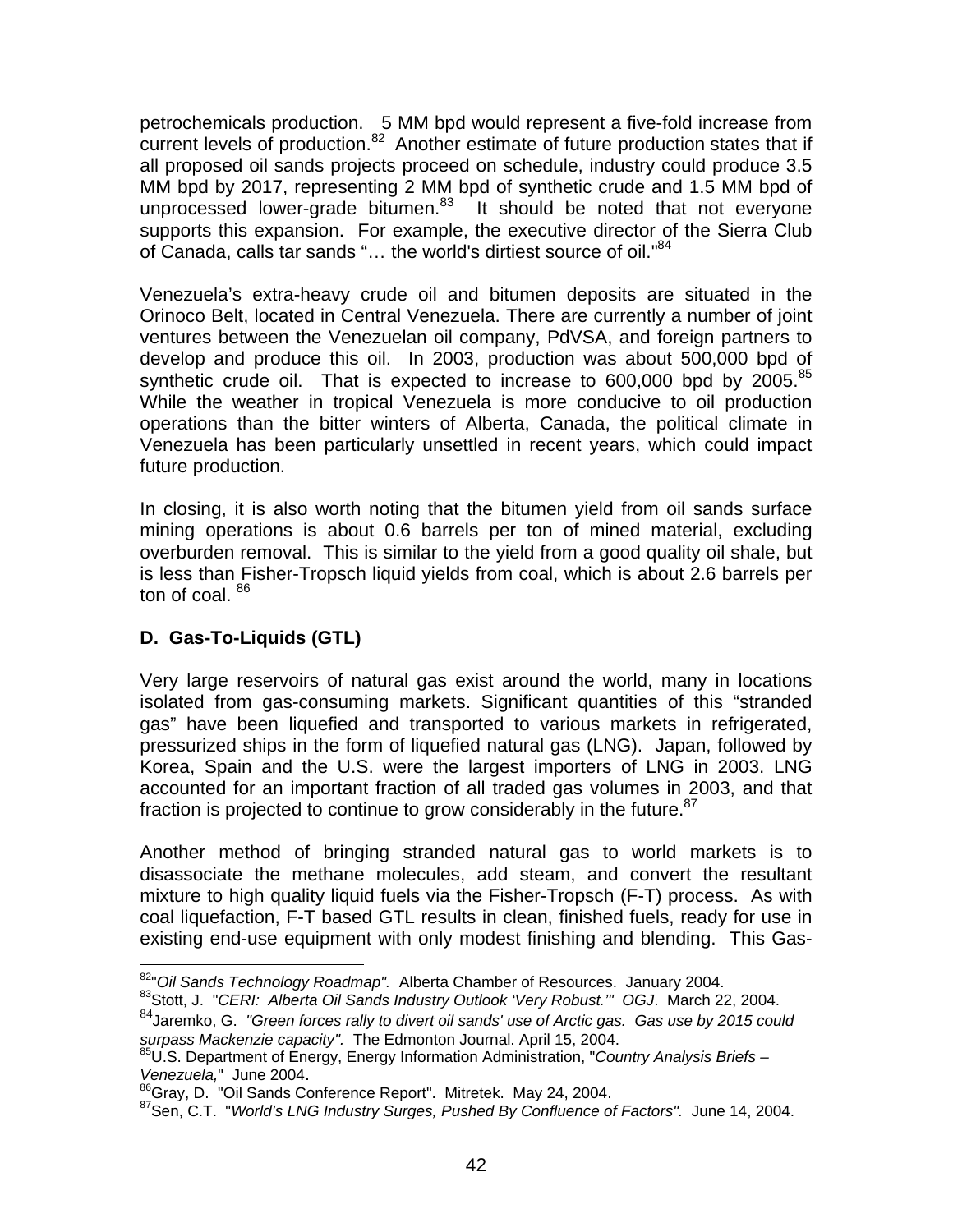To-Liquids process has undergone significant development over the past decade. Shell now operates a 14,500 bpd GTL plant in Malaysia. A number of large, new commercial plants recently announced include three large units in Qatar -- a 140,000 bpd Shell facility, a 160,000 bpd ConocoPhillips facility, and a 120,000 bpd Marathon Oil plant. Projects under development and consideration total roughly 1.7 MM bpd, but not all will come to fruition. Under business-asusual conditions, 1.0 MM bpd may be produced by 2015, in line with a recent estimate of 600,000 bpd of GTL diesel fuel by 2015 -- the remaining 400,000 bpd being gasoline and other products.<sup>88</sup>

## **E. Liquid FueIs from U.S. Domestic Resources**

The U.S. has three types of natural resource from which substitute liquid fuels can be manufactured: coal, oil shale, and biomass. All have been shown capable of producing high quality liquid fuels that can supplement or substitute for the fuels now produced from petroleum.

To derive liquid fuels from coal, the leading process involves gasification of the coal, removal of impurities from the resultant gas, and then synthesis of liquid fuels using the Fisher-Tropsch process. Modern gasification technologies have been dramatically improved over the years, with the result that over 150 gasifiers are in commercial operation around the world, a number operating on coal. Gas cleanup technologies are well developed and utilized in refineries worldwide. F-T synthesis is also well developed and commercially practiced. A number of coal liquefaction plants were built and operated during World War II, and the Sasol Company in South Africa subsequently built a number of larger, more modern facilities.<sup>89</sup> The U.S. has huge coal reserves that are now being utilized for the production of electricity; those resources could also provide feedstock for largescale liquid fuel production.<sup>90</sup> Lastly, coal liquids from gasification/F-T synthesis are of such high quality that they do not need to be refined. When co-producing electricity, coal liquefaction is a developed technology, currently believed capable of providing clean substitute fuels at \$30-35 per barrel.<sup>91</sup>

The U.S. is endowed with a vast resource of oil shale, located primarily in the western part of the Lower 48 states with lesser quantities in the mid Atlantic region. Processes for mining shale and retorting it at high temperatures were developed intensively in the late 1970s and early 1980s. However, when oil prices decreased in the mid 1980s, all large-scale oil shale R&D was terminated.<sup>92</sup>

 $\overline{a}$ 

<sup>&</sup>lt;sup>88</sup>Higgins,T. *"Gas-To-Liquids: An Emerging Driver for Diesel Markets?"* World Refining. April 2004.<br><sup>89</sup> Kruger, P du P. "Startup Experience at Sasol's Two and Three". Sasol. 1983.

<sup>&</sup>lt;sup>90</sup>National Research Council. *Fuels to Drive Our Future*. National Academies Press. 1990.

<sup>91&</sup>lt;sub>Gray,</sub> D. et al. "*Coproduction of Ultra Clean Transportation Fuels, Hydrogen, and Electric Power from Coal".* Mitretek Systems Technical Report MTR 2001-43, July 2001.

*from Coal"*. Mitretek Systems Technical Report MTR 2001-43, July 2001. 92Johnson, H. et al. *"Strategic Significance of America's Oil Shale Resource"*. DOE. March 2004.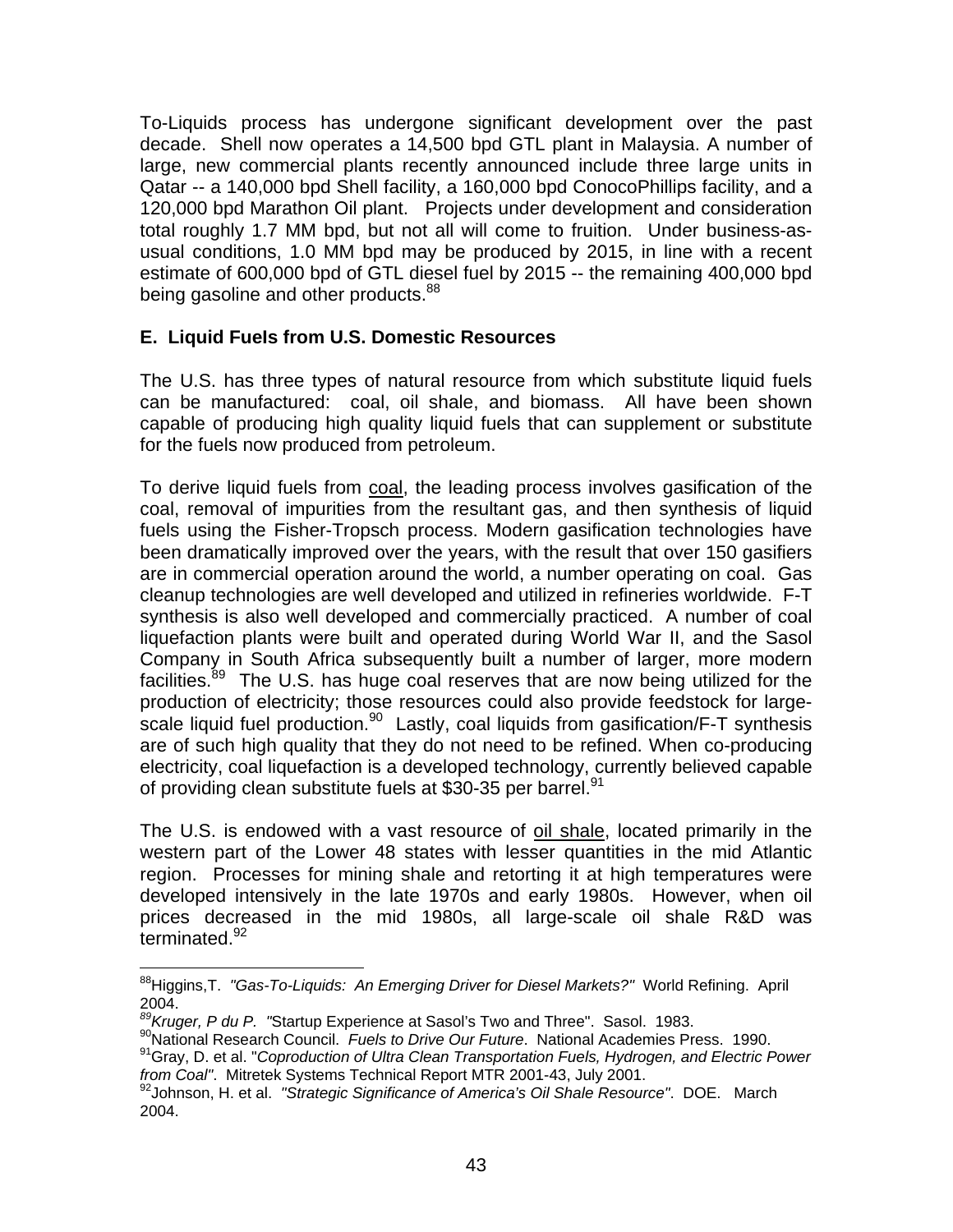The oil shale processing technologies that were pursued in the past required large volumes of water, which is now increasingly scarce in the western states. Also, air emissions regulations have become much stricter in the ensuing years, presenting additional challenges for shale mining and processing. Finally, it should be noted that the oil produced from shale retorting requires refining before it can be used as transportation fuels.

In recent years, Shell has been developing a new shale oil recovery process that uses insitu heating and avoids mining and massive materials handling. Little is known about the process and its economics, so its potential cannot now be evaluated.<sup>93</sup> (See Appendix VI for notes on shale oil).

Biomass can be grown, collected and converted to substitute liquid fuels by a number of processes. Currently, biomass-to-ethanol is produced on a large scale to provide a gasoline additive. The market for ethanol derived from biomass is influenced by federal requirements and facilitated by generous federal and state tax subsidies. Research holds promise of more economical ethanol production from cellulosic ("woody") biomass, but related processes are far from economic. Reducing the cost of growing, harvesting, and converting biomass crops will be necessary.  $94$  In other parts of the world, biomass-to-liquid fuels might be more attractive, depending on a myriad of factors, including local labor costs. Related projections for large-scale production would be strictly speculative. In summary, there are no developed biomass-to-fuels technologies that are now near cost competitive. (See Appendix VI for notes on biomass).

### **F. Fuel Switching to Electricity**

 $\overline{a}$ 

Electricity is only used to a limited extent in the transportation sector. Diesel fuels (mid-distillates) power most rail trains in the U.S.; only a modest fraction are electric powered. Other electric transportation is limited to special situations, such as forklifts, in-factory transporters, etc.

In the 1990s electric automobiles were introduced to the market, spurred by a California clean vehicle requirement. The effort was a failure because existing batteries did not provide the vehicle range and performance that customers demanded. In the future, electricity storage may improve enough to win consumer acceptance of electric automobiles. In addition, extremely high gasoline prices may cause some consumers to find electric automobiles more acceptable, especially for around-town use. Such a shift in public preferences is unpredictable, so electric vehicles cannot now be projected as a significant offset to future gasoline use.

<sup>93</sup> O'Conner, T. "*Mahogany Research Project: Technology to Secure Our Future*". Presentation at the DOE Shale Peer Review. February 19-20, 2004.

<sup>94</sup> Smith, S.J. et al. "*Near-Term US Biomass Potential*." PNWD-3285. Battelle Memorial Institute. January 2004.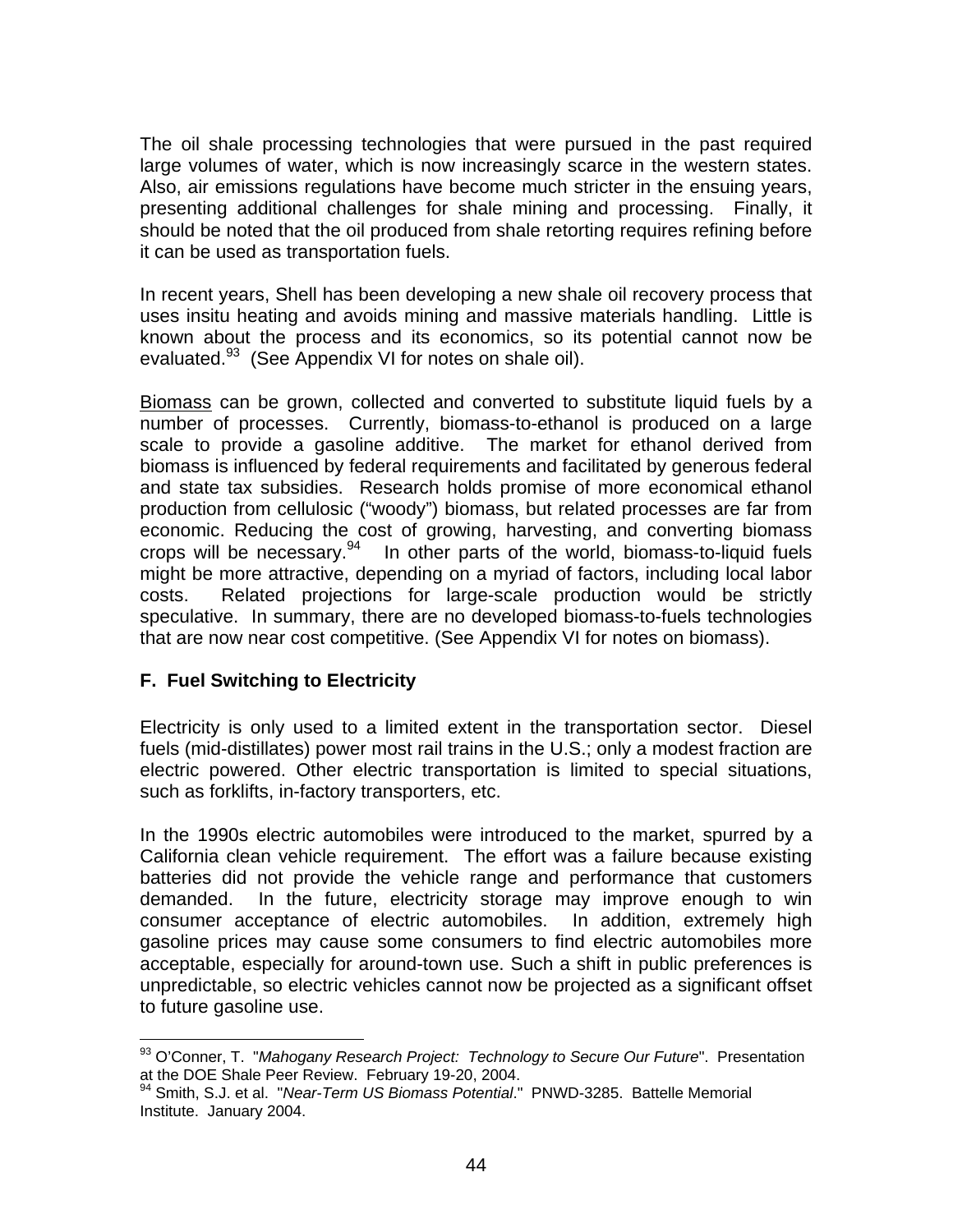A larger number of train routes could be outfitted for electric trains, but such a transition would likely be slow, because of the need to build additional electric power plants, transmission lines, and electric train cars. Since existing diesel locomotives use electric drive, their retrofit might be feasible. However, since diesel fuel use in trains is only roughly 0.3  $\overline{MM}$  bpd,  $95$  electrification of trains would not have a major impact on U.S liquid fuel consumption.

There are no known near-commercial means for electrifying heavy trucks or aircraft, so related conversions are not now foreseeable.

## **G. Other Fuel Switching**

It is conceivable that consumers who now use mid-distillates and LPG (Liquefied Petroleum Gas) for heating could switch to natural gas or electricity, thereby freeing up liquid fuels for transportation. Analysis of this path is beyond the scope of this study, but it should be noted that these uses represent only a few percent of U.S. liquid fuel consumption. Such switching on a large scale would require the construction of compensating natural gas and/or electric power facilities and infrastructure, which would not happen quickly. In addition, freed-up liquids would likely require further refining to meet market and environmental requirements. Related refining would require refinery construction, which would also be time consuming.

## **H. Hydrogen**

Hydrogen has potential as a long-term alternative to petroleum-based liquid fuels in some transportation applications. Like electricity, hydrogen is an energy carrier; hydrogen production requires an energy source for its production. Energy sources for hydrogen production include natural gas, coal, nuclear power, and renewables. Hydrogen can be used in internal combustion engines, similar to those in current use, or via chemical reactions in fuel cells.

The Department of Energy is currently conducting a high profile program aimed at developing a "hydrogen economy."96 DOE's primary emphasis is on hydrogen for light duty vehicle application (automobiles and light duty trucks). Recently, the National Research Council (NRC) completed a study that included an evaluation of the technical, economic and societal challenges associated with the development of a hydrogen economy. $97$  That study is the basis for the following highlights.

 $\overline{a}$ <sup>95</sup>American Association of Railroads. Railroad Facts. 2002.

<sup>96&</sup>quot;*DOE Hydrogen Posture Plan*". www.eere.energy.gov/hydrogenandfuelcells. March 10, 2004. 97National Research Council. *The Hydrogen Economy: Opportunities, Costs, Barriers and R & D Needs*. National Academies Press. 2004.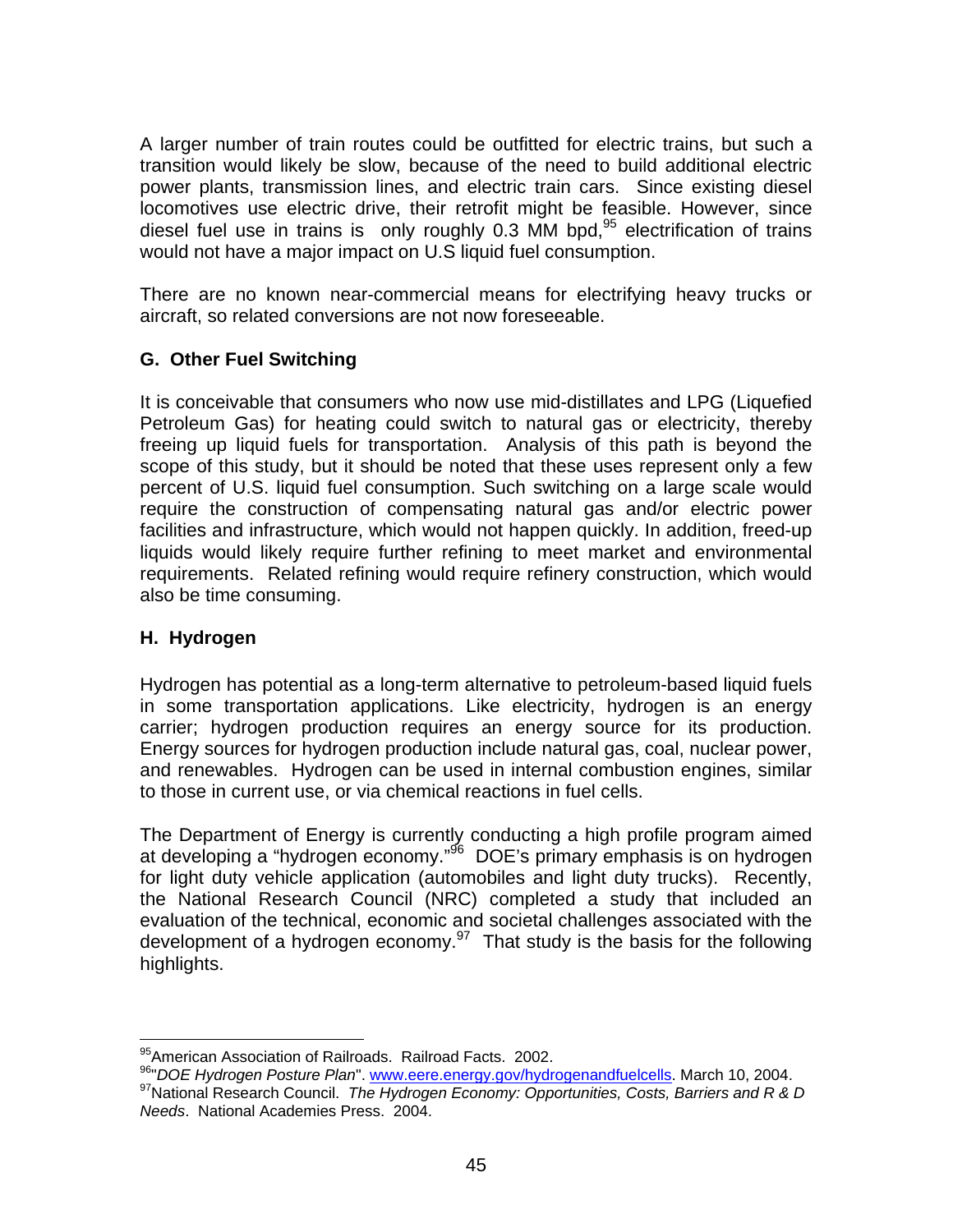A lynchpin of the current DOE hydrogen program is fuel cells. In order for fuel cells to compete with existing petroleum-based internal combustion engines, particularly for light duty vehicles, the NRC concluded that fuel cells must improve by 1) a factor of 10-20 in cost, 2) a factor of five in lifetime, and 3) roughly a factor of two in efficiency. The NRC did not believe that such improvements could be achieved by technology development alone; instead, new concepts (breakthroughs) will be required. In other words, today's technologies do not appear practically viable.<sup>98</sup>

Because of the need for unpredictable inventions in fuel cells, as well as viable means for on-board hydrogen storage, the introduction of commercial hydrogen vehicles cannot be predicted.

# **I. Factors That Can Cause Delay**

It is extremely difficult, expensive, and time consuming to construct any type of major energy-related facility in the U.S. today. Even assuming the expenditure of substantial time and money, it is not certain that many proposed facilities will ever be constructed. The construction of transmission lines, interim and permanent nuclear waste disposal facilities, electric generation plants, waste incinerators, oil refineries, LNG terminals, waste recycling facilities, petrochemical plants, etc. is increasingly problematic.

What used to be termed the "not-in-my-back-yard" (NIMBY) principle has evolved into the "build-absolutely-nothing-anywhere-near-anything" (BANANA) principle, which is increasingly being applied to facilities of any type, including low-income housing, cellular phone towers, prisons, sports stadiums, water treatment facilities, airports, hazardous waste facilities, and even new fire houses.<sup>99</sup> Construction of even a single, relatively innocuous, urgently needed facility can easily take more than a decade. For example, in 1999, King County,

 $98$  Ibid.

 $99$ There has been extensive discussion of these problems in the literature; see, for example, Management Information Services, Inc., *Summary of the Implications of the Environmental Justice Movement for EPRI and its Members*; prepared for the Electric Power Research Institute, 1997; K.A Kilmer, G. Anandalingam, and J. Huber, "The Efficiency of Political Mechanisms for Siting Nuisance Facilities: Are Opponents More Likely to Participate Than Supporters?" *Journal of Real Estate Finance and Economics*, vol. 22, 2001; Sheila Foster, "Justice from the Ground Up: Distributive Inequalities, Grassroots Resistance, and the Transformative Politics of the Environmental Justice Movement," *California Law Review*, vol. 86, no. 4 (1998), pp. 775-841; D. Minehard and Z. Neeman, "Effective Siting of Waste Treatment Facilities," *Journal of Environmental Economics and Management*, vol. 43, 2002, pp. 303-324; Joanne Linnerooth-Bayer, "Fair Strategies for Siting Hazardous Waste Facilities," International Institute for Applied Systems Analysis, Laxenburg, Austria, May 1999; Don Markley, "Its not NIMBY Anymore, its BANANA," *Broadcast Engineering*, March 1, 2002; S. Tierney and P. Hibbard, "Siting Power Plants in the New Electric Industry Structure: Lessons From California," *The Electric Journal*, 2000, pp. 35-49; Dan Sandoval, "The NIMBY Challenge," *Recycling Today*, April 14, 2003; Philip Sittleburg, "NIMBY Mindset Looks for Zoning Loopholes," *Fire Chief*, February 1, 2002.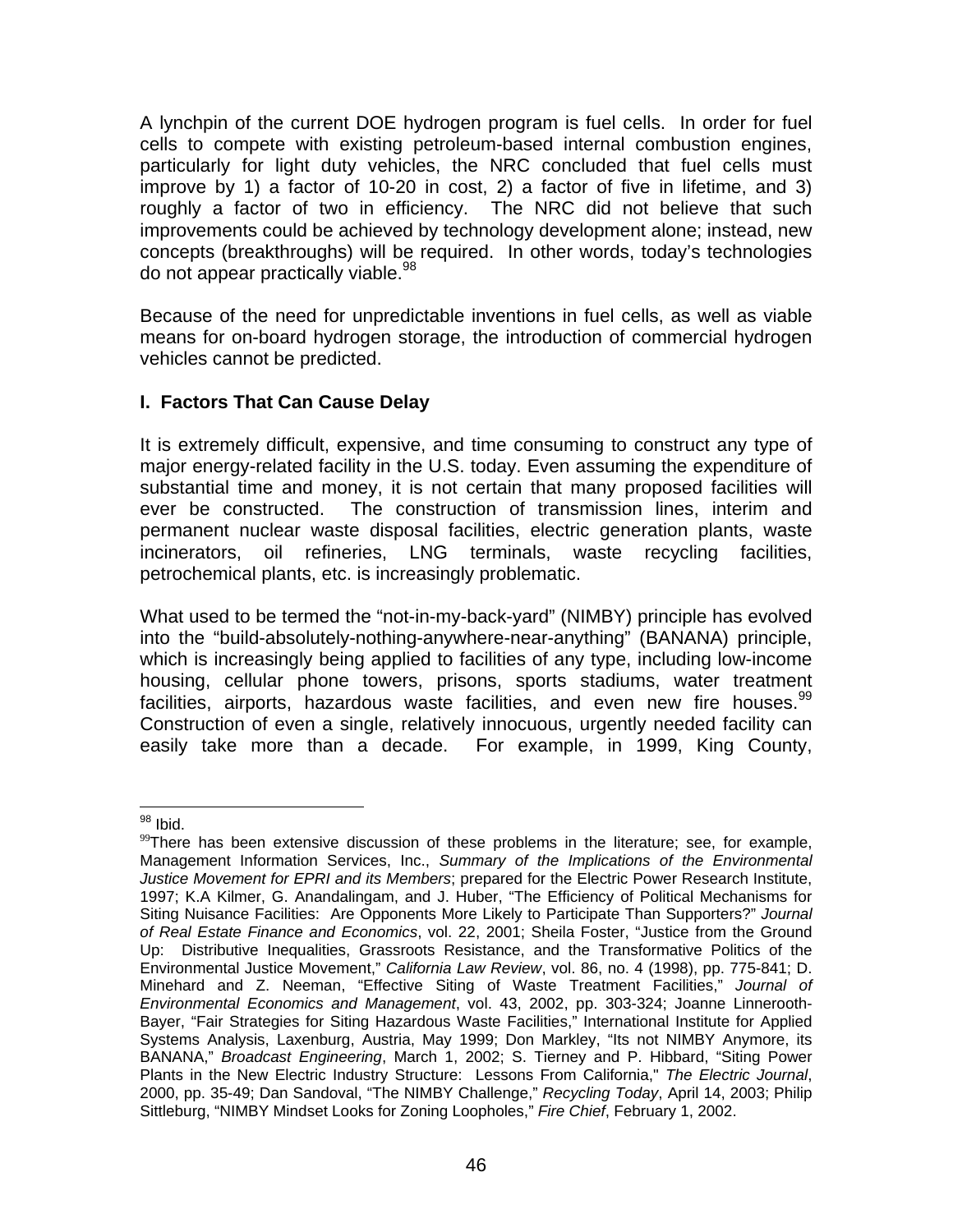Washington, initiated the siting process for the Brightwater wastewater treatment plant, which it hopes to have operation in 2010.<sup>100</sup>

The routine processes required for siting energy facilities can be daunting, expensive, and time consuming, and if a facility is at all controversial, which is almost invariably the case, opponents can often extend the permitting process until sponsors terminate their plans. For example, approval for new, small, distributed energy systems requires a minimum of 18 separate steps, requiring approval from four federal agencies, 11 state government agencies, and 14 local government agencies.101 Opponents of energy facilities routinely exercise their right to raise objections and offer alternatives. Intervenors in permitting processes may delay decisions and in some cases force outright cancellations, although cases do exist in which facilities have been sited quickly.

The implications for U.S. homeland-based mitigation of world oil peaking are troubling. To replace dwindling supplies of conventional oil, large numbers of expensive and environmentally intrusive substitute fuel production facilities will be required. Under current conditions, it could easily require more than a decade to construct a large coal liquefaction plant in the U.S. The prospects for constructing 25-50, with the first ones coming into operation within a three year time window are essentially nil. Absent change, the U.S. may end up on the path of least resistance, allowing only a few substitute fuels plants to be built on U.S. soil; in the process the U.S. would be adding substitute fuel imports to its increasing dependence on imports of conventional oil.

For the U.S. to attain a lower level of dependence on liquid fuel imports after the advent of world oil peaking, a major paradigm shift will be required in the current approach to the construction of capital-intensive energy facilities. Federal and state governments will have to adopt legislation allowing the acceleration of the development of substitute fuels projects from current decade time-scales. During World War II, facilities of all types were constructed on a scale and schedules that would have previously been inconceivable. In the face of the 1973 energy crisis, the Alaska oil pipeline was approved and constructed in record time.<sup>102</sup>

While world oil peaking poses many dangers for the U.S., it also offers substantial opportunities. The U.S. could emerge as the world's largest producer of substitute liquid fuels, if it were to undertake a massive program to construct substitute fuel production facilities on a timely basis. The nation is ideally positioned to do so because it has the world's largest coal reserves, and it could

1

<sup>100</sup>*Siting the Brightwater Treatment Facilities: Site Selection and Screening Activities*, King County, March 2001.

<sup>101</sup>U.S. Department of Energy, *Environmental Siting Guide*, Office of Energy Efficiency and Renewable Energy, 2004.

<sup>&</sup>lt;sup>102</sup>On the other hand, even in the midst of the energy crisis, the Alaska oil pipeline was approved by only one vote in the U.S. Senate and, currently, EIA anticipates that an Alaska gas pipeline will not be completed prior to 2020 – see U.S. Energy Information Administration, *2004 Annual Energy Outlook*, February, 2004.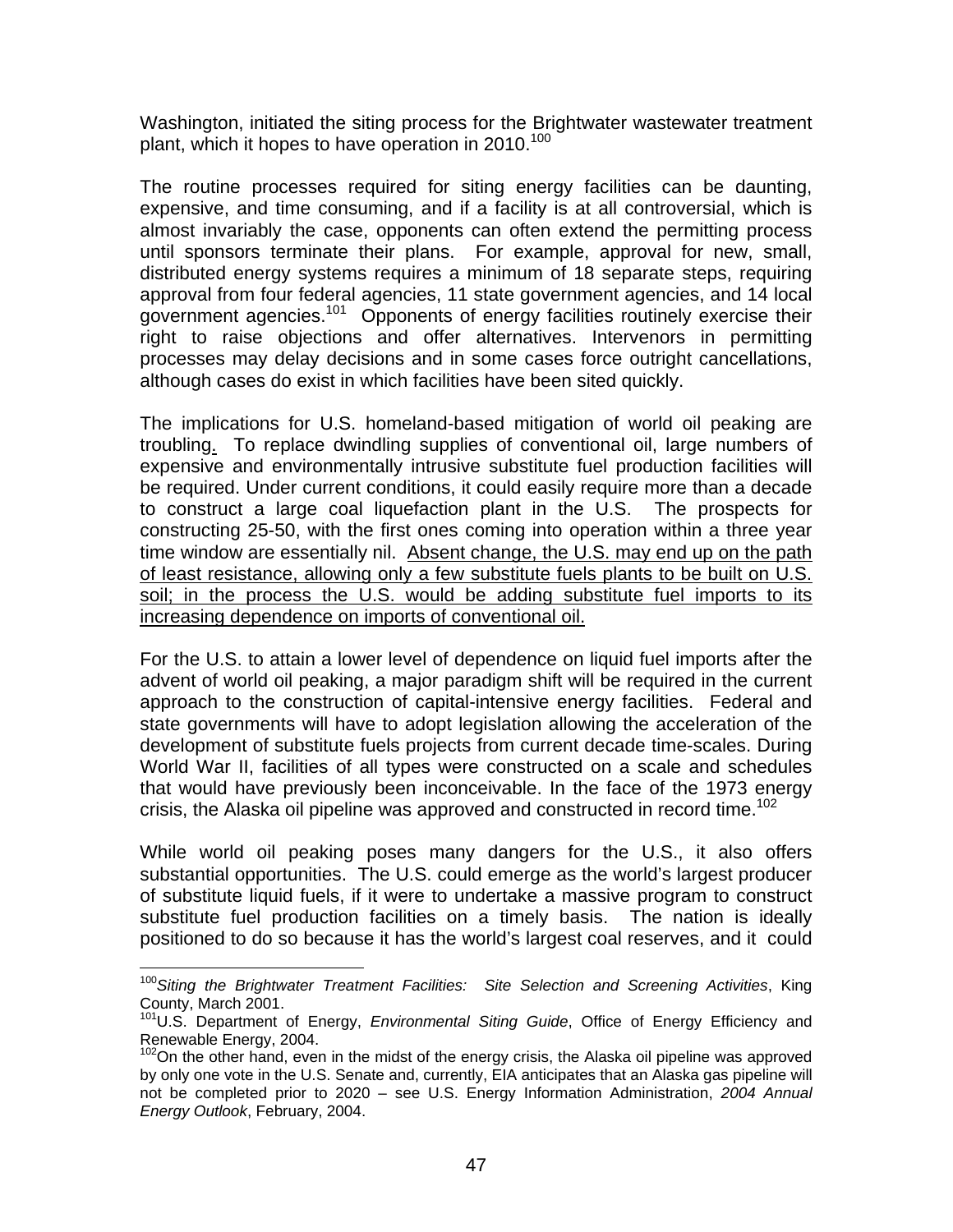muster the required capital, technology, and labor to implement such a program. However, unless a process is developed to expedite plant construction, this opportunity could easily slip away. Other nations, such as China, India, Japan, Korea, and others also have the capabilities needed to construct and operate such plants. Under current conditions, other countries are able to bring such large energy projects on-line much more rapidly than the U.S. Such countries could conceivably even import U.S. coal, convert it to liquid fuels products, and then export finished product back to the U.S. and elsewhere.

The U.S. has well-developed coal mining, transportation, and shipping systems that move coal to the highest bidders, be they domestic or international. As recently as 1981, 14 percent of U.S. coal production was exported.<sup>103</sup> While that number has declined in recent years, the U.S. could easily expand its current coal exports many fold to provide feedstock for coal liquefaction plants in other nations. Not only would the U.S. be dependent on foreign sources for conventional oil, which will continue to dwindle in volume after peaking, but it could also become dependant on foreign sources for substitute fuels derived from U.S. coal.

 $\overline{a}$ 

<sup>&</sup>lt;sup>103</sup>U.S. Department of Energy, Energy Information Administration, Monthly Energy Review, 2004.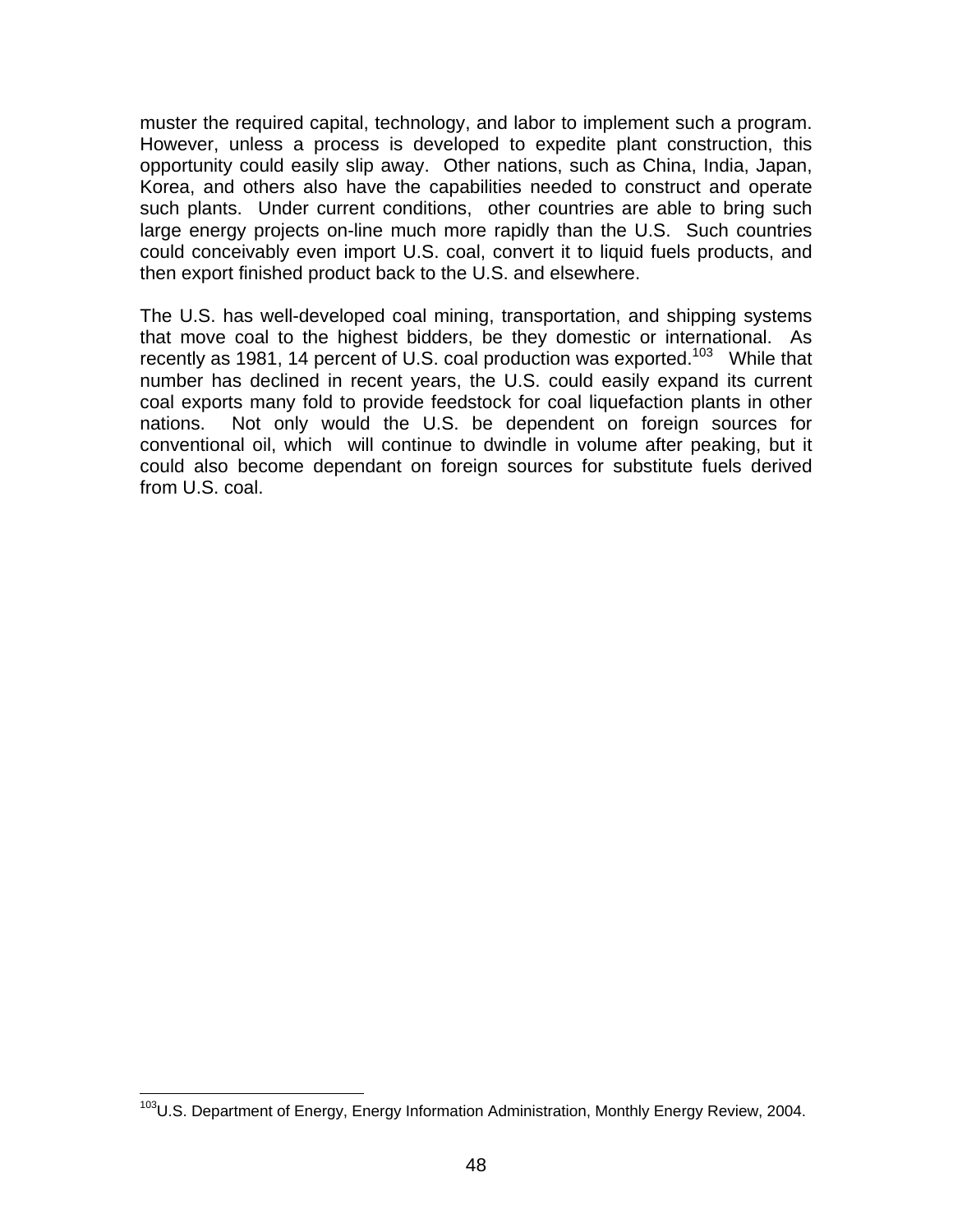# **VII. A WORLD PROBLEM**

Oil is essential to all countries. In 2002 daily consumption ranged from almost 20 million barrels in the U.S. to 20 barrels in the tiny South Pacific island of Niue, population 2,400.104

Oil is produced in 123 countries. The top 20 producing countries provide over 83 percent of total world oil. Production by the largest producers is shown in Table VII-1.<sup>105</sup> The table also lists the top 20 oil-consuming countries and their respective consumption. In total, the top 20 countries consume over 75 percent of the average daily production. Beyond these larger consumers, oil is also utilized in all the world's 194 remaining countries.

| <b>Producers</b>        |                      |      |                | <b>Consumers</b> |                      |      |         |
|-------------------------|----------------------|------|----------------|------------------|----------------------|------|---------|
| Rank                    | <b>Country</b>       | МM   | <b>Percent</b> |                  | <b>Rank Country</b>  | MМ   | Percent |
|                         |                      | bpd  |                |                  |                      | bpd  |         |
| 1                       | <b>United States</b> | 9.0  | 11.7           | 1                | <b>United States</b> | 19.8 | 25.3    |
| $\overline{2}$          | Saudi Arabia         | 8.7  | 11.3           | $\overline{2}$   | Japan                | 5.3  | 6.8     |
| 3                       | Russia               | 7.7  | 10.0           | 3                | China                | 5.2  | 6.6     |
| $\overline{\mathbf{4}}$ | Mexico               | 3.6  | 4.7            | 4                | Germany              | 2.7  | 3.5     |
| 5                       | Iran                 | 3.5  | 4.6            | 5                | Russia               | 2.6  | 3.3     |
| 6                       | China                | 3.5  | 4.6            | 6                | India                | 2.2  | 2.8     |
| $\overline{7}$          | Norway               | 3.3  | 4.3            | 7                | Korea, South         | 2.2  | 2.8     |
| $\bf 8$                 | Canada               | 2.9  | 3.8            | 8                | <b>Brazil</b>        | 2.2  | 2.8     |
| $\overline{9}$          | Venezuela            | 2.9  | 3.8            | 9                | Canada               | 2.1  | 2.7     |
| 10                      | United Kingdom       | 2.6  | 3.3            | 10 <sup>°</sup>  | France               | 2.0  | 2.5     |
| 11                      | United<br>Arab       | 2.4  | 3.1            | 11               | Mexico               | 2.0  | 2.5     |
|                         | Emirates             |      |                |                  |                      |      |         |
| 12                      | Nigeria              | 2.1  | 2.8            | 12 <sub>2</sub>  | Italy                | 1.8  | 2.4     |
| 13                      | Iraq                 | 2.0  | 2.7            | 13               | United Kingdom       | 1.7  | 2.2     |
| 14                      | Kuwait               | 2.0  | 2.6            | 14               | Saudi Arabia         | 1.5  | 1.9     |
| 15                      | <b>Brazil</b>        | 1.8  | 2.3            | 15               | Spain                | 1.5  | 1.9     |
| 16                      | Algeria              | 1.6  | 2.0            | 16               | Iran                 | 1.3  | 1.7     |
| 17                      | Libya                | 1.4  | 1.8            | 17               | Indonesia            | 1.1  | 1.4     |
| 18                      | Indonesia            | 1.4  | 1.8            | 18               | Taiwan               | 0.9  | 1.2     |
| 19                      | Kazakhstan           | 0.9  | 1.2            | 19               | <b>Netherlands</b>   | 0.9  | 1.1     |
| 20                      | Oman                 | 0.9  | 1.2            | 20               | Australia            | 0.9  | 1.1     |
|                         | 103 other            | 12.6 | 16.3           |                  | 194 other            | 18.4 | 23.5    |
|                         | countries            |      |                |                  | countries            |      |         |

## **Table VII.1.Top World Oil Producing and Consuming Countries - 2002**

 $\overline{a}$ <sup>104</sup>U.S. Department of Energy, Energy Information Administration. "Table 1.2 World Petroleum Consumption, 1980-2002" database and "Table G.2 World Production of Crude Oil, NGPL, Other Liquids, and Refinery Processing Gain 1980-2002" database, 2004. <sup>105</sup> Ibid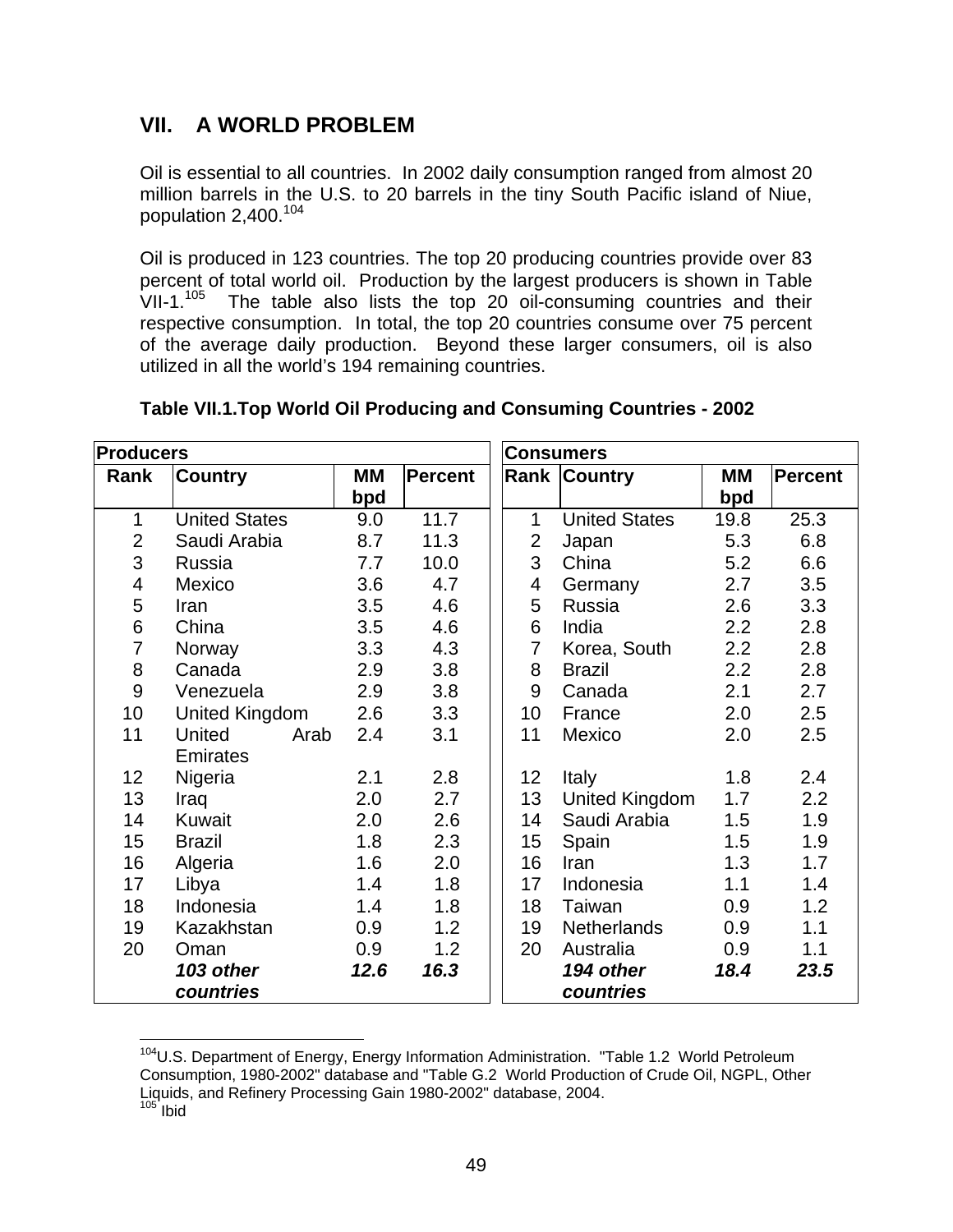# **VIII. THREE MITIGATION SCENARIOS**

### **A. Introduction**

Issues related to the peaking of world oil production are extremely complex, involve literally trillions of dollars and are very time-dependent. To explore these matters, we selected three mitigation scenarios for analysis:

- Scenario I assumes that action is not initiated until peaking occurs.
- Scenario II assumes that action is initiated 10 years before peaking.
- Scenario III assumes action is initiated 20 years before peaking.

Our approach is simplified in order to provide transparency and promote understanding. Our estimates are approximate, but the mitigation envelope that results is believed to be indicative of the realities of such an enormous undertaking.

### **B. Mitigation Options**

Our focus is on large-scale, physical mitigation, as opposed to policy actions, e.g. tax credits, rationing, automobile speed restrictions, etc. We define physical mitigation as 1) implementation of technologies that can substantially reduce the consumption of liquid fuels (improved fuel efficiency) while still delivering comparable service and 2) the construction and operation of facilities that yield large quantities of liquid fuels.

### **C. Mitigation Phase-In**

The pace that governments and industry chose to mitigate the negative impacts of the peaking of world oil production is to be determined.. As a limiting case, we choose overnight go-ahead decision-making for all actions, i.e., crash programs. Our rationale is that in a sudden disaster situation, crash programs are most likely to be quickly implemented. Overnight go-ahead decision-making is most probable in our Scenario I, which assumes no action prior to the onset of peaking. By assuming overnight implementation in all three of our scenarios, we avoid the arduous and potentially arbitrary challenge of developing a more likely, real world decision-making sequence. This is obviously an optimistic assumption because government and corporate decision-making is never instantaneous.

### **D. The Use of Wedges**

The model chosen to illustrate the possible effects of likely mitigation actions involves the use of "delayed wedges" to approximate the scale and pace of each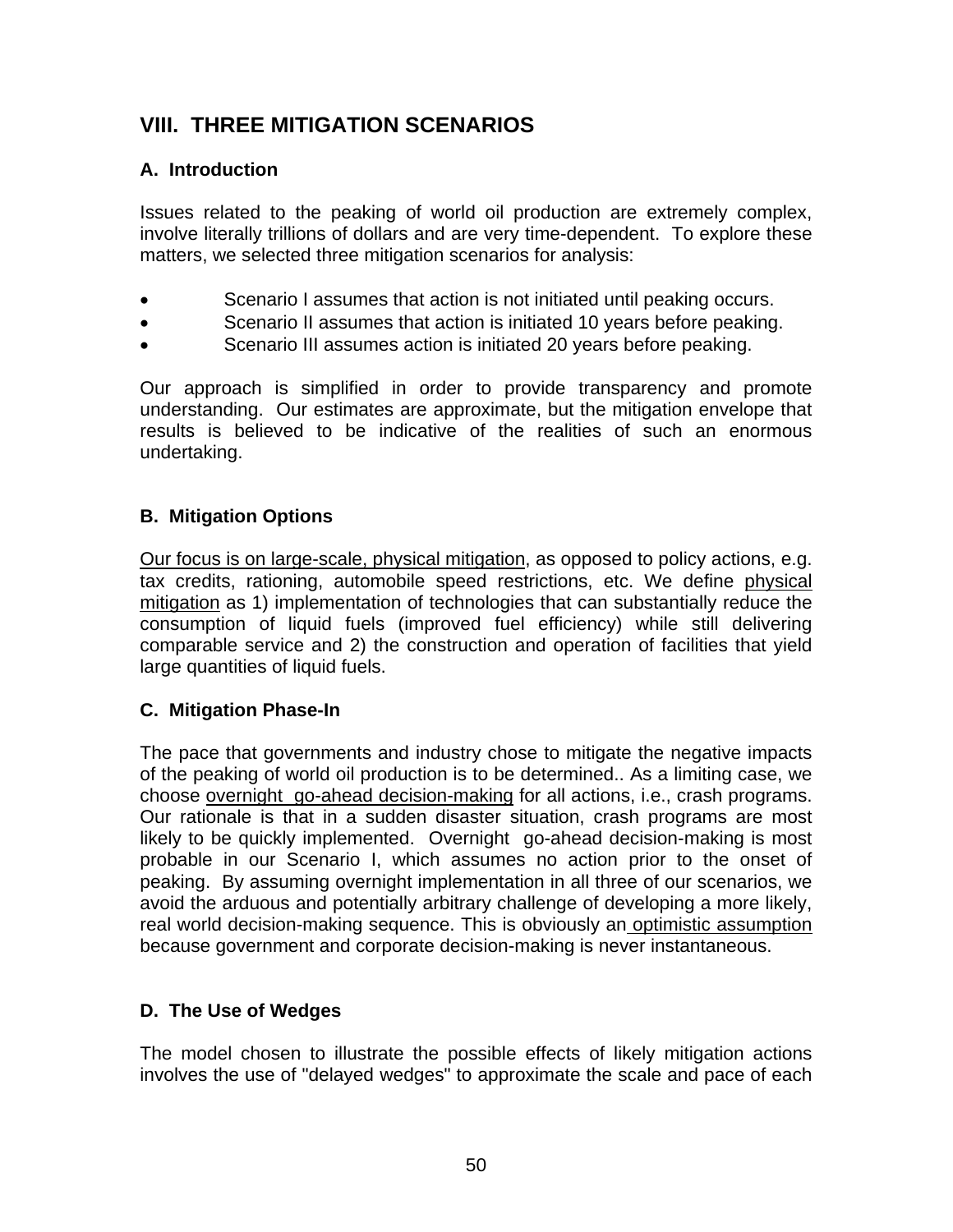action. The use of wedges was effectively utilized in a recent paper by Pacala and Socolow.<sup>106</sup>

Our wedges are composed of two parts. The first is the preparation time needed prior to tangible market penetration. In the case of efficient transportation, this time is required to redesign vehicles and retool factories to produce more efficient vehicles. In the case of the production of substitute fuels, the delay is associated with planning and construction of relevant facilities.

After the preparation phase, our wedges then approximate the penetration of mitigation effects into the marketplace. This might be the growing sales of more fuel-efficient vehicles or the growing production of substitute fuels. Our wedge pattern is shown in Figure VIII-1, where the horizontal axis is time and the vertical axis is market impact, measured in barrels per day of savings or production. The figure is bounded on the right side for illustrative purposes only. We assume our wedges continue to expand for a few decades, which simplifies illustration but is increasingly less realistic over time because markets will adjust and impact rates will change.



**Figure VIII-1. Delayed wedge approximation for various mitigation options** 

How our delayed wedges approximate reality is illustrated in Figure VIII-2, which shows possible fuel savings associated with implementation of significant new Corporate Average Fuel Efficiency (CAFE) standards.<sup>107</sup>

 $\overline{a}$ 106 Pacala, S., Socolow, R. "*Stabilization Wedges: Solving the Climate Problem for the Next 50* 

*Years with Current Technologies*." Science. August 13, 2004.<br><sup>107</sup> These potential savings are documented in National Research Council, National Academy of Sciences, *Effectiveness and Impact of Corporate Average Fuel Economy (CAFE) Standards,* Washington, D.C.: National Academy Press, 2002; Management Information Services, Inc., and 20/20 Vision, *Fuel Standards and Jobs: Economic, Employment, Energy, and Environmental Impacts of Increased CAFE Standards Through 2020,* report prepared for the Energy Foundation, San Francisco, California, July 2002; David L. Greene and John DeCicco, *Engineering-Economic Analysis of Automotive Fuel Economy Potential in the United States,* paper presented at the IEA International Workshop on Technologies to Reduce Greenhouse Gas Emissions, Washington, D.C., May 1999; David Friedman, et al, *Drilling in Detroit: Tapping Automaker Ingenuity to Build Safe and Efficient Automobiles*, Union of Concerned Scientists, UCS Publications, Cambridge, MA, June 2001; Roland Hwang, Bryanna Millis, and Theo Spencer, *Clean Getaway: Toward Safe and Efficient Vehicles*, Natural Resources Defense Council: New York, July 2001; Brent D. Yacobucci, Marc Ross, *Technical Options for Improving the Fuel Economy of U.S. Cars and Light*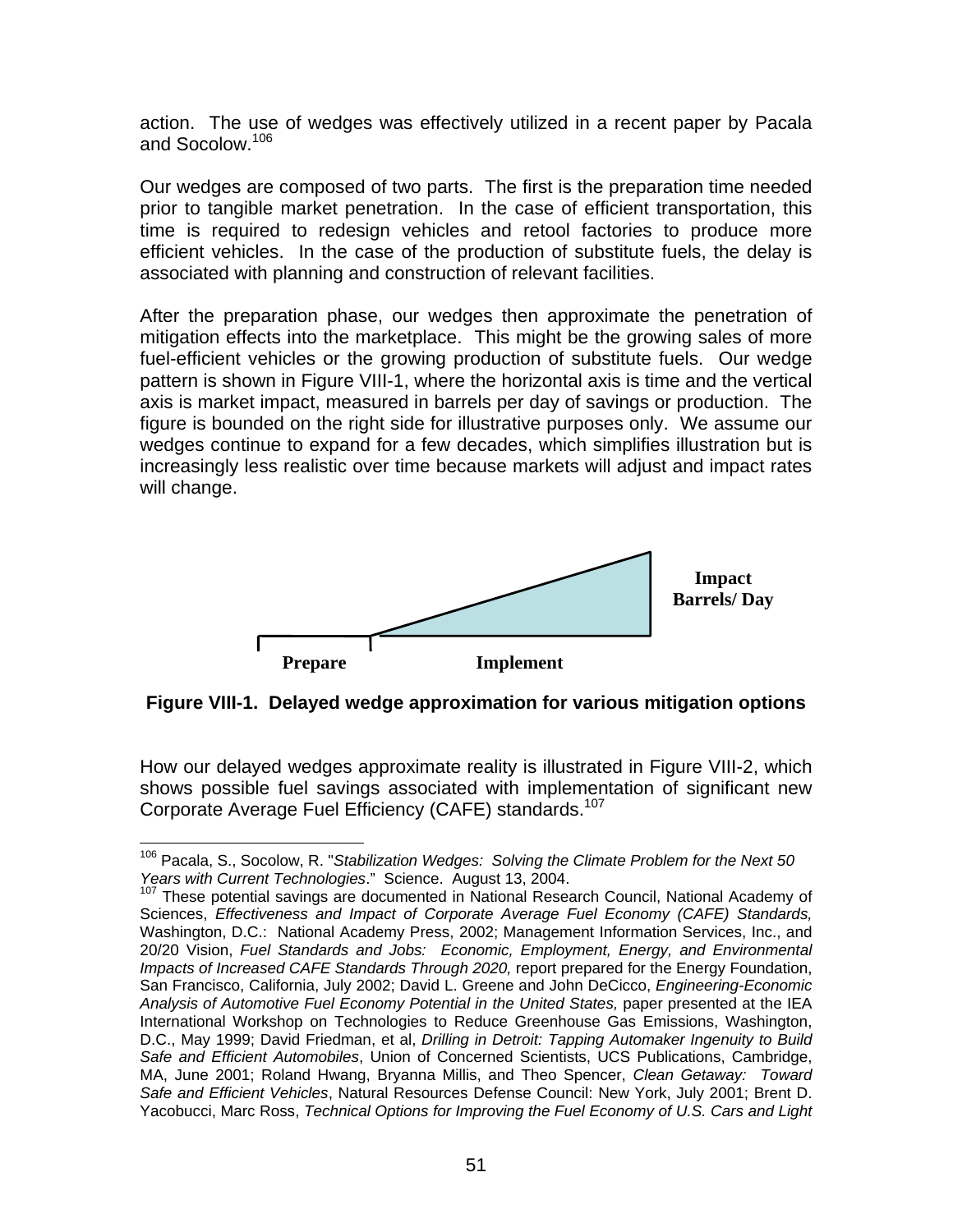

### **Figure VII-2. The delayed wedge approximation in the case of major changes in transportation fuel consumption**

Our aim is to approximate reality in a simple manner. Greater detail is beyond the scope of this study and would require in-depth analysis.

### **E. Criteria for Wedge Selection**

 $\overline{a}$ 

Our criteria for selecting candidates for our energy saving and substitute oil production wedges were as follows:

- 1. The option must produce liquid fuels that can, as produced or as refined, substitute for liquid fuels currently in widespread use, e.g. gasoline, jet fuel, diesel, etc. The end products will thus be compatible with existing distribution systems and end-use equipment.
- 2. The option must be capable of liquid fuels savings or production on a massive scale – ultimately millions to tens of millions of barrels per day worldwide.
- 3. The option must include technology that is commercial or near commercial, which at a minimum requires that the process has been demonstrated at commercial scale. For production technologies, this means that at least one plant has operated at greater than 10,000 bpd for at least two years, and product prices from the process are less than

*Trucks by 2010-2015*, American Council for an Energy Efficient Economy, July 2001; Robert L Bamberger, *Automobile and Light Truck Fuel Economy: Is CAFE Up to Standards?* Washington, D.C.: Congressional Research Service, September 29, 2001; Energy and Environmental Analysis, Inc. *Technology and Cost of Future Fuel Economy Improvements for Light-Duty Vehicles*, prepared for the National Research Council, 2001.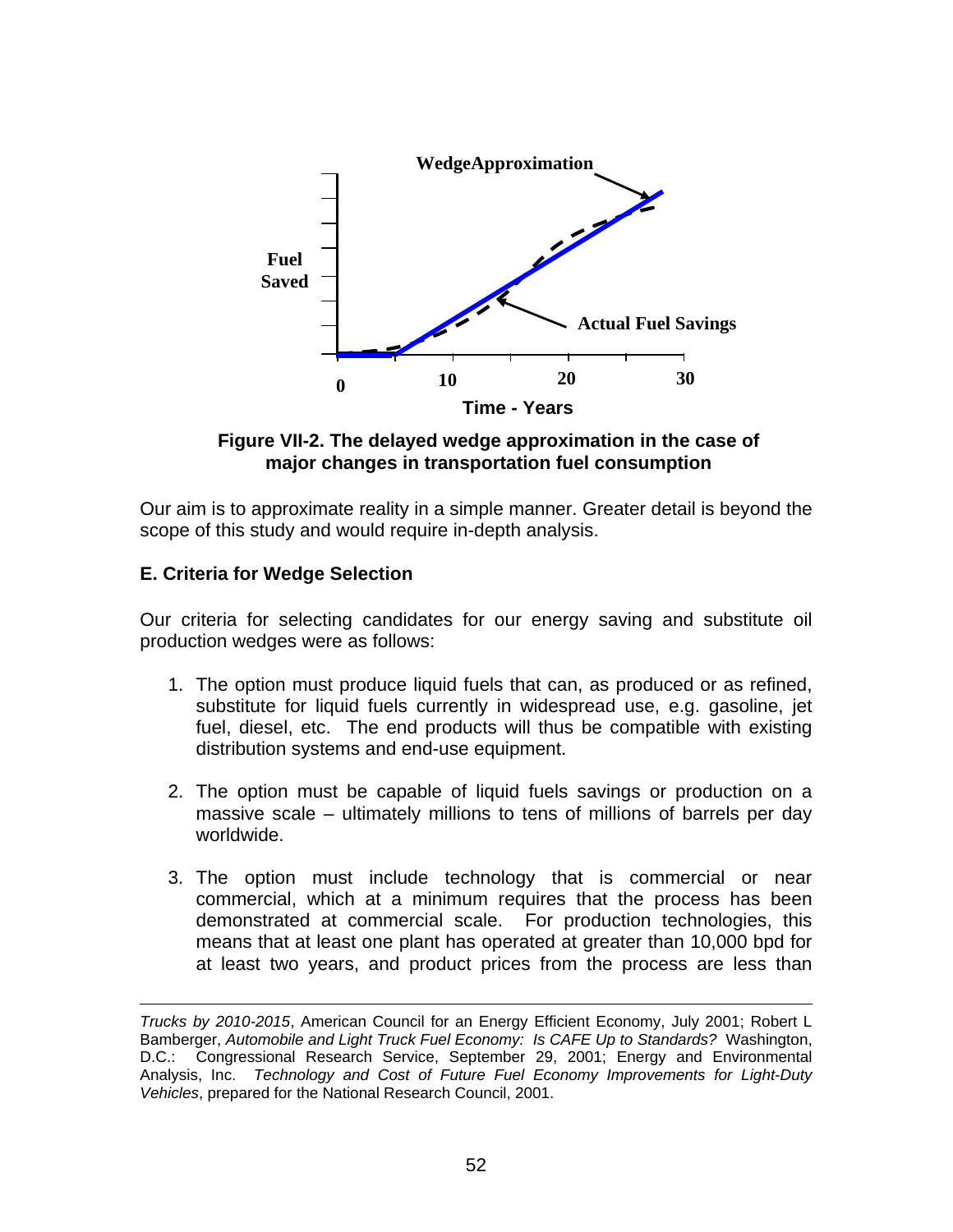\$50/barrel in 2004 dollars. For fuels efficiency technologies, the technology must have at least entered the commercial market by 2004.

- 4. Substitute fuel production technologies must be inherently energy efficient, which we assume to mean that greater than 50 percent of process energy input is contained in the clean liquid fuels product.<sup>108</sup>
- 5. The option must be environmentally clean by 2004 standards.
- 6. While domestic resources are of greatest interest to the U.S., the oil market is international, so substitute fuel feedstocks not abundantly available in the U.S. must also be considered, e.g. heavy oil/tar sands and gas-to-liquids.
- 7. Energy sources or energy efficiency technologies that produce or save electricity are not of interest in this context because commercial processes to convert electricity to clean hydrocarbon fuels do not currently exist.

# **F. Wedges Selected & Rejected**

The combination of technologies, processes, and feedstocks that meet these criteria are as follows:

- 1. Fuel efficient transportation,
- 2. Heavy oil/Oil sands,
- 3. Coal liquefaction,
- 4. Enhanced oil recovery,
- 5. Gas-to-liquids.

In the end-use category, a dramatic increase in the efficiency of petroleum-based fuel equipment is one attractive option. As previously described, the imposition of CAFE requirements for automobile in 1975 was one of the most effective of the government mandates initiated in response to the 1973-74 oil embargo. In recent years, fuel economy for automobiles has not been a high national priority in the U.S. Nevertheless, a new hybrid engine technology has been phasing into the automobile and truck markets. In a period of national oil emergency, hybrid technology could be massively implemented for new vehicle applications. Hybrid technologies offer fuel economy improvements of 40 percent or more for automobiles and light-medium trucks – no other engine technologies offer such large, near-term fuel economy benefits.<sup>109</sup>

 $\overline{a}$  $108$  The choice of a minimum is subjective. A minimum of 50 percent seems reasonable, but a higher rate is clearly more desirable.

While diesel engines offer significant improvements in fuel economy over gasoline engines, their benefits are notably less than hybrids. For simplicity, we neglect the broader use of diesels in this study, which is not meant to imply that they might indeed make an important contribution in the LDV markets.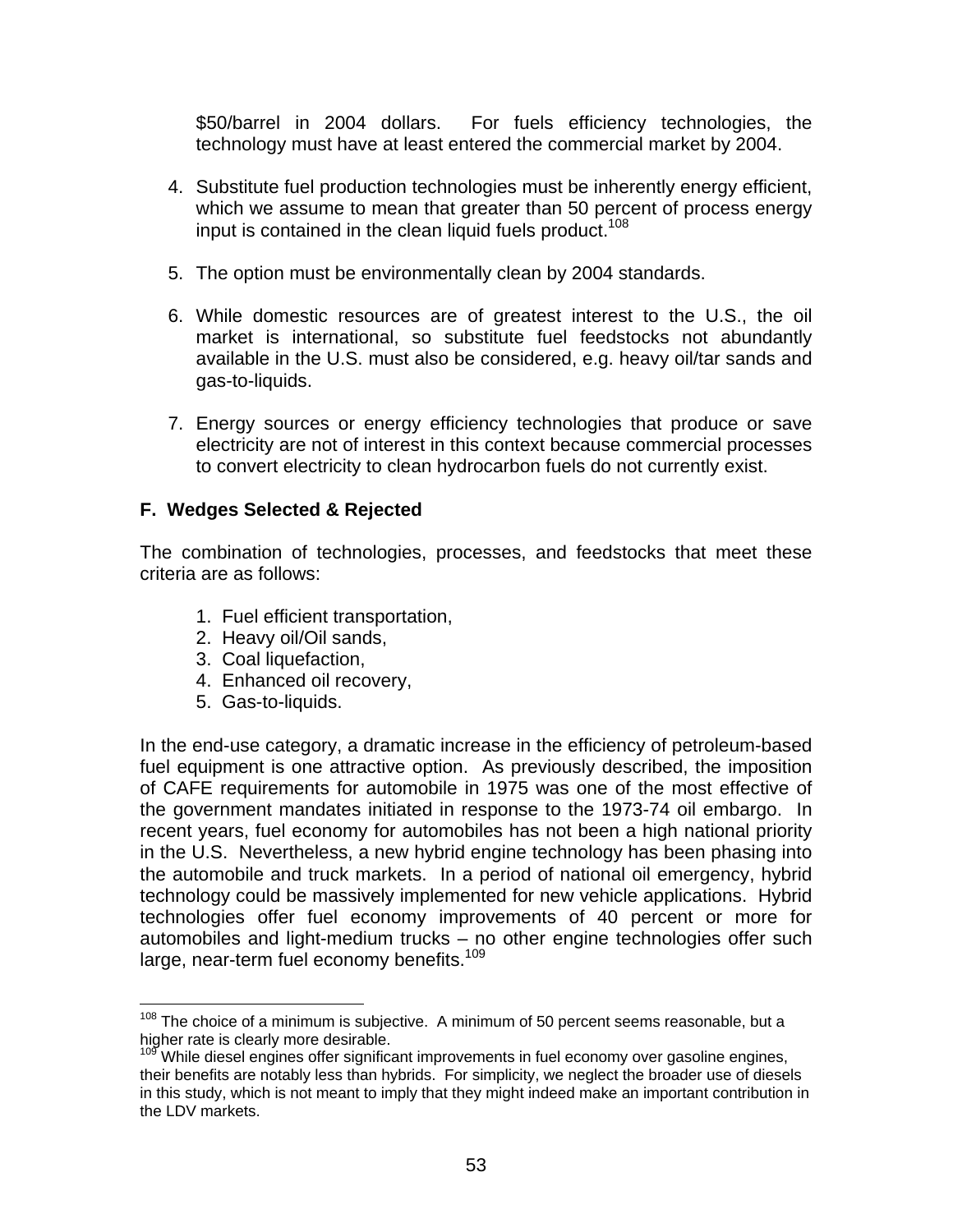The fuels production options that we chose are heavy oil/tar sands, coal liquefaction, improved oil recovery, and gas-to-liquids. Our rationale was as follows:

- 1. Enhanced Oil Recovery is applicable worldwide.
- 2. Heavy oil / Oil sands is currently commercial in Canada and Venezuela.
- 3. Coal liquefaction is a well-developed, near-commercial technology.
- 4. Gas-To-Liquids is commercially applicable where natural gas is remote from markets.

We excluded a number of options for various reasons. While the U.S. has a huge resource of shale oil that could be processed into substitute liquid fuels, the technology to accomplish that task is not now ready for deployment. Because various shale oil processing prototypes were developed in years past and because shale oil processing is likely to be economically attractive, a concerted effort to develop shale oil technology could well lead to shale oil becoming a contributor in Scenarios II or III. However, that would require the initiation of a major R & D program in the near future.

Biomass options capable of producing liquid fuels were also excluded. Ethanol from biomass is currently utilized in the transportation market, not because it is commercially competitive, but because it is mandated and highly subsidized. Biodiesel fuel is a subject of considerable current interest but it too is not yet commercially viable. Again, a major R & D effort might change the biomass outlook, if initiated in the near future.<sup>110</sup>

Over 45% of world oil consumption is for non-transportation uses. Fuel switching away from non-transportation uses of liquid fuels is likely to occur, mimicking shifts that have already taken place in the U.S. The time frame for such shifts is uncertain. For significant world scale impact, alternate large energy facilities would have to be constructed to provide the substitute energy, and that facility construction would require the kind of decade-scale time periods required for oil peaking mitigation.

Nuclear power, wind and photovoltaics produce electric power, which is not a near-term substitute fuel in transportation equipment that requires liquid fuels. In

 $\overline{a}$  $110$  In their recently published hydrogen study, the National Research Council has shown that hydrogen from biomass is roughly three times as expensive as coal-based hydrogen. This relationship holds roughly for liquids production, another basis for not considering biomass fuels as acceptable under our criteria. See National Research Council, National Academy of Sciences, *The Hydrogen Economy: Opportunities, Costs, Barriers, and R&D Needs,* Washington, D.C.: National Academy Press, 2004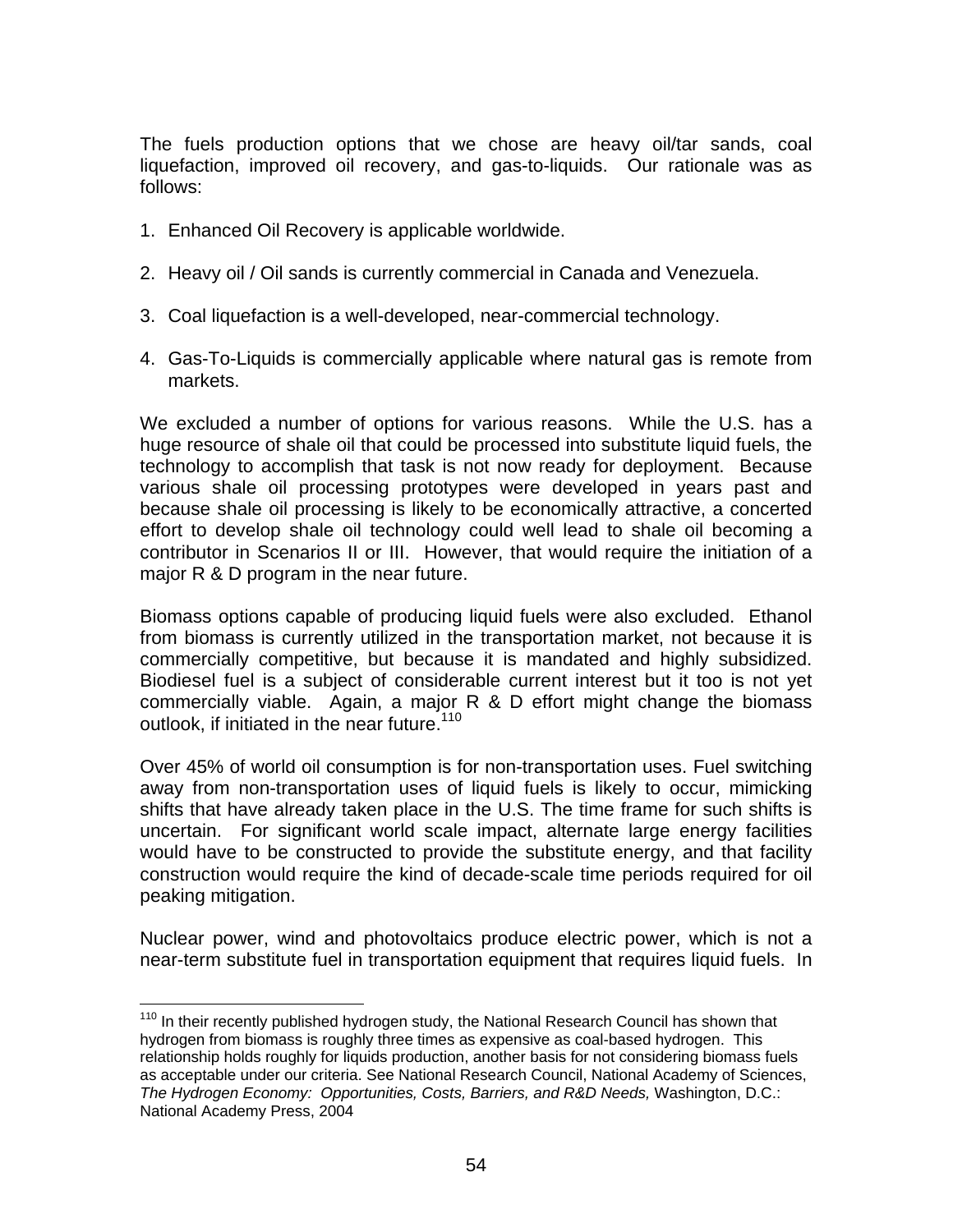the many-decade future after oil peaking, it is conceivable that a massive shift from liquid fuels to electricity might occur in some applications. However, consideration of such changes would be speculative at this time.

It is possible that technology innovations resulting from aggressive future research may well change the outlook for various technologies in the future. Our focus on the currently viable is in no way intended to prejudice other future options We have chosen not to add a wedge for undefined technologies that might result from accelerated research, because such a wedge would be purely speculative. No matter what the new technology(s), implementation delay times and contribution growth rates will inherently be of the same order of magnitude of the technologies that we have considered, because of the inherent scale of all physical mitigation.

# **G. Modeling World Oil Supply / Demand**

It is not possible to predict with certainty when world conventional oil peaking will occur or how rapidly production will decline after the peak. To develop our scenarios, we utilize the U.S. Lower 48 production pattern as a surrogate for the world. This assumption is justified on the basis that Lower 48 oil production represents what really happened in a large, complex oil province over the course of decades of modern oil production development.

Our starting point is the triangular pattern of production increase followed by production decline shown in Figure II-2. Our horizontal axis is centered on the year of peaking (the date is not specified) and spans plus and minus two decades. For this study, our vertical axis is pegged at a peak world oil production of 100 MM bpd, which is 18 MM bpd above the current 82 MM bpd world production. If peaking were to occur soon, 100 MM bpd might be high by 20 percent. If peaking were to occur at 125 MM bpd at some future date, the 100 MM bpd assumption would be low by 20 percent. Since the estimates in our wedges are rough under any conditions, a 100 MM bpd peak represents a credible assumption for this kind of analysis. The selection of 100 MM bpd is not intended as a prediction of magnitude or timing; its use is for illustration purposes only.

Next is the important issue of the slopes of the production profile showing the rate of growth of production/demand before peaking and the subsequent decline in production. The World Energy Council stated: "Oil demand is projected to increase at about 1.9 percent per year rising from about 75.7 million b/d in 2000 (actual) to 113-115 million b/d in 2020 – an increase of about 37.5-39.5 million  $b/d$ ."<sup>111</sup> Recent trends indicate a 3+ percent world oil demand growth, driven in part by rapidly increasing oil consumption in China and India. However, a 3+ percent growth rate on a continuing basis seems excessive. On this basis, we

<sup>1</sup> <sup>111</sup> "Hydrocarbon Resources: Future Supply and Demand." World Energy Council - 18 th Congress, Buenos Aires, October 2001.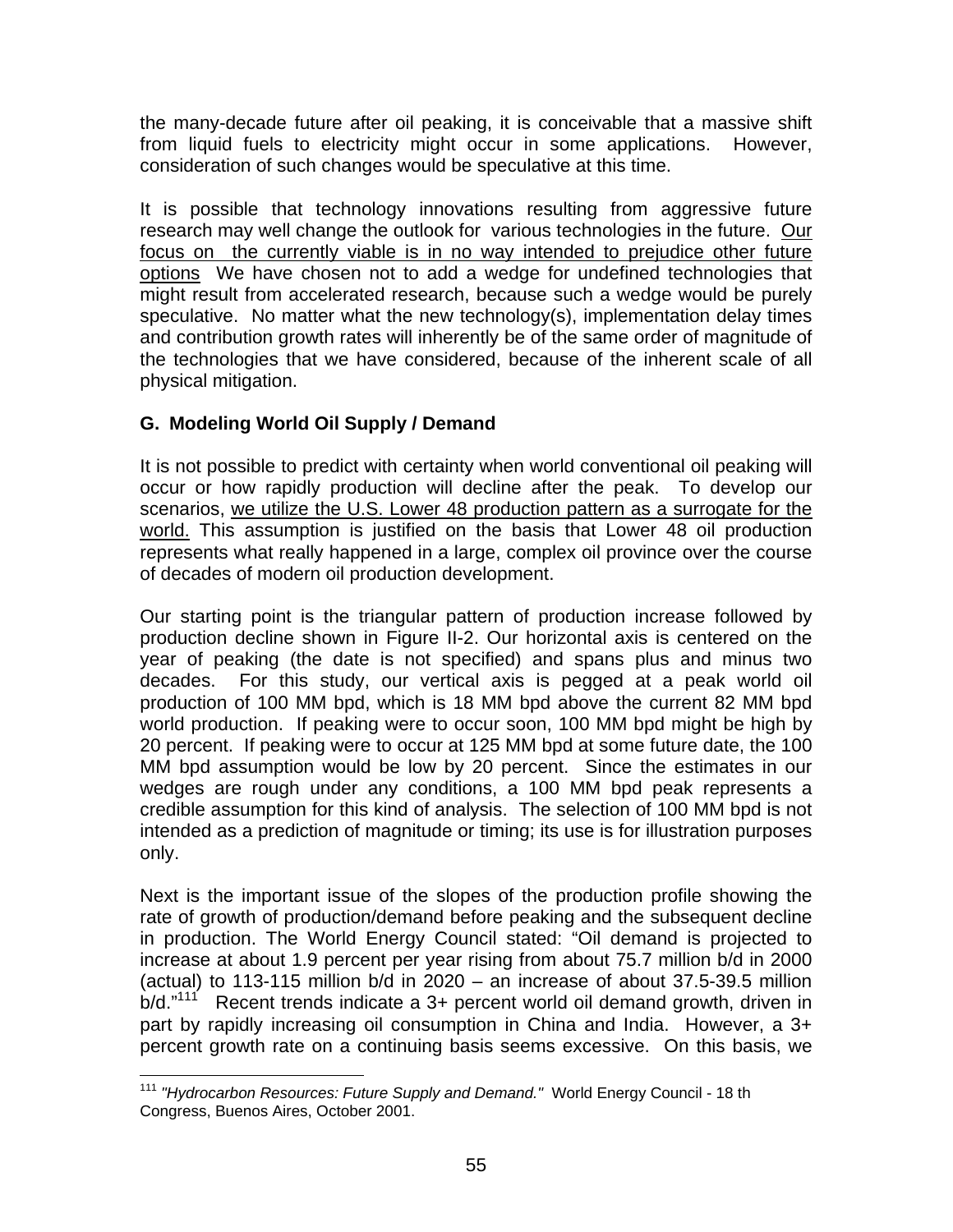assume a two percent demand growth before peaking, and we assume an intrinsic two percent long-run hypothetical, healthy economy demand after peaking. This extrapolation of demand after peaking provides a reference that facilitates calculation of supply shortfalls. The assumption has the benefit of simplicity, but it ignores the real-world feedback of oil price escalation on demand, which is sure to happen but the calculation thereof will be complicated and was beyond the scope of this study.

Estimating a decline rate after world oil production peaking is a difficult issue. While human activity dominates the demand for oil, the "rocks" (geology) will dominate the decline of world conventional oil production after peaking. Referring to U.S. Lower 48 production history, the decline after the 1970 peaking was roughly 1.7 percent per year, which we have chosen to round off to two percent per year as our estimated world conventional oil decline rate.<sup>112</sup> It should be noted that other analysts have projected decline rates of 3-8%, which would make the mitigation problem much more difficult.<sup>113</sup>

## **H. Our Wedges**

In Appendix IV we develop the sizes of the wedges that we believe appropriate for our trends analysis. The categories, delays and 10-year estimated impacts are shown in Figure VIII-3. Once again, bear in mind that these are rough approximations aimed at illustrating the inherently large scale of mitigation.



<sup>1</sup>  $112$  Compounding starts at 67.3 MM bpd at  $-20$  years, rises to 100 MM bpd at year 0, and drops to 66.8 MM bpd at +20 years.

<sup>&</sup>lt;sup>113</sup> See for instance Al-Husseini, S.I., Retired Exec. V.P., Saudi Aramco. A Producer's Perspective on the Oil Industry. Oil and Money Conference. London. October 26, 2004; Hakes, J. Long Term World Oil Supply. EIA. April 18, 2000; and ExxonMobil. A Report on Energy Trends, Greenhouse Emissions and Alternate Energy. February 2004.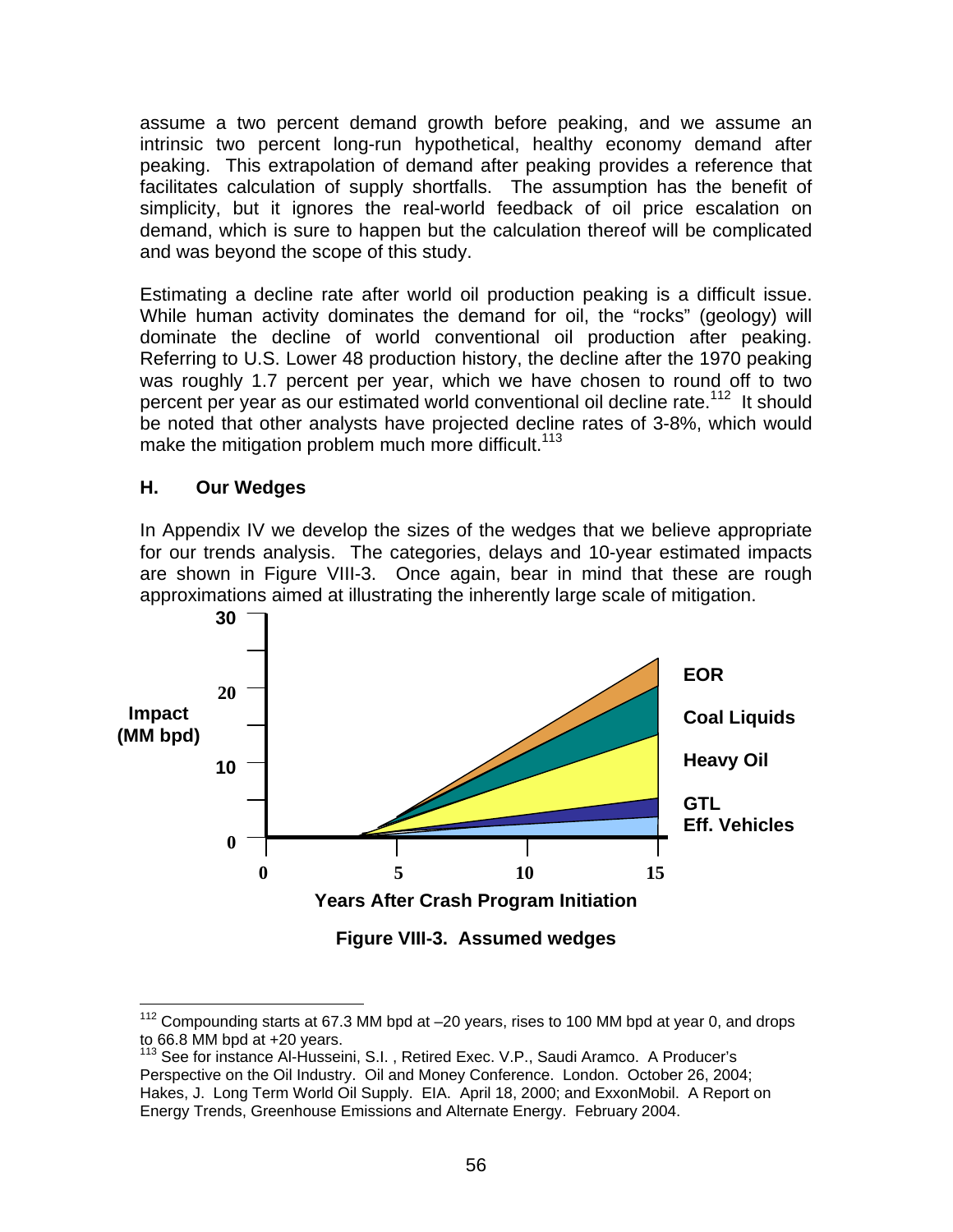### **I. The Three Scenarios**

As noted, our three scenarios are benchmarked to the unknown date of peaking:

- **Scenario I**: Mitigation begins at the time of peaking;
- **Scenario II:** Mitigation starts 10 years before peaking;
- **Scenario III:** Mitigation starts 20 years before peaking.

Our mitigation choices then map onto our assumed world oil peaking pattern as shown in Figures VIII-4, 5 and 6.



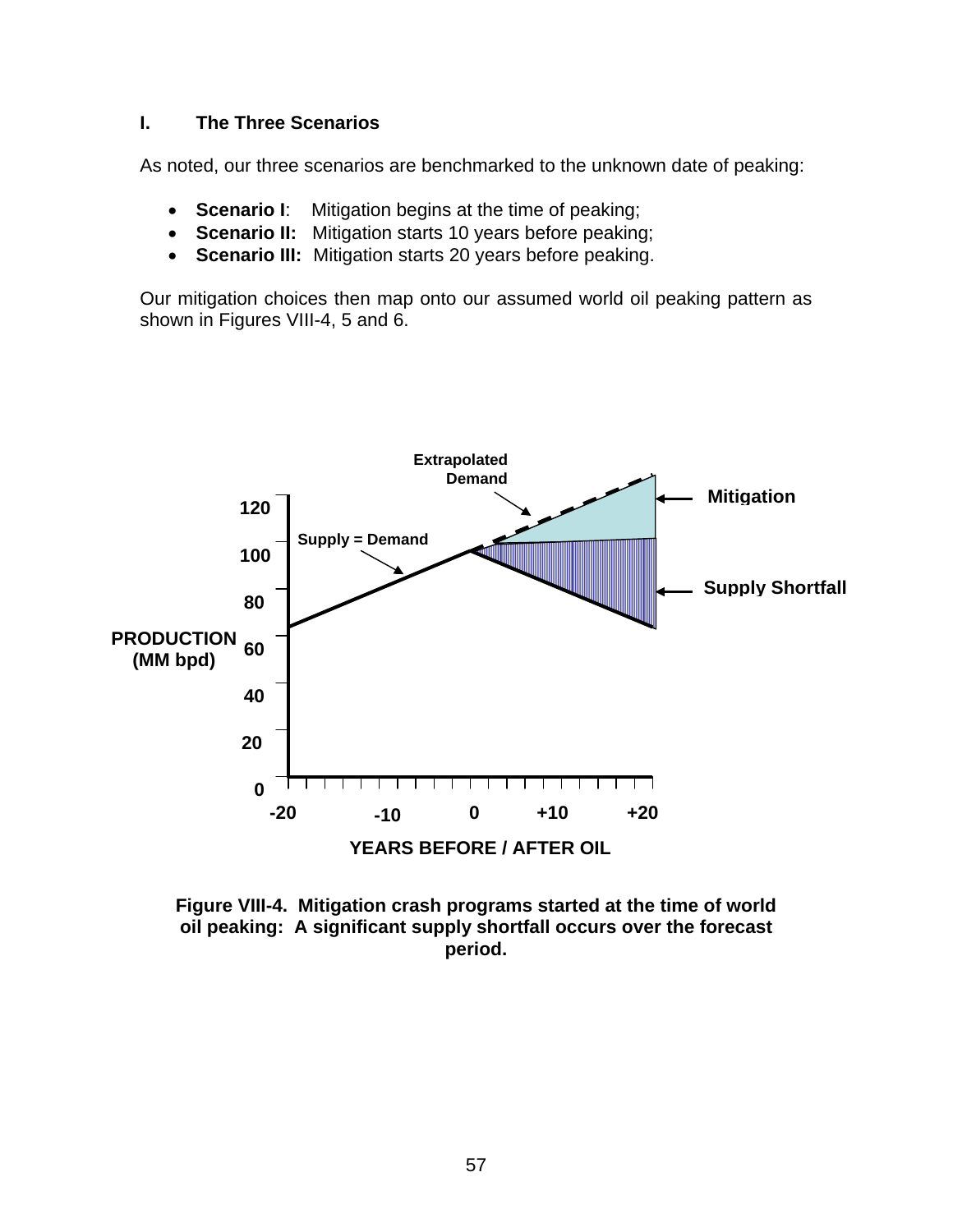

**Figure VIII-5. Mitigation crash programs started 10 years before world oil peaking: A moderate supply shortfall occurs after roughly 10 years.**



**Figure VIII-6. Mitigation crash programs started 20 years before world oil peaking: No supply shortfall occurs during the forecast period.**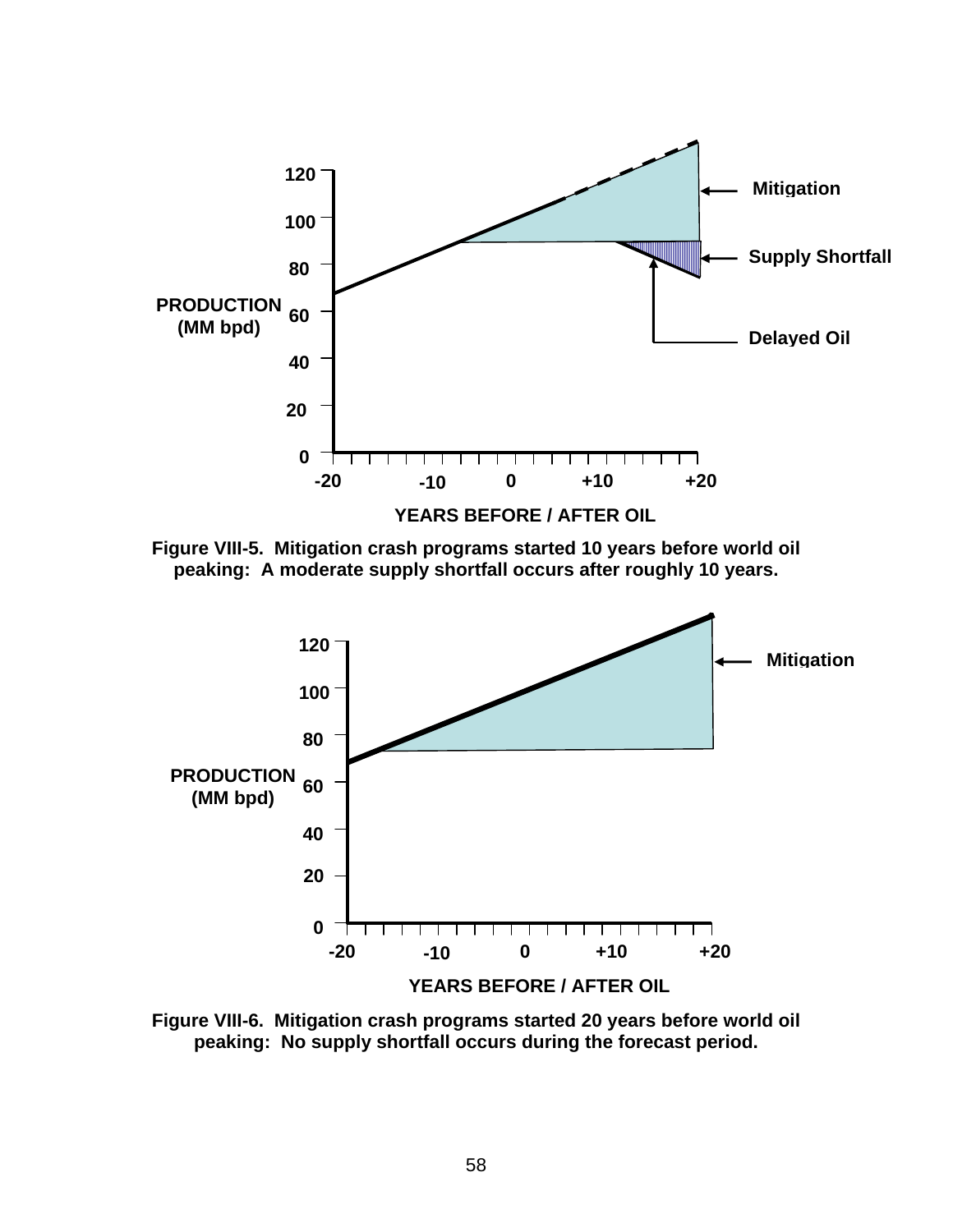# **J. Observations & Conclusions on Scenarios**

This exercise was conducted bottom – up; we estimated reasonable potential contributions from each viable option, summed them, and then applied them to our assumed world oil peaking pattern.

While our option contribution estimates are clearly approximate, in total they probably represent a realistic portrayal of what might be achieved with an array of physical mitigation options. Together, implementation of all of the specified options would provide 15 – 20 MM bpd impact, ten years after simultaneous initiation. Roughly 90 percent would result from substitute liquid fuel production and roughly ten percent would come from transportation fuel efficiency improvements.

Our results are congruent with the fundamentals of the problem:

- Waiting until world oil production peaks before taking crash program action leaves the world with a significant liquid fuel deficit for more than two decades.
- Initiating a mitigation crash program 10 years before world oil peaking helps considerably but still leaves a liquid fuels shortfall roughly a decade after the time that oil would have peaked.
- Initiating a mitigation crash program 20 years before peaking appears to offer the possibility of avoiding a world liquid fuels shortfall for the forecast period.

The obvious conclusion from this analysis is that with adequate, timely mitigation, the costs of peaking can be minimized. If mitigation were to be too little, too late, world supply/demand balance will be achieved through massive demand destruction (shortages), which would translate to significant economic hardship, as discussed earlier.

## **K. Risk Management**

It is possible that peaking may not occur for several decades, but it is also possible that peaking may occur in the near future. We are thus faced with a daunting risk management problem:

- On the one hand, mitigation initiated soon would be premature if peaking is still several decades away.
- On the other hand, if peaking is imminent, failure to initiate mitigation quickly will have significant economic and social costs to the U.S. and the world.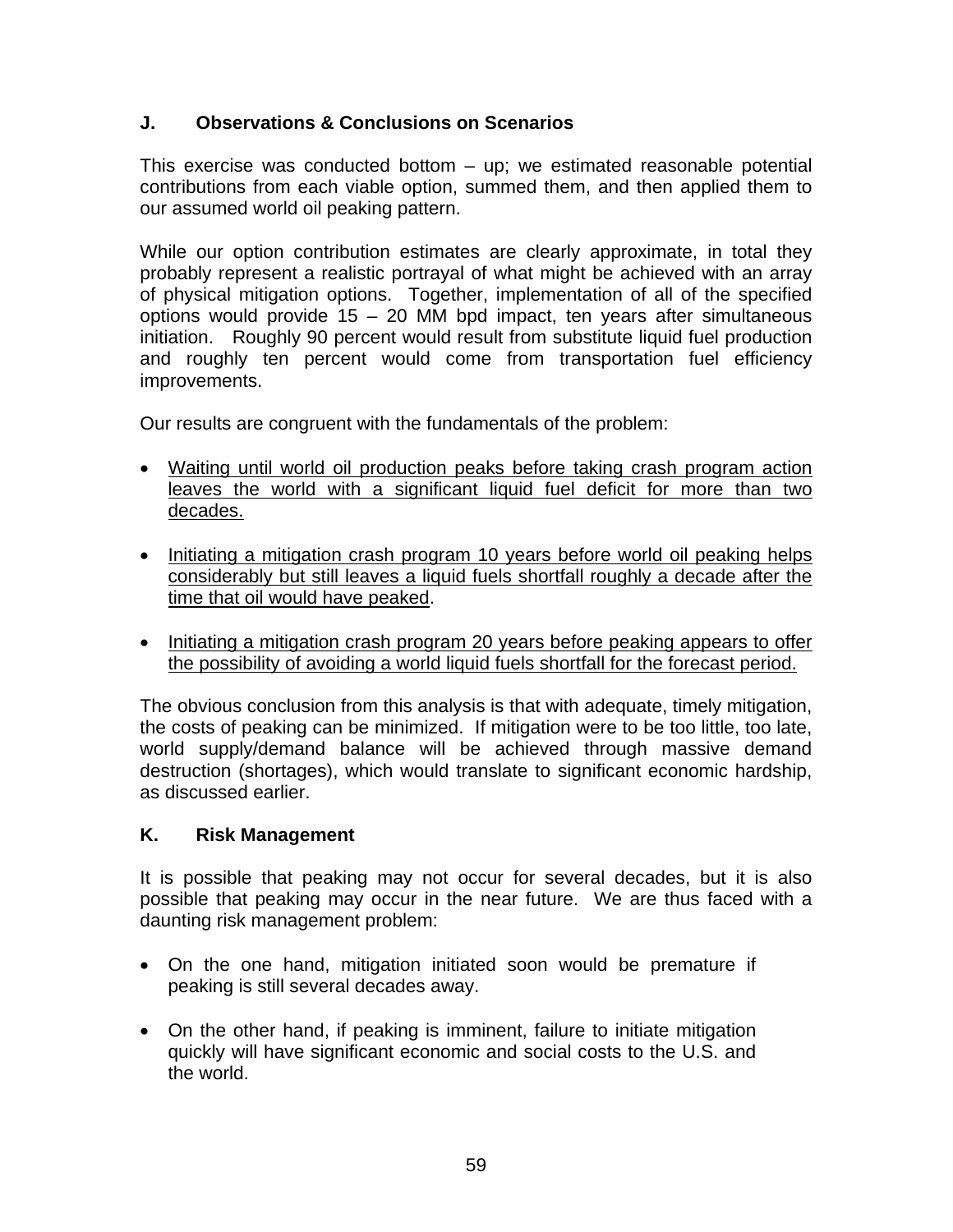The two risks are asymmetric:

- Mitigation actions initiated prematurely will be costly and could result in a poor use of resources.
- Late initiation of mitigation may result in severe consequences.

The world has never confronted a problem like this, and the failure to act on a timely basis could have debilitating impacts on the world economy. Risk minimization requires the implementation of mitigation measures well prior to peaking. Since it is uncertain when peaking will occur, the challenge is indeed significant.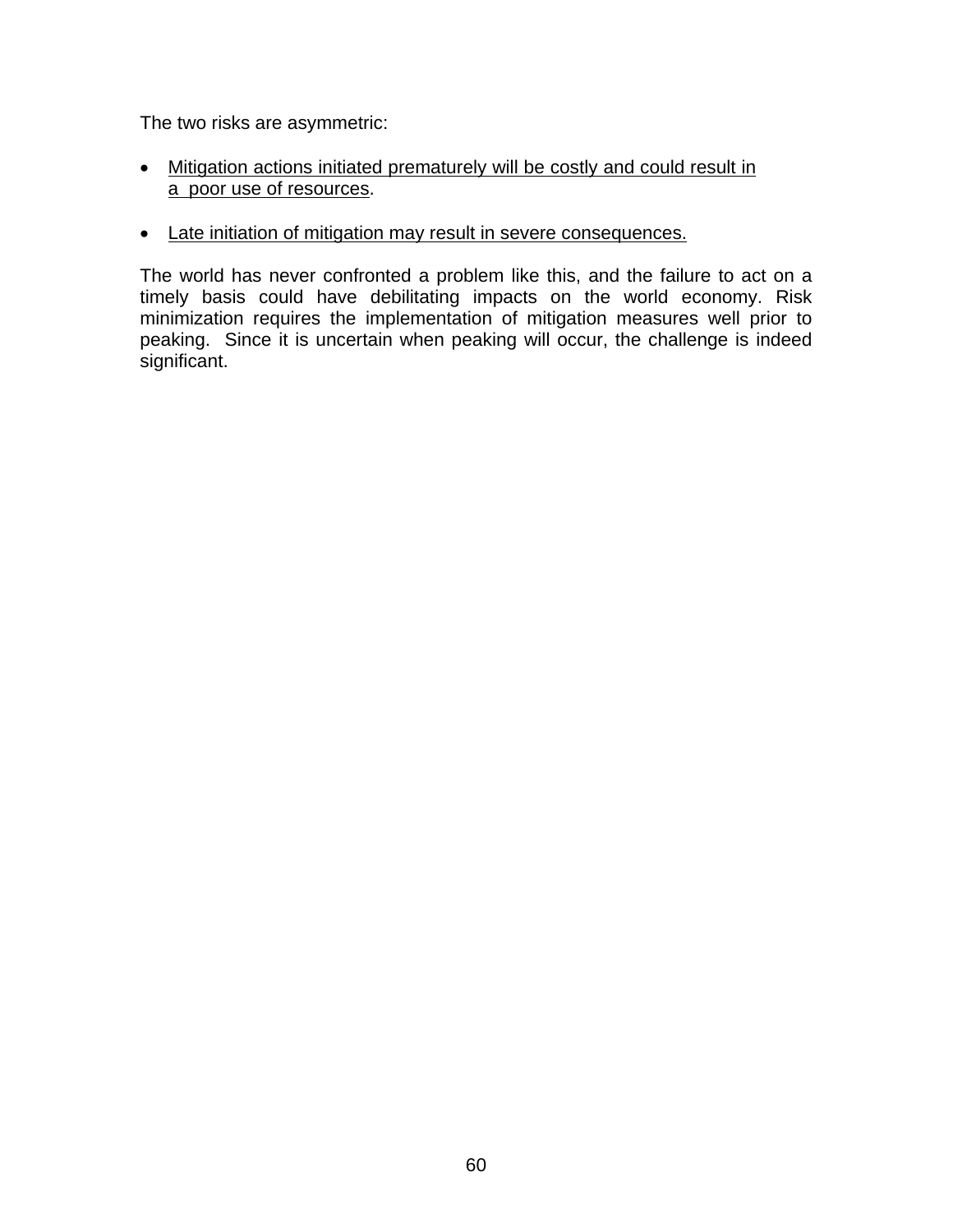# **IX. MARKET SIGNALS AS PEAKING IS APPROACHED**

As world oil peaking is approached and demand for conventional oil begins to exceed supply, oil prices will rise steeply. As discussed in Chapter IV, related price increases are almost certain to have negative impacts on the U.S. and world economies. Another likely signal is substantially increased oil price volatility.

Oil prices have traditionally been volatile. Causes include political events, weather, labor strikes, infrastructure problems, and fears of terrorism.<sup>114</sup> In an era where supply was adequate to meet demand and where there was excess production capacity in OPEC, those effects were relatively short-lived. However, as world oil peaking is approached, excess production capacity by definition will disappear, so that even minor supply disruptions will cause increased price volatility as traders, speculators, and other market participants react to supply/demand events. Simultaneously, oil storage inventories are likely to decrease, further eroding security of supply, aggravating price volatility, and further stimulating speculation.<sup>115</sup>

While it is recognized that high oil prices will have adverse effects, the effects of increased price volatility may not be sufficiently appreciated. Higher oil price volatility can lead to reduction in investment in other parts of the economy, leading in turn to a long-term reduction in supply of various goods, higher prices, and further reduced macroeconomic activity. Increasing volatility has the potential to increase both economic disruption and transaction costs for both consumers and producers, adding to inflation and reducing economic growth rates.<sup>116</sup>

The most relevant experience was during the 1970s and early 1980s, when oil prices increased roughly six-fold and oil price volatility was aggravated. Those reactions have often been dismissed as a "panic response," but that experience may nevertheless be a good indicator of the oil price volatility to be expected when demand exceeds supply after oil peaking.<sup>117</sup>

 $\overline{a}$  $114$ Over the past 20 years, oil prices have been extremely volatile. Between 1982 and 2002, the standard deviation in monthly oil prices was 29.5 percent of its mean. The only other major commodity whose price exhibited similar volatility was coffee  $-27.8$  percent of its mean. See Andre Plourde and G.C. Watkins, "Crude Oil Prices Between 1985 and 1994: How Volatile in Relation to Other Commodities?" *Resource and Energy Economics*, Vol. 20, 1998, pp. 245-262. In general, Plourde and Watkins found that oil prices fluctuated more or at least as much as the most volatile of commodity prices; see the discussion in Hillard Huntington, "Energy Disruptions, Interfirm Price Effects, and the Aggregate Economy," Stanford Energy Modeling Forum, September 2002.

<sup>&</sup>lt;sup>115</sup>International Energy Agency, "IEA Expresses Concern About High Oil Prices as it Celebrates *its 30th Anniversary,*" Istanbul, April 2004; International Monetary Fund, *World Economic Outlook Report*, September 2003.<br><sup>116</sup>Walter C. Labys, *Globalization, Oil Price Volatility*, *and the U.S. Economy*, 2001.

<sup>&</sup>lt;sup>117</sup>Vincente Ramirez, "Oil Crises Delay - a World Oil Price Forecast," REXplore Zachasumsc, Switzerland, July 1999.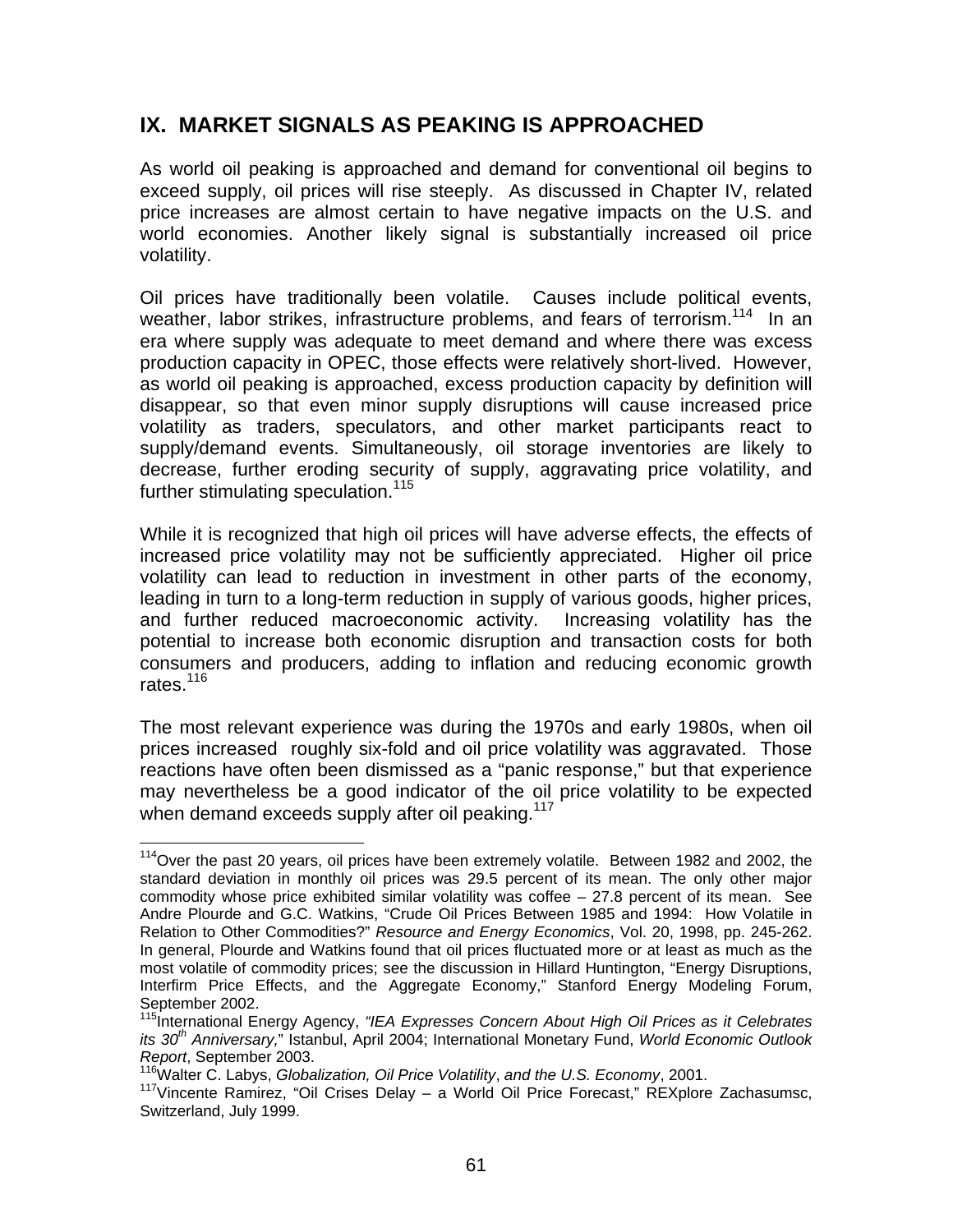The factors that cause oil price escalation and volatility could be further exacerbated by terrorism. For example, in the summer of 2004, it was estimated that the threat of terrorism had added a premium of 25 - 33 percent to the price of a barrel of oil.<sup>118</sup> As world oil peaking is approached, it is not difficult to imagine that the terrorism premium could increase even more.

In conclusion, oil peaking will not only lead to higher oil prices but also to increased oil price volatility. In the process, oil could become the price setter in the broader energy market, in which case other energy prices could well become increasingly volatile and unpredictable.<sup>119</sup>

 $\overline{a}$ 

<sup>&</sup>lt;sup>118</sup>John Schoen, "Oil Prices Include a Growing Risk Premium," Business with MSNBC, Oil and Energy News, May 12, 2004.

<sup>119</sup>Jean-Marie Bourdaire, "*Energy Supply Conditions and Oil Price Regime,"* presented at the Association for the Study of Peak Oil, Paris, May 2003.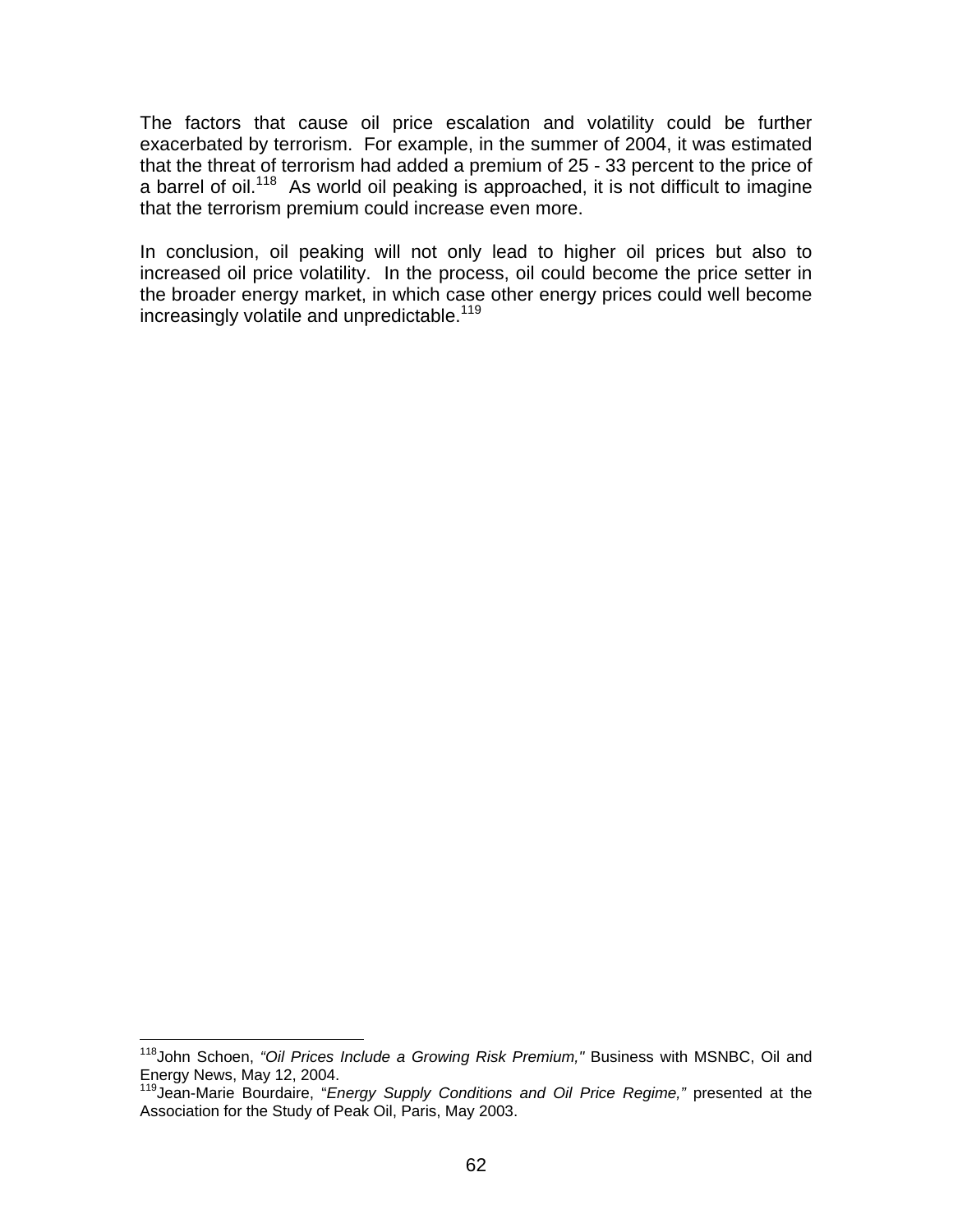# **X. WILDCARDS**

There are a number of factors that could conceivably impact the peaking of world oil production. Here is a list of possible upsides and downsides.

# **A. Upsides – Things That Might Ease the Problem of World Oil Peaking**

- The pessimists are wrong again and peaking does not occur for many decades.
- Middle East oil reserves are much higher than publicly stated.
- A number of new super-giant oil fields are found and brought into production, well before oil peaking might otherwise have occurred.
- High world oil prices over a sustained period (a decade or more) induce a higher level of structural conservation and energy efficiency.
- The U.S. and other nations decide to institute significantly more stringent fuel efficiency standards well before world oil peaking.
- World economic and population growth slows and future demand is much less than anticipated.
- China and India decide to institute vehicle efficiency standards and other energy efficiency requirements, reducing the rate of growth of their oil requirements.
- Oil prices stay at a high enough level on a sustained basis so that industry begins construction of substitute fuels plants well before oil peaking.
- Huge new reserves of natural gas are discovered, a portion of which is converted to liquid fuels.
- Some kind of scientific breakthrough comes into commercial use, mitigating oil demand well before oil production peaks.

## **B. Downsides - Things That Might Exacerbate the Problem of World Oil Peaking**

- World oil production peaking is occurring now or will happen soon.
- Middle East reserves are much less than stated.
- Terrorism stays at current levels or increases and concentrates on damaging oil production, transportation, refining and distribution.
- Political instability in major oil producing countries results in unexpected, sustained world-scale oil shortages.
- Market signals and terrorism delay the realization of peaking, delaying the initiation of mitigation.
- Large-scale, sustained Middle East political instability hinders oil production.
- Consumers demand even larger, less fuel-efficient cars and SUVs.
- Expansion of energy production is hindered by increasing environmental challenges, creating shortages beyond just liquid fuels.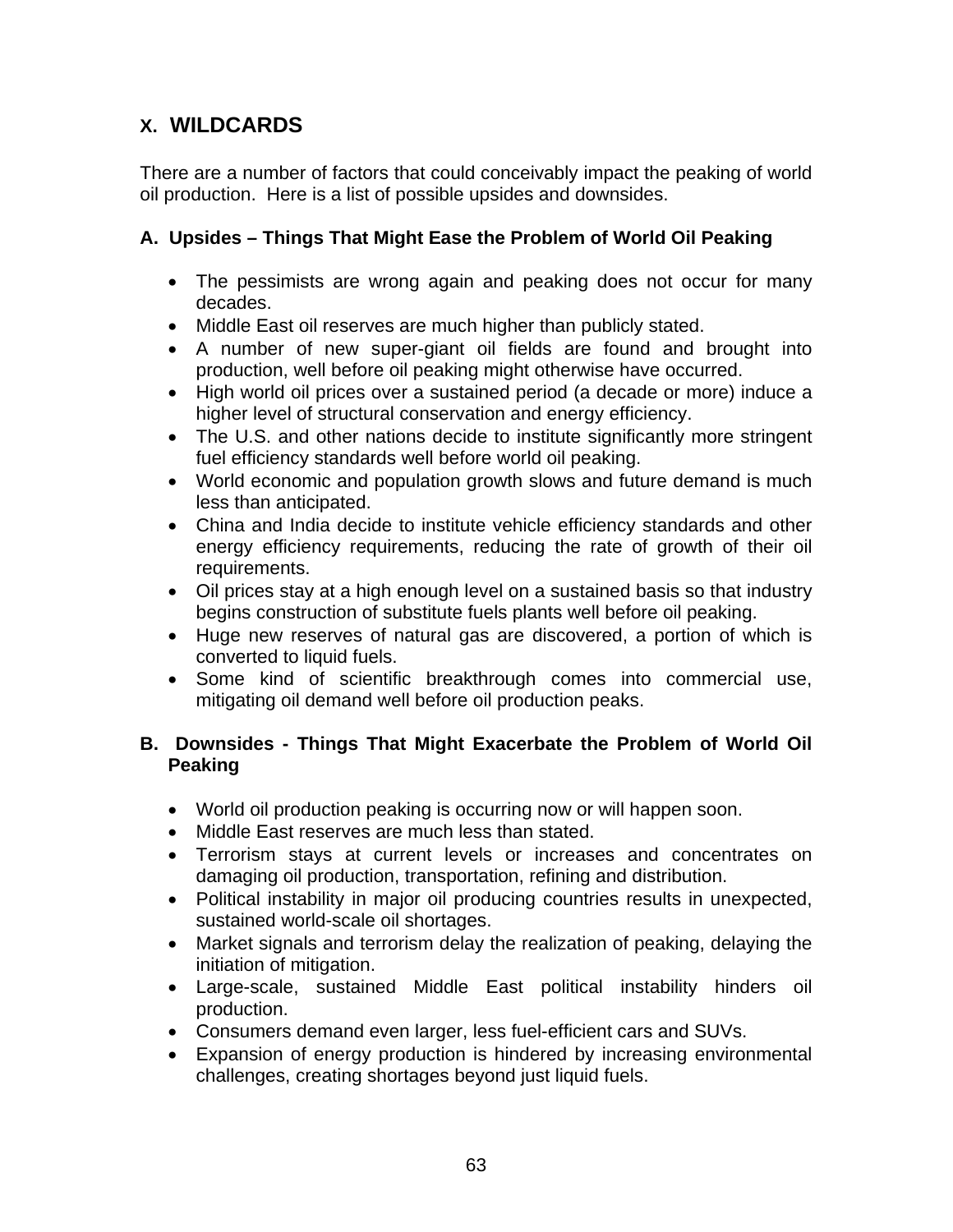# **XI. SUMMARY AND CONCLUDING REMARKS**

Our analysis leads to the following conclusions and final thoughts.

# **1. World Oil Peaking is Going to Happen**

World production of conventional oil will reach a maximum and decline thereafter. That maximum is called the peak. A number of competent forecasters project peaking within a decade; others contend it will occur later. Prediction of the peaking is extremely difficult because of geological complexities, measurement problems, pricing variations, demand elasticity, and political influences. Peaking will happen, but the timing is uncertain.

# **2. Oil Peaking Could Cost the U.S. Economy Dearly**

Over the past century the development of the U.S. economy and lifestyle has been fundamentally shaped by the availability of abundant, low-cost oil. Oil scarcity and several-fold oil price increases due to world oil production peaking could have dramatic impacts. The decade after the onset of world oil peaking may resemble the period after the 1973-74 oil embargo, and the economic loss to the United States could be measured on a trillion-dollar scale. Aggressive, appropriately timed fuel efficiency and substitute fuel production could provide substantial mitigation.

## **3. Oil Peaking Presents a Unique Challenge**

The world has never faced a problem like this. Without massive mitigation more than a decade before the fact, the problem will be pervasive and will not be temporary. Previous energy transitions (wood to coal and coal to oil) were gradual and evolutionary; oil peaking will be abrupt and revolutionary.

## **4. The Problem is Liquid Fuels**

Under business-as-usual conditions, world oil demand will continue to grow, increasing approximately two percent per year for the next few decades. This growth will be driven primarily by the transportation sector. The economic and physical lifetimes of existing transportation equipment are measured on decade time-scales. Since turnover rates are low, rapid changeover in transportation end-use equipment is inherently impossible.

Oil peaking represents a liquid fuels problem, not an "energy crisis" in the sense that term has been used. Motor vehicles, aircraft, trains, and ships simply have no ready alternative to liquid fuels. Non-hydrocarbon-based energy sources, such as solar, wind, photovoltaics, nuclear power, geothermal, fusion, etc. produce electricity, not liquid fuels, so their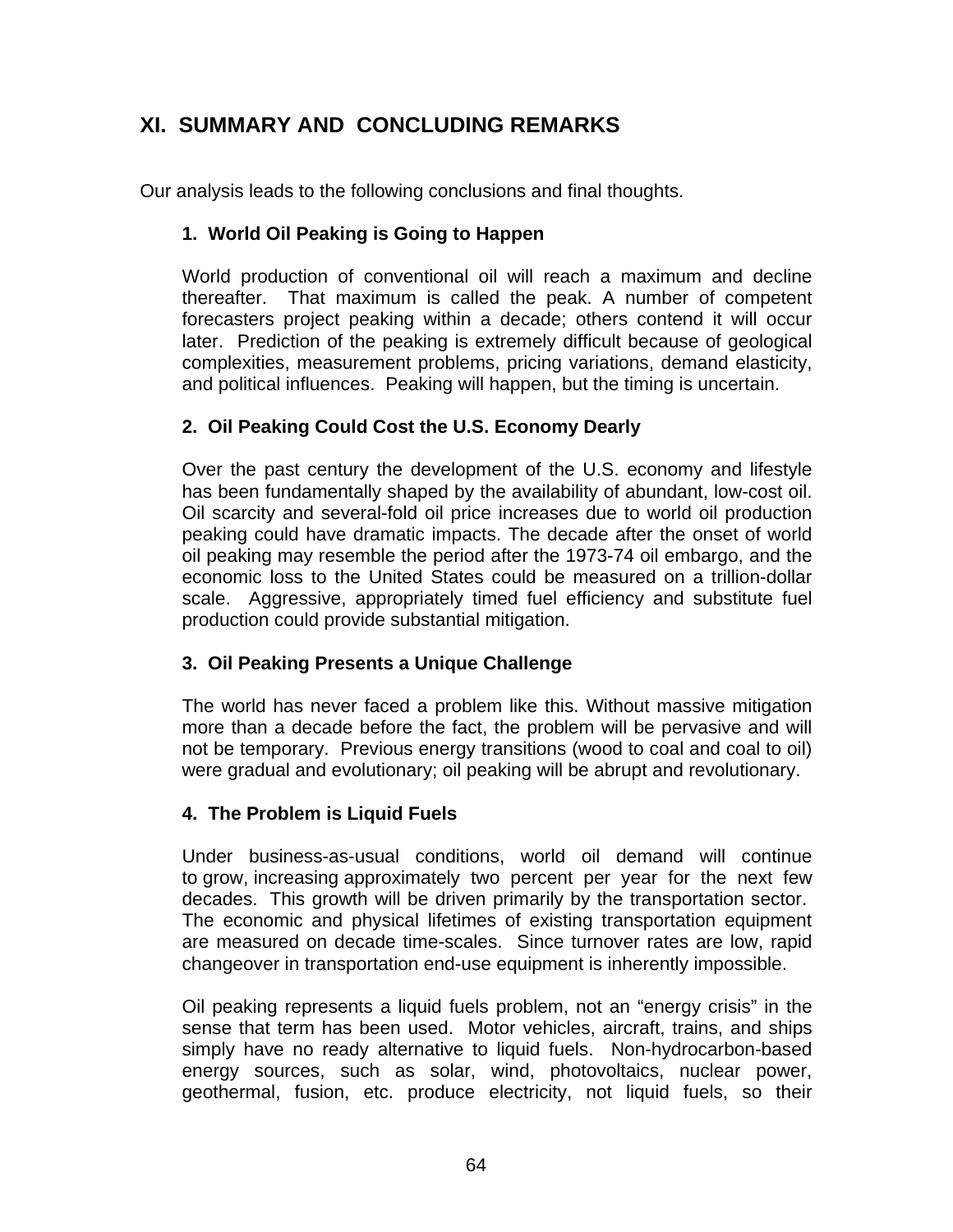widespread use in transportation is at best decades away. Accordingly, mitigation of declining world oil production must be narrowly focused.

### **5. Mitigation Efforts Will Require Substantial Time**

Mitigation will require an intense effort over decades. This inescapable conclusion is based on the time required to replace vast numbers of liquid fuel consuming vehicles and the time required to build a substantial number of substitute fuel production facilities. Our scenarios analysis shows:

• Waiting until world oil production peaks before taking crash program action would leave the world with a significant liquid fuel deficit for more than two decades.

• Initiating a mitigation crash program 10 years before world oil peaking helps considerably but still leaves a liquid fuels shortfall roughly a decade after the time that oil would have peaked.

• Initiating a mitigation crash program 20 years before peaking appears to offer the possibility of avoiding a world liquid fuels shortfall for the forecast period.

The obvious conclusion from this analysis is that with adequate, timely mitigation, the economic costs to the world can be minimized. If mitigation were to be too little, too late, world supply/demand balance will be achieved through massive demand destruction (shortages), which would translate to significant economic hardship.

There will be no quick fixes. Even crash programs will require more than a decade to yield substantial relief.

### **6. Both Supply and Demand Will Require Attention**

Sustained high oil prices will stimulate some level of forced demand reduction. Stricter end-use efficiency requirements can further reduce embedded demand, but substantial, world-scale change will require a decade or more. Production of large amounts of substitute liquid fuels can and must be provided. A number of commercial or near-commercial substitute fuel production technologies are currently available, so the production of large amounts of substitute liquid fuels is technically and economically feasible, albeit time-consuming and expensive.

### **7. It Is a Matter of Risk Management**

The peaking of world conventional oil production presents a classic risk management problem: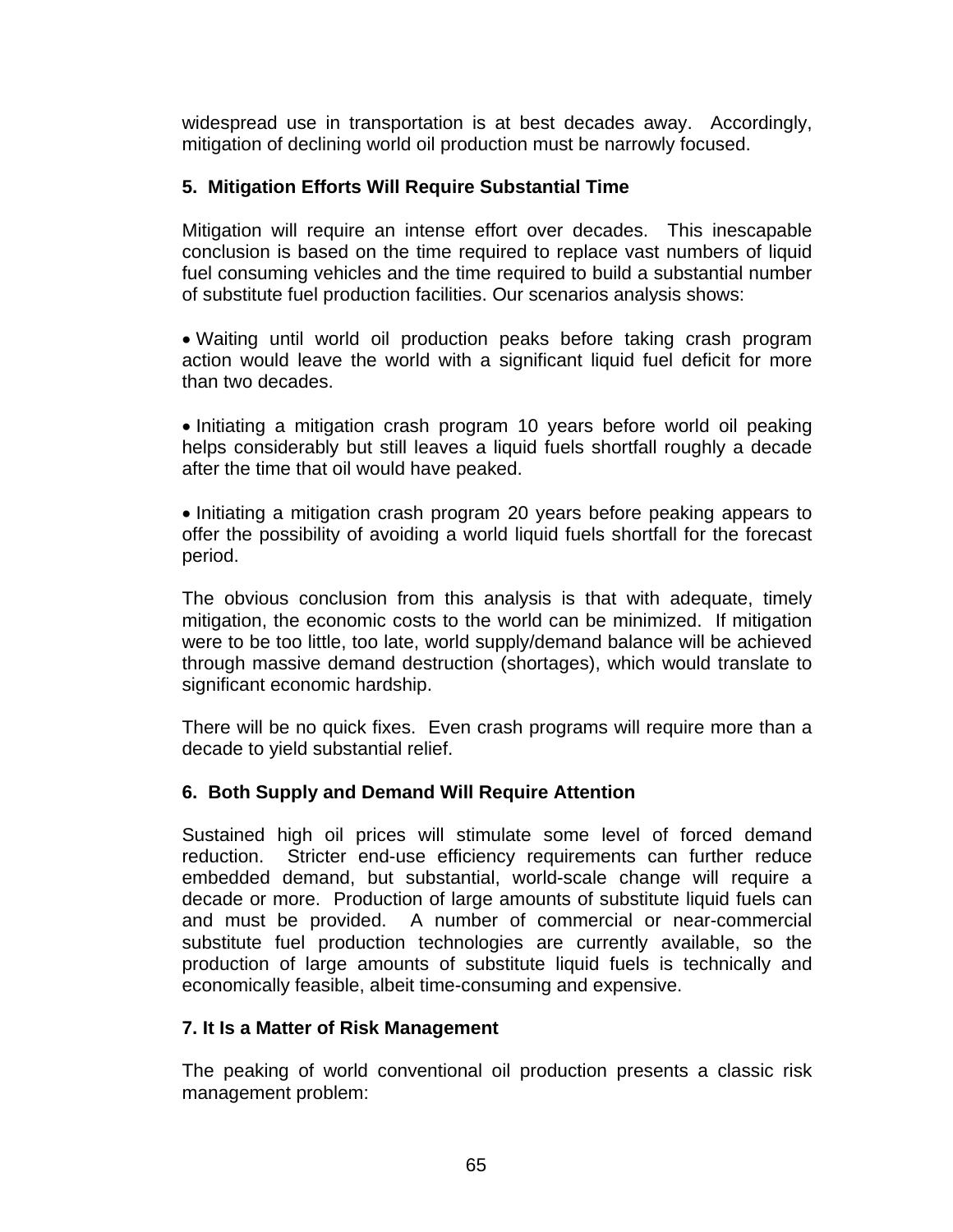- Mitigation efforts initiated earlier than required may turn out to be premature, if peaking is long delayed.
- On the other hand, if peaking is imminent, failure to initiate timely mitigation could be extremely damaging.

Prudent risk management requires the planning and implementation of mitigation well before peaking. Early mitigation will almost certainly be less expensive and less damaging to the world's economies than delayed mitigation.

## **8. Government Intervention Will be Required**

Intervention by governments will be required, because the economic and social implications of oil peaking would otherwise be chaotic. The experiences of the 1970s and 1980s offer important lessons and guidance as to government actions that might be more or less desirable. But the process will not be easy. Expediency may require major changes to existing administrative and regulatory procedures such as lengthy environmental reviews and lengthy public involvement.

### **9. Economic Upheaval is Not Inevitable**

Without mitigation, the peaking of world oil production will almost certainly cause major economic upheaval. However, given enough lead-time, the problems are soluble with existing technologies. New technologies are certain to help but on a longer time scale. Appropriately executed risk management could dramatically minimize the damages that might otherwise occur.

### **10. More Information is Needed**

The most effective action to combat the peaking of world oil production requires better understanding of a number of issues. Is it possible to have relatively clear signals as to when peaking might occur? It would be desirable to have potential mitigation actions better defined with respect to cost, potential capacity, timing, etc. Various risks and possible benefits of possible mitigation actions need to be examined. (See Appendix V for a list of possible follow-on studies).

The purpose of this analysis was to identify the critical issues surrounding the occurrence and mitigation of world oil production peaking. We simplified many of the complexities in an effort to provide a transparent analysis. Nevertheless, our study is neither simple nor brief. We recognize that when oil prices escalate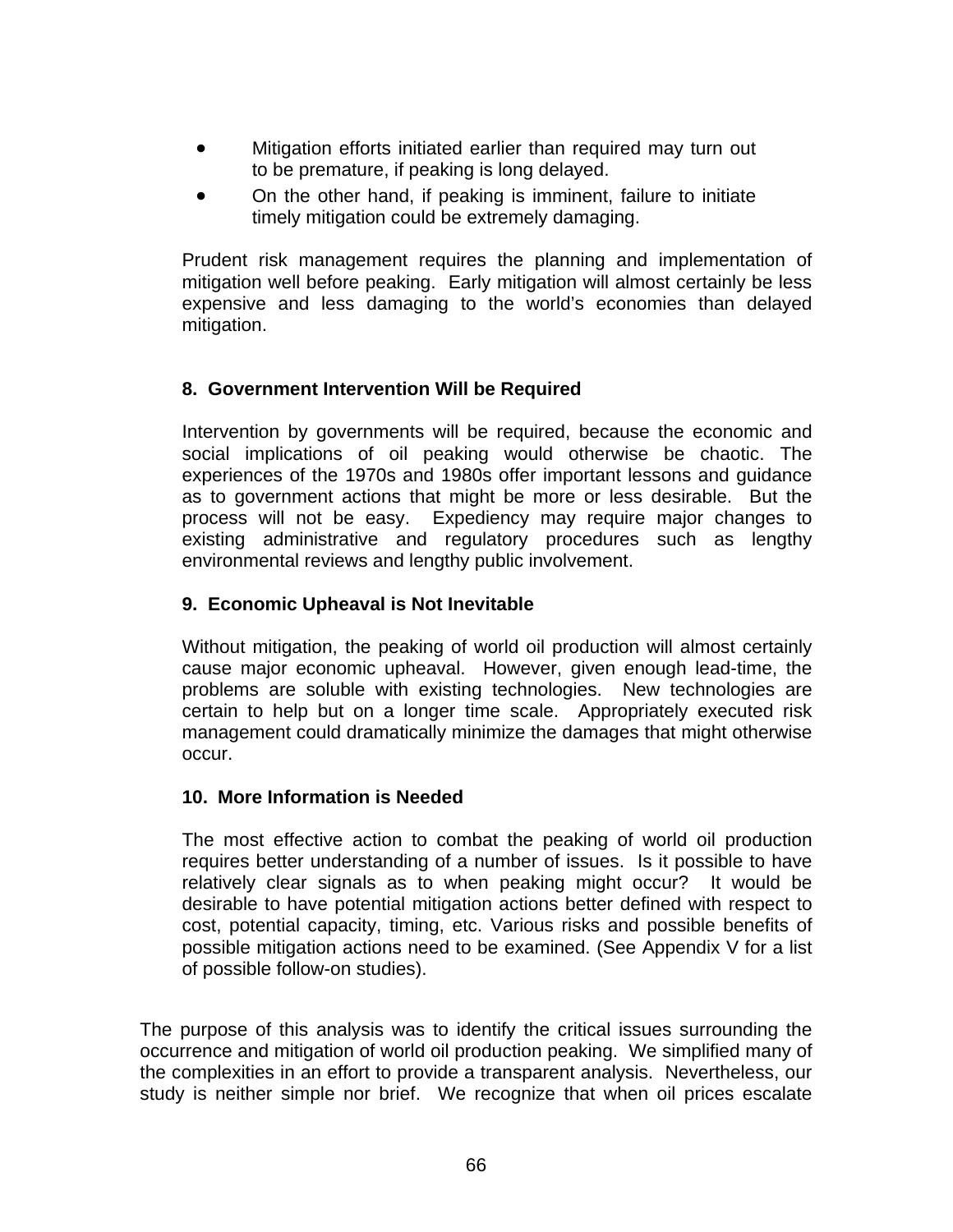dramatically, there will be demand and economic impacts that will alter our simplified analysis. Consideration of those feedbacks will be a daunting task but one that should be undertaken.

Our study required that we make a number of assumptions and estimates. We well recognize that in-depth analyses may yield different numbers. Nevertheless, this analysis clearly demonstrates that the key to mitigation of world oil production peaking will be the construction a large number of substitute fuel production facilities, coupled to significant increases in transportation fuel efficiency. The time required to mitigate world oil production peaking is measured on a decade time-scale, and related production facility size is large and capital intensive. How and when governments decide to address these challenges is yet to be determined.

Our focus on existing commercial and near-commercial mitigation technologies illustrates that a number of technologies are currently ready for immediate and extensive implementation. Our analysis was not meant to be limiting. We believe that future research will provide additional mitigation options, some possibly superior to those we considered. Indeed, it would be appropriate to greatly accelerate public and private oil peaking mitigation research. However, the reader must recognize that doing the research required to bring new technologies to commercial readiness takes time under the best of circumstances. Thereafter, more than a decade of intense implementation will be required for world scale impact, because of the inherently large scale of world oil consumption.

### **ACKNOWLEDGEMENTS**

This work was sponsored by the National Energy Technology Laboratory of the Department of Energy, under Contracts No. DE-AM26-99FT40575, Task 21006W and Subcontract Agreement number 7010001197 with Energy and Environmental Solutions, LLC. The authors are indebted to NETL management for their encouragement and support.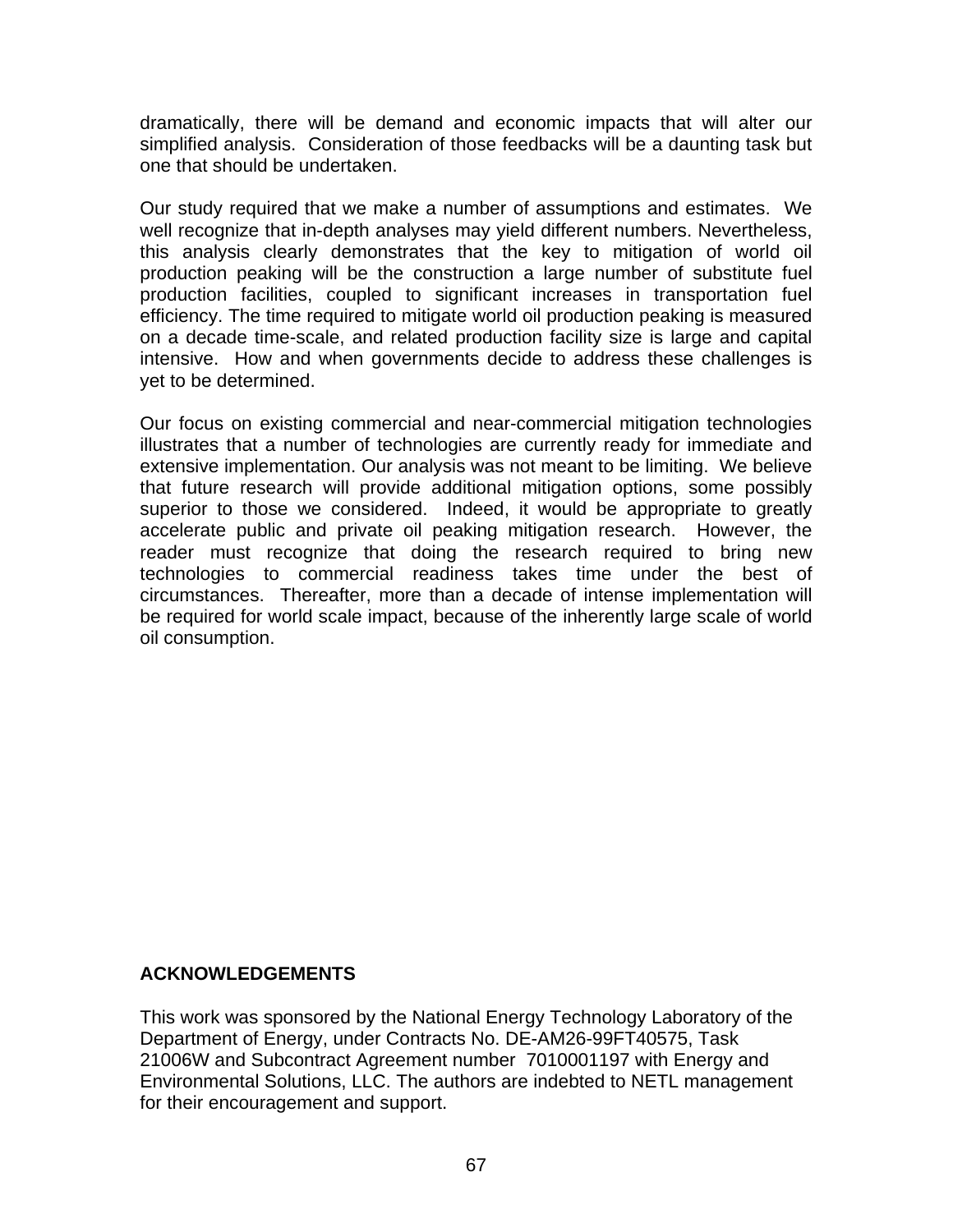# **APPENDICES**

# **I. MOST MEANINGFUL EIA OIL PEAKING CASE**

# **II. MORE HISTORICAL OIL CRISIS CONSIDERTIONS**

### **III. LIKELY FUTURE OIL DEMAND**

## **IV. RATIONALES FOR THE WEDGES**

- A. Vehicle Efficiency Wedge
- B. Coal Liquids
- C. Heavy oils / Oil Sands
- D. Improved Oil Recovery
- E. Gas-To-Liquids
- F. Sum of the Wedges

## **V. NOTES ON SHALE OIL AND BIOMASS**

## **VI. TOPICS FOR FUTURE STUDY**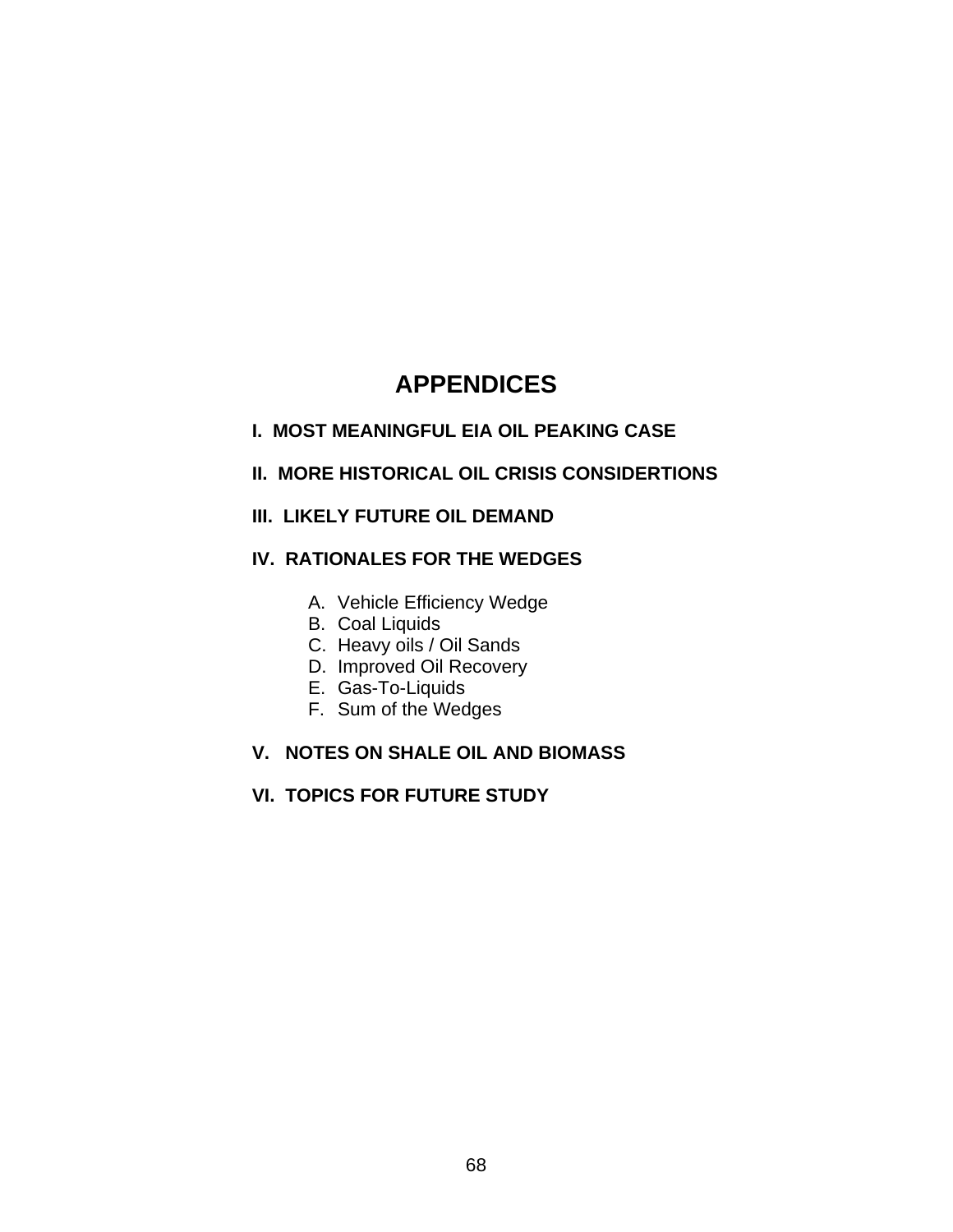# **APPENDIX I. MOST MEANINGFUL EIA OIL PEAKING CASE**

In the year 2000, EIA developed 12 scenarios for world oil production peaking using three U.S. Geological Survey (USGS) estimates of the world conventional oil resource base (Low, Expected, and High) and four annual world oil demand growth rates (0, 1, 2, and 3 percent per year).<sup>120</sup> We believe the most likely of the EIA scenarios is the one based on the USGS expected ultimate world recoverable oil of 3,003 billion barrels coupled with a 2% annual world oil demand escalation.

Figure A-I shows the two EIA scenarios based on these assumptions. The difference between the two profiles is attributable to two assumed production decay rates following peak production. Both curves assume a 2 percent per year growth from the year 2000 until the peak. One scenario assumes a 2 percent decline after the world oil production peak, while the other assumes a steeper drop after the world oil production peak. Because the areas under both curves must equal the projected 3,003 billion barrels of recoverable conventional oil from the year 2000 forward, the rapid decay curve will inherently yield the later occurring, higher world oil production peak.

The EIA scenario that peaks in 2016 looks like the relatively symmetric U.S. Lower 48 production profile in Figure II-2. The EIA scenario that peaks in 2037 not only differs dramatically from the U.S. experience, it differs from typical individual oil reservoir experience, which often displays a relatively symmetric production profile, not the sharp drop illustrated in the alternate EIA case. On this basis, we believe that the EIA 2016 peaking case appears much more credible than the 2037 peaking case. The associated 21-year difference between the two predicted production peaks clearly would have profound implications for the time available for mitigation.

It is worth noting that the USGS mean estimate for the remaining recoverable world oil resource is much higher than estimates made by other investigators, according to K.S. Deffeyes, retired Shell geologist and emeritus Princeton geology professor.<sup>121</sup> Deffeyes also opined "... in 2000 the USGS again released implausibly large estimates of world oil." A lower total reserves estimate would of course mean a world oil production peak earlier than 2016.

<sup>&</sup>lt;sup>120</sup> DOE EIA. "Long Term World Oil Supply." April 18, 2000.

<sup>&</sup>lt;sup>121</sup> Deffeyes, K.S. *Hubbert's Peak-The Impending World Oil Shortage*. Princeton University Press. 2003. p. 134.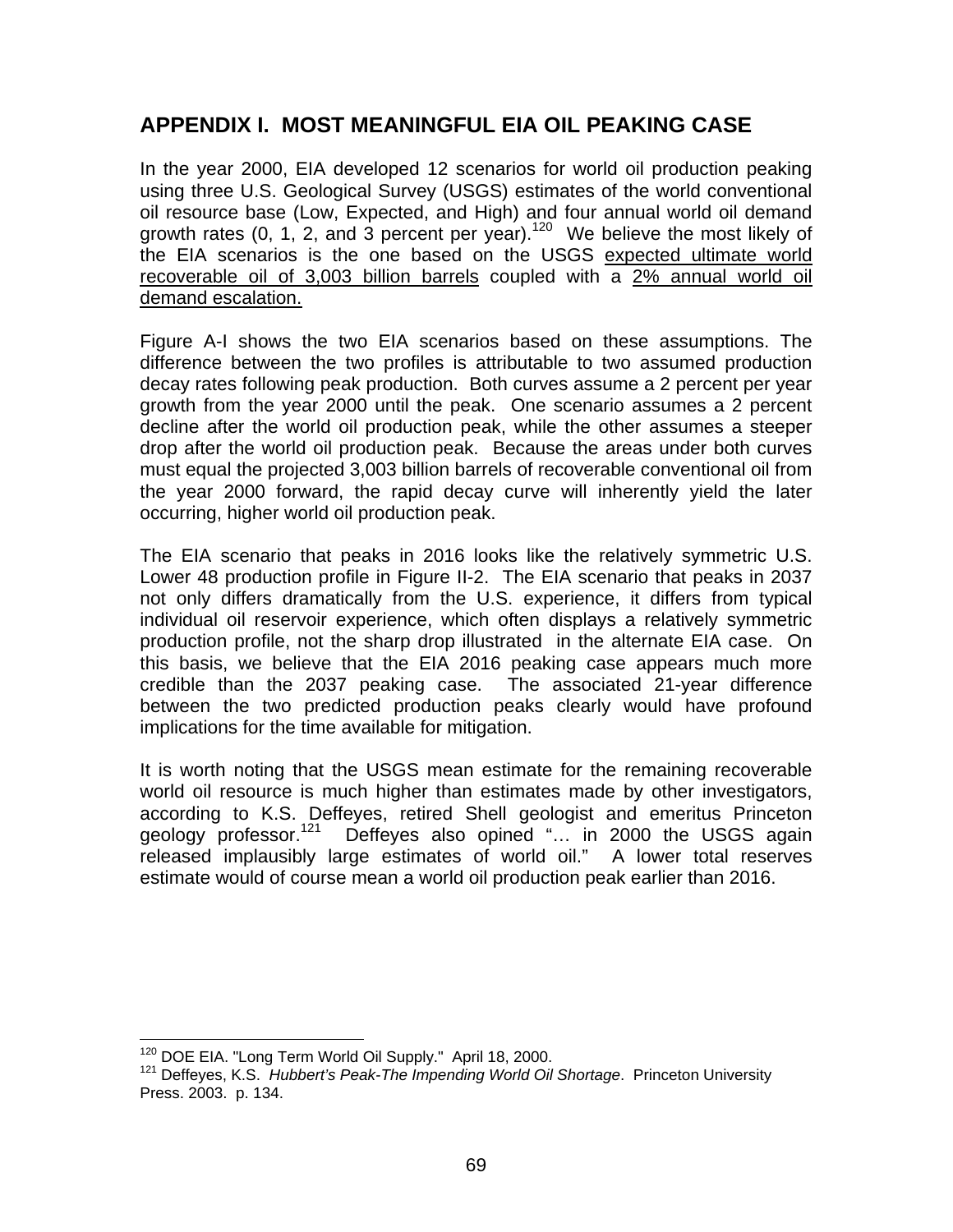

**Figure A-1. Two EIA oil production scenarios based on expected ultimate world-recoverable oil of 3,003 billion barrels and a 2 percent annual world oil demand escalation**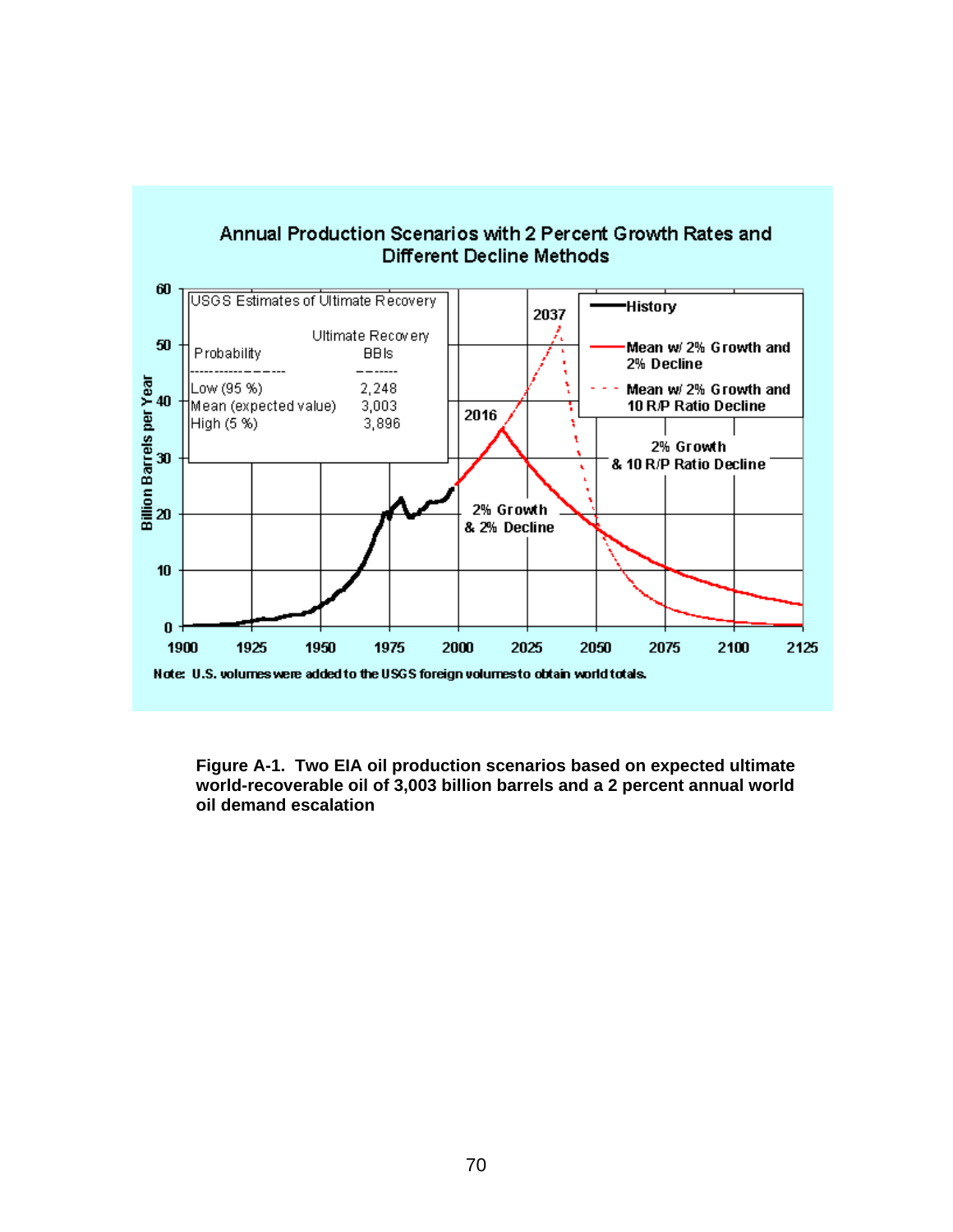# **APPENDIX II. MORE HISTORICAL OIL CRISIS CONSIDERTIONS**

Economists have debated whether the economic problems of the 1970s were due to the oil supply disruptions or to inappropriate fiscal, monetary, and energy policies implemented to deal with them. The consensus is that the disruptions would have caused economic problems irrespective of fiscal, monetary, and energy policies, but that price and allocation controls exacerbated the impacts in the U.S. during the 1970s.<sup>122</sup> There is general consensus on the following:

- Appropriate actions taken included CAFE, the 55 mph speed limit, reorganization of the Federal energy bureaucracy, greatly increased energy R&D, establishment of the Strategic Petroleum Reserve (SPR), energy efficiency standards and building codes, establishment of IEA and EIA, and burden sharing agreements among nations.
- Inadvisable actions included price and allocation controls, excessive regulations, de-facto gasoline rationing, "excess profits" taxes, policies targeting "greedy energy companies," prohibitions on energy use, and subsidy programs.
- Some actions that seemed to be inappropriate may have been desirable if the problem had not been short-lived. For example, synthetic fuel initiatives may have looked prescient had oil prices not collapsed in the mid 1980s.<sup>123</sup>

Estimated costs to the U.S. of oil supply disruptions range from \$25 billion to \$75 billion per year, and the cumulative costs since 1973-74 total about \$4 trillion.<sup>124</sup> Nevertheless, except for several serious disruptions (and then only temporarily), oil prices have risen little in real terms over the past century, as shown in Figure A-2.

Cost of living adjustment clauses imbedded in many contracts, labor agreements, and government programs (e.g., Social Security) are less visible but important inflation drivers. Price increases generated by oil supply disruptions automatically trigger successive inflationary adjustments throughout the

1

 $122$ This consensus emerged by the 1990s; see, for example, K. Lee, S. Ni, and R. Ratti, "Oil Shocks and the Macroeconomy: The Role of Price Variability," *Energy Journal*, Vol. 16, no. 4, 1995.

 $123$  Once again, this experience may preclude such an option in the future, even though it may be called for. For example, by the 1990s, CBO had concluded that the threat posed by oil disruptions had declined; see U.S. Congressional Budget Office, op. cit.

 $124$ Estimates range from \$2 trillion to more than \$7 trillion (2004 dollars) -- exclusive of military or political costs. See U.S. General Accounting Office, *Energy Security: Evaluating U.S. Vulnerability To Oil Supply Disruptions and Options for Mitigating Their Effects*, GAO/RCED-97-6, 1997; David Greene and Nataliya Tishchishyna, *Cost of Oil Dependence: A 2000 Update*, Oak Ridge National Laboratory, May 2000; National Defense Council Foundation, *The Hidden Cost of Imported Oil*, October 2003.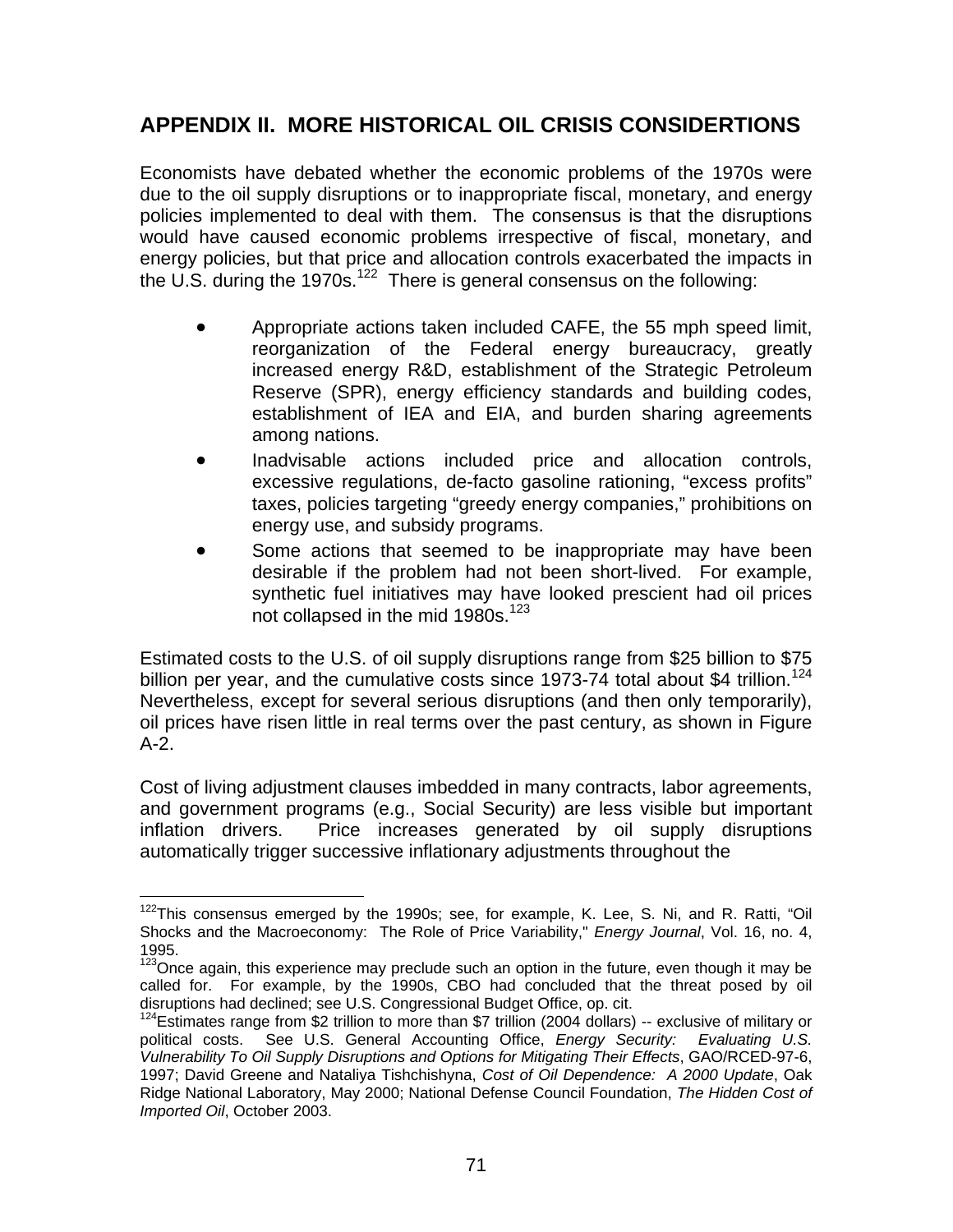

**Figure A-2. Oil Prices in Current and Constant Dollars: 1900 - 2004** 

economy, and these complicate monetary policies designed to counter the inflationary effects of the disruption.<sup>125</sup>

The U.S. is currently less oil-dependent (in terms of oil / GDP ratios) than during the 1970s. However, as shown in Figure A-3, the U.S. is now importing twice as much oil (in percentage terms) as 30 years ago and its transportation sector consumes a larger portion of total oil consumption.<sup>126</sup> Further, by 2000 most of the energy saving trends resulting from the 1970s disruptions (increased energy efficiency and conservation, increased vehicle mpg, etc.) had been captured.

The primary effect of the 1973-74 disruption was oil price increases. As shown in Figure A-2, the real price of oil peaked in 1981 and has never again reached similar levels.

At present, oil would have to be nearly \$80 per barrel and gasoline would have exceed \$3 per gallon to equal real 1981 prices. Even then, however, energy would still be less significant factor in the U.S. economy because average U.S. per capita incomes have doubled since 1981 and energy is a much smaller component of expenditures $127$ .

 $\overline{a}$  $125$  See the discussion in Roger Bezdek and John Taylor, "Allocating Petroleum Products During Oil Supply Disruptions," Science, June 19, 1981, Vol. 212, pp. 1357-1363.<br><sup>126</sup> DOE, EIA *Monthly Energy Review* and Management Information Services, Inc., 2004<br><sup>127</sup>In 1981, consumers spent nearly six percent of their inc

spent only three percent of their incomes on gasoline; in 1985, gasoline and oil represented 20 percent of the cost of owning and operating a vehicle, but by 2002 represented only 10 percent of the cost.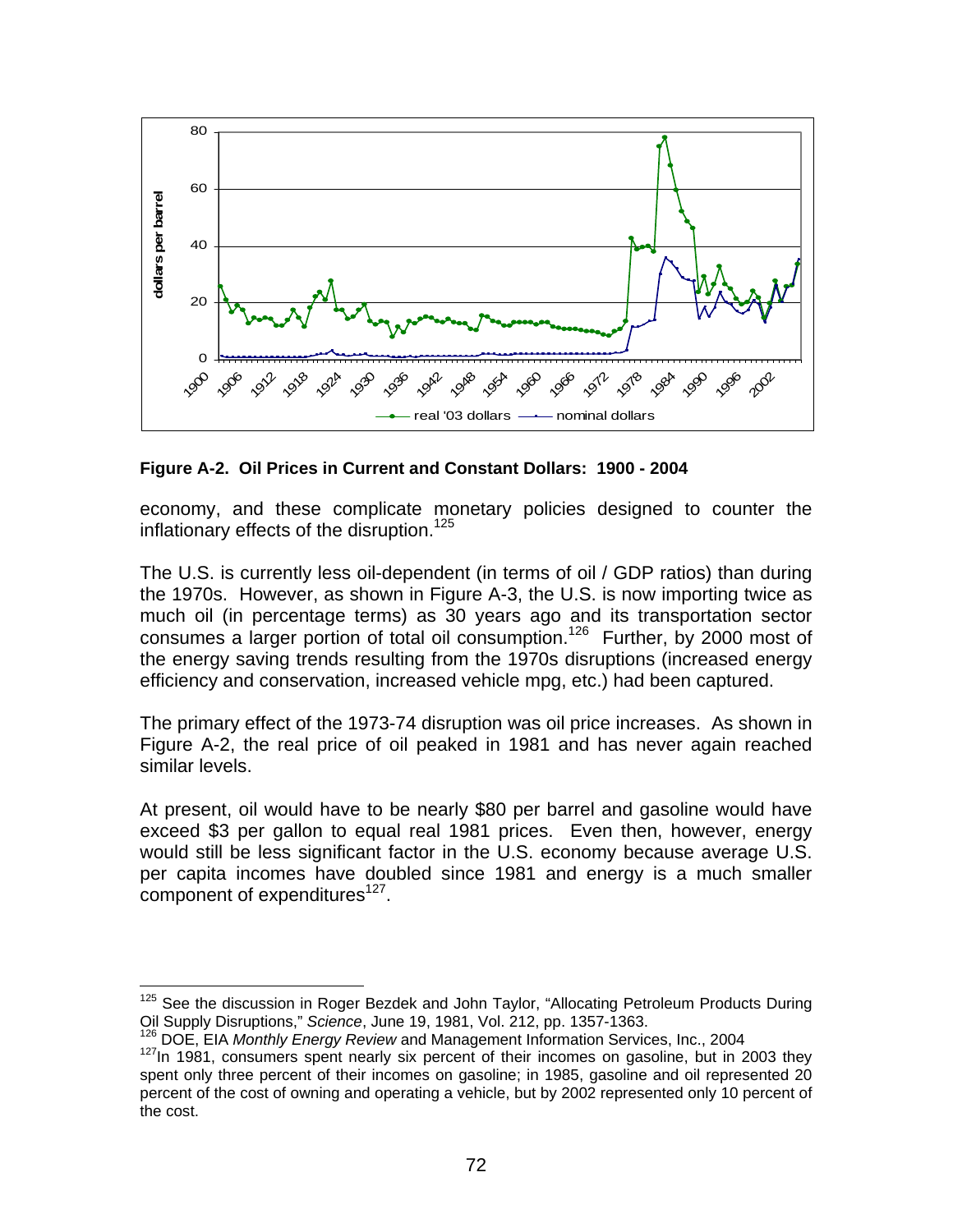Nevertheless, over the past 20 years, oil prices have been extremely volatile – more volatile than virtually any other commodity.128



**Figure A-3. U.S. Oil Imports and Transportation Shares of Oil Consumption, 1973 and 2003** 

 $\overline{a}$ 

 $128$ Between 1982 and 2002, the standard deviation in monthly oil prices was 29.5 percent of its mean, and the only other major commodity whose price exhibited similar volatility was coffee – 27.8 percent of its mean. See Andre Plourde and G.C. Watkins, "Crude Oil Prices Between 1985 and 1994: How Volatile in Relation to Other Commodities?" *Resource and Energy Economics*, Vol. 20, 1998, pp. 245-262. In general, Plourde and Watkins found that oil prices fluctuated more or at least much as the most volatile of commodity prices; see the discussion in Hillard Huntington, "Energy Disruptions, Interfirm Price Effects, and the Aggregate Economy," Stanford Energy Modeling Forum, September 2002.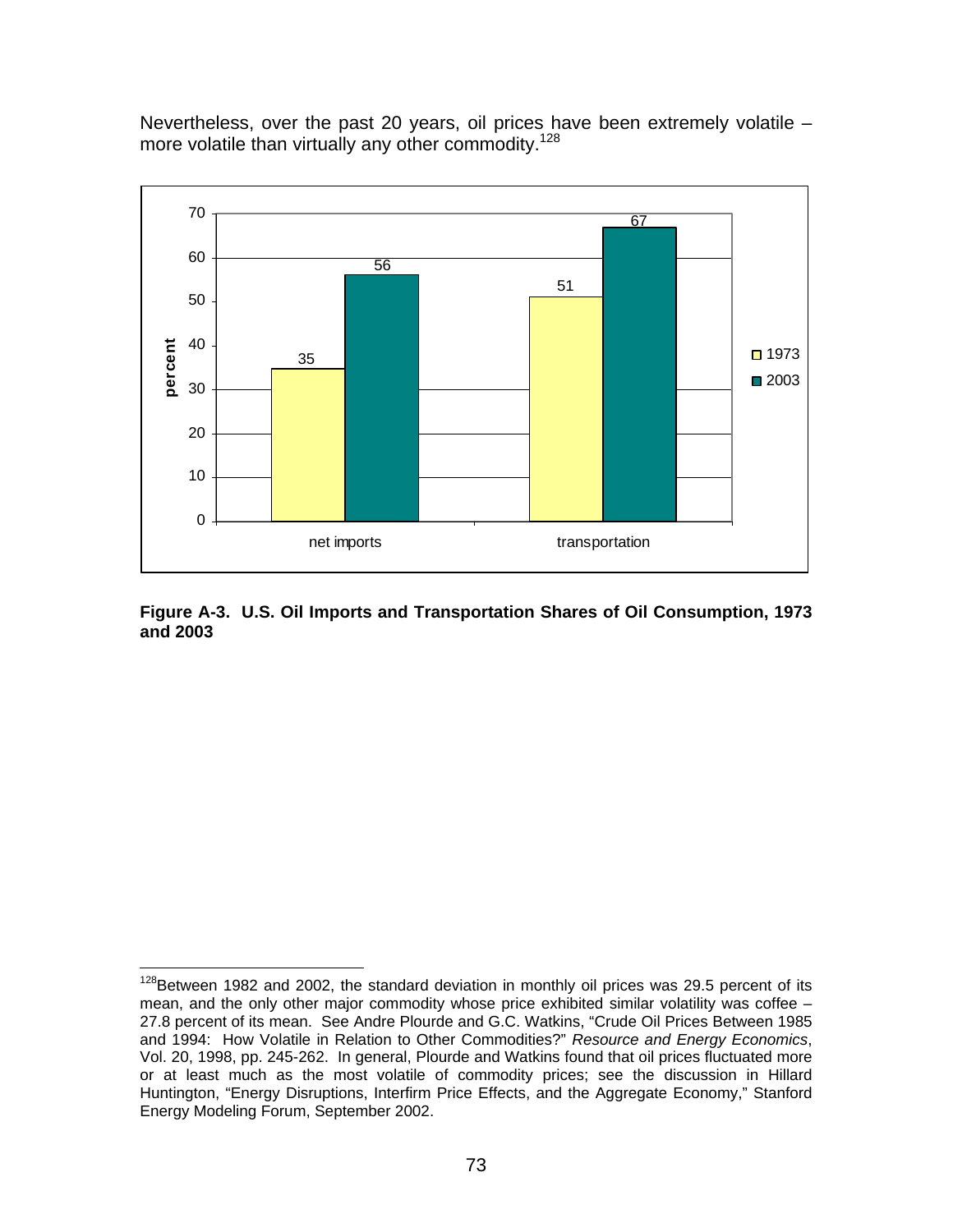# **APPENDIX III. LIKELY FUTURE OIL DEMAND**

Petroleum consumption has been inexorably linked to population growth, industrial development, and economic growth for the past century. This relationship is expected to continue worldwide for the foreseeable future. While the U.S. consumes more oil than any other country – about 20 MM bpd, it represents only 26 percent of world production, compared to the 46 percent of world oil production the U.S. consumed in 1960. As shown in Figure A-4, Western Europe currently consumes the second largest amount (18 percent) followed by Japan (7 percent), China (6 percent), and the FSU (5 percent), with over 150 other countries accounting for the remaining 38 percent of production.<sup>129</sup>



**Figure A-4. World Petroleum Consumption, 1960-2025** 

Energy forecasting is difficult due to the numerous complex factors that influence energy supply and demand.<sup>130</sup> Here we utilize the U.S. Energy Department's Energy Information Administration forecasts of future world oil requirements.

 $\overline{a}$ 

<sup>&</sup>lt;sup>129</sup> DOE EIA, *International Energy Outlook, 2004*.<br><sup>130</sup> See the discussion in Roger H. Bezdek and Robert M. Wendling, "A Half-Century of Long-*Range Energy Forecasts; Errors Made, Lessons Learned, and Implications for Forecasting,"*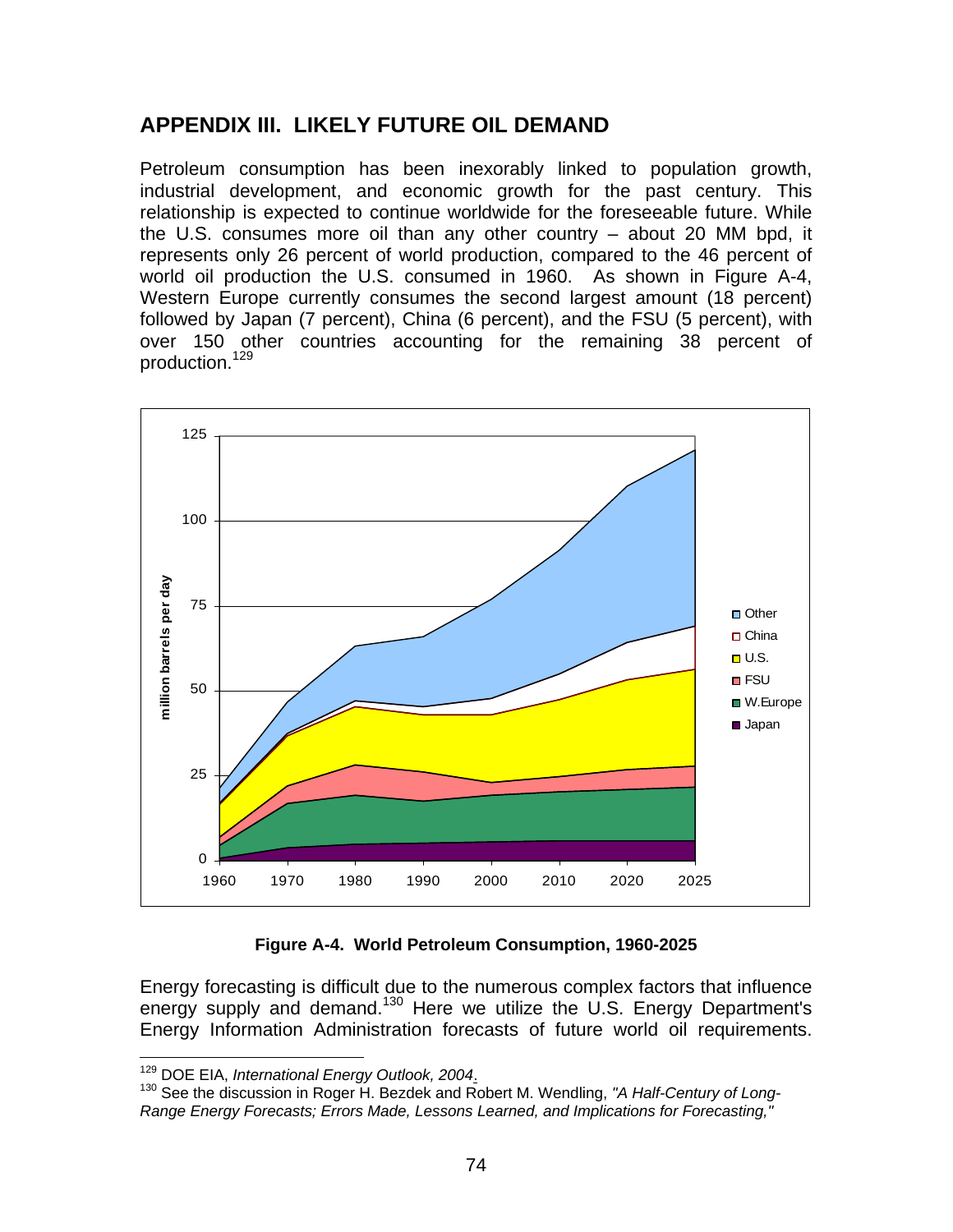Table A-1 presents summary statistics for the EIA 2001-2025 forecast including 24-year country or country group projections for petroleum consumption, gross domestic product (GDP), and population.

|            | <b>Petroleum</b>        | <b>GDP</b> |                   |  |
|------------|-------------------------|------------|-------------------|--|
|            | Consumption   (Con. \$) |            | <b>Population</b> |  |
|            |                         |            |                   |  |
| U.S.       | 1.5                     | 3.0        | 0.8               |  |
| W.Europe   | 0.5                     | 2.0        | 0.1               |  |
| China      | 4.0                     | 6.1        | 0.5               |  |
| <b>FSU</b> | 2.1                     | 4.2        | $-0.2$            |  |
| Japan      | 0.3                     | 1.7        | $-0.1$            |  |
| Other      | 2.0                     | 4.0        | 1.3               |  |
| World      | 1.9                     | 3.0        | 1.0               |  |

#### **Table A-1. Reference Case Projections, 2001-2025 (Average annual % change)<sup>131</sup>**

Oil consumption in China is expected to increase 4 percent a year, and by 2025 China is projected to be the second largest oil consuming country in the world, accounting for 11 percent of total world consumption. The second fastest growing market is projected to be the FSU countries, where petroleum consumption is forecast to increase an average of over 2 percent per year.

The remaining large consumers, including the U.S., Western Europe, and Japan are forecast to experience consumption growth over the 24-year period at or below the world average. The U.S. is forecast to increase oil consumption at a rate of 1.5 percent per year, and by 2025 the U.S. share of world oil consumption is forecast to decline to 23 percent (29.7 MM bpd), while Western Europe's share decreases to 13 percent (14.4 MM bpd). The many countries grouped as "Other" above, including India, Mexico, and Brazil, are expected to experience oil consumption growth rates 10 to 30 percent higher than the world average. By 2025, this group is forecast to account for 43 percent of world oil consumption.

In sum, in the EIA reference case, world oil consumption of 80 MM bpd in 2003 is projected to increase to 121 MM bpd in 2025, with the most rapid increases occurring in nations other than the U.S., Japan, or those in Western Europe. Average annual world oil demand growth is projected as 1.9 percent over the period.

<sup>1</sup> <sup>131</sup> Source: U.S. Department of Energy, Energy Information Administration, 2004.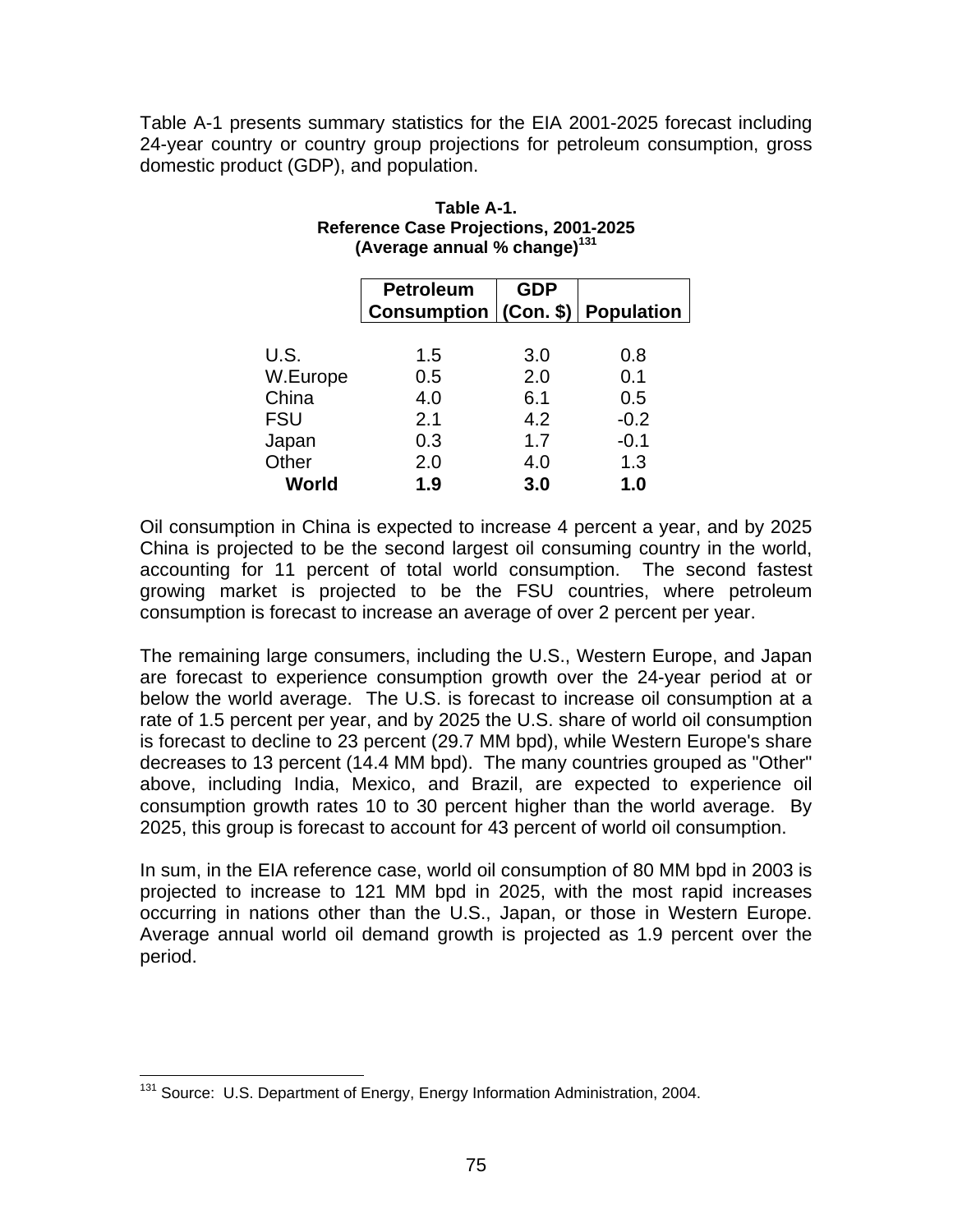# **APPENDIX IV. RATIONALES FOR THE WEDGES**

## **A. Vehicle Fuel Efficiency**

 $\overline{a}$ 

The original U.S. Corporate Average Fuel Efficiency (CAFE) timetable, enacted in 1975, mandated a 53 percent increase in vehicle fuel efficiency, from 18 mpg to 27.5 mpg, over the seven years between 1978 and 1985. Average on-road vehicle fuel efficiency began to improve markedly in the early 1980s and continued to improve substantially every year through 1995. It showed little change between 1995 and 1999, and then began to decline gradually due to the shift to greater purchases of light trucks and SUVs. Between 1982 and 1995, average on-road vehicle fuel efficiency increased from about 14 mpg to 20 mpg. In other words, the first major U.S. oil disruption occurred in the fall of 1973; CAFE was not enacted until two years later; the increased mpg requirements did not begin until 1978, and were phased in through 1985; and significant increases in average on-road vehicle fuel efficiency did not occur until the mid- to late 1980s. $^{132}$ 

From the time world oil peaking occurs or is recognized, it may thus take as long as 15 years until strengthened vehicle fuel efficiency standards significantly increase average on-road fleet fuel efficiency. However, care must be exercised in making extrapolations. Most "realistic" enhanced vehicle fuel efficiency standards might not actually decrease future total gasoline consumed in the U.S. due to the anticipated continued increase in numbers of drivers and vehicles. Thus, a new CAFE mandate might decrease the rate at which future gasoline consumption increases, but not necessarily reduce total consumption.<sup>133</sup> Only aggressive vehicle fuel efficiency standards legislation that "pushes the envelope" of fuel efficiency technologies over the next two decades (as determined, for example, in the study by the National Research Council of the National Academy of  $Sciences<sup>134</sup>$  is likely to actually reduce total U.S. gasoline consumption.

**Savings in the U.S.** Assuming a crisis atmosphere, we hypothesize an aggressive vehicle fuel efficiency scenario, based on the NRC CAFE report and other studies that estimate the fuel efficiency gains possible from incremental technologies available or likely to be available within the next decade.<sup>135</sup> We

<sup>132</sup>Management Information Services, Inc., and 20/20 Vision, *Fuel Standards and Jobs: Economic, Employment, Energy, and Environmental Impacts of Increased CAFE Standards Through 2020, report prepared for the Energy Foundation, San Francisco, California, July 2002.*<br><sup>133</sup>Ibid.

<sup>134</sup>National Research Council, National Academy of Sciences, *Effectiveness and Impact of Corporate Average Fuel Economy (CAFE) Standards,* Washington, D.C.: National Academy Press, 2002.

<sup>135&</sup>lt;br><sup>135</sup>Ibid. Management Information Services, Inc., and 20/20 Vision, op. cit.; David L. Greene and John DeCicco, *Engineering-Economic Analysis of Automotive Fuel Economy Potential in the United States,* paper presented at the IEA International Workshop on Technologies to Reduce Greenhouse Gas Emissions, Washington, D.C., May 1999; David Friedman, et al, *Drilling in*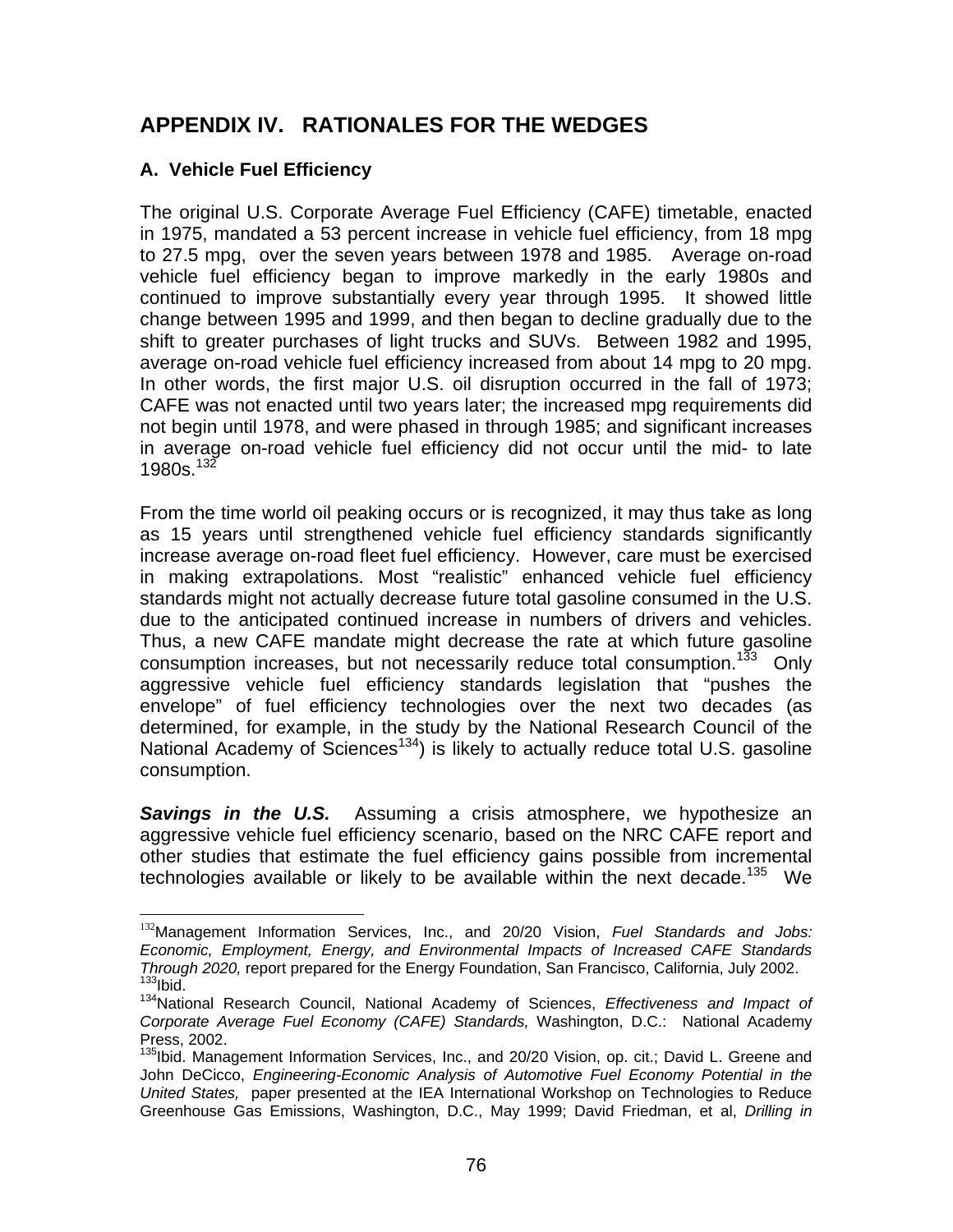assume that legislation is enacted on the action date in each scenario. We further assume that vehicle fuel efficiency standards are increased 30 percent three years later -- for cars from 27.5 mpg to 35.75 mpg and for light trucks from 20.7 mpg to 26.9 -- and then increased to 50 percent above the base eight years later -- for cars from 27.5 mpg to 41.25 mpg and for light trucks from 20.7 mpg to 31 mpg; finally, we assume full implementation is assumed 12 years after the legislation is enacted. These assumptions "push the envelope" on the fuel efficiency gains possible from current or impending technologies.<sup>136</sup>

On the basis of our assumptions, the U.S. would save 500 thousand barrels per day of liquid fuels 10 ten years after legislation is enacted; 1.5 million barrels per day of liquid fuels at year 15; and 3 million barrels per day of liquid fuels at year 20.

*Worldwide Savings.* The U.S. currently has about 25 percent of total world vehicle registrations, but consumes nearly 40 percent of the liquid fuels used in transportation worldwide.<sup>137</sup> Since we could not find credible forecasts of the potential impacts of increased worldwide vehicle fuel efficiency standards, we assumed that the impact in the rest of the world of enhanced vehicle fuel efficiency standards will be about equal to that in the U.S. In total, the worldwide impact of increased vehicle fuel efficiency standards would thus yield a savings of 1 million barrels per day of liquid fuels 10 years after legislation is enacted; 3 million barrels per day 15 years after legislation is enacted; and 6 million barrels per day 20 years after legislation is enacted.

Increased vehicle fuel efficiency standards are a powerful way to reduce liquid fuels consumption. However, they required long lead-times to enact, implement, and become effective in the past. On the other hand, their importance and contributions continue to grow over time as older vehicles are retired. Our world

 $\overline{a}$ *Detroit: Tapping Automaker Ingenuity to Build Safe and Efficient Automobiles*, Union of Concerned Scientists, UCS Publications, Cambridge, MA, June 2001; Roland Hwang, Bryanna Millis, and Theo Spencer, *Clean Getaway: Toward Safe and Efficient Vehicles*, Natural Resources Defense Council: New York, July 2001; Brent D. Yacobucci, *Sport Utility Vehicles, Mini-Vans and Light Trucks: An Overview of Fuel Economy and Emissions Standards*, Congressional Research Service, U.S. Congress: Washington, D.C., (RS20298), January 16, 2001; Robert L Bamberger, *Automobile and Light Truck Fuel Economy: Is CAFE Up to Standards?* Washington, D.C.: Congressional Research Service, September 29, 2001; Energy and Environmental Analysis, Inc. *Technology and Cost of Future Fuel Economy Improvements* 

<sup>&</sup>lt;sup>136</sup>See Management Information Services, Inc., and 20/20 Vision, op. cit.; Roger H. Bezdek and Robert M. Wendling, "The Economic and Employment Effects of Increasing CAFE Standards." *Energy Policy*, 2004.

<sup>137</sup>U.S. Energy Information Administration, *World Petroleum Consumption by Fue*l database, 2003, and Oak Ridge National Laboratory, *Transportation Energy Data Book*, 2003. Japan has 10% of total vehicle registrations, Germany 9 percent, France 5 percent, and UK 5 percent, totaling (including the U.S.) 54 percent%. However, the U.S. has a higher miles per vehicle rate than any other developed country – it is less densely populated, has relatively inexpensive gasoline, and U.S. drivers do a large amount of discretionary driving.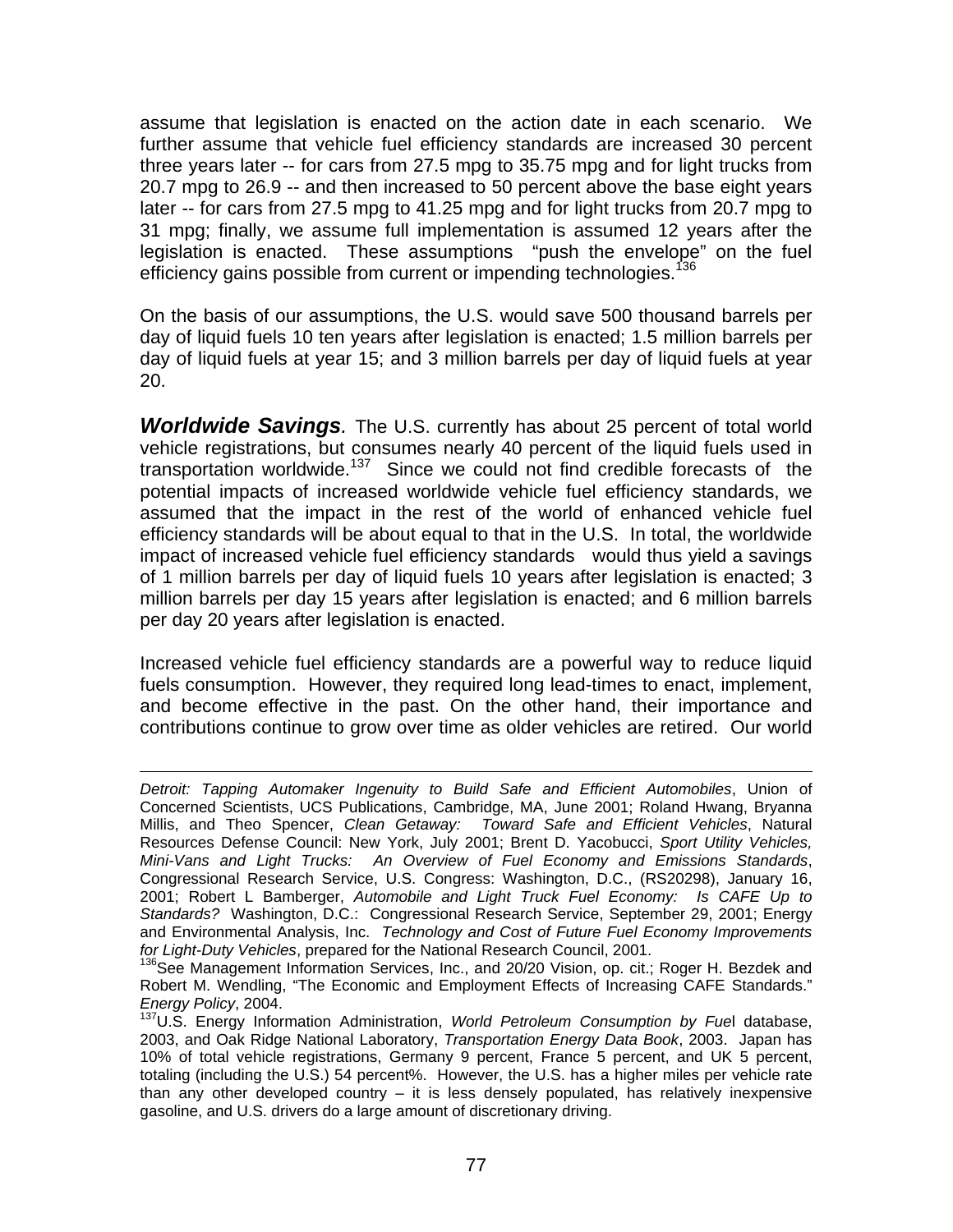vehicle fuel efficiency wedge is assumed to be as follows:



We note that a detailed study of these issues and opportunities would be of great value.

# **B. Coal Liquids**

High quality liquid fuels can be made from coal via direct liquefaction or via gasification followed by Fisher-Tropsch synthesis. A number of coal liquefaction plants were built and operated during World War II, and the Sasol Company in South Africa subsequently built a number of larger, more modern gasificationbased facilities.138

While the first two Sasol coal liquids production plants were built under normal business conditions, the Sasol Three facility was designed and constructed on a crash basis in response to the Iranian revolution of 1978-79. The project was completed in just over three years after the decision to proceed. Sasol Three was essentially a duplicate of Sasol Two on the same site using a large cadre of experienced personnel. Sasol Three was brought "up to speed almost immediately."<sup>139</sup>

The Sasol Three example represents the lower bound on what might be accomplished in a twenty-first century crash program to build coal liquefaction plants. This is because the South African government made a quick decision to replicate an existing plant on an existing, coal mine-mouth site without the delays

 $\overline{a}$ 138 Kruger, P du P. *"Startup Experience at Sasol's Two and Three."* Sasol. 1983.

<sup>139</sup> Collings, J. *"Mind Over Matter – The Sasol Story: A Half-Century of Technological Innovation,"* Sasol. 2002.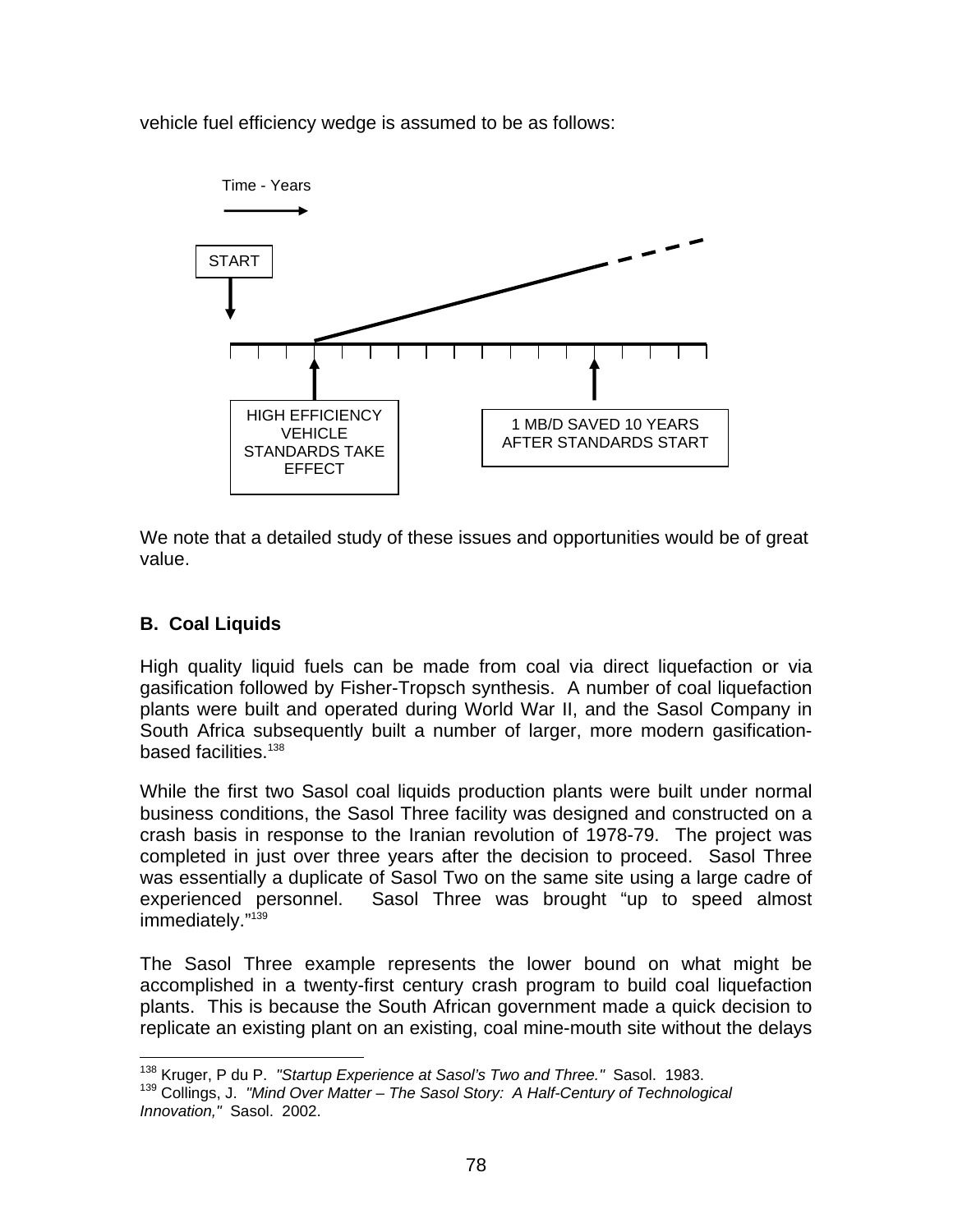associated with site selection, environmental reviews, public comment periods, etc. In addition, engineering and construction personnel were readily available, and there were a number of manufacturers capable of providing the required heavy process vessels, pumps, and other auxiliary equipment. While we have not done a survey of worldwide capabilities to perform similar tasks today, it is our belief that such capabilities are now in much shorter supply – a situation that will worsen dramatically with the advent of a worldwide crash program to build alternate fuels plants. We have therefore attempted to strike a balance between what we believe could be a somewhat slow startup of a worldwide coal liquefaction industry and a later speed up as experience is gained and new plants are built as essentially duplicates of previous plants.

Our coal liquefaction wedge thus assumes that the first coal liquefaction plants in a worldwide crash program would begin operation four years after a decision to proceed. We assume plant sizes of 100,000 bpd of finished, refined product, and we assume that five such plants could be brought into operation each year. We cannot predict where in the world these coal liquefaction plants might be built. Candidate countries with large coal reserves include the U.S. and the Former Soviet Union with the largest, followed in descending order by China, India and Australia.<sup>140</sup> We note that a consortium of Chinese companies has recently signed a letter of intent with Sasol for feasibility studies on the construction of two new coal-to-liquids plans in China.<sup>141</sup>

If U.S. siting and environmental reviews of new energy facilities were to continue to be as time consuming as they are today, few coal liquefaction plants would likely be built in the U.S. On the other hand, China has been quick to approve major new facilities, so coal liquefaction plants in that country might well be built expeditiously and economically. Because there is presently a large international trade in coal, it is not inconceivable that coal-poor counties might become the sites of many coal liquefaction plants using imported coal, possibly even from the U.S.

Our coal liquefaction wedge then appears be as follows:

 $\overline{a}$ 140 DOE EIA. *International Energy Outlook*. 2004.

<sup>141 &</sup>quot;Sasol Taps Into China's Demand for Oil." *Financial Times*. July 8, 2004.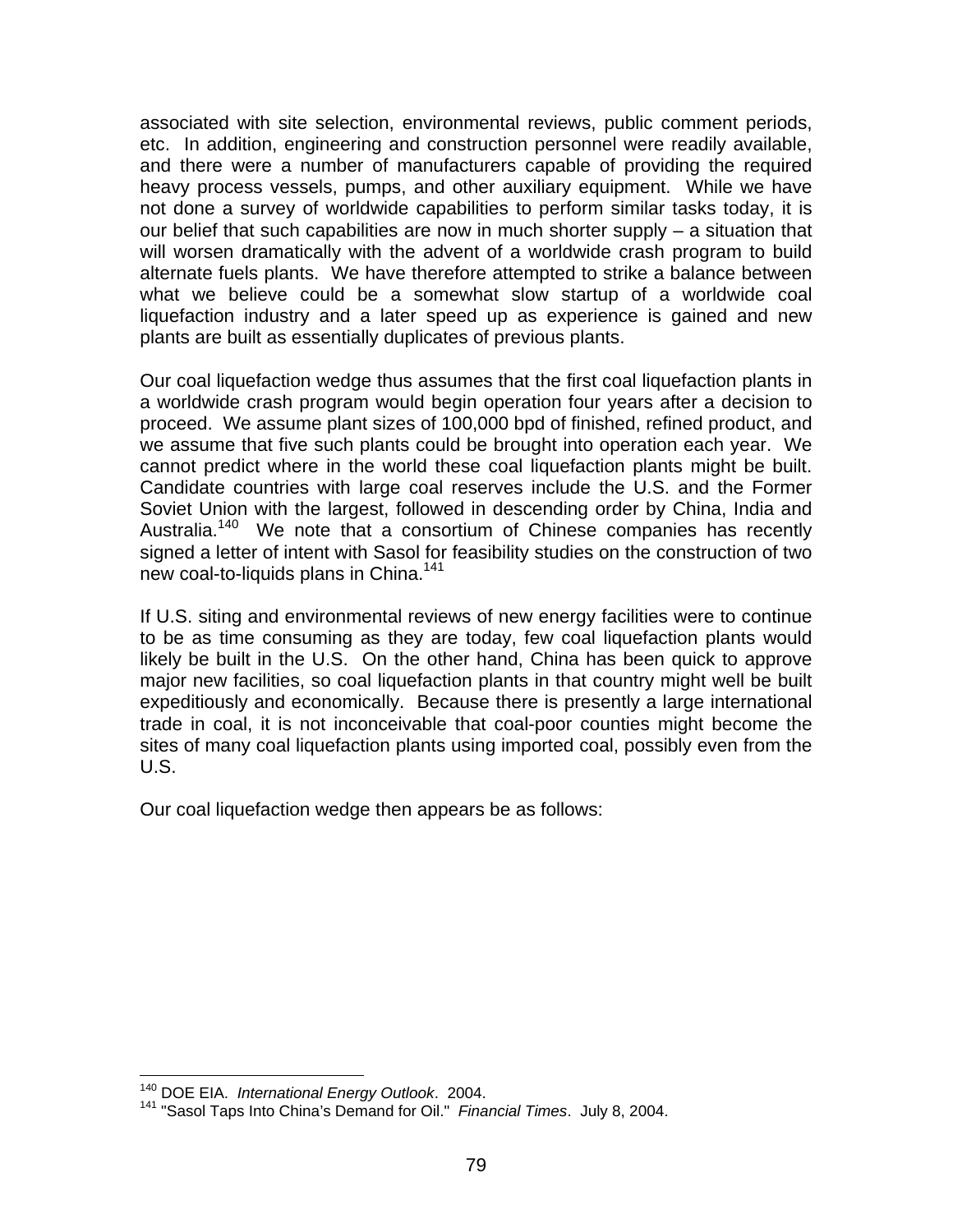

## **C. Heavy Oils / Oil Sands**

As noted, significant heavy oil production currently exists in Canada and Venezuela. While their total resource is estimated to be 3-4 trillion barrels, recoverable oil reserves are estimated to be roughly 600 billion barrels.<sup>142</sup> Such reserves could support a massive expansion in production of these unconventional oils.

In the case of Canadian oil sands, a number of factors would challenge a crash program expansion, such as the need for massive supplies of auxiliary energy, huge land and water requirements, environmental management, and the harsh climate in the region. In the case of Venezuela, large amounts of supplemental energy, inherently low well productivity and other factors will likely pose significant challenges.

We know of no comprehensive analysis of how fast the Canadian and Venezuelan heavy oil production might be accelerated in a world suddenly short of conventional oil. Recent statements by the World Energy Council (WEC) guided our wedge estimates:<sup>143</sup>

• "Unconventional oil is unlikely to fill the gap (associated with conventional oil peaking). Although the resource base is large and technological progress has been able to bring costs down to competitive levels, the dynamics do not suggest a rapid increase in supply but, rather, a long, slow growth over several decades."

 $\overline{a}$ 142 Williams, B. *"Heavy Hydrocarbons Playing Key Role in Peak Oil Debate, Future Supply."* OGJ. July 28, 2003; DOE EIA. Early Release *AEO 2004*. December 16, 2003.

<sup>143 &</sup>quot;*Drivers of the Energy Scene*." World Energy Council. December 2003.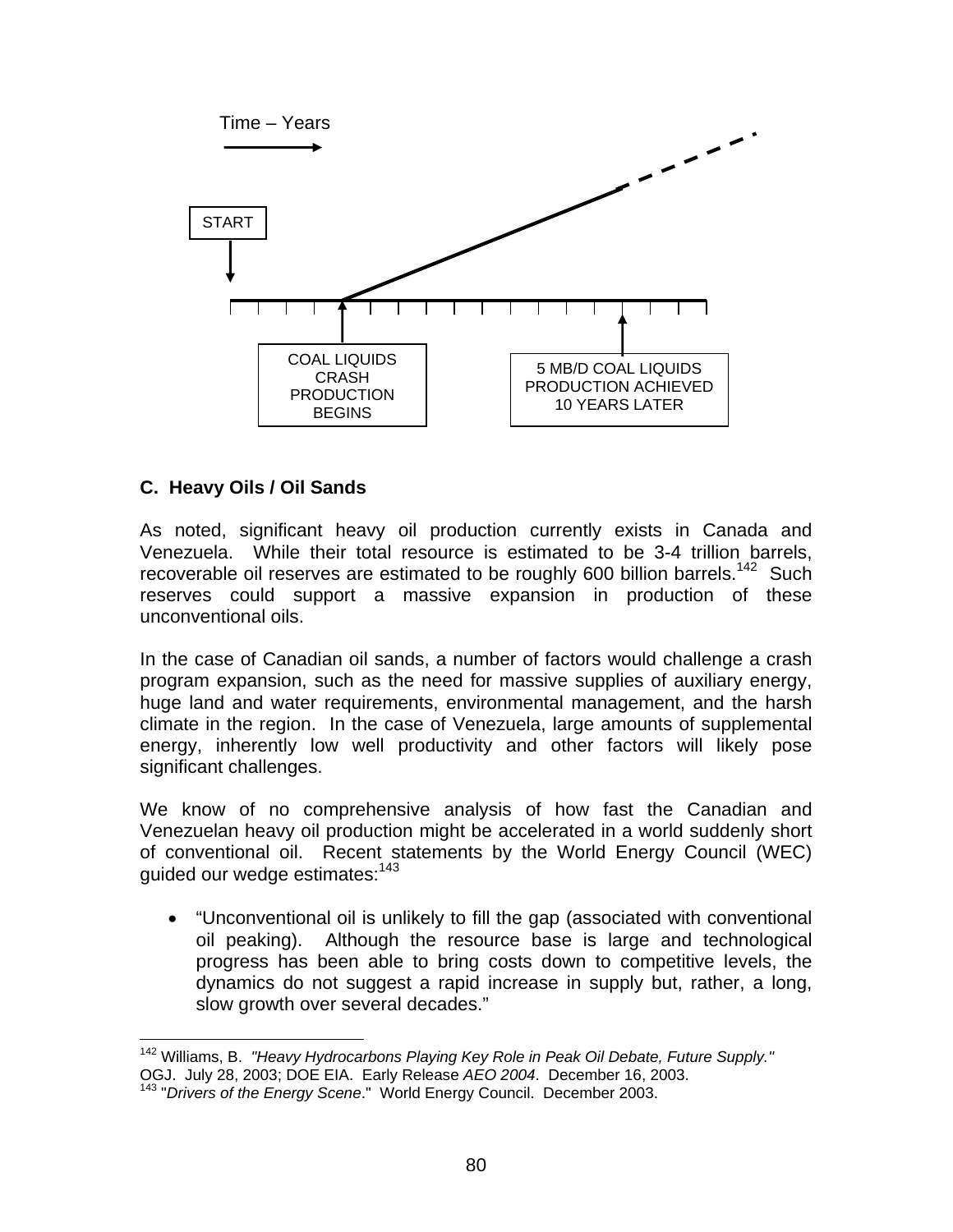- "(Extrapolating expectations of TOTAL Oil Company in the Orinoco, Venezuela) overall reserves today would be only ~60 Gb over 30 years, allowing at best 6 MM bpd of production in 2030 if the entire area were put into production."
- "Current estimates put the additional production of Canada (heavy oil) … at less than 2 MM bpd in 2015-2025."

In line with the WEC, we assume the following for our Venezuelan Heavy Oils wedge:

- 1. Accelerated production might begin three years after a decision to proceed with a crash program. This delay is based on the fact that the country already has significant production underway. Starting from scratch would require much more time.
- 2. Under business-as-usual conditions assumed by the WEC, Venezuela would have production of 6 MM bpd in 2030 -- 5.5 MM bpd beyond production of 0.5 MM bpd in 2003. If we assume this level of production is achieved 10 years after initiation of a crash program, rather than the roughly 25 years estimated by WEC, then roughly 5.5 MM bpd of incremental production might be achieved 13 years from a decision to accelerate.
- 3. In contrast to the WEC, we assume that Venezuelan production is not capped at 6 MM bpd but continues to expand for the period covered by our approximations. Note: We ignore the currently extremely unstable political environment in Venezuela and assume that scale-up timing is not hindered by local politics.

Our assumptions for Canadian oil sands are as follows:

- 1. Again, accelerated production might begin three years after a decision to proceed with a crash program, based in large part on the fact that the country already has significant production underway.
- 2. Current plans are for production of 3 MM bpd of synthetic crude oil from which refined fuels can be produced by 2030. This is above current production of 0.6 MM bpd. If we assume this level of production is achieved 10 years after initiation of a crash program, rather than the roughly 25 years targeted by the Canadians, then roughly 2.5 MM bpd of incremental production might be achieved 13 years from a decision to accelerate.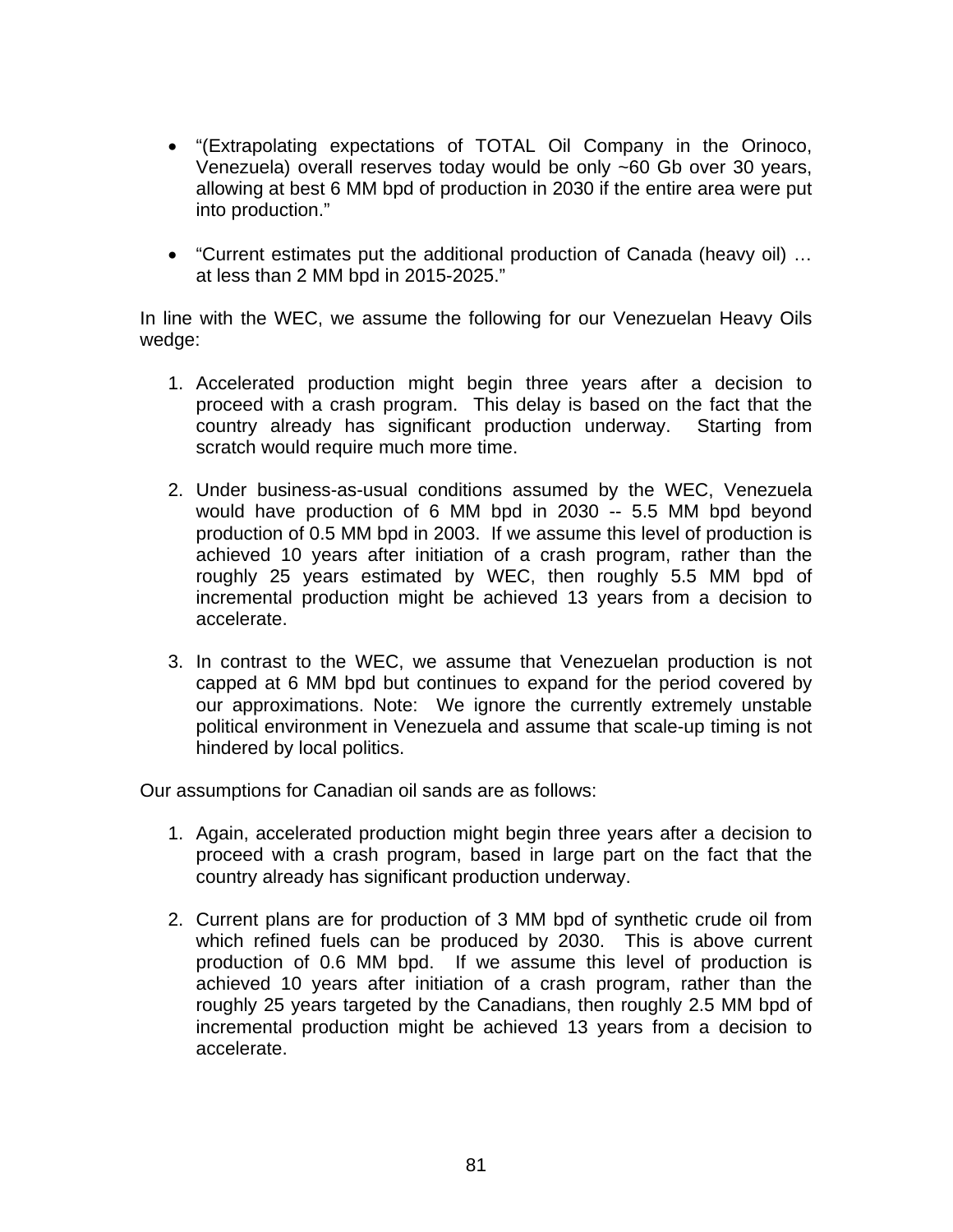3. aWe know of no upper limit on Canadian oil sands production, so for purposes of this order-of-magnitude illustration, we do not assume one.

Our heavy oil wedge therefore is approximated as follows:



#### **D. Enhanced Oil Recovery**

Because it is impossible to evaluate the worldwide impact of Improved Oil Recovery (IOR) techniques, we can only provide a rough estimate of what might be achieved. We focus on a major subset of IOR technologies – Enhanced Oil Recovery (EOR). While EOR can add significantly to reserves, it is normally not applied to a conventional oil reservoir until after production has peaked. As discussed earlier, the most widely applicable EOR process involves the injection of CO<sub>2</sub> into conventional oil reservoirs to dissolve and move residual oil. Because EOR processes require extensive planning, large capital expenditures, procurement of very large volumes of  $CO<sub>2</sub>$ , and major equipment for large reservoirs, our simplified assumptions parallel those for our heavy oil and coal liquids wedges.

We assume that the massive application of EOR worldwide will not begin to show production enhancement until 5 years after the peaking of world oil production, paced primarily by the difficulties of procuring  $CO<sub>2</sub>$ . We further assume that world oil production enhancement due to such a crash effort worldwide will increase world oil production by roughly 3 percent after 10 years.<sup>144</sup> We translate

 $\overline{a}$  $144$ Even under a crash program, 5 percent production increase in 10 years does not seem achievable, but roughly half that level might be possible. Our reasoning is strongly influenced by the need for relatively pure  $CO<sub>2</sub>$ , which is difficult to obtain in most places around the world. This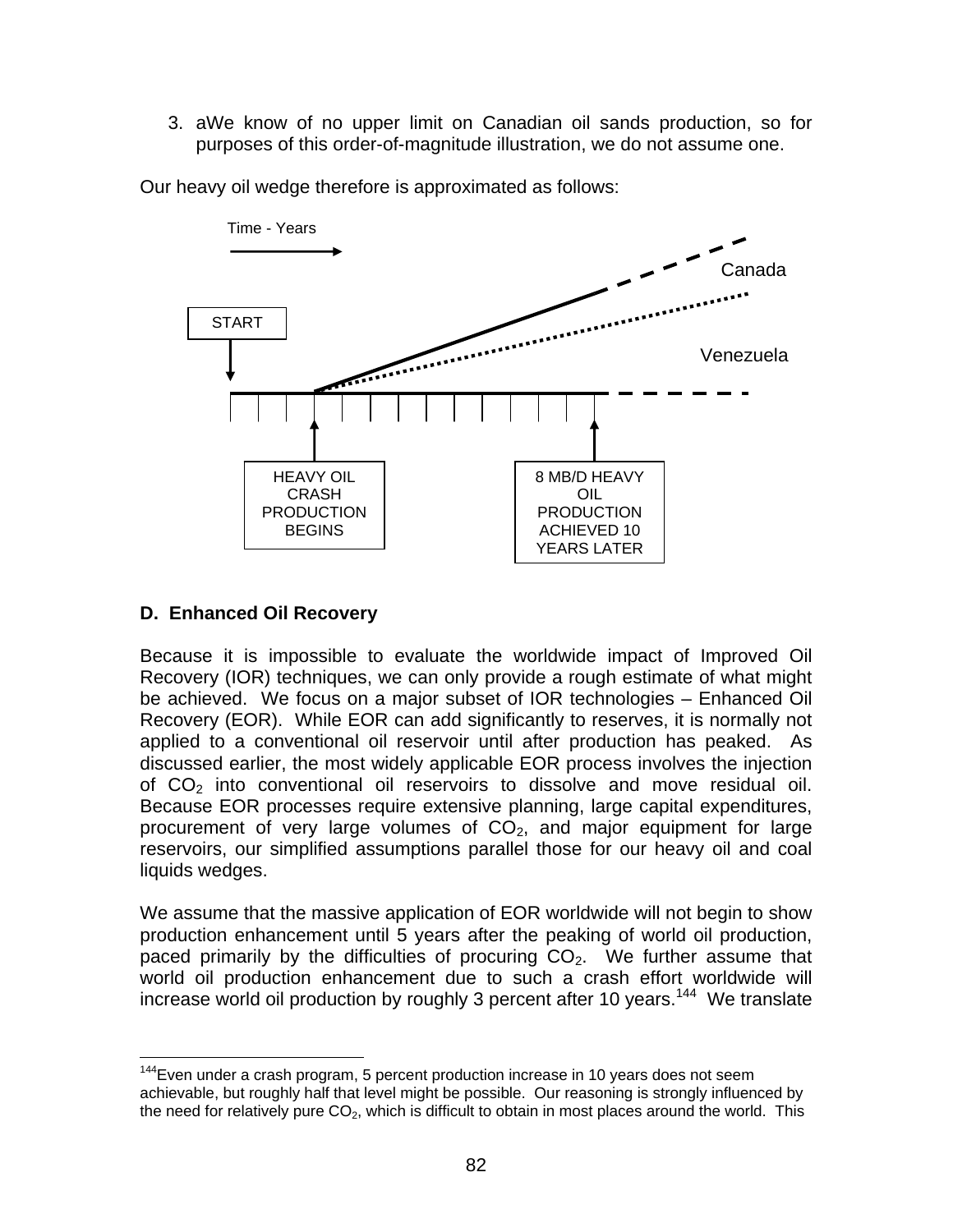the 3 percent to 3 MM bpd, based on our assumed world oil peaking level of roughly 100 MM bpd. Our EOR wedge thus appears as follows:



#### **E. Gas-To-Liquids**

 $\overline{a}$ 

Estimating how fast world Gas-To-Liquids (GTL) production might grow as a result of the peaking of world oil production is an extremely complex undertaking because of the need to consider the total world energy system, its likely growth by country, future energy economics, other resources that compete with natural gas, etc. In a crash program, GTL plants might be built in a number of counties that have large reserves of stranded gas.. Once operational, GTL product could be moved to markets around the world by conventional oil product tankers.

Our estimates for a crash program of world GTL production are tempered by the conflicting world demand for Liquefied Natural Gas (LNG), whose export volumes are currently growing at a rapid pace. The tradeoffs involved in estimating the future LNG / GTL balance are complex, and a world crash program in GTL could yield higher or lower volumes than our estimates. Note also that seven countries currently account for almost 80 percent of the world gas export market, and it is not inconceivable that the recently formed Gas Exporting Countries Forum (GECF) might well evolve into a future OPEC-like cartel.<sup>145</sup>

is especially true in the Middle East, where large sources of relatively pure  $CO<sub>2</sub>$  are somewhat rare at this time.

<sup>145</sup> McCaughey, J. "Is Gas OPEC in the Cards?" *Electricity Daily*. June 29, 2004.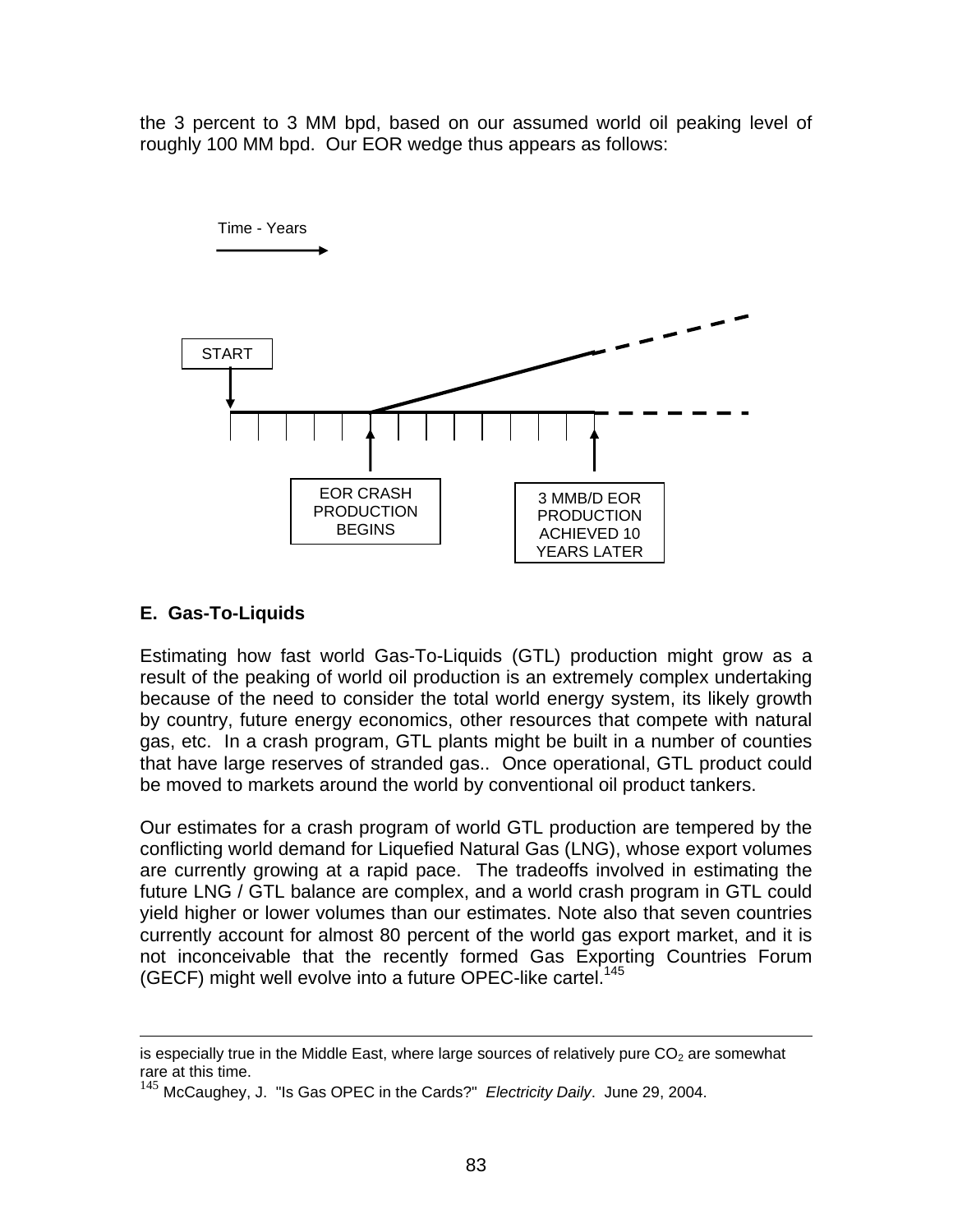Again, we assume a startup delay of three years before crash program GTL plants might come into operation. Using a base case, business-as-usual production forecast of 1.0 MM bpd in 2015 from the current level of essentially zero, we assume that a crash program might yield the 1.0 MM bpd in 5 years. The resultant wedge might then be as follows:



## **F. Sum of the Wedges**

A summary of the estimates from the foregoing is presented in Table A-2.

| <b>CATEGORY</b>              | <b>DELAY UNTIL</b><br><b>FIRST IMPACT</b><br>(Years) | <b>IMPACT 10 YEARS</b><br>LATER<br>(MM bpd) |
|------------------------------|------------------------------------------------------|---------------------------------------------|
| <b>Vehicle Efficiency</b>    | 3                                                    | 3                                           |
| Gas-To-Liquids               | 3                                                    | 2                                           |
| Heavy Oils / Oil Sands       | 3                                                    | 8                                           |
| Coal Liquids                 | 4                                                    | 5                                           |
| <b>Enhanced Oil Recovery</b> | 5                                                    | 3                                           |

**Table A-2. Summary of Consumption and Production Wedge Estimates**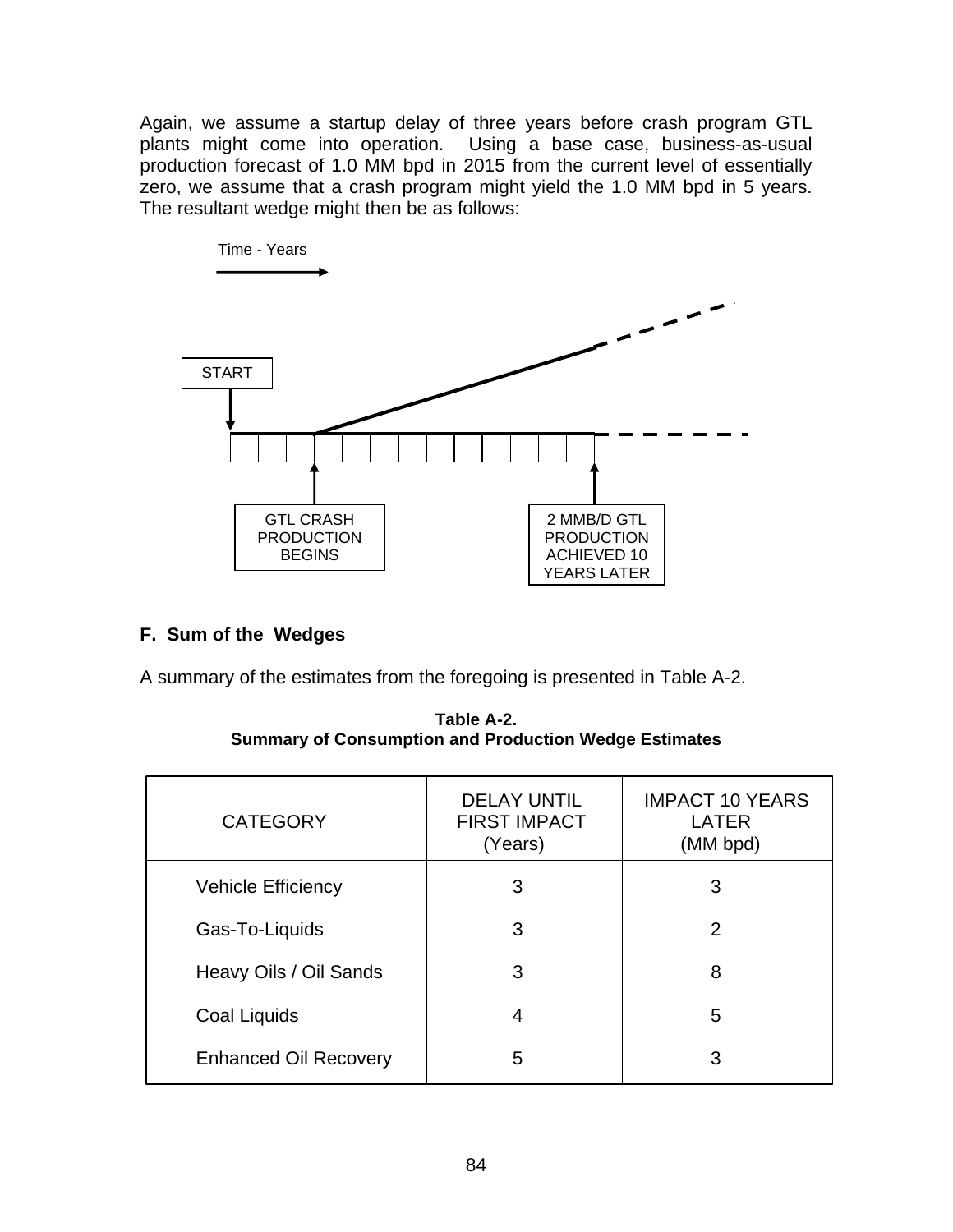Ordering the various contributions by their starting dates, the total mitigation wedge is as shown in Figure A-5.



**Figure A-5. The total of the wedge estimates**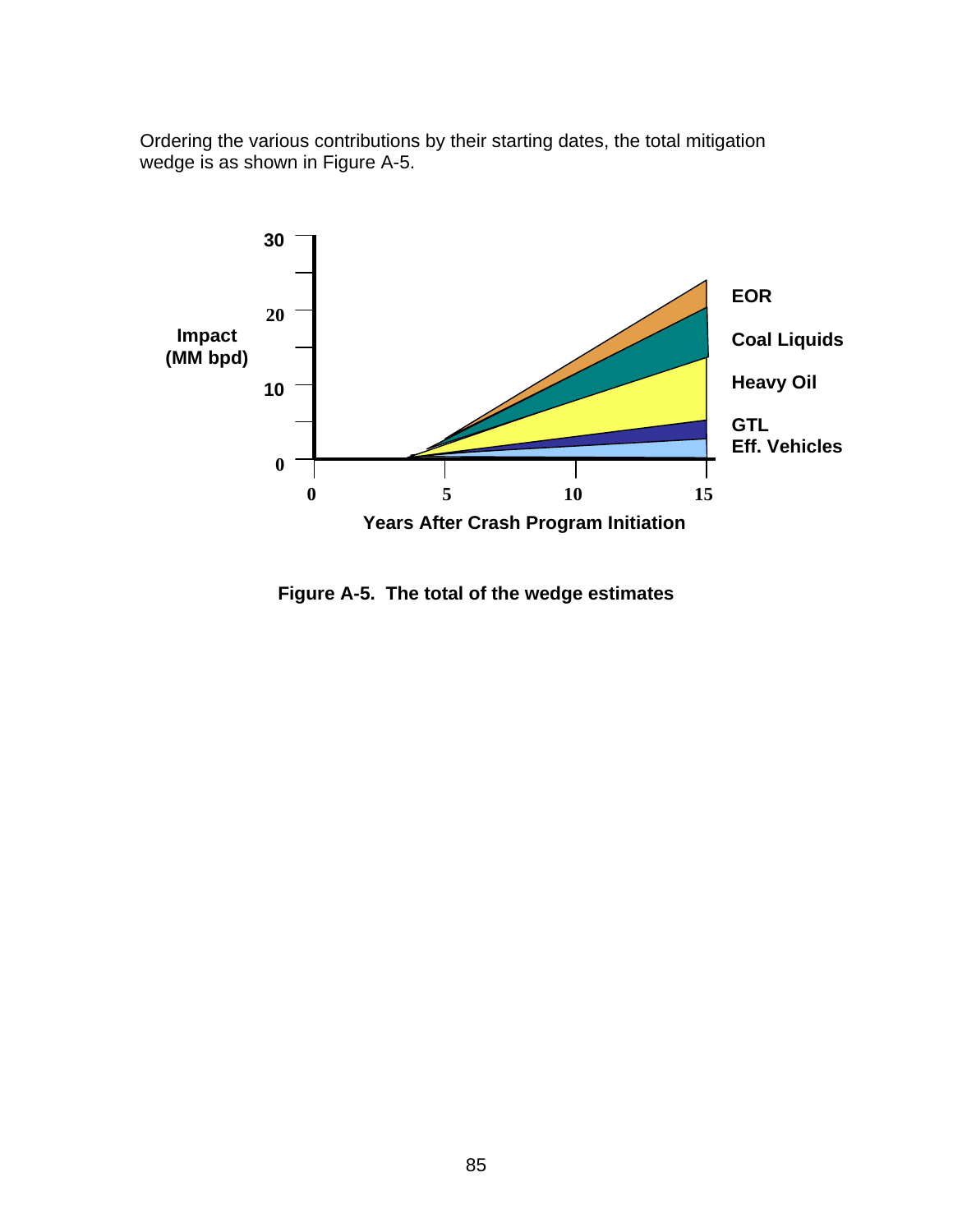# **APPENDIX V. NOTES ON SHALE OIL AND BIOMASS**

## **A. Oil Shale by Gilbert McGurl, NETL**

Worldwide resources of oil shale comprise an estimated 2.6 trillion barrels, of which two trillion are located within the United States. The richest deposits, 1.5 trillion bbl with high concentrations of kerogen, lie in Colorado, Utah, and Wyoming. An additional 16 billion barrels of rich but physically different oil shale is found in Kentucky, Indiana, and Ohio. A recent estimate is that, from the Green River deposits, 130 billion barrels of oil may be produced. Technology development on oil shale 'retorting' reached a high point in the late 1970s, with the major oil companies leading the way. The oil price collapse of the 1980s, the dissolution of the synfuels program, and the termination of the Unocal project in 1991 led to the demise of oil shale production in the United States.

A recent study performed by the DOE Office of Naval Petroleum and Oil Shale Reserves advocates a research and development program with a production goal of two million barrels per day by 2020.<sup>146</sup> Production would be initiated by 2011. Traditional technologies for mining and preparation of oil shale ores and for aboveground upgrading have been 'proven' at less-than-commercial scale. Newer Canadian technologies have been tested at demonstration projects in Australia. However, that project, the Stuart upgrading project, is currently suspended pending project re-design. Nonetheless, the same technology has been licensed by operators in Estonia. Technologies for in-situ recovery are newer and less developed. In 2000, Shell revived an oil shale project called "Mahogany" in Colorado.<sup>147</sup> Shell aims to test its process until 2010. If successful, the in-situ method would leave heavier hydrocarbons in the shale while producing lighter hydrocarbons and using much less water than traditional methods.

Most Estonian processing of oil shale has been for boiler fuel for electricity production. Small liquids facilities have been operating at "full capacity" given recent market oil prices. There are no solid figures for cost in large-scale plants since none have been built. The aborted Australian project estimated \$8.50/bbl in operating costs once a commercial plant had been built. The Estonians estimate a break-even point at \$21 Brent price (app \$23 WTI) and low capacity factor. At higher capacity factors, plants may operate profitably even with prices in the mid-teens.

Besides water use and production, environmental concerns include fine particulates and carbon dioxide emissions. Since the last US oil shale project

 $\overline{a}$ 

<sup>146</sup> US DOE ONPOSR. *Strategic Significance of America's Oil Shale*, Vols I and II. March 2004.

<sup>147</sup> Rocky Mountain News, October 18, 2004, *"Shale's New Hope: Shell Tests Technology to Cook Oil out of Rocks Underground,"* p. 1B.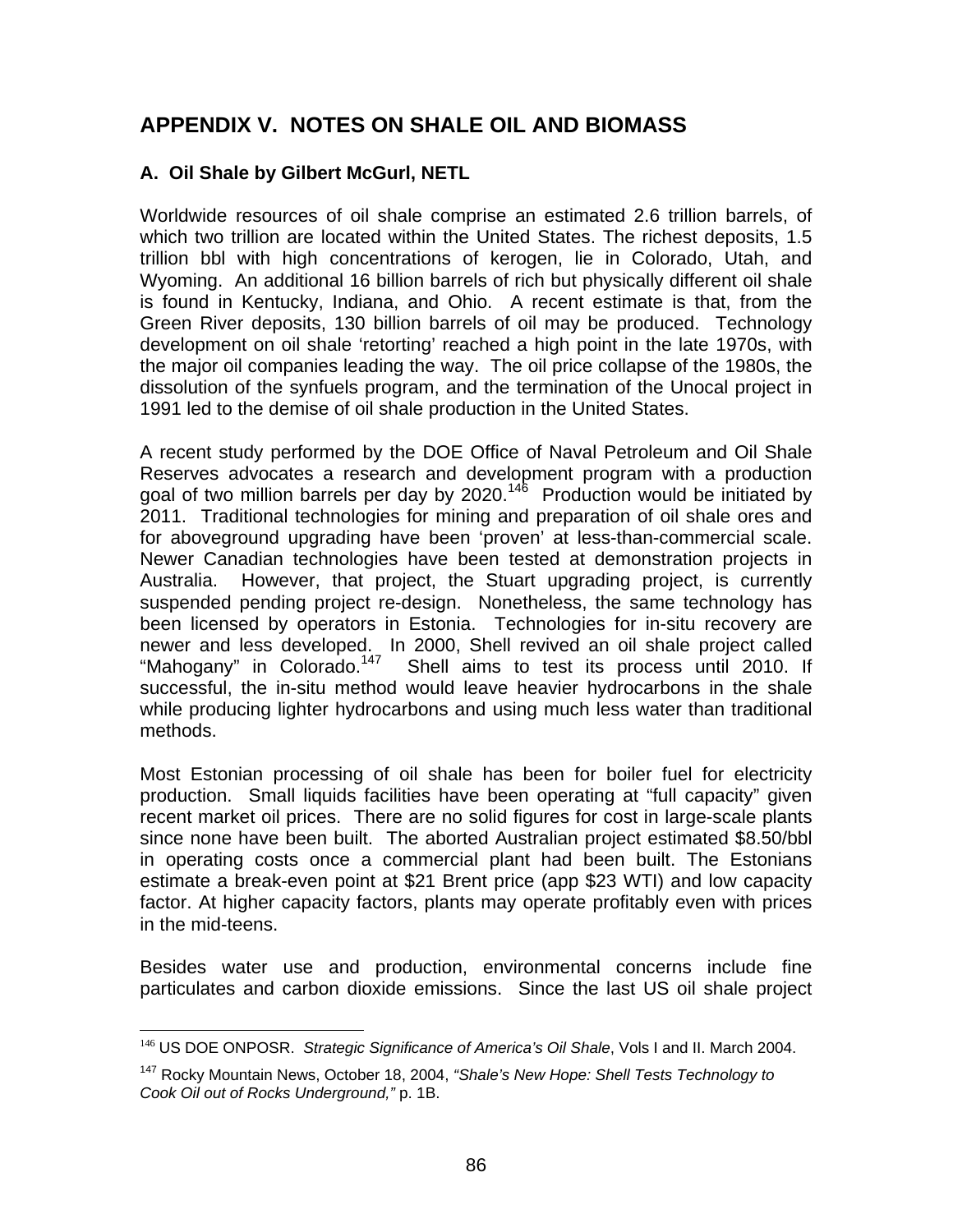ceased operation before the implementation of the 1990 Clean Air Act amendments, new emission-control equipment would need to be tested on US shales.

# **B. Biofuels by Peter Balash, NETL**

Bioethanol is produced as a transportation fuel largely in only two countries. In 2003 the US produced about 2.8 billion gallons and Brazil produced 3.5 billion gallons. All of this ethanol is produced by conversion of starch to sugar and fermentation to ethanol. In the US ethanol represents about 1.4% of the BTU content (2.0% by volume) of gasoline used in transportation. Current costs for ethanol production in the US are said to be \$0.90 per gallon,  $148$  which is equivalent to a gasoline price of \$1.35 per gallon. Because of recent increases in energy costs current costs will be somewhat higher. Grain ethanol provides only a modest net energy gain because of the energy required to produce it. USDA calculated a net energy gain of 34% for a modern corn to ethanol plant,  $149$  but there is considerable controversy over the real efficiency of the process. Most of the energy used to produce ethanol comes from natural gas and electricity. The production of ethanol uses only about 5% of the corn crop in the US. Significant expansion is possible but at some point there might be an impact on food prices.

Cellulosic ethanol is currently being produced only in two rather small pilot plants but is capable of producing about 40% conversion of cellulosic biomass to ethanol while providing all the energy needed for the process and exporting a modest amount of energy as electricity. It is anticipated that successful research may reduce the cost of cellulosic ethanol to about \$1.10 per gallon by 2010. If this occurs the potential ethanol to mitigate peaking is high. Using only waste biomass and grass grown on land currently in the conservation reserve could produce 50 billion gallons of ethanol which would be equivalent to 35 billion gallons of gasoline or 17% of current US consumption. This could be achieved without any impact on current food production and at prices only \$ 0.35 per gallon higher than refinery prices for gasoline. Since ethanol has an RON of 130 and a MON of 96 it raises the octane of the gasoline to which it is added and has a premium value as a result.

 $\overline{a}$ 148 NREL 2002.

<sup>149</sup> USDA 2002.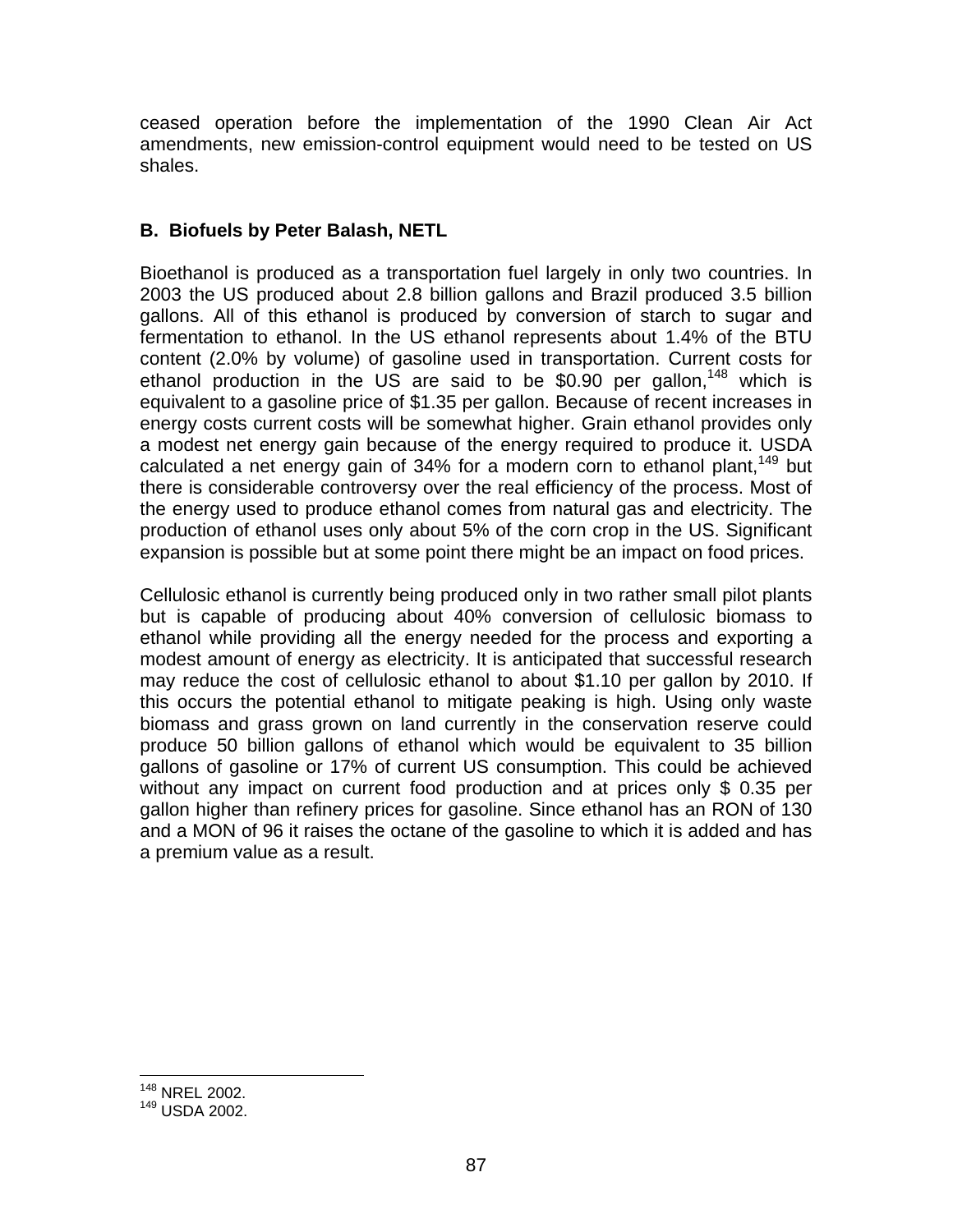# **APPENDIX VI: AREAS FOR FURTHER STUDY**

## 1. **Economic Benefits to the U.S. Associated With an Aggressive Mitigation Initiative**

Important economic and jobs benefits could result from a concerted U.S. effort to develop substitute fuels plants based on U.S. coal and shale resources and scale up of EOR. The impacts might include hundreds of billions of dollars of investment, hundreds of thousands of jobs, a rejuvenation of various domestic industries, and increased tax revenues for the Federal, state, and local governments. The identification and analysis of such benefits require analysis.

In the short run, the U.S would be hard-pressed to find adequate physical and human resources to plan, develop, construct, and operate the required facilities. Given that oil peaking is a world problem, it is virtually certain that at the same time the U.S. embarked on an aggressive mitigation program, other major initiatives would likely be undertaken elsewhere in the world. All would require similar types of capital, technology, and human resources, generating additional constraints and inflationary pressures on the U.S. program. Assessment of the impacts of these constraints on the feasibility, costs, and timing of a major U.S. mitigation program merits investigation.

## **2. Oil Peaking Risk Analysis: Cost of Premature Mitigation versus Waiting**

The date of world oil production peaking is unknowable, but it may occur in the not too distant future. Large-scale mitigation is needed more than a decade before the onset of peaking if economic hardship is to be avoided. If major efforts were initiated early and peaking was to occur decades later, there might be an unproductive use of resources. On the other hand, mitigation initiated at the time of peaking will not spare the world from a decade or more of devastating economic impacts. A careful analysis of the benefits / costs of early versus late mitigation could provide valuable insights.

## **3. U.S. Natural Gas Production as a Paradigm for Viewing World Oil Peaking**

The history of U.S. natural gas production is cited as an example of the perils of over-optimistic resource forecasts. A detailed analysis of the North American natural gas history, status, and outlook might provide lessons useful in addressing world oil production peaking.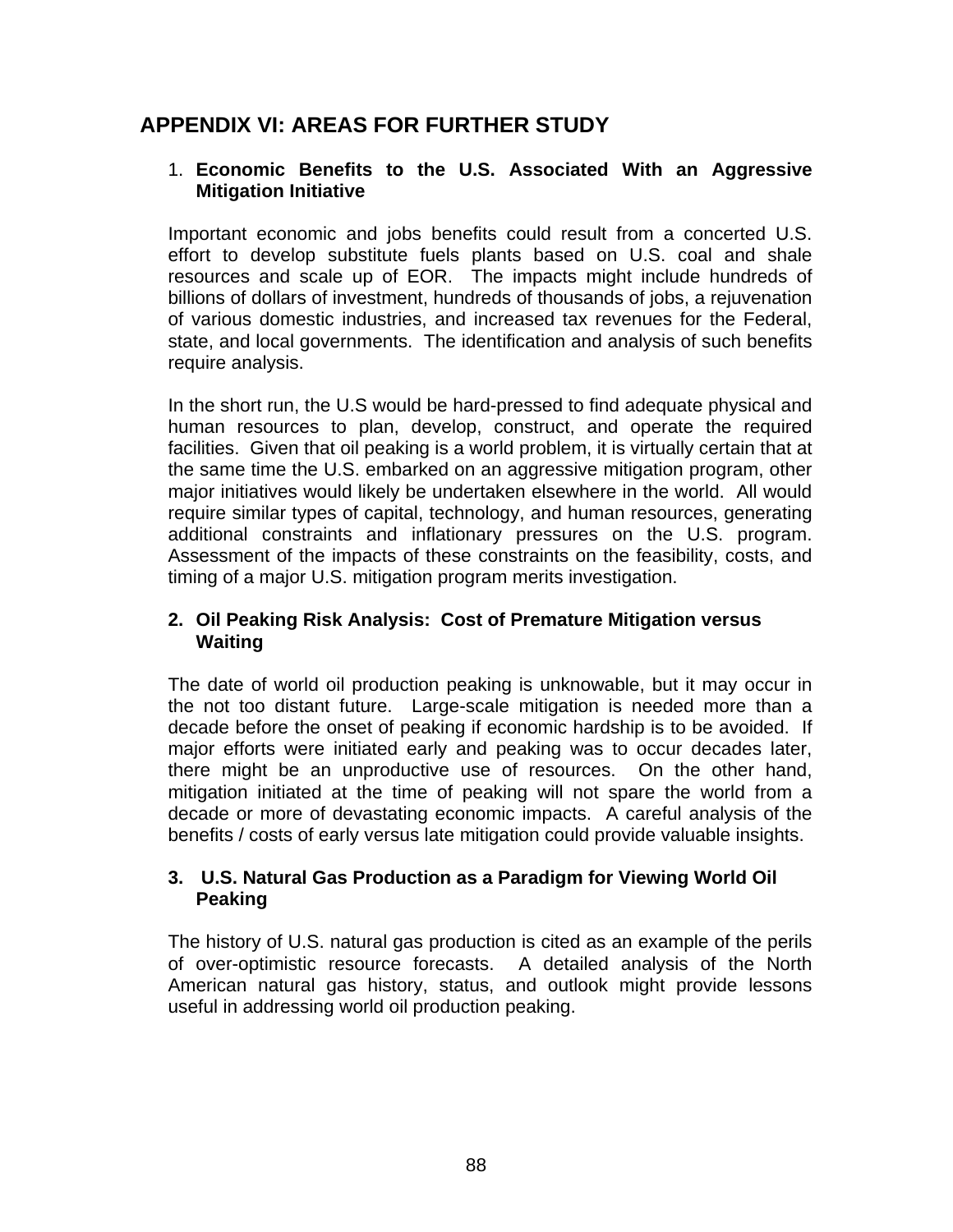## **4. Potential for Non-transportation Oil Fuel-Switching**

World non-transportation liquid fuel usage is amenable to fuel switching, thereby freeing up liquids for transportation. If switching were to occur on a large-scale, it would likely take place gradually because other energy substitutes would have to be scaled up to meet the new demands associated with a major shift, e.g., electric power plants built, refineries expanded to produce a different product slate, etc. A detailed study would provide an understanding of how difficult, expensive, time-consuming and productive worldwide non-transportation fuel switching might be.

## **5. World Coal-To- Liquids Potential**

Sasol has operational coal-to-liquids (CTL) production plants and is under contract to study the construction of similar facilities in China. An analysis of worldwide large-scale CTL potential could yield a useful estimate of complexity, timing and potential.

## **6. World Heavy Oil / Oil Sands Potential**

Canada, Venezuela, and, to a lesser degree, other countries have potential to massively scale up their unconventional oil production. A better understanding of how quickly scale-up might be implemented, the related barriers, and ultimate potential would help in the understanding the potential contribution of these resources.

#### **7. World EOR Potential**

An analysis of worldwide large-scale EOR potential could provide an estimate of complexity, timing and potential.

#### **8. World GTL Potential**

An analysis of worldwide large-scale GTL potential could yield a useful estimate of complexity, timing and potential. In particular, the likely conflicts between GTL and LNG production could provide a quantitative estimate of likely future use of world stranded gas.

#### **9. World Transportation Fuel Efficiency Improvement Potential**

It is important that we have the best possible understanding of the U.S. and worldwide potential for the upgrading of transportation fuel efficiency, including possible timing, cost, and savings as a function of time. Excellent data is available on U.S. transportation fleets, but fleets elsewhere in the world are less well described. A careful study is needed.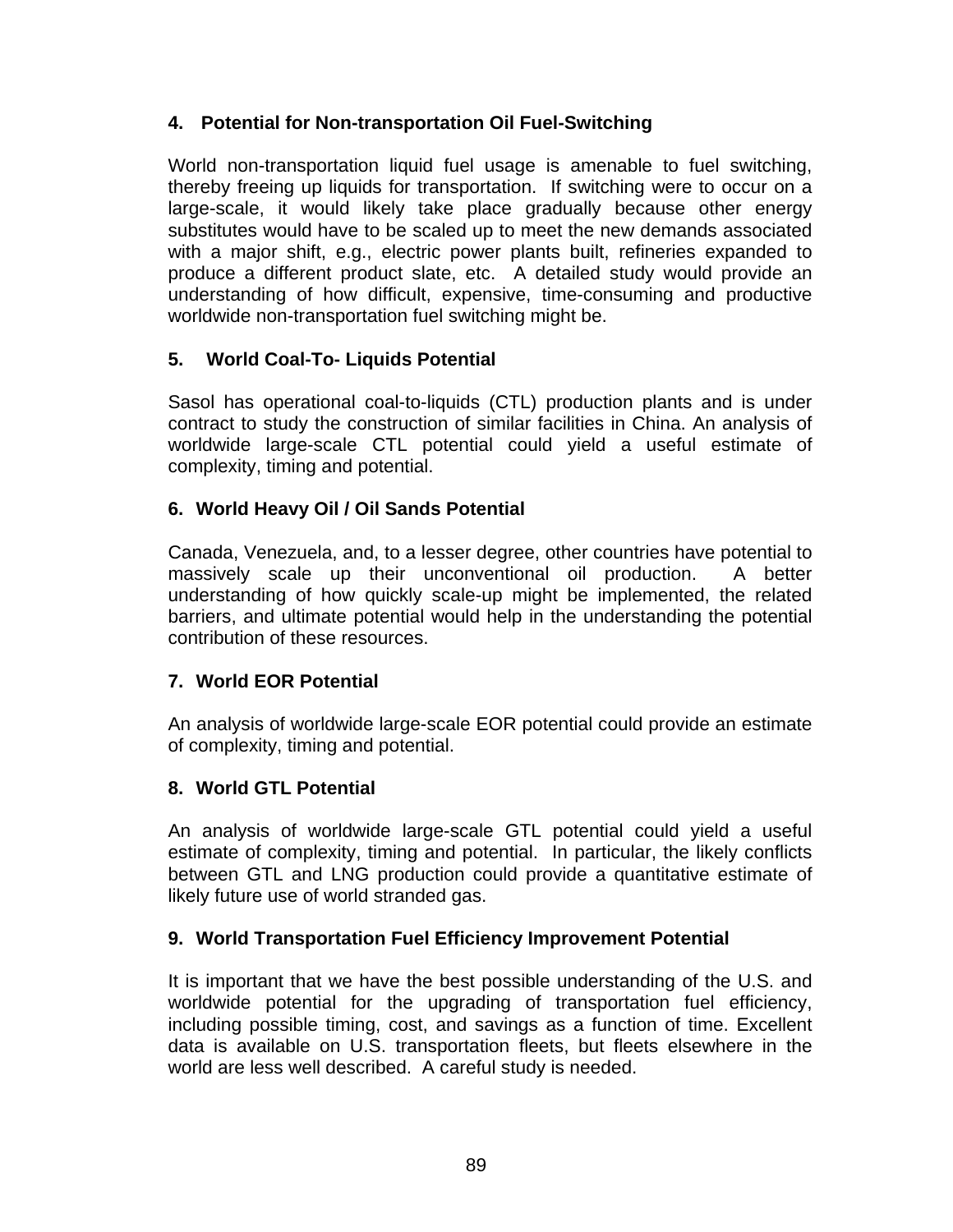## **10. Impacts of Oil Prices and Technology on U.S. Lower 48 Oil Production**

Analysis of U.S. Lower 48 oil production since the 1970 peak strongly suggests that oil prices and advancing technology had little impact on the production decline. However, a number of institutional factors also impacted Lower 48 oil production, e.g., allowables (Texas Railroad Commission), price and allocation controls (1970s), free market pricing (since 1981), foreign opportunities for multi-national oil companies, etc. An in-depth understanding of these various influences might provide useful guidance for the future.

## **11. Technological Options for Coal Liquefaction**

Current world coal liquefaction R & D is focused on gasification of coal followed by the Fischer-Tropsch synthesis. Other coal-to-liquids processes have been proposed, some of which were tested at relatively large scale. It may be worthwhile to revisit the various options in light of today's technology and environmental requirements to determine if any of them might also have competitive potential.

## **12. Performance of Oil Provinces Outside of the U.S.**

There is a strong rationale for using U.S Lower 48 oil production as a surrogate pattern for future world oil production peaking and decline. Other large oil province histories could also yield valuable insights and alternate patterns. Related analysis might provide an improved basis for modeling future world oil production.

#### **13. How the U.S. Could Again Become the World's Largest Oil Producer.**

After the peaking of world conventional oil production, there will be a major world transition from the current world liquid fuel infrastructure. Over time, major conservation and energy switching initiatives will almost certainly be implemented, but the need for liquid fuels will not disappear for at least the remainder of this century because there are no known alternatives for a number of transportation applications. An analysis of the major factors required for the U.S. to return to a position of oil supremacy and oil independence would be enlightening.

#### **14. Market Signals in Advance of Peaking**

Increases in oil prices and oil price volatility have been identified as two precursors of world oil peaking, but both are likely short-term signals. The